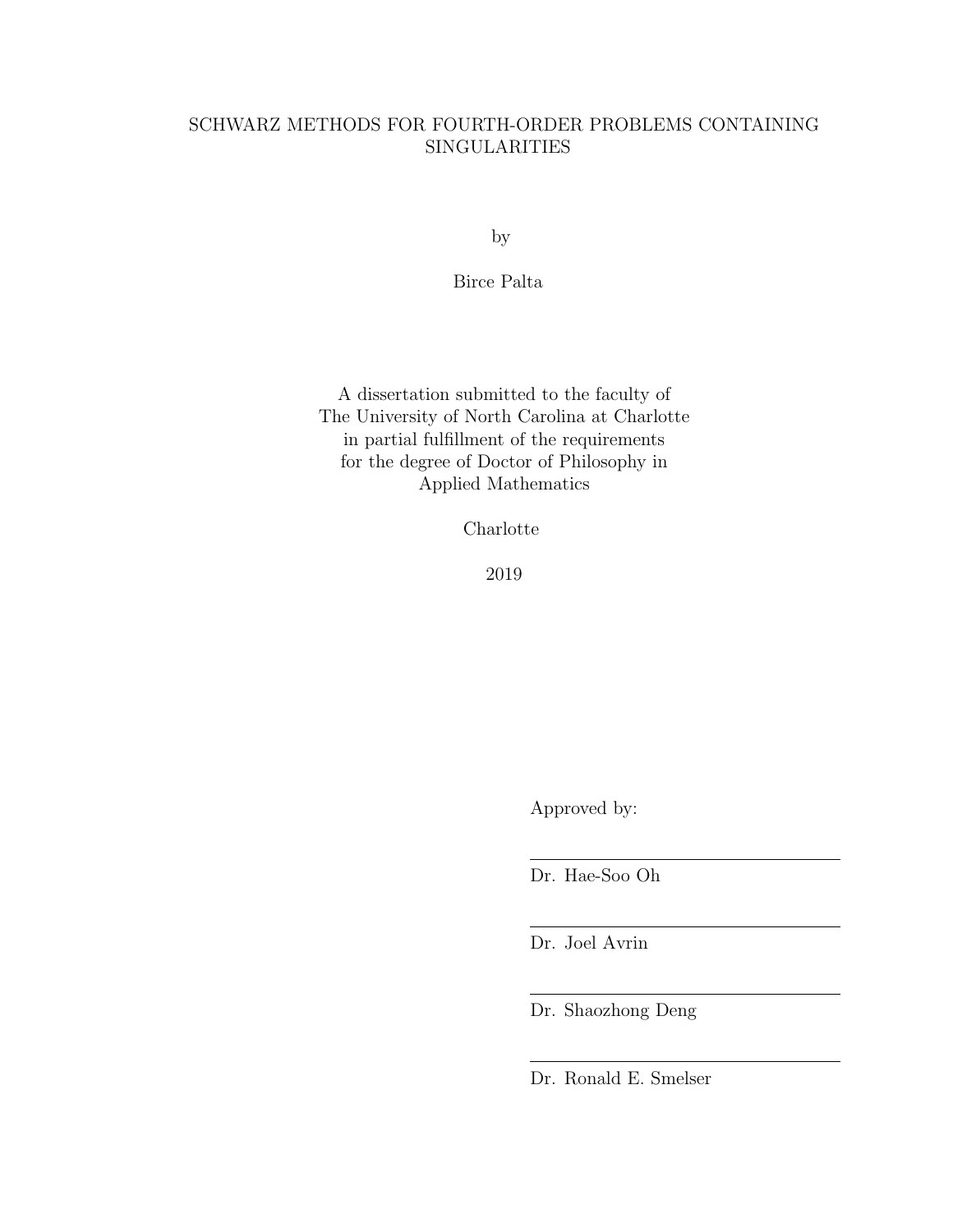c 2019 Birce Palta ALL RIGHTS RESERVED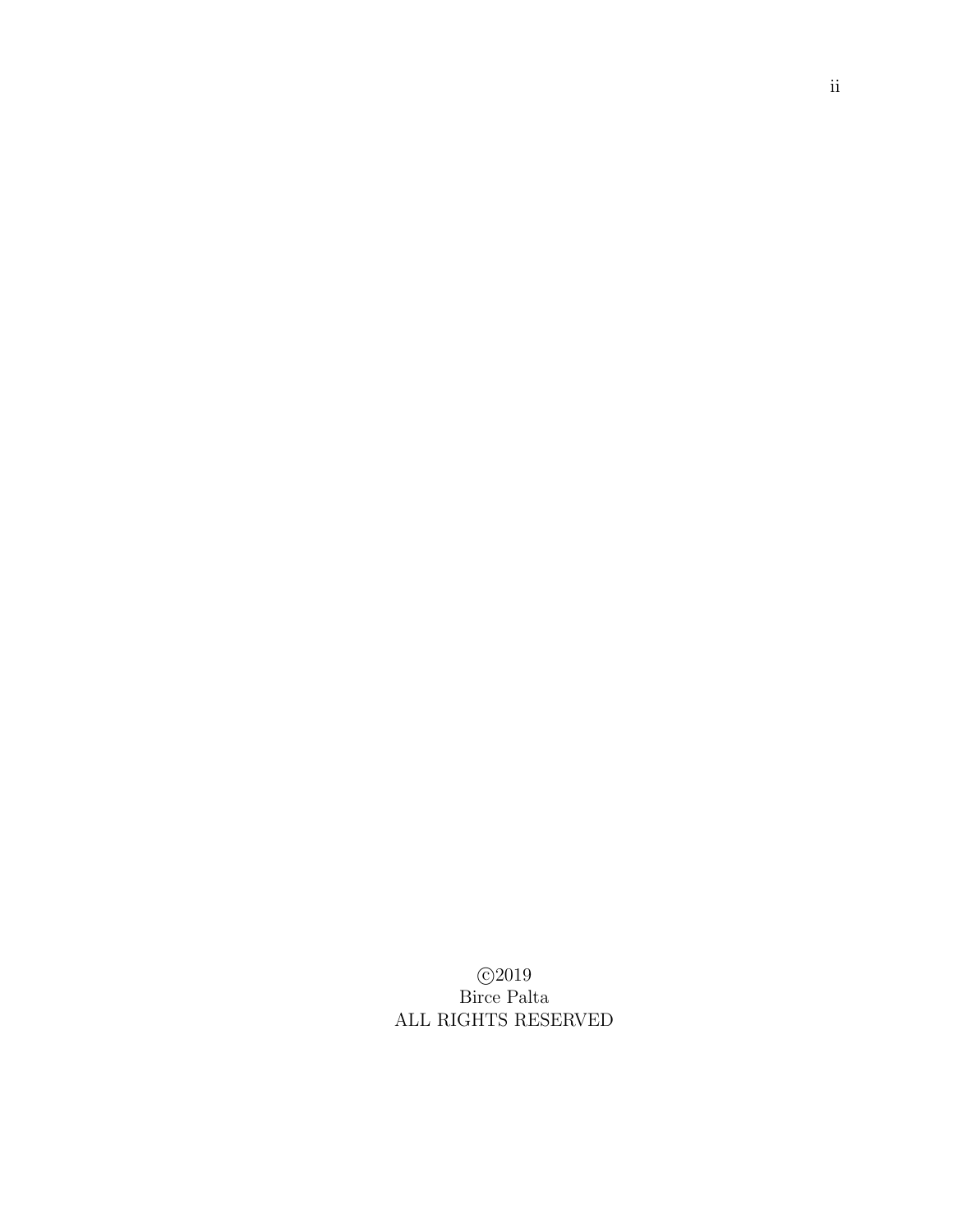#### ABSTRACT

# BIRCE PALTA. Schwarz methods for fourth-order problems containing singularities. (Under the direction of DR. HAE-SOO OH)

We develop numerical methods for analysis of fourth-order partial differential equations on domains with angular corners. For the finite element analysis of fourth-order partial differential equations, we have to use smoother basis functions whose derivatives are continuous. Since the derivatives of Lagrange basis functions for the conventional finite element method are not contiuous, the complex Hermite basis functions are suggested. However, those existing exotic elements of Hermite type are complicate in construction and implementation. Whereas the approximation space for Isogeometric Analysis (IGA), developed recently, consists of B-spline basis functions with any desired regularity. However, IGA using single patch encounters difficulties in dealing with boundary value problems on irregular shaped polygonal domains. In this paper, in order to handle fourth-order problems with singularities, we introduce an Implicitly Enriched Galerkin method in which singular basis functions resembling the known point singularities are generated through a special geometric mapping and are combined with smooth basis functions through flat-top partition of unity (PU) functions. Unlike XFEM, this approach does not have singular integral problems. For the cases where multi-patches are necessary because of complex geometry of the problems, it is difficult to join two patches along their interface in IGA. To end this, we combine the Implicitly Enriched Galerkin method with Schwarz domain decomposition methods. Thanks to Schwarz methods, we are able to break down the problems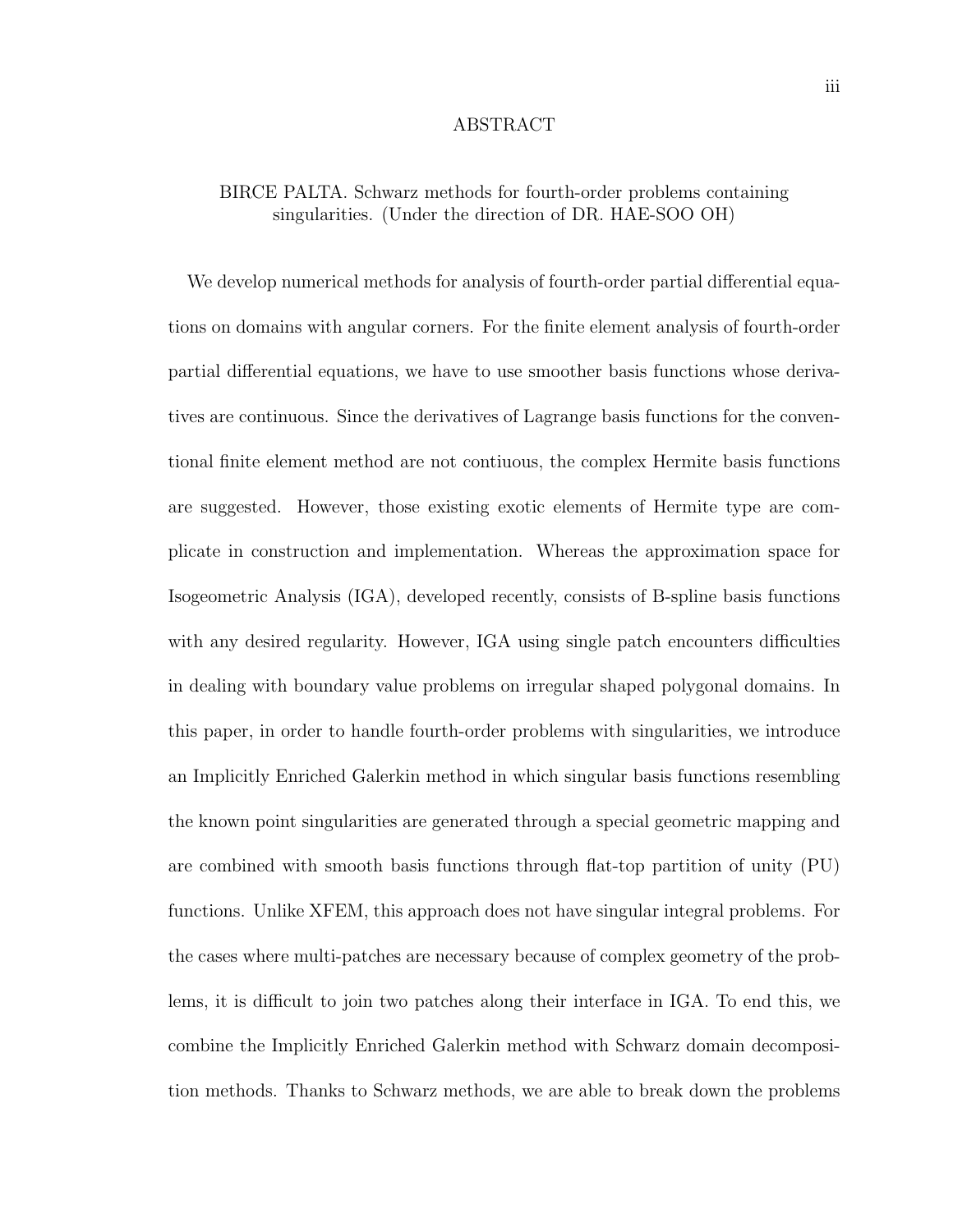to smaller subproblems and are able to use different numerical techniques to solve each subproblem for localized treatment of complex geometries and singularities.

Our aim in this research is to develop effective numerical methods with less computational cost for the analysis of fourth-order problems on domains containing singularities. For this reason, we modify our method by applying different techniques such as Multicolor Schwarz and Supplemental Subdomain methods to reduce number of iterations for efficiency. Various numerical examples show the efficiency of our proposed method in dealing with fourth-order singular problems with crack singularities and/ or corner singularities.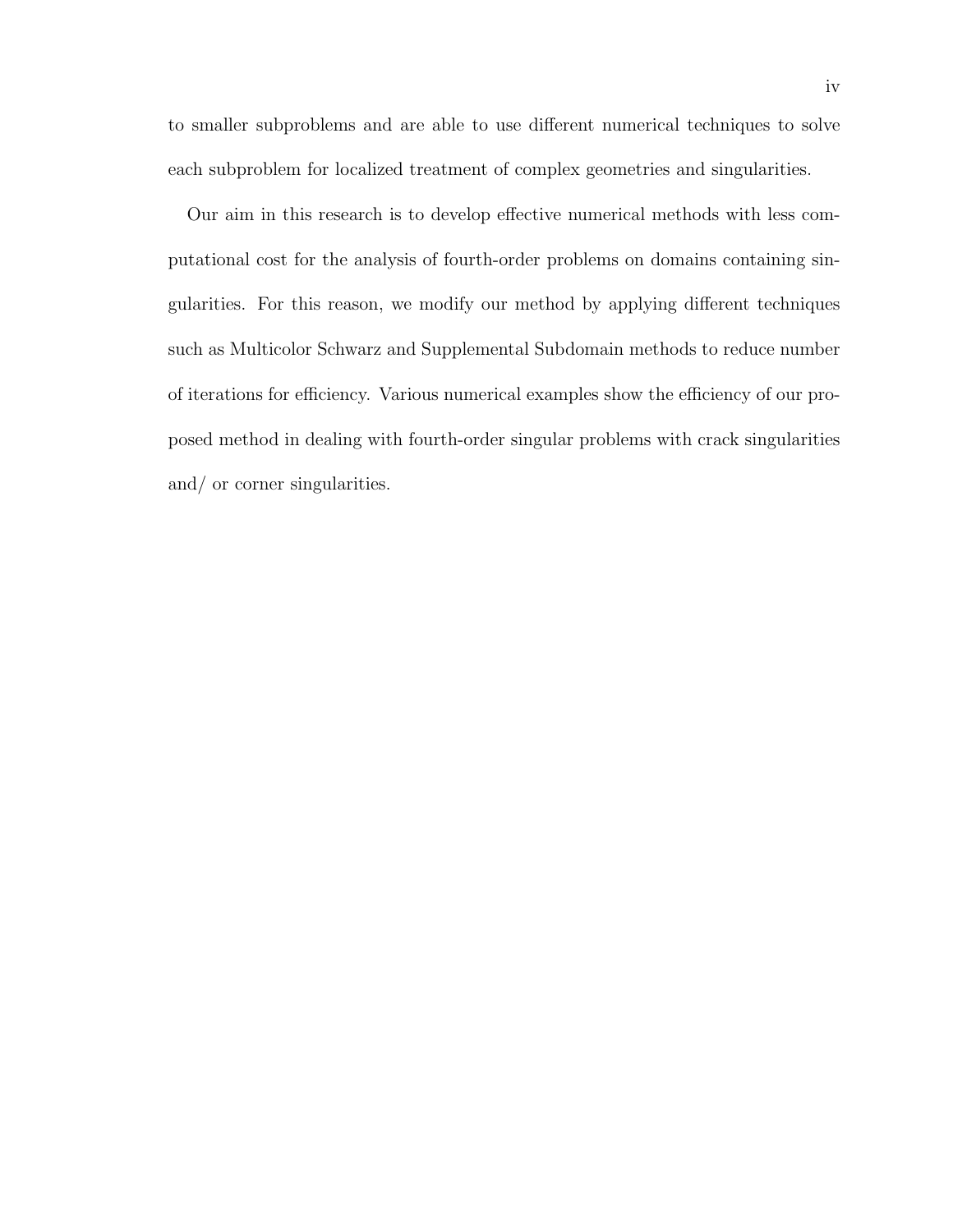### ACKNOWLEDGMENTS

I am deeply indebted to my advisor, Dr. Hae- Soo Oh, for his expertise, assistance, guidance, and patience throughout my research period. I would also like to thank my dissertation committee members, Drs. Shaozhong Deng, Joel Avrin, and Ronald E. Smelser for their valuable contributions and comments on my dissertation. I also acknowledge all the faculty members who contributed to my doctoral study in our Mathematics and Statistics Department.

My deepest gratitude goes to my beloved husband, Emre, my son, Gokturk, and of course my daughter, who will be with us soon, for being in my life and giving me strength under any circumstances. I also would like to thank my family members, in particular, my sister and mother-in-law for their moral support and encourage.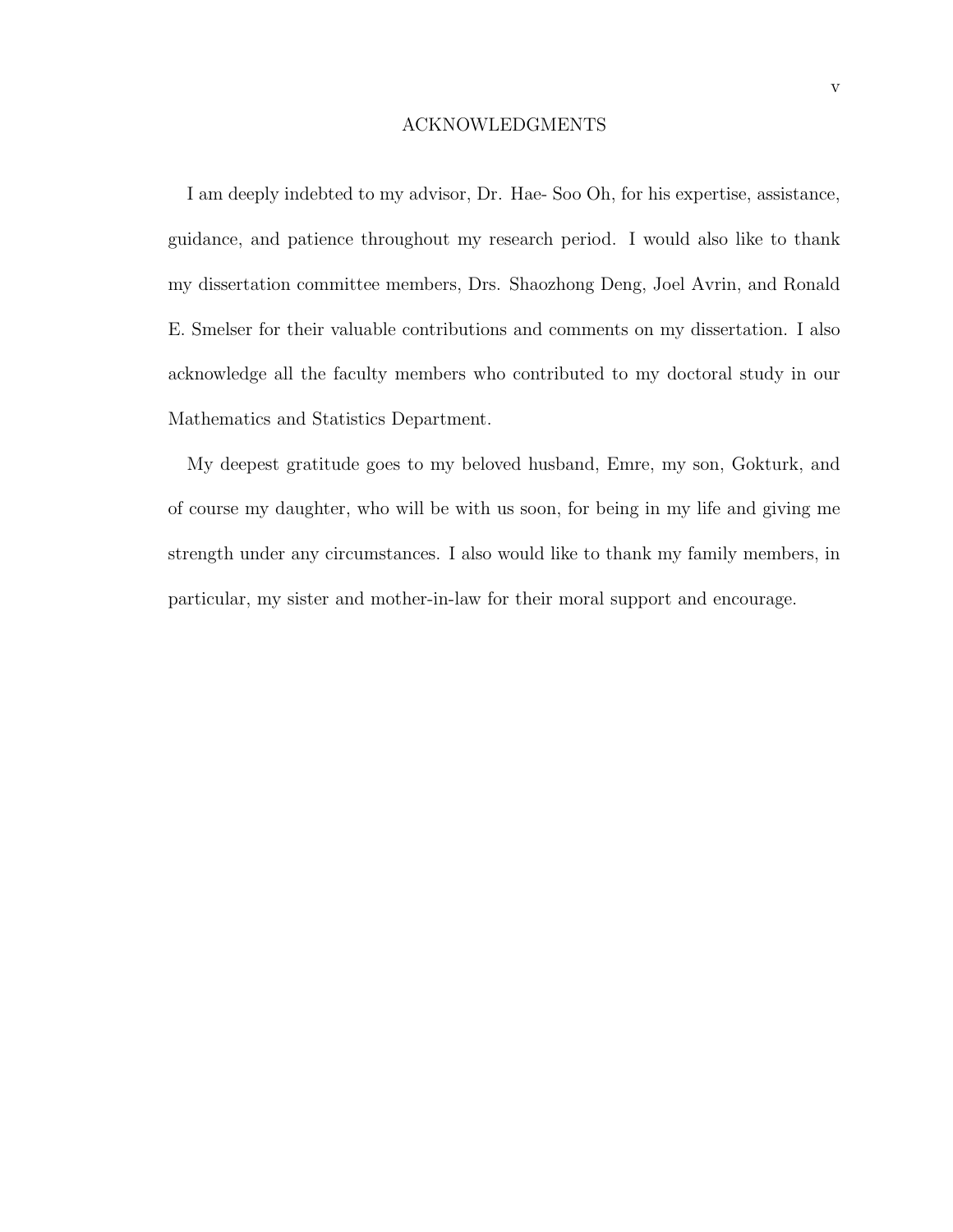# TABLE OF CONTENTS

| <b>LIST OF FIGURES</b> |                                                | viii         |
|------------------------|------------------------------------------------|--------------|
| <b>LIST OF TABLES</b>  |                                                | $\mathbf X$  |
|                        | CHAPTER 1: INTRODUCTION                        | $\mathbf{1}$ |
| 1.1. Background        |                                                | $\mathbf{1}$ |
|                        | 1.2. Problem Statement                         | $\sqrt{2}$   |
|                        | 1.3. Outline of Dissertation                   | $\mathbf 5$  |
|                        | <b>CHAPTER 2: PRELIMINARIES</b>                | $8\,$        |
|                        | 2.1. Isogeometric Analysis                     | 8            |
| 2.1.1.                 | Knot Vector                                    | 8            |
| 2.1.2.                 | <b>B</b> -splines                              | $10\,$       |
| 2.1.3.                 | <b>NURBS</b>                                   | 13           |
| 2.2. Refinements       |                                                | 14           |
| 2.2.1.                 | Knot Insertion                                 | 14           |
| 2.2.2.                 | Degree Elevation                               | 16           |
| 2.2.3.                 | k-refinement                                   | 18           |
|                        | 2.3. Partition of Unity                        | 19           |
| 2.3.1.                 | Partition of Unity Functions                   | 19           |
| 2.3.2.                 | Flat-top Partition of Unity Functions          | 21           |
|                        | CHAPTER 3: Implicitly Enriched Schwarz Methods | 27           |
|                        | 3.1. Domain Decomposition                      | 27           |
| 3.1.1.                 | Schwarz Alternating Method                     | 28           |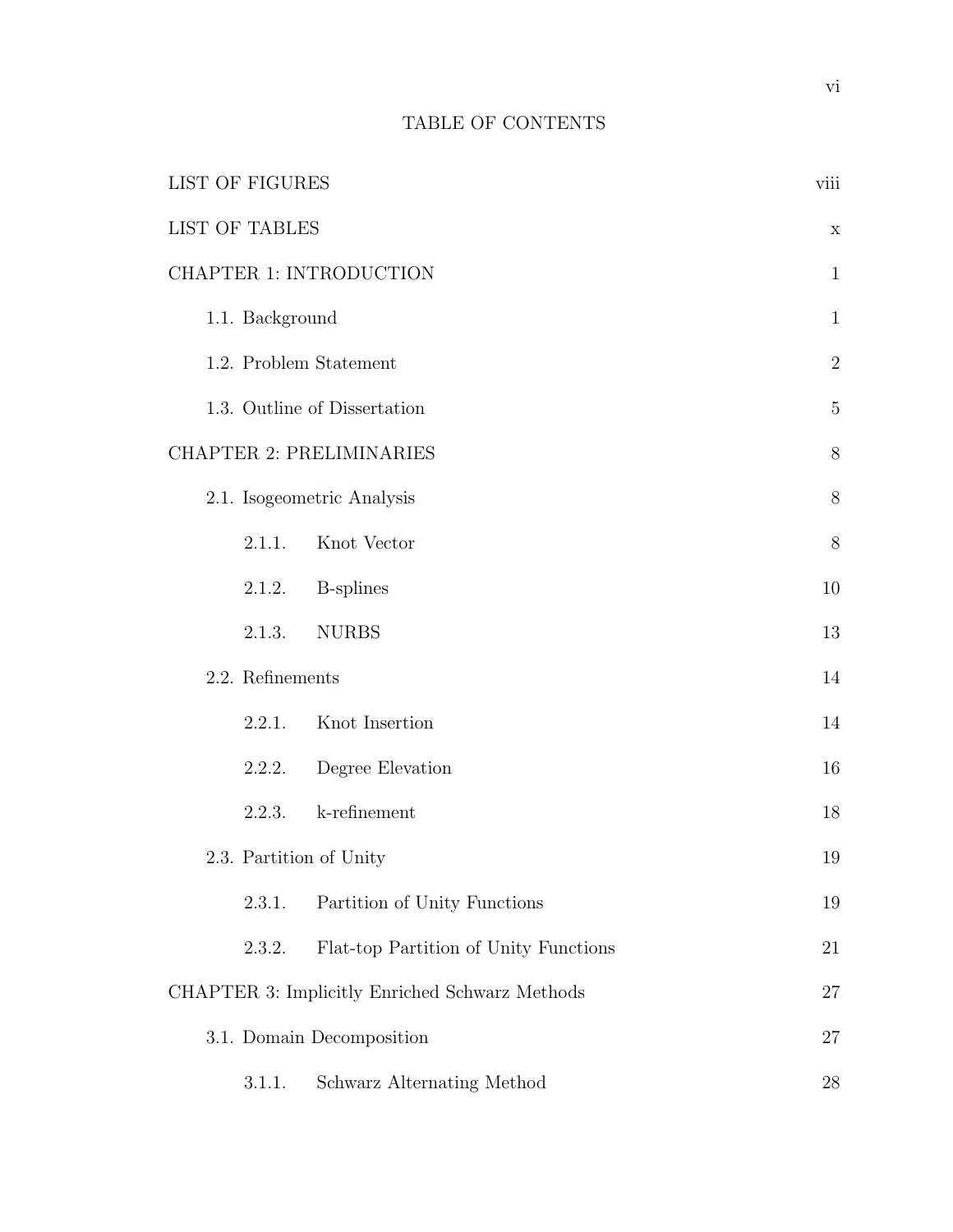| Additive (Parallel) Schwarz Method<br>3.1.2.                                        | 30  |
|-------------------------------------------------------------------------------------|-----|
| 3.2. Implicitly Enriched Galerkin Method                                            | 31  |
| 3.3. Modification of Basis Functions and Assigning Boundary<br>Conditions           | 34  |
| 3.4. Affect of Overlapping Size                                                     | 36  |
| CHAPTER 4: Non-singular Fourth-order Elliptic Equations                             | 37  |
| 4.1. 1D Non-singular Elliptic Problems                                              | 37  |
| 4.2. 2D Fourth-order Problem on a Rectangular Domain with Verti-<br>cal Interface   | 40  |
| Fourth-order Problem on a Rectangular Domain with<br>4.3. $2D$<br>Slanted Interface | 43  |
| 4.4. 2D Fourth-order Problem on a Triangular Domain                                 | 47  |
| CHAPTER 5: Fourth-order Problems on Non-convex Domains                              | 55  |
| 5.1. 1D Fourth-order Problem with Monotone Singulatity                              | 55  |
| 5.2. 2D Fourth-order Problem on a Cracked Circular Domain                           | 61  |
| 5.3. 2D Fourth-order Problem on a Cracked Square Domain                             | 68  |
| Supplemental Subdomain Method<br>5.3.1.                                             | 81  |
| 5.4. 2D Fourth-order Problem on an L-shaped Domain                                  | 86  |
| CHAPTER 6: Concluding Remarks and Future Work                                       | 99  |
| <b>REFERENCES</b>                                                                   | 101 |

vii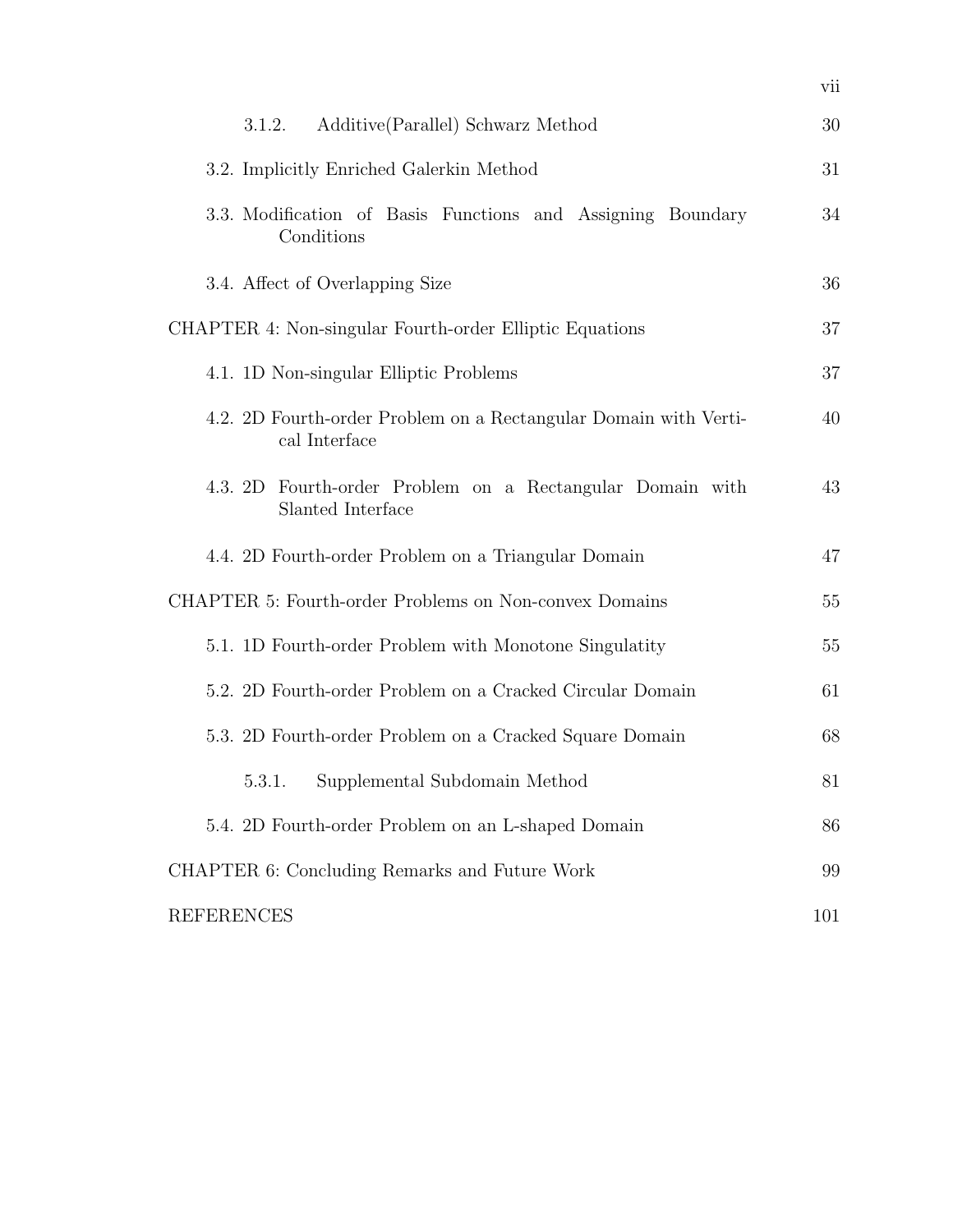# LIST OF FIGURES

| FIGURE 1: B-spline Basis Functions                                                                                                                                                                                                                                                                                         | 10 |
|----------------------------------------------------------------------------------------------------------------------------------------------------------------------------------------------------------------------------------------------------------------------------------------------------------------------------|----|
| FIGURE 2: B-spline curve                                                                                                                                                                                                                                                                                                   | 12 |
| FIGURE 3: Knot Insertion                                                                                                                                                                                                                                                                                                   | 15 |
| FIGURE 4: Degree Elevation                                                                                                                                                                                                                                                                                                 | 17 |
| FIGURE 5: $k$ -refinement                                                                                                                                                                                                                                                                                                  | 18 |
| FIGURE 6: Reference PU function                                                                                                                                                                                                                                                                                            | 22 |
| FIGURE 7: Flat-top PU function                                                                                                                                                                                                                                                                                             | 23 |
| FIGURE 8: Domain Decomposition                                                                                                                                                                                                                                                                                             | 29 |
| FIGURE 9: 1D physical domain                                                                                                                                                                                                                                                                                               | 37 |
| FIGURE 10: 1D fourth-order problem whose true solution is a polynomial<br>function-Relative Error in the maximum norm with fixed overlap-<br>ping size $a=0.5$ for basis functions with different degrees $p=4,5$ , and<br>$6(Left)$ . Convergence rate for different overlapping sizes with fixed<br>degree $p=8(Right)$  | 39 |
| FIGURE 11: 1D fourth-order problem whose true solution is an exponen-<br>tial function-Relative Error in the maximum norm with fixed over-<br>lapping size $a=0.5$ for basis functions with different degrees $p=4,5$ ,<br>and 6(Left). Convergence rate for different overlapping sizes with<br>fixed degree $p=8(Right)$ | 40 |
| FIGURE 12: 2D Rectangular Domain with Vertical Interface                                                                                                                                                                                                                                                                   | 41 |
| FIGURE 13: 2D fourth-order problem on a rectangular domain with verti-<br>cal interface-Relative errors in the maximum norm for basis functions<br>with degrees $p=4,5,$ , and 10 for fixed overlapping size $a=0.5$ (Left).<br>Number of iterations versus overlapping size for the fixed degree<br>$p=8(Right)$          | 43 |
| FIGURE 14: 2D Rectangular Domain with Slanted Interface                                                                                                                                                                                                                                                                    | 44 |

viii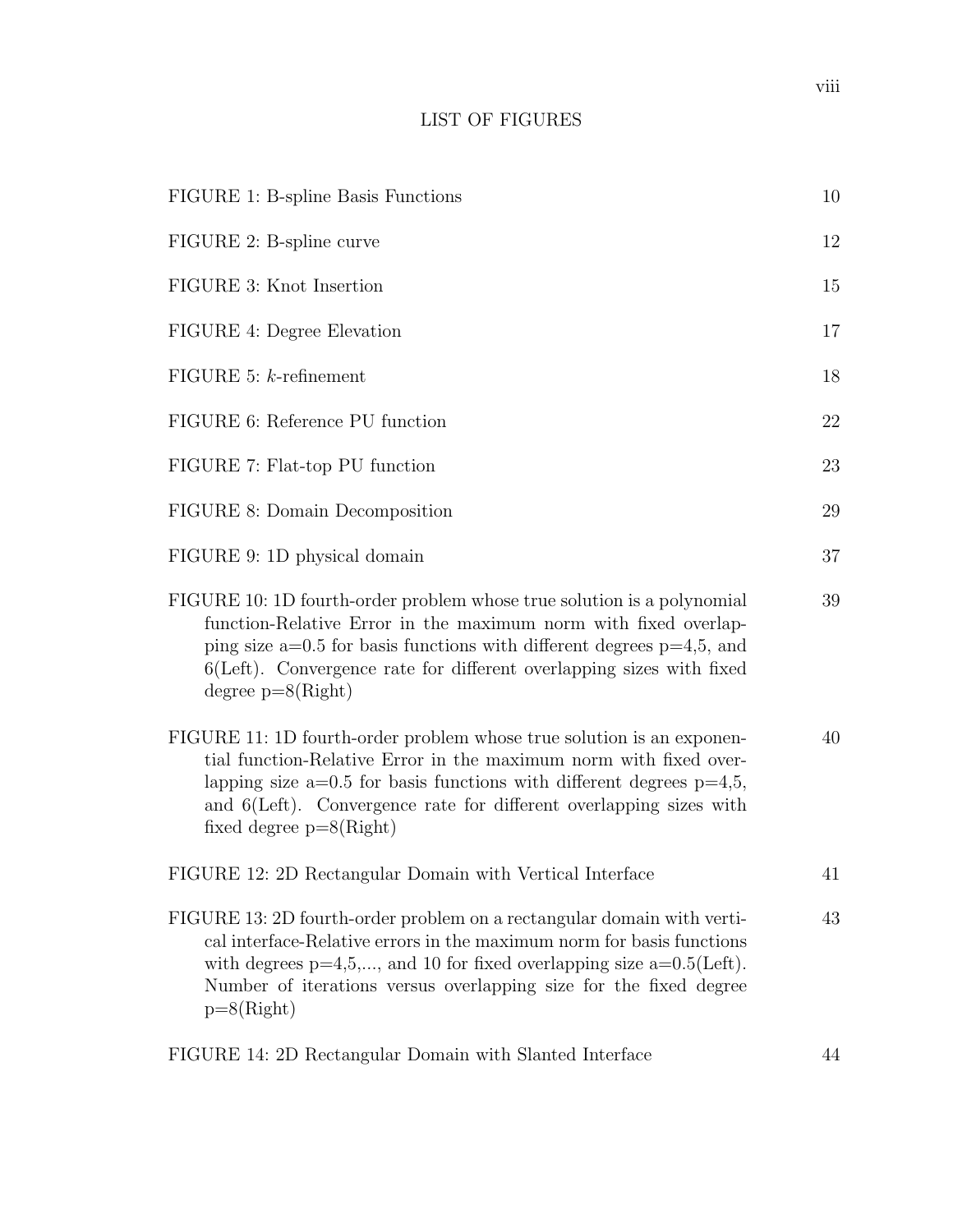| FIGURE 15: 2D fourth-order problem on a rectangular domain with<br>slanted interface-Relative Errors obtained by using Additive Schwarz<br>Method for basis functions with different degrees (Left). Relative Er-<br>rors obtained by using Schwarz Alternating Method for basis func-<br>tions with different degrees(Right) | 45 |
|-------------------------------------------------------------------------------------------------------------------------------------------------------------------------------------------------------------------------------------------------------------------------------------------------------------------------------|----|
| FIGURE 16: Decomposition of a Triangular Domain                                                                                                                                                                                                                                                                               | 47 |
| FIGURE 17: 1D fourth-order problem containing singularity-Relative er-<br>rors in the maximum norm for basis functions with different degrees<br>for the fixed overlapping size $a=0.5$ (Left). Convergence rate for dif-<br>ferent overlapping sizes with the fixed degree $p=8(Right)$                                      | 61 |
| FIGURE 18: 2D Cracked Circular Domain                                                                                                                                                                                                                                                                                         | 62 |
| FIGURE 19: 2D fourth-order problem on a cracked circular domain-<br>Relative errors in the maximum norm for basis functions with dif-<br>ferent degrees $p=6,7,8,9$ , and 10 for the fixed overlapping size(Left).<br>Number of iterations versus overlapping size(Right)                                                     | 67 |
| FIGURE 20: Decomposition of a Cracked Square Domain                                                                                                                                                                                                                                                                           | 68 |
| FIGURE 21: Decomposition of a Cracked Square Domain with Larger<br>Overlapping Size                                                                                                                                                                                                                                           | 81 |
| FIGURE 22: Cracked square domain with Supplemental Subdomain<br>Method                                                                                                                                                                                                                                                        | 82 |
| FIGURE 23: Decomposition of an L-shaped domain                                                                                                                                                                                                                                                                                | 87 |
| FIGURE 24: Decomposition of an L-shaped Domain with Larger Over-<br>lapping Size                                                                                                                                                                                                                                              | 94 |
| FIGURE 25: L-shaped Domain with Supplemental Subdomain Method                                                                                                                                                                                                                                                                 | 95 |

ix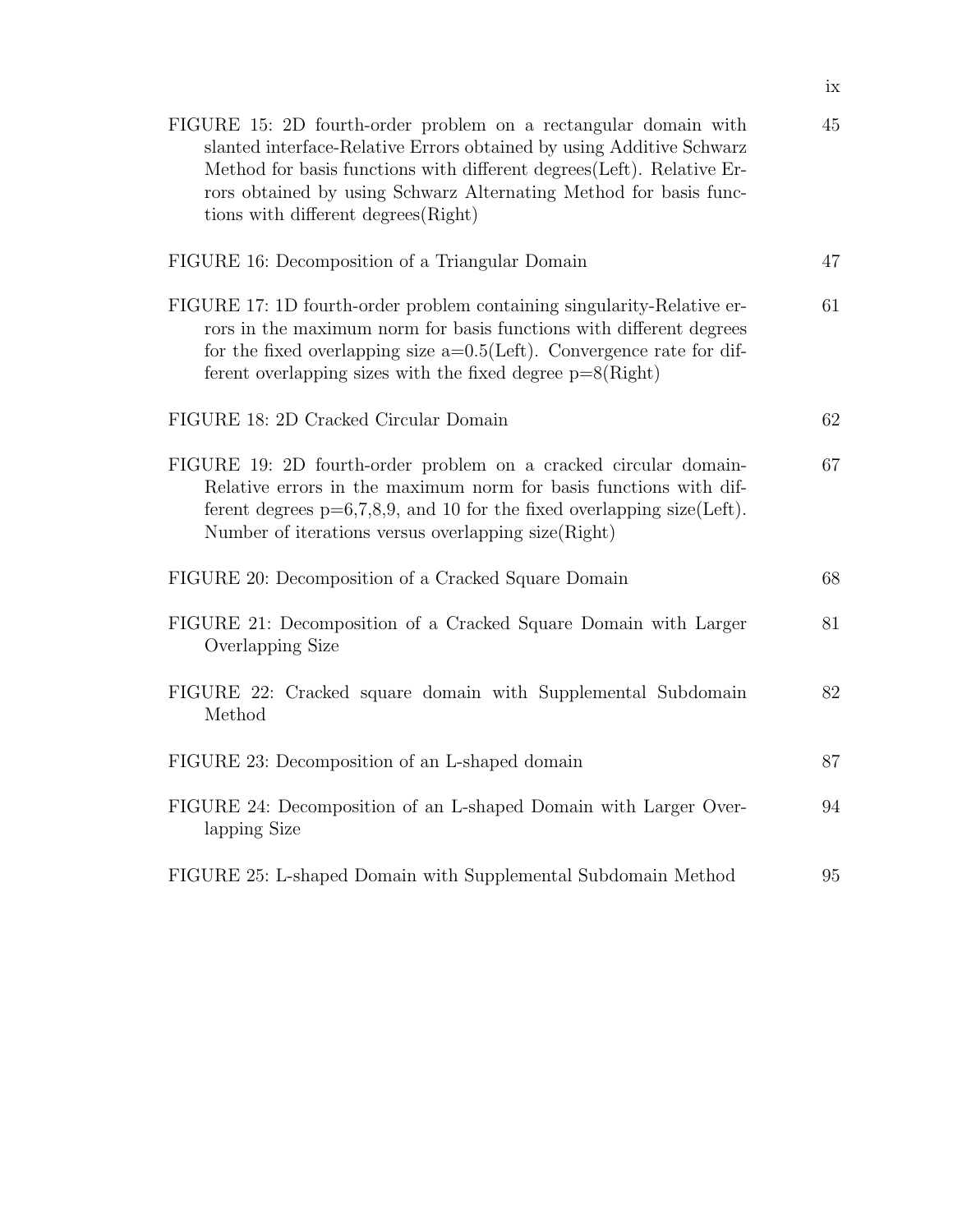# LIST OF TABLES

| TABLE 1: Relative errors in the maximum norm of 1D fourth-order prob-<br>lem whose true solution is a polynomial function                                                                                                                       | 39 |
|-------------------------------------------------------------------------------------------------------------------------------------------------------------------------------------------------------------------------------------------------|----|
| TABLE 2: Relative errors in the maximum norm of 1D fourth-order prob-<br>lem whose true solution is an exponential function                                                                                                                     | 41 |
| TABLE 3: Relative errors in the maximum norm of 2D fourth-order prob-<br>lem on a rectangular domain with vertical interface for basis functions<br>with different degrees $p=4,5,$ , and 10 for the fixed overlapping size<br>$a=0.5$          | 44 |
| TABLE 4: Comparison of Additive Schwarz Method and Schwarz Alter-<br>nating Method for 2D fourth-order problem on a rectangular domain<br>with slanted interface                                                                                | 46 |
| TABLE 5: Relative errors of numerical solutions of 2D fourth-order prob-<br>lem whose true solution is smooth on a triangular domain                                                                                                            | 50 |
| TABLE 6: Relative Errors in the maximum norm obtained by using Im-<br>plicitly Enriched Schwarz Method for 1D fourth-order problem whose<br>true solution contains singularity                                                                  | 62 |
| TABLE 7: Relative errors in the maximum norm obtained by using Im-<br>plicitly Enriched Schwarz Method for 2D fourth-order problem on a<br>Cracked Circular Domain                                                                              | 67 |
| TABLE 8: Relative errors in the maximum norm obtained by using Im-<br>plicitly Enriched Schwarz Method for 2D fourth-order problem on a<br>Cracked Square Domain                                                                                | 80 |
| TABLE 9: Relative errors in the maximum norm obtained by using Im-<br>plicitly Enriched Schwarz Method for 2D fourth-order problem on a<br>Cracked Circular Domain with Larger Overlapping Size                                                 | 81 |
| TABLE 10: Relative errors in the maximum norm obtained using by Im-<br>plicitly Enriched Schwarz Method and Supplemental Domain Method<br>with b=0.4 for 2D fourth-order problem on a Cracked Circular Do-<br>main with Larger Overlapping Size | 86 |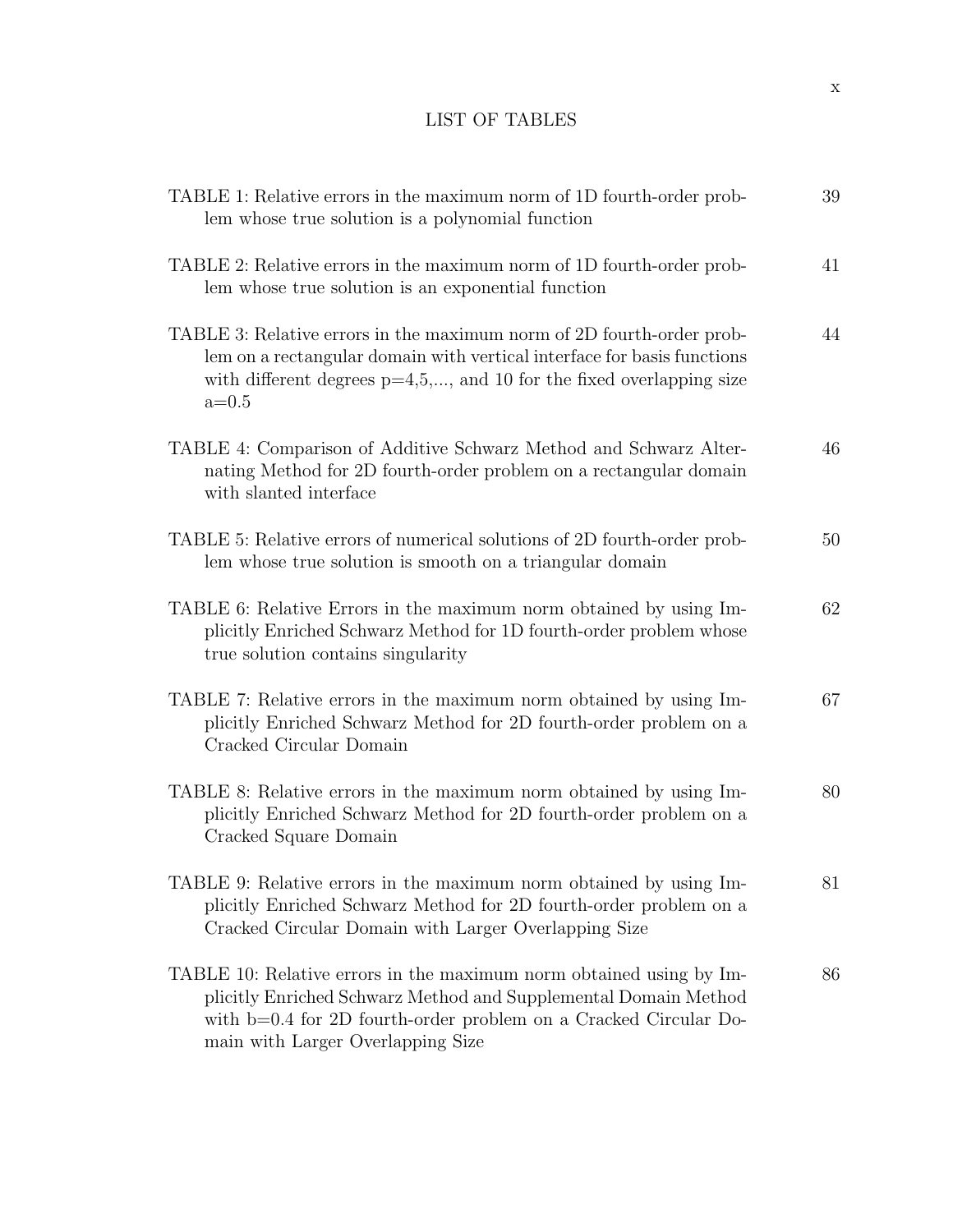| TABLE 11: Relative errors in the maximum norm obtained by using Im-<br>plicitly Enriched Schwarz Method for 2D fourth-order problem on an<br>L-shaped Domain                                                                                | 93 |
|---------------------------------------------------------------------------------------------------------------------------------------------------------------------------------------------------------------------------------------------|----|
| TABLE 12: Relative errors in the maximum norm obtained by using Im-<br>plicitly Enriched Schwarz Method for 2D fourth-order problem on an<br>L-shaped Domain with larger overlapping size                                                   | 94 |
| TABLE 13: Relative errors in the maximum norm obtained by using<br>Implicitly Enriched Schwarz Method and Supplemental Subdomain<br>Method with $b=0.4$ for 2D fourth-order problem on an L-shaped Do-<br>main with larger overlapping size | 98 |

xi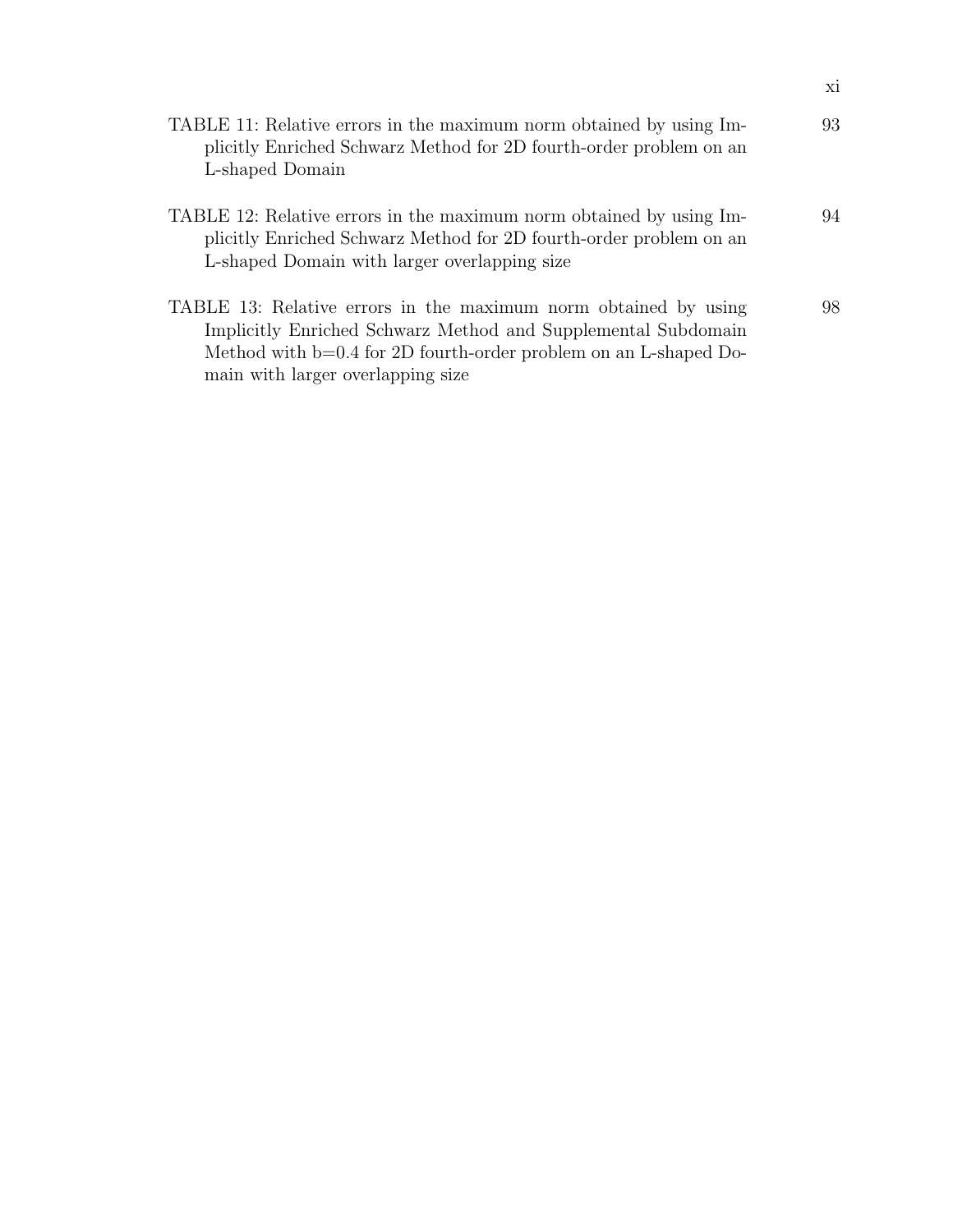## CHAPTER 1: INTRODUCTION

#### 1.1 Background

For numerical solutions of fourth-order partial differential equations (PDEs), it is necessary to construct  $C^1$ -continuous basis functions due to the requirement of square integrable second derivatives of the basis functions in the variational formulation. In conventional Finite Element Analysis (FEA), Hermitian elements such as the Argyris triangle, the Bell's triangle, the Bogner-Fox-Schmit rectangle, and so on [?, 6] are suggested; however, their implementations and constructions are complicated. Isogeometric Analysis (IGA), introduced by Hughes, et al. [16], is a recently developed computational approach that aims to close the existing gap between Computed Aided Design (CAD) and FEA. Since IGA allows us to construct smooth B-spline basis functions with any order of regularity, it provides advantages in the numerical approximation of high order PDEs within the framework of the standard Galerkin formulation.

The Implicitly Enriched Galerkin method was introduced in [18] to have highly accurate solutions of fourth-order elliptic differential equations containing singularities in the framework of IGA. Singular functions in the physical domain that resemble the singularities are generated through a specially designed geometric mapping defined on the reference domain.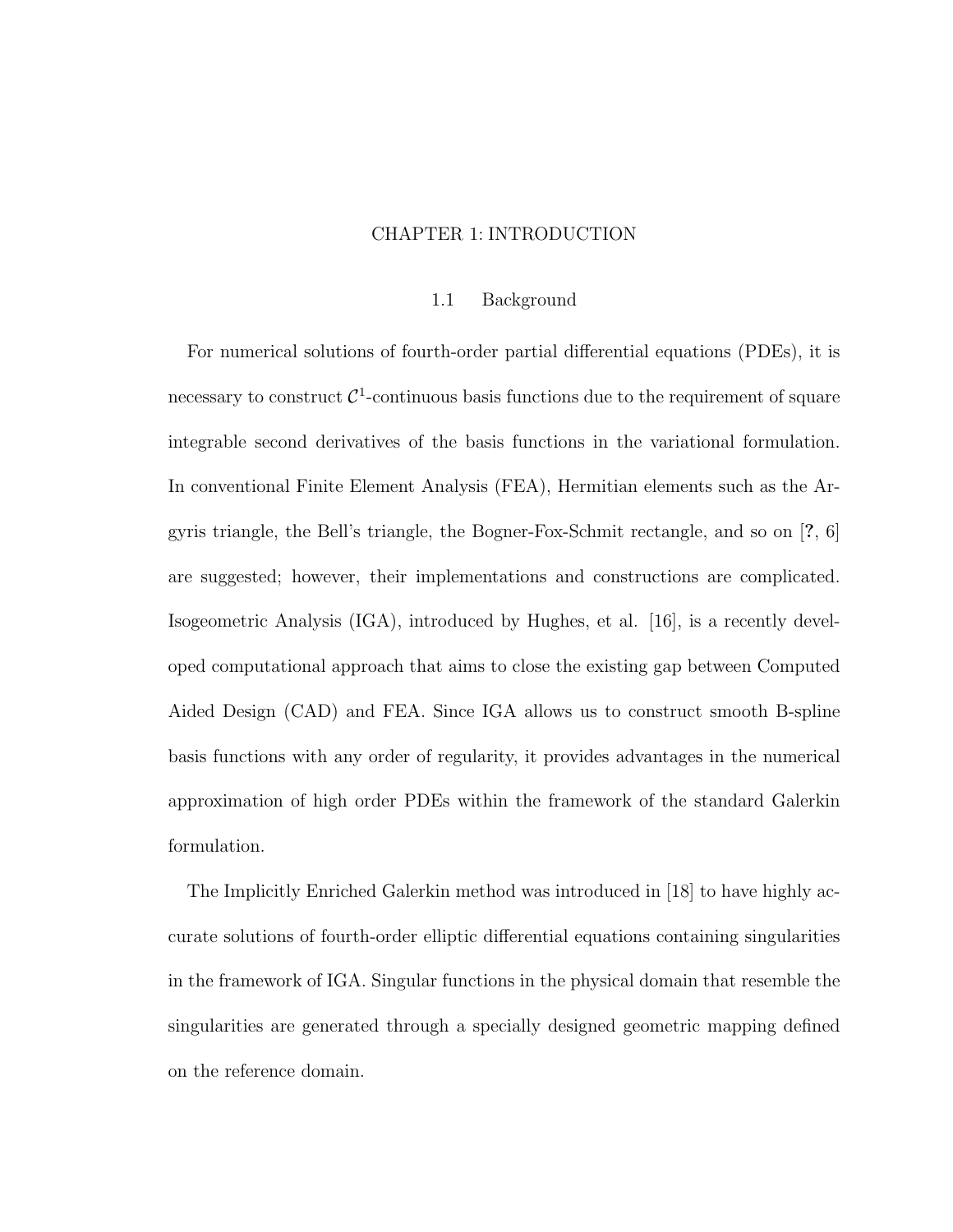However, it is difficult to obtain a global mapping from the reference domain onto a non-convex physical domain containing crack or corner singularities. Furthermore, original designs of engineering structures do not have crack singularities since cracks occur later on, so design mappings are not acceptable for analysis of a cracked structures. To deal with singularities such as cracks and corners in fourth-order equations in the framework of IGA, adaptive refinements such as T-splines, and explicit enrichment methods are suggested in literature [2], [8], and [9]. However, these approaches are highly complex in implementing or are limited by high computational cost, elevated condition numbers, large degrees of freedom, and integration of singular enrichment functions. To alleviate these difficulties, we proposed Implicitly Enriched Schwarz methods. Combining the Implicitly Enriched Galerkin method with the domain decomposition method is a proper approach since the given physical domain is partitioned into several patches. By decomposing the physical domain so that each patch contains no more than one point singularity, one can construct a singular geometric mapping from the reference domain onto the patch containing a singularity that generate singular basis function resembling singular functions. Therefore, domain decomposition method allows a local treatment, which reduces computational complexity.

## 1.2 Problem Statement

#### Model Problem and its variational equation:

As a model problem, we consider the following fourth-order equation with non-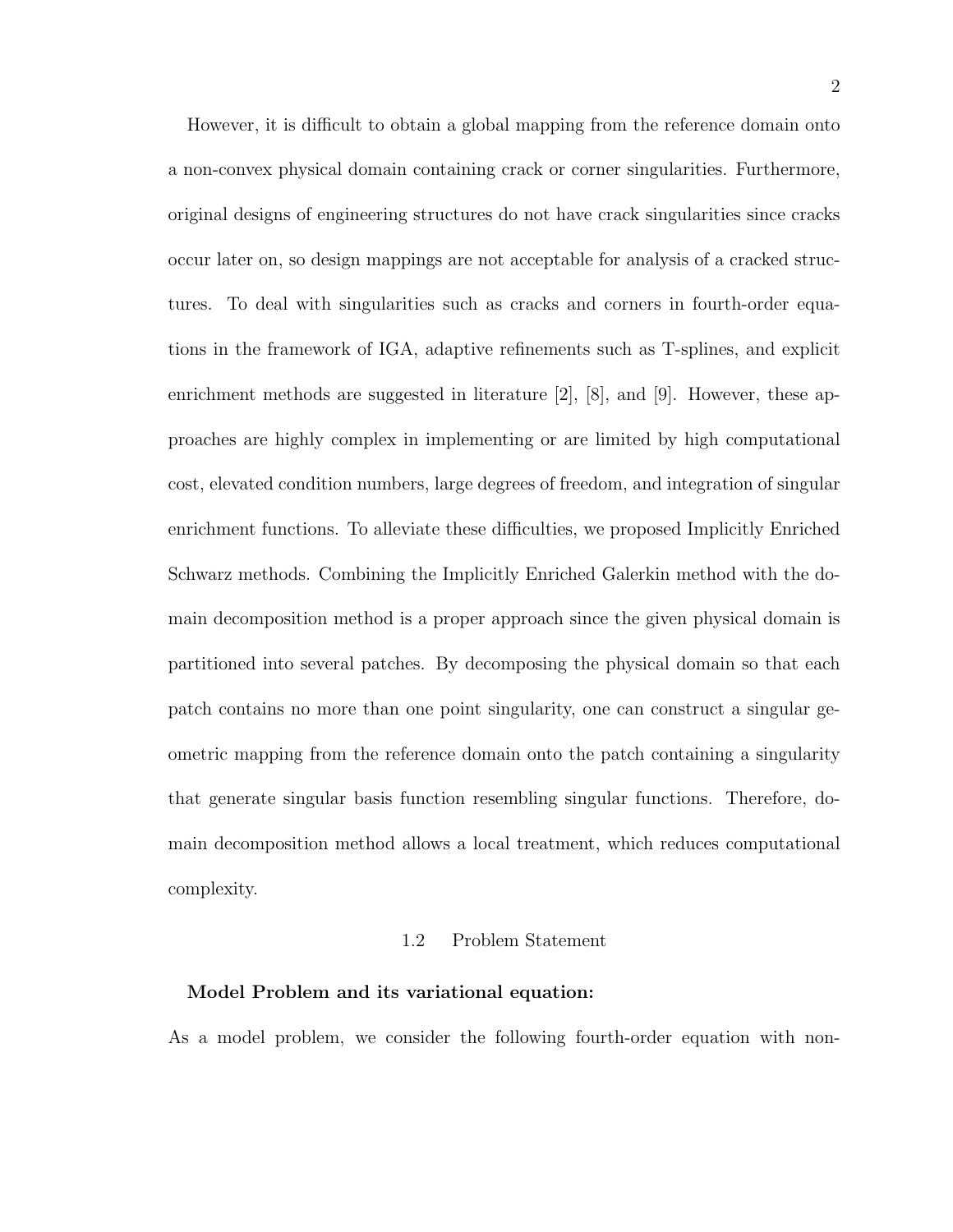homogeneous clamped boundary conditions:

$$
\begin{cases}\n\Delta^2 u = f \text{ in } \Omega \\
u = g_1(x, y) \text{ on } \partial\Omega \\
\nabla u \cdot \mathbf{n} = g_2(x, y) \text{ on } \partial\Omega\n\end{cases}
$$
\n(1)

where  $f \in L^2(\Omega)$ ,  $\Delta$  stands for the Laplacian operator and n denotes the outward unit vector normal to the boundary. Let  $u, v \in H^2(\Omega)$ , then from Green's theorem, we have

$$
\int_{\Omega} \Delta u \Delta v - \int_{\partial \Omega} \frac{\partial v}{\partial n} \Delta u + \int_{\partial \Omega} \frac{\partial \Delta u}{\partial n} v = \int_{\Omega} fv.
$$
\n
$$
\mathcal{W} = \{ w \in H^{2}(\Omega) : w|_{\partial \Omega} = g_{1}, \nabla w \cdot \mathbf{n}|_{\partial \Omega} = g_{2} \},
$$
\n
$$
\mathcal{V} = \{ w \in H^{2}(\Omega) : w|_{\partial \Omega} = \nabla w \cdot \mathbf{n}|_{\partial \Omega} = 0 \}.
$$
\n(2)

The variational formulation of (1) can be written as: Find  $u \in \mathcal{W}$  such that

$$
\mathcal{B}(u, v) = \mathcal{F}(v), \text{ for all } v \in \mathcal{V}, \tag{3}
$$

where

$$
\mathcal{B}(u,v) = \int_{\Omega} \Delta u \Delta v \text{ and } \mathcal{F}(v) = \int_{\Omega} fv
$$

### Weak solution in Sobolev space and the Galerkin Method:

Let  $\Omega$  be a connected open subset of  $\mathbb{R}^d$ . We define the vector space  $\mathcal{C}^m(\Omega)$  to consist of all those functions  $\phi$  which, together with all their partial derivatives  $\partial^{\alpha}\phi(=$  $\partial_1^{\alpha_1}\cdots\partial_d^{\alpha_d}\phi$  of orders  $|\alpha| = \alpha_1+\cdots+\alpha_d \leq m$ , are continuous on  $\Omega$ . A function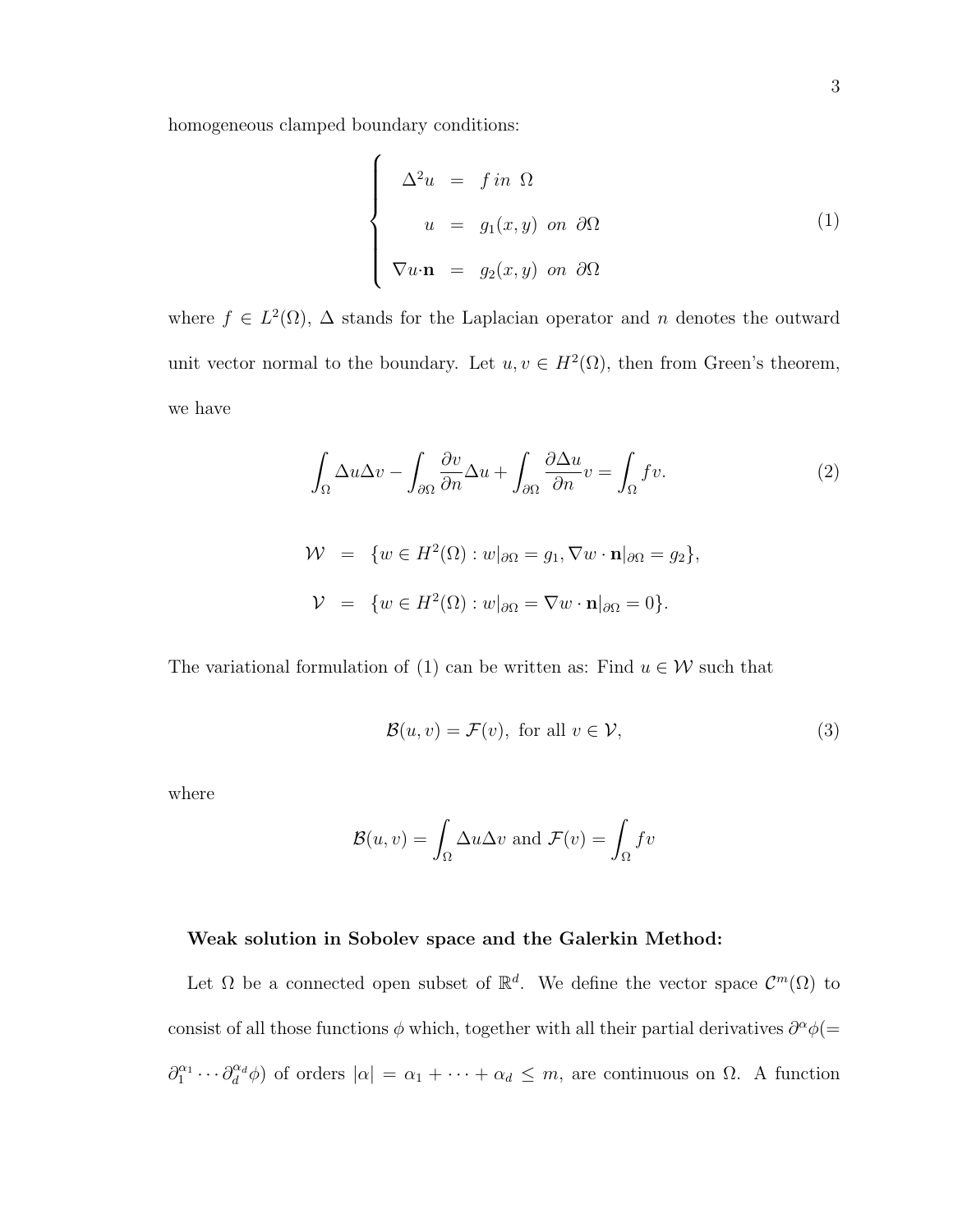$\phi \in C^m(\Omega)$  is said to be a  $C^m$ -continuous function. If  $\Psi$  is a function defined on  $\Omega$ , we define the **support** of  $\Psi$  as.

$$
supp \Psi = \overline{\{x \in \Omega | \Psi(x) \neq 0\}}.
$$

For an integer  $k \geq 0$ , we also use the usual Sobolev space denoted by  $H^k(\Omega)$ . For  $u \in H^k(\Omega)$ , the norm and the semi-norm, respectively, are

$$
||u||_{k,\Omega} = \left(\sum_{|\alpha| \le k} \int_{\Omega} |\partial^{\alpha} u|^2 dx\right)^{1/2}, \quad ||u||_{k,\infty,\Omega} = \max_{|\alpha| \le k} \left\{ \operatorname{ess.} \sup |\partial^{\alpha} u(x)| : x \in \Omega \right\};
$$
  

$$
|u|_{k,\Omega} = \left(\sum_{|\alpha|=k} \int_{\Omega} |\partial^{\alpha} u|^2 dx\right)^{1/2}, \quad |u|_{k,\infty,\Omega} = \max_{|\alpha|=k} \left\{ \operatorname{ess.} \sup |\partial^{\alpha} u(x)| : x \in \Omega \right\}.
$$

The variational formulation of the boundary value problem (1) can be written as: Find  $u \in \mathcal{W}$  such that

$$
\mathcal{B}(u, v) = \mathcal{F}(v), \text{ for all } v \in \mathcal{V}, \tag{4}
$$

Here  $\beta$  is a continuous bilinear form that is V-elliptic [6] and  $\mathcal F$  is a continuous linear functional. The solution to (4) is called a weak solution which is equivalent to the strong (classical) solution corresponding the fourth-order PDE whenever  $u$  is smooth enough. Let  $\mathcal{W}^h \subset \mathcal{W}, \mathcal{V}^h \subset \mathcal{V}$  be finite dimensional subspaces. Since B-spline basis functions do not satisfy the Kronecker delta property, in this paper we approximate the non-homogenuous clamped boundary condition by the least squares method as follows:  $g_1^h, g_2^h \in \mathcal{W}^h$  such that

$$
\int_{\partial\Omega} |g_1 - g_1^h|^2 d\gamma \text{ and } \int_{\partial\Omega} |g_2 - g_2^h|^2 d\gamma
$$

become minimum. We can write the Galerkin approximation method (a discrete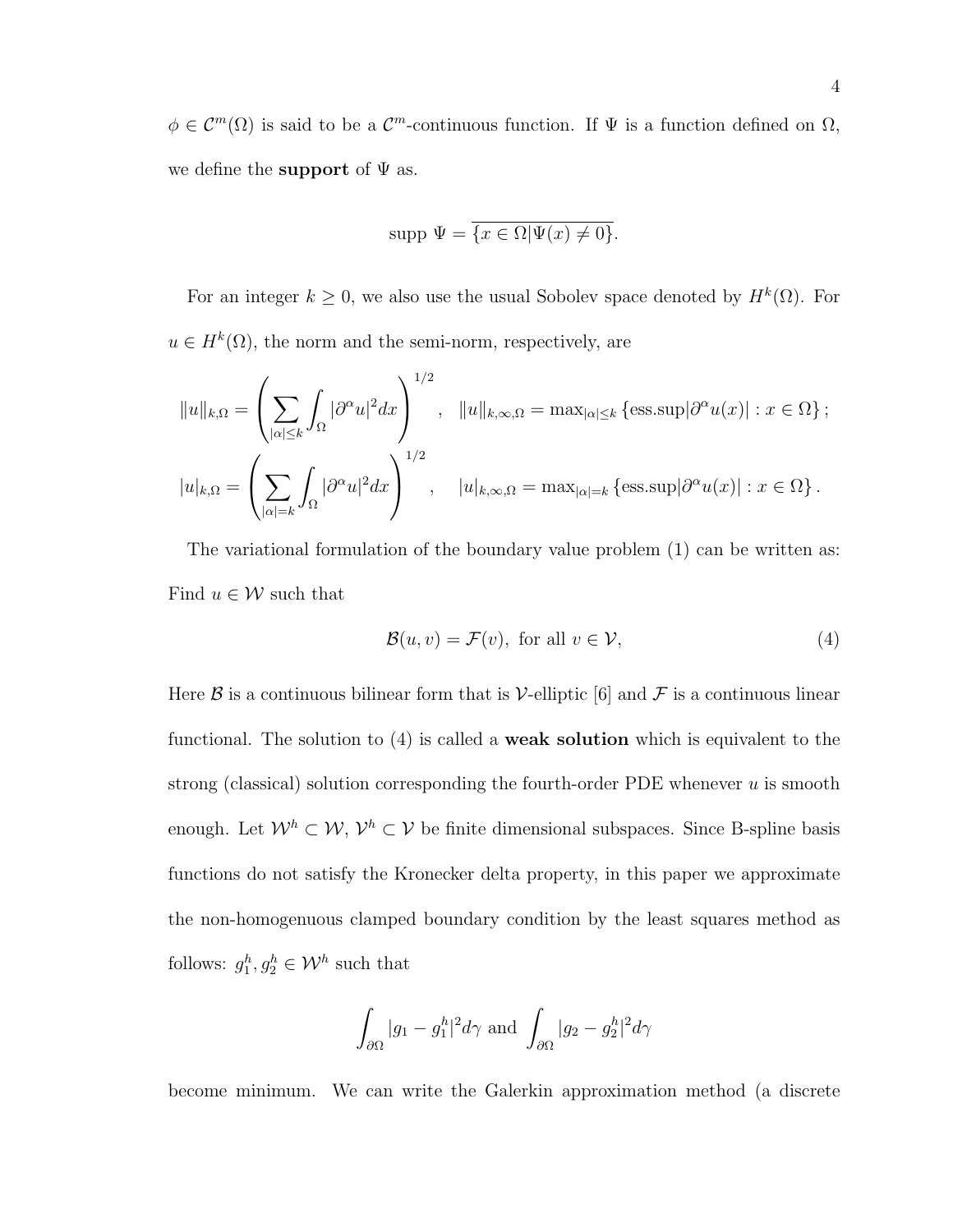variational equation) of (1) as follows: Given  $g_1^h, g_2^h$ , find  $u^h = w^h + g_1^h + g_2^h$ , where  $w^h \in \mathcal{V}^h$ , such that

$$
\mathcal{B}(u^h, v^h) = \mathcal{F}(v^h), \text{ for all } v^h \in \mathcal{V}^h,
$$

which can be rewritten as: Find the trial function  $w^h \in \mathcal{V}^h$  such that

$$
\mathcal{B}(w^h, v^h) = \mathcal{F}(v^h) - \mathcal{B}(g_1^h + g_2^h, v^h), \text{ for all test functions } v^h \in \mathcal{V}^h.
$$
 (5)

The energy norm of the trial function  $u$  is defined by

$$
||u||_{\text{Eng}} = \left[\frac{1}{2}\mathcal{B}(u, u)\right]^{1/2}.
$$

The relative error in the energy norm in percentage is

$$
||u - U||_{Eng, rel}^{2}(\%) = \left| \frac{||u||_{Eng}^{2} - ||U||_{Eng}^{2}}{||u||_{Eng}^{2}} \right| \times 100
$$
\n(6)

The relative error in the maximum norm in percentage is

$$
||u - U||_{\infty, rel}(\%) = \frac{||u - U||_{\infty}}{||u||_{\infty}} \times 100.
$$
 (7)

#### 1.3 Outline of Dissertation

The dissertation is divided into six chapters. After this introduction and problem formulation, this dissertation is organized as follows: in Chapter 2, we review definitions and terminologies that are needed to understand this paper. We give a brief review of B-splines, refinement methods, and constructions of smooth flat-top PU functions. Borden [4], Cottrell [7], Rogers [31], Piegl and Tiller [29] are suggested for detailed information.

In Chapter 3, the basic Schwarz Alternating and Additive (Parallel) Schwarz meth-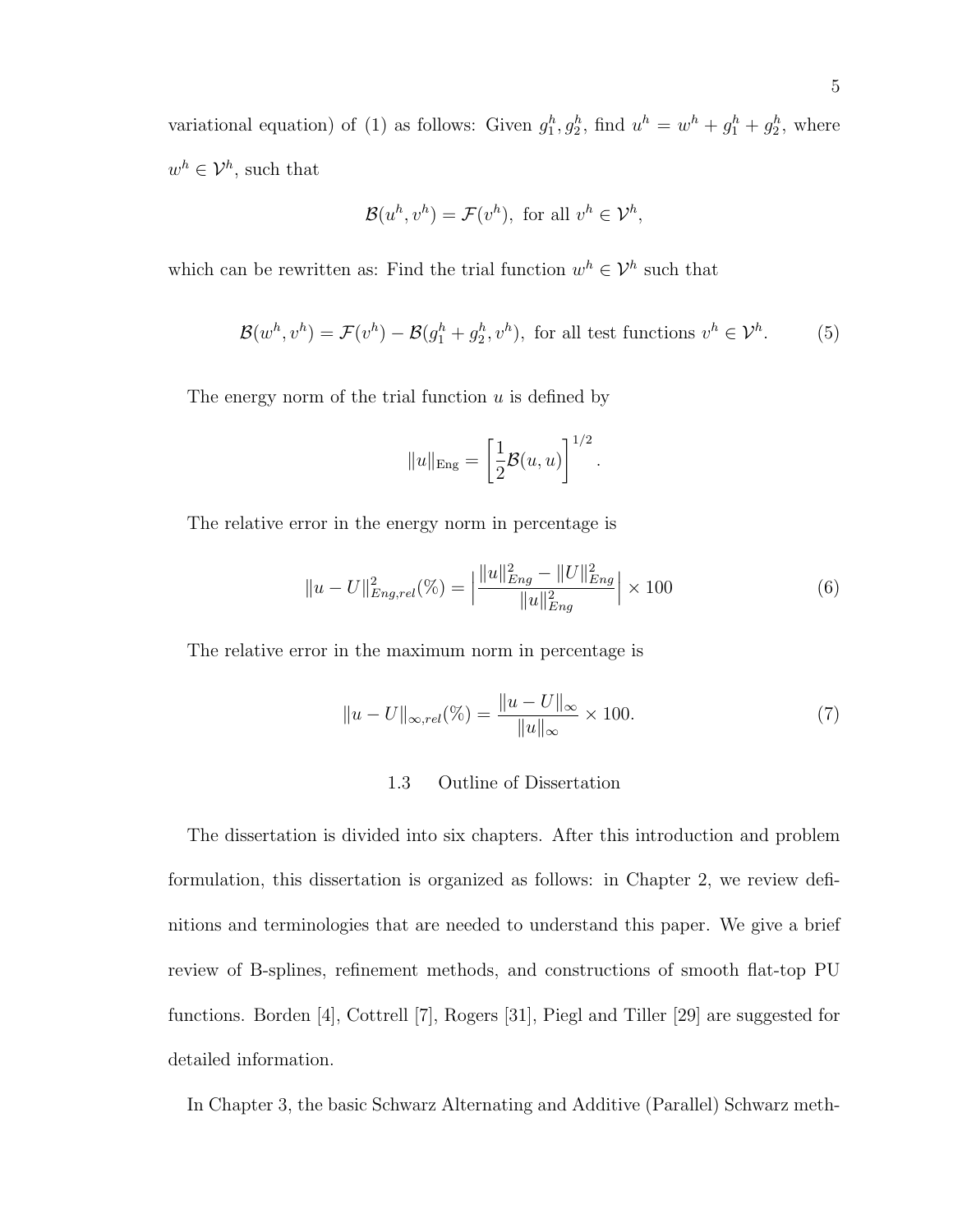ods are discussed in detail. In Chapter 3.2, we present Implicitly Enriched Galerkin method and pullback of the bilinear form for fourth-order problems onto the reference domain. In Chapter 3.3, we explain modification of the basis functions with assigning homogeneous and non-homogeneous boundary conditions. In Chapter 3.4, we present how overlapping size between subdomains affects the convergence rate.

In Chapter 4, several non-singular numerical problems that demonstrate the accuracy and efficiency of the proposed method are presented. In Chapter 4.1, we test our method to one dimensional fourth-order problems with polynomial true solution and exponential true solution with different overlapping sizes. Thereafter, in Chapter 4.2, we extend testing our method to two dimensional fourth-order problem in a rectangular domain with vertical interface, and we compare convergence rate for different overlapping sizes. In Chapter 4.3, we solve two dimensional fourth-order problem in a rectangular domain with slanted interface by using both Schwarz Alternating method and the Schwarz Additive (Parallel) methods to compare the number of iterations required for the expected accuracy for each method. In Chapter 4.4, we also test our method for two dimensional fourth-order problem in a triangular domain divided into three overlapping quadrilateral subdomains.

In Chapter 5, Implicitly Enriched Schwarz method is applied to fourth-order problems containing singularities. In Chapter 5.1, we first test our method in one dimensional problem with monotone singularity. In Chapter 5.2, we solve two dimensional fourth-order problem in a circular domain with crack singularity. In Chapters 5.3 and 5.4, we extend our method to two dimensional problems in a cracked rectangular domain and L-shaped domain, respectively. These problems require more subdivision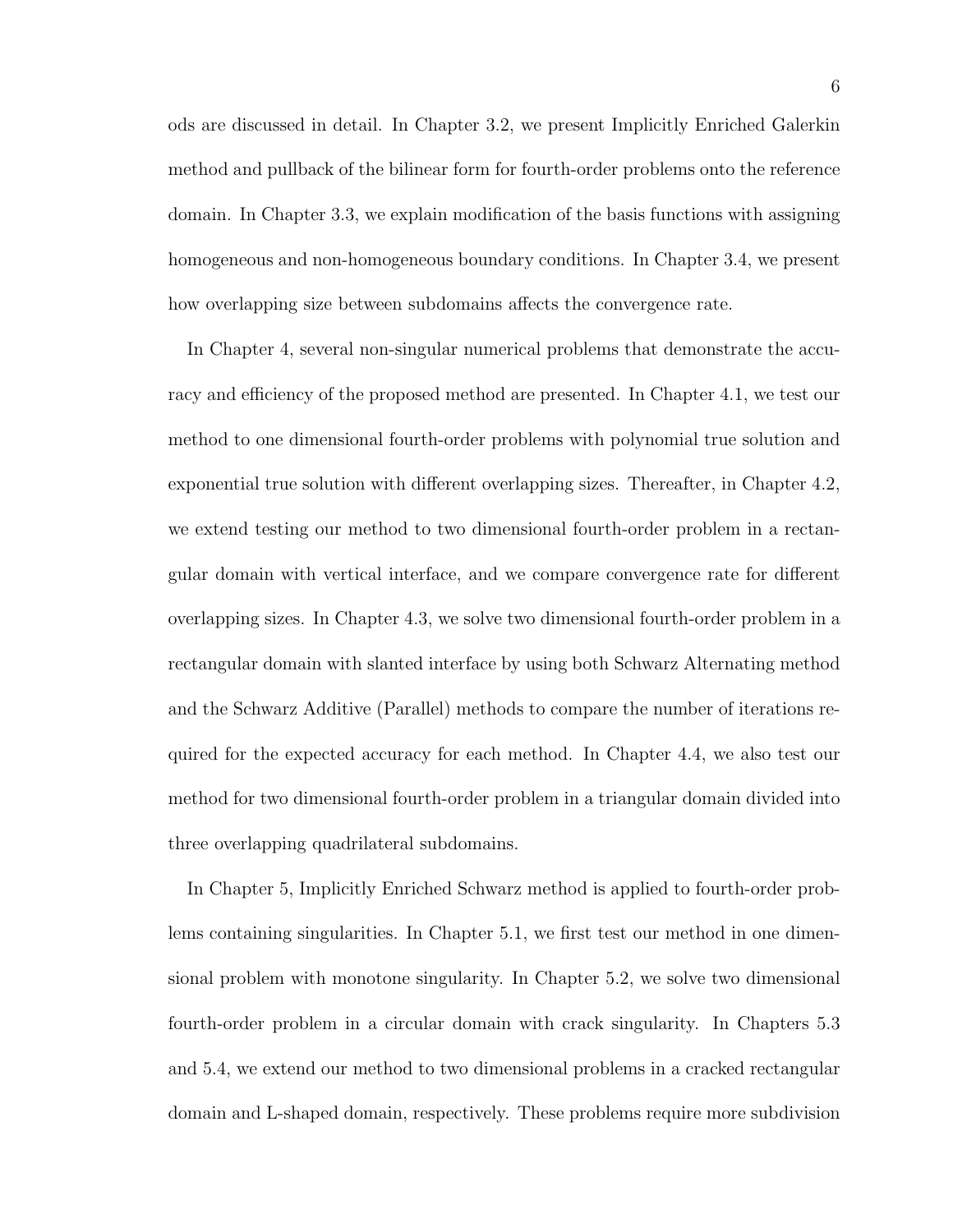as well as more computational time. To reduce the computational complexity, we solve these problems by using three different techniques named Implicitly Enriched Schwarz methods (IESM), IESM with increased overlapping parts of subdomains, and Supplemental Subdomain method. The techniques are compared to each other in terms of the total number of iterations for the desired accuracy of the approximate solution.

Finally, we state the concluding remarks and future work in Chapter 6 of this dissertation.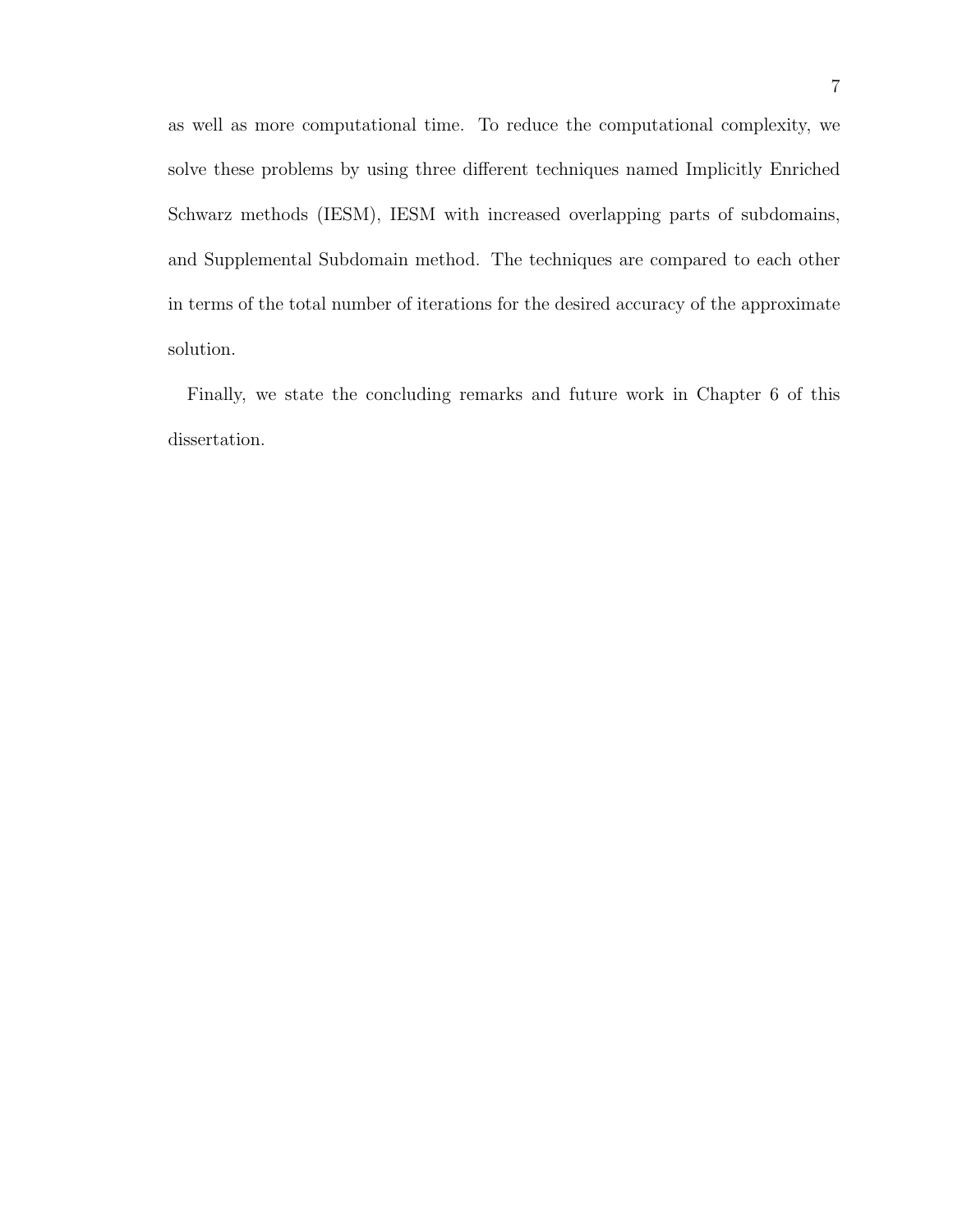## CHAPTER 2: PRELIMINARIES

#### 2.1 Isogeometric Analysis

Engineers use Computer Aided Design (CAD) software for designing systems. The main aim of CAD software is to produce accurate visual representation of physical objects. For analysis of a practical problem, it is necessary to convert software data into the geometry which is suitable for FEA. However, analysis-suitable models are not automatically created or readily meshed from CAD geometry, and there are many time consuming steps involved. Transfering information between CAD and numerical computation of solutions as well as processing transferred data to fit the respective requirements can be a very costly procedure in practical applications. IGA aims at breaking down the barriers between engineering design and analysis. By directly using the geometry representation from CAD, IGA integrates methods for analysis and CAD into a single, unified process.

#### 2.1.1 Knot Vector

A Knot vector in one dimension is a non-decreasing set of coordinates in the parameter space, written  $\Xi = \{\xi_1, \xi_2, ..., \xi_{n+p+1}\}\,$ , where  $\xi_i \in \mathbb{R}$  is the  $i^{th}$  knot, i is the knot index,  $i = 1, 2, ..., n + p + 1$ , p is the polynomial degree,  $k = p + 1$  is the order of basis functions, and  $n$  is the number of basis functions used to construct the B-spline curve. The knot vector represents the parameterization of the curve, determining the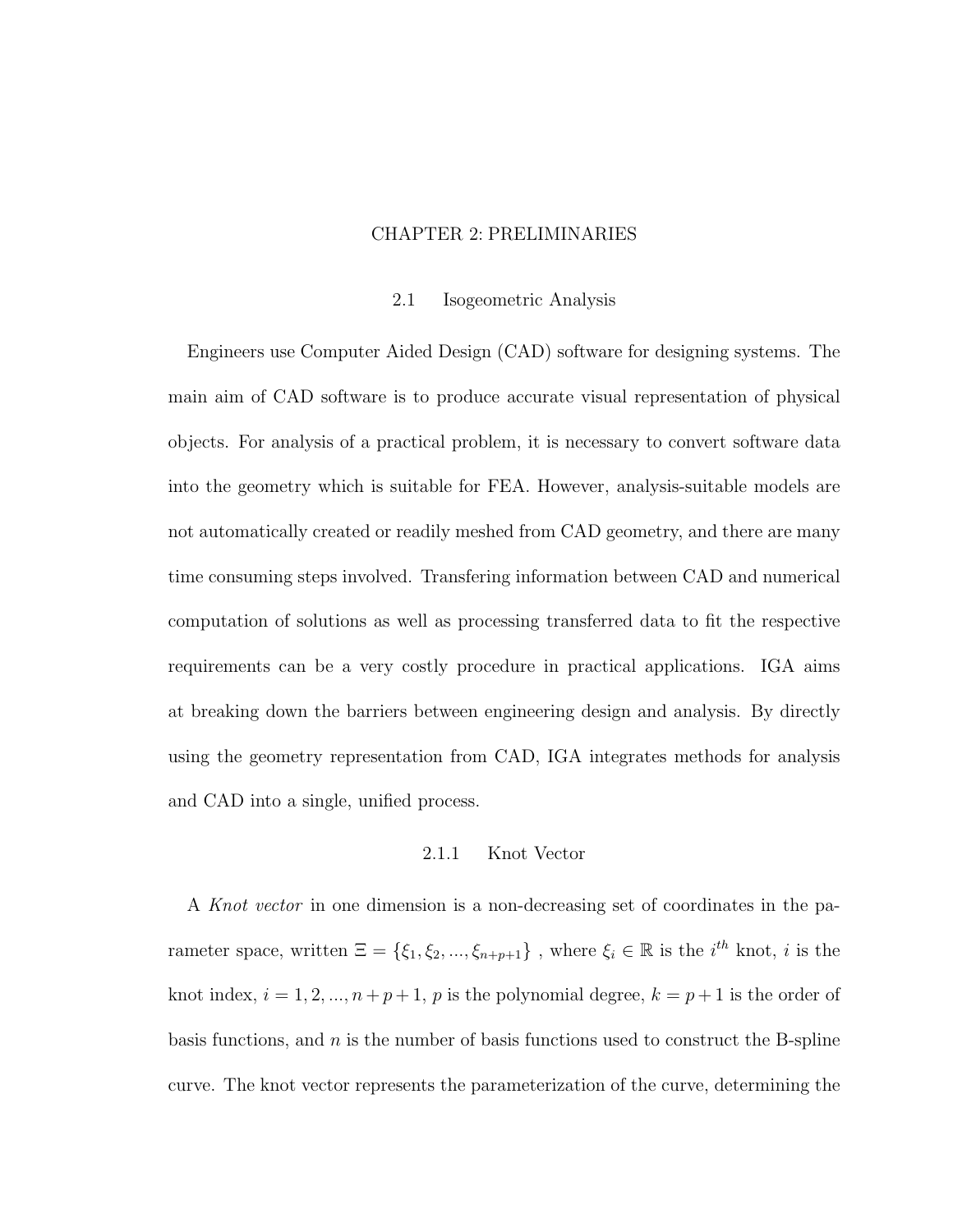domain of the spline and the joins between the polynomial segments of the curve. The knots partition the parameter space into elements. They are tied to the order of the spline k, and the number of control points  $n + 1$ , but they also represent the parameterization of the spline curve and the parameterization of each of the polynomial segments of the spline. We can manipulate the knot vector in a number of ways. In the case of B-splines, the functions are piecewise polynomials where the different pieces join along knot lines. In this way the functions are  $\mathcal{C}^{\infty}$ -continuous within an element.

Knot vectors may be *uniform* if the knots are equally space in the parameter space. If they are unequally space, the knot vector is non-uniform. Knot values may be repeated, that is, more than one knot may take on the same value. The multiplicities of knot values have important implications for the continuity of the basis function across knots.

A knot vector is said to be *open* if its first and last knot values appear  $p + 1$ times. Open knot vectors are the standard in the CAD literature. In one dimension, basis functions formed from open knot vectors are interpolatory at the ends of the parameter space.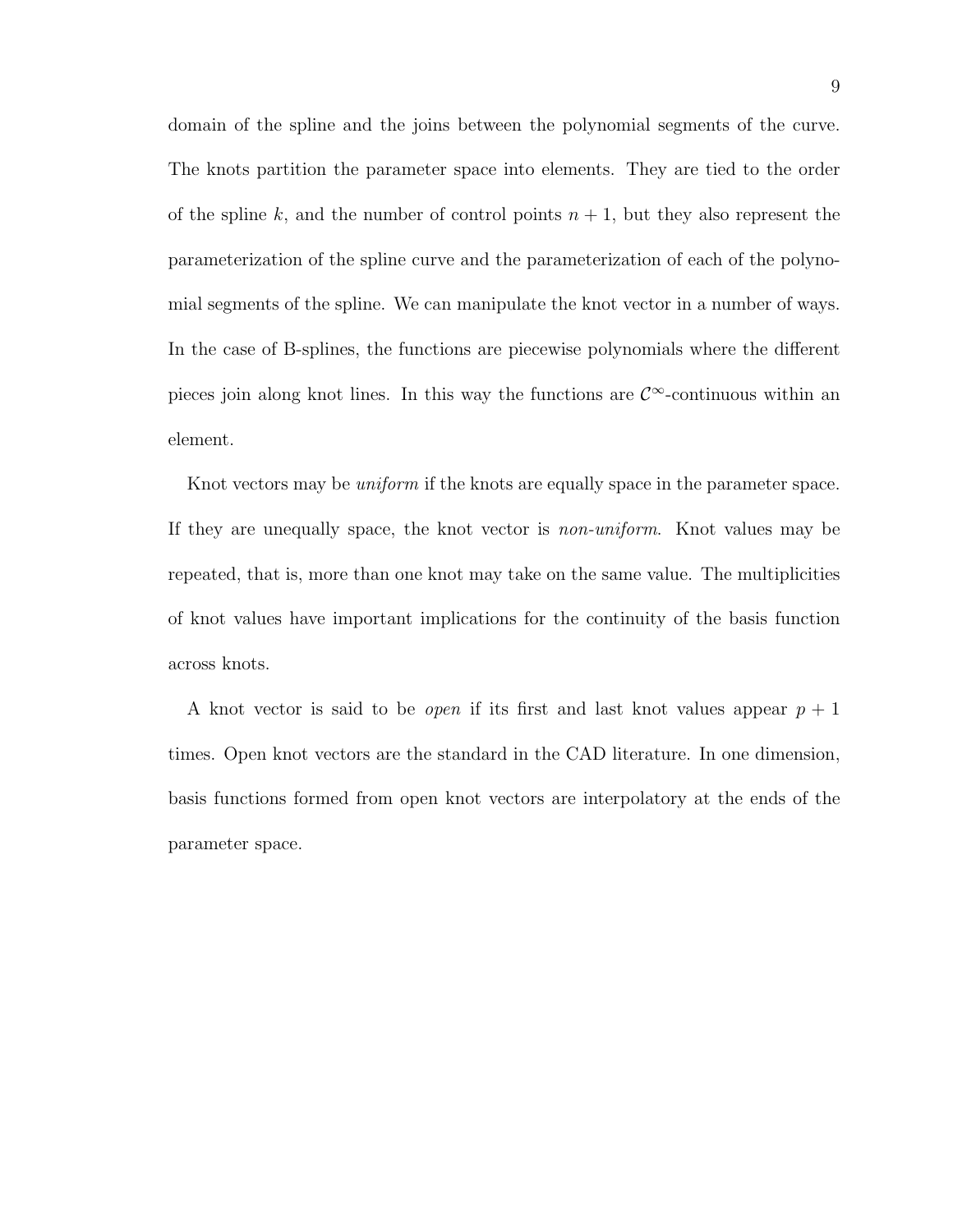

Figure 1: B-Spline functions  $N_{i,4}(u)$ ; i = 1, 2,  $\cdots$ , 10 of order k = 4 for knot vector  $N_{i,4}(\xi), \, \Xi = \{0, 0, 0, 0, 0.3, 0.5, 0.5, 0.5, 0.8, 0.8, 1, 1, 1, 1\}$ 

## 2.1.2 B-splines

With a knot vector, the B-spline basis functions are defined recursively starting with piecewise constants $(p = 0)$ :

$$
N_{i,1} = \begin{cases} 1 & \text{if } \xi_i \le \xi < \xi_{i+1} \\ 0 & \text{otherwise} \end{cases} \tag{8}
$$

For  $p = 1, 2, 3, \dots$ , they are defined by

$$
N_{i,p+1}(\xi) = \frac{\xi - \xi_i}{\xi_{i+p} - \xi_i} N_{i,p}(\xi) + \frac{\xi_{i+p+1} - \xi}{\xi_{i+p+1} - \xi_{i+1}} N_{i+1,p}(\xi)
$$
(9)

This is referred to as the *Cox-de Boor recursion formula* [Cox, 1971; de Boor, 1972]. The results of applying (8) and (9) to an open knot vector

 $\Xi = \{0, 0, 0, 0, 0.3, 0.5, 0.5, 0.5, 0.8, 0.8, 1, 1, 1, 1\}$  are presented in Figure 1.

The B-spline basis functions are useful in design as well as in the Galerkin approximation for the higher-order equations since they have the following important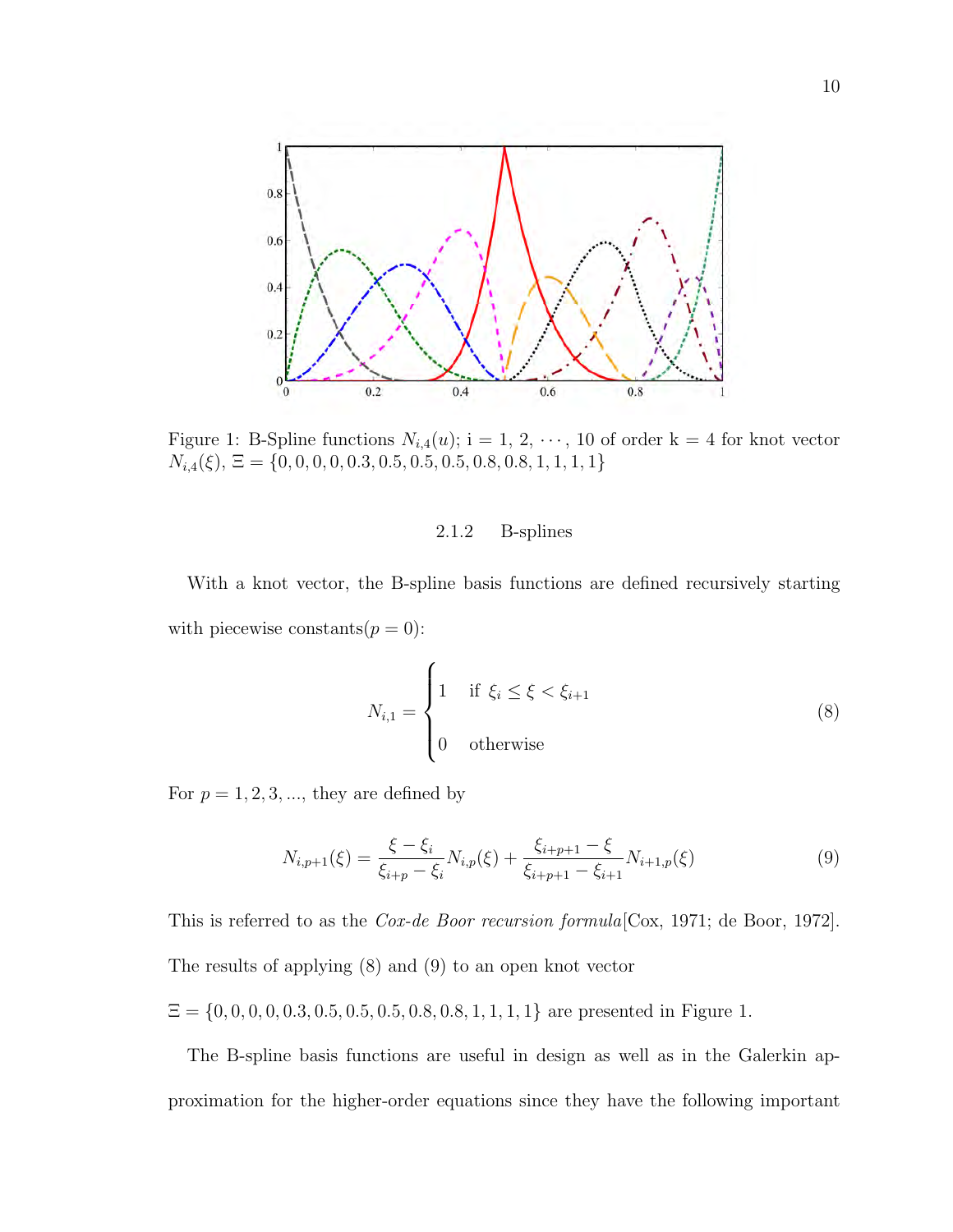properties:

- $N_{i,k}(\xi)$  is non-negative for all  $i, k$  and  $u$ .
- Each polynomial  $N_{i,k}(\xi)$  has local support on  $[\xi_i, \xi_{i+k})$ .
- On any span  $[\xi_i, \xi_{i+1})$ , at most  $p+1$  basis functions of degree p are non-zero, i.e,  $N_{i-p,k}(\xi), N_{i-p+1,k}(\xi), N_{i-p+2,k}(\xi), \cdots, N_{i,k}(\xi).$
- The sum of all non-zero degree p basis functions on span  $[\xi_i, \xi_{i+1}]$  is 1.
- B-spline functions are linearly independent.
- $N_{i,k}(0) = N_{n+p,k} = 1.$
- Basis function  $N_{i,k}(\xi)$  is a composite curve of degree p polynomials with joining points at knots in  $[\xi_i.\xi_{i+p+1})$ .
- Partition of Unity property, that is  $\sum N_{i,k}(\xi) = 1$  for all  $\xi \in [0, 1]$

**B-spline Geometries** Given *n* basis functions,  $N_{i,p}$ ,  $i = 1, 2, ..., n$  and corresponding control points  $B_i \in \mathbb{R}^d, i = 1, 2, ..., n$  (vector-valued coefficients), a piecewisepolynomial B-spline curve is given by

$$
C(\xi) = \sum_{i=1}^{n} N_{i,p}(\xi) B_i
$$

Given a *control net*  $B_{i,j}$ ,  $i = 1, 2, ..., n$ ,  $j = 1, 2, ..., m$ , polynomial order p and q, and knot vectors  $\Xi = {\xi_1, \xi_2, ..., \xi_{n+p+1}},$  and  $\Im = {\eta_1, \eta_2, ..., \eta_{m+q+1}},$  a tensor product B-spline surface is defined by

$$
S(\xi, \eta) = \sum_{i=1}^{n} \sum_{j=1}^{m} N_{i, p}(\xi) M_{j, q}(\eta) B_{i, j}
$$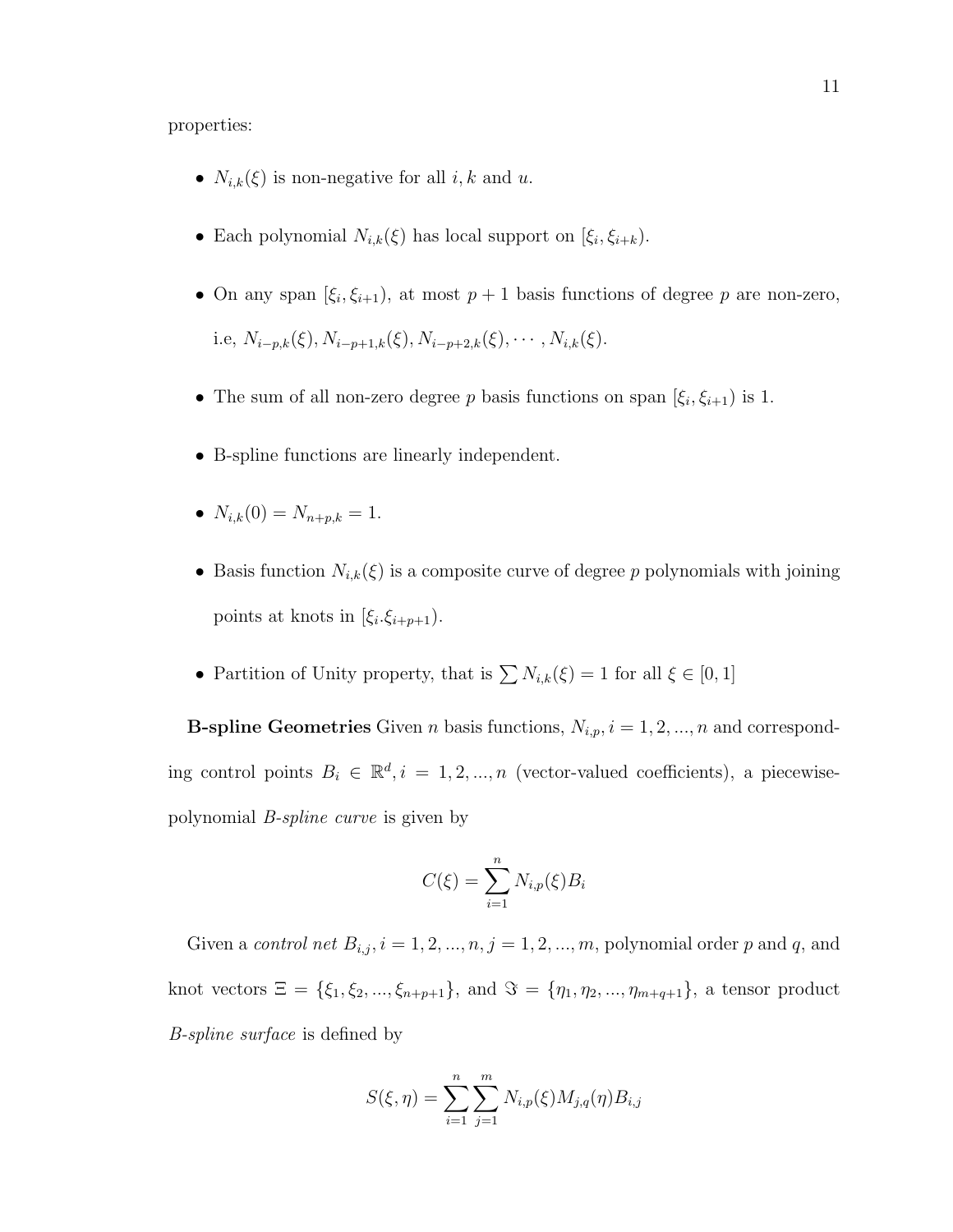

Figure 2: B-spline curve and control points

where  $N_{i,p}(\xi)$  and  $M_{j,q}(\eta)$  are univariate B-spline basis functions of order p and q, corresponding to knot vectors  $\Xi$  and  $\Im$ , respectively.

B-spline geometries have following properties:

- Affine covariance, the ability to apply an affine transformation to a curve by applying it directly to the control points
- A curve will have at least as many continuous derivatives across an element boundary as its basis functions have across the corresponding knot value.
- Moving a single control point can affect the geometry of no more than  $p + 1$ elements of the curve.
- B-spline curve is completely contained within the convex hull defined by its control points.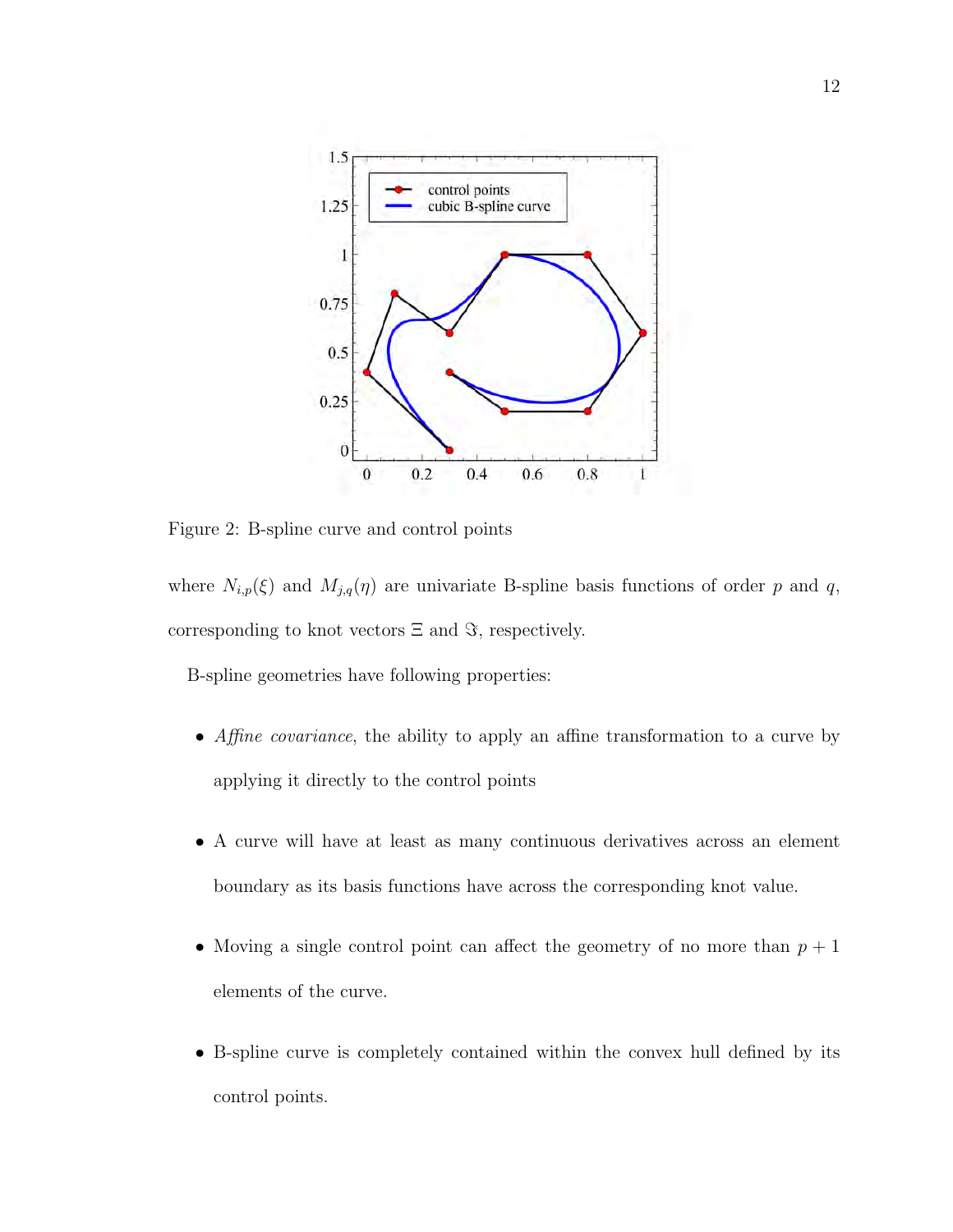- As the polynomial order increases, the curve become smoother and the effect of each individual control point is diminished.
- B-spline curves also possess a variation diminishing property.(no variation diminishing property for surface)

## 2.1.3 NURBS

Non-Uniform Rational B-Splines (NURBS) are powerful extension of B-splines. They are also defined by their order, a knot vector, and a set of control points, but unlike simple B-splines, each of the control points has a weight. When the weights are equal to 1, NURBS are simply B-splines. NURBS are the standard for surface modeling in much of computer graphics and computer aided design. Non-uniform rational B-spline surfaces, which have additional degrees of freedom, are much more flexible than B-spline surfaces. NURBS can exactly reproduce the conic surfaces, whereas B-spline surfaces can only approximate them. NURBS allow modeling systems to use a single internal representation for a wide range of curves and surfaces, from straight lines and flat planes to precise circles and spheres. [31]

Define weighting function

$$
W(\xi) = \sum_{i=1}^{n} N_{i,p}(\xi) w_i
$$

where  $w_i$  is the  $i^{th}$  weight. NURBS basis is given by

$$
R_i^p(\xi) = \frac{N_{i,p}(\xi)w_i}{W(\xi)} = \frac{N_{i,p}(\xi)w_i}{\sum_{i=1}^n N_{i,p}(\xi)w_i}
$$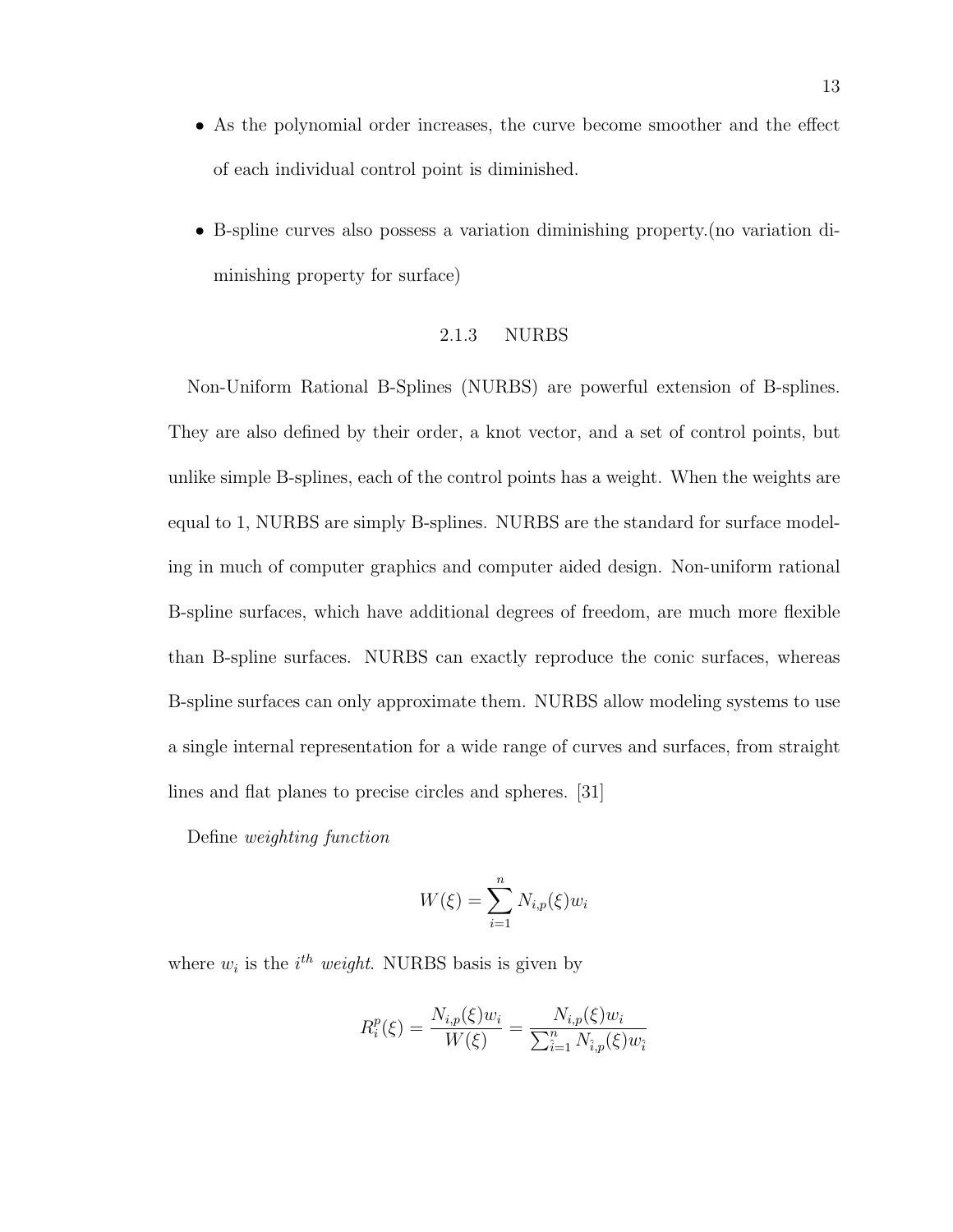which is clearly a piecewise rational function. A NURBS curve is defined by

$$
C(\xi) = \sum_{i=1}^{n} R_i^p(\xi) B_i
$$

Rational surfaces and solids are defined analogously in terms of the rational basis functions

$$
R_{i,j}^{p,q}(\xi,\eta) = \frac{N_{i,p}(\xi)M_{j,q}(\eta)w_{i,j}}{\sum_{i=1}^{n}\sum_{j=1}^{m}N_{i,p}(\xi)M_{j,q}(\eta)w_{i,j}}
$$

$$
R_{i,j,k}^{p,q,r}(\xi,\eta,\zeta) = \frac{N_{i,p}(\xi)M_{j,q}(\eta)L_{k,r}(\zeta)w_{i,j,k}}{\sum_{i=1}^{n}\sum_{j=1}^{m}\sum_{k=1}^{l}N_{i,p}(\xi)M_{j,q}(\eta)L_{\hat{k},r}(\zeta)w_{\hat{i},\hat{j},\hat{k}}}
$$

The NURBS functions have the same properties as B-splines, and are capable of representing a wider class of geometries.

## 2.2 Refinements

The B-spline basis functions can be enriched by three types of refinements: knot insertion, degree elevation or degree and continuity elevation. We have control over the element size, the order of the basis, and the continuity of the basis.

## 2.2.1 Knot Insertion

Given a knot vector  $\Xi = {\xi_i, \xi_2, ..., \xi_{n+p+1}}$ , a new knot may be added into the existing knot vector without changing the geometry of the curve. We have an *extended* knot vector  $\bar{\Xi} = {\bar{\xi}_1 = \xi_1, \bar{\xi}_2, ..., \bar{\xi}_{n+m+p+1} = \xi_{n+p+1}},$  such that  $\Xi \subset \bar{\Xi}$  as shown in Figure 3. This new knot can be equal to an existing one and in this case the multiplicity of that knot is increased by one. The new  $n + m$  basis functions are formed by applying the Cox-de Boor recursion formula and the new  $n + m$  control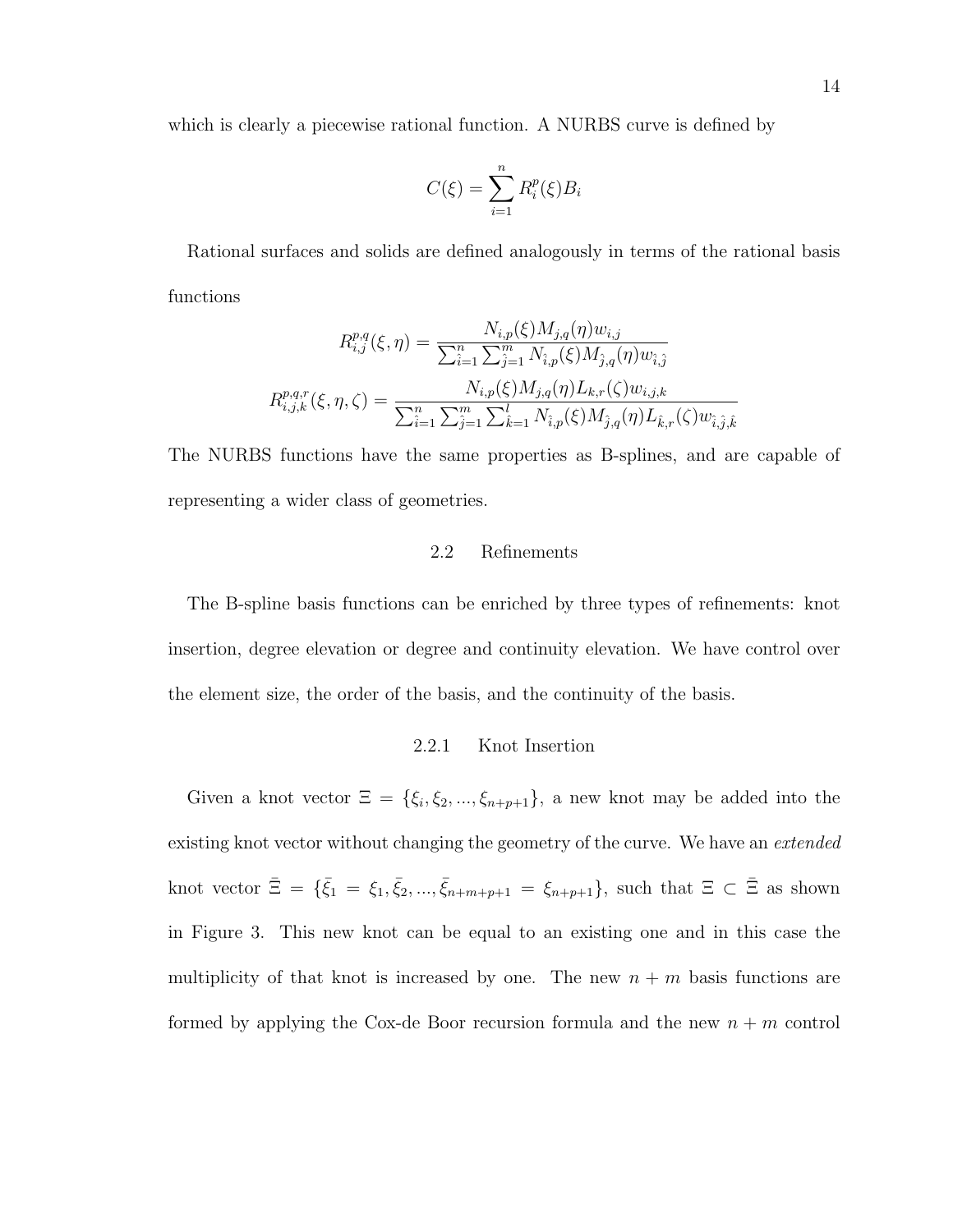

Figure 3: Knot Insertion (a) Initial B-Spline basis functions  $N_{i,3}(\xi)$ ; i = 1,  $\cdots$ , 4 of order k = 3 for knot vector  $\Xi = \{0, 0, 0, 0.5, 1, 1, 1\}$  (b) B-Spline basis functions  $N_{i,3}(\xi)$ ; i = 1,  $\cdots$ , 6 of order k = 3 after knot insertion with knot vector  $\Xi$  =  $\{0, 0, 0, 0.3, 0.5, 0.8, 1, 1, 1\}$ 

points are formed from linear combinations of the original control points by

$$
\bar{B}=T^pB
$$

where

$$
T_{ij}^{0} = \begin{cases} 1 & \bar{\xi}_{i} \in [\xi_{j}, \xi_{j+1}) \\ 0 & \text{otherwise} \end{cases}
$$
  

$$
T_{ij}^{q+1} = \frac{\bar{\xi}_{i+q} - \xi_{j}}{\xi_{j+q} - \xi_{j}} T_{ij}^{q} + \frac{\xi_{j+q+1} - \bar{\xi}_{i+q}}{\xi_{j+q+1} - \xi_{j+1}} T_{ij+1}^{q} \quad \text{for } q = 0, 1, 2, ..., p-1
$$

This process may be repeated to enrich the solution space by adding more basis functions of the same order while leaving the curve unchanged. This results in a new spline space with more B-splines and therefore more flexibility than the original spline space. The control polygon will also have moved closer to the spline itself. By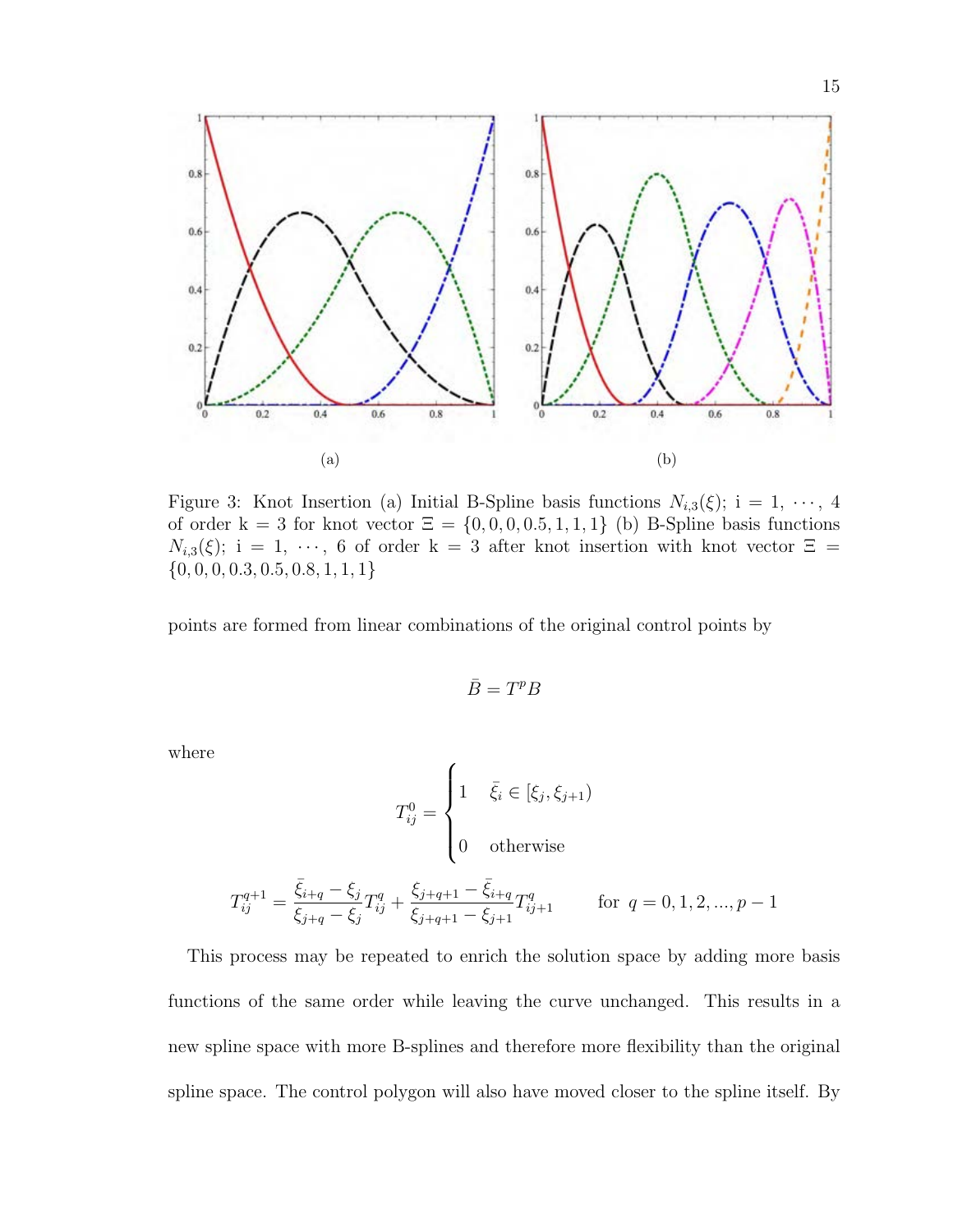inserting sufficiently many knots, we can make the distance between the spline and its control polygon as small as we wish, which has obvious advantages for practical computations.

Insertion of new knot values has similarities with the classical  $h$ -refinement strategy in finite element analysis [1]. However, it differs in the number of new functions and in the continuity of the basis across the newly created element boundaries. To perfectly replicate h-refinement, one would need to insert each of the new knot values  $p$  times so that the functions will be  $\mathcal{C}^0$ -continuous across the new boundary.

## 2.2.2 Degree Elevation

Degree elevation increases the degree of a curve without changing the geometry of the curve as seen in the Figure 4 . Although higher degree basis functions require longer time to process, they do have higher flexibility for designing shapes. This flexibility leads us to a new higher-order technique that is unique to isogeometric analysis. Therefore, it would be very helpful to increase the degree of a basis function without changing its shape. The basis functions of order p have  $p - m_i$  continuous derivatives across knot  $\xi_i$ , where  $m_i$  is the multiplicity of the value of  $\xi_i$  in the knot vector. When  $p$  is increased,  $m_i$  must also be increased if we are to preserve the discontinuities in the various derivatives already existing in the original curve. During order elevation, the multiplicity of each knot value is increased by one, but no new knot values are added. As with knot insertion, neither the geometry nor the parameterization are changed.

Degree elevation can be used repeatedly as long as the system permits. As the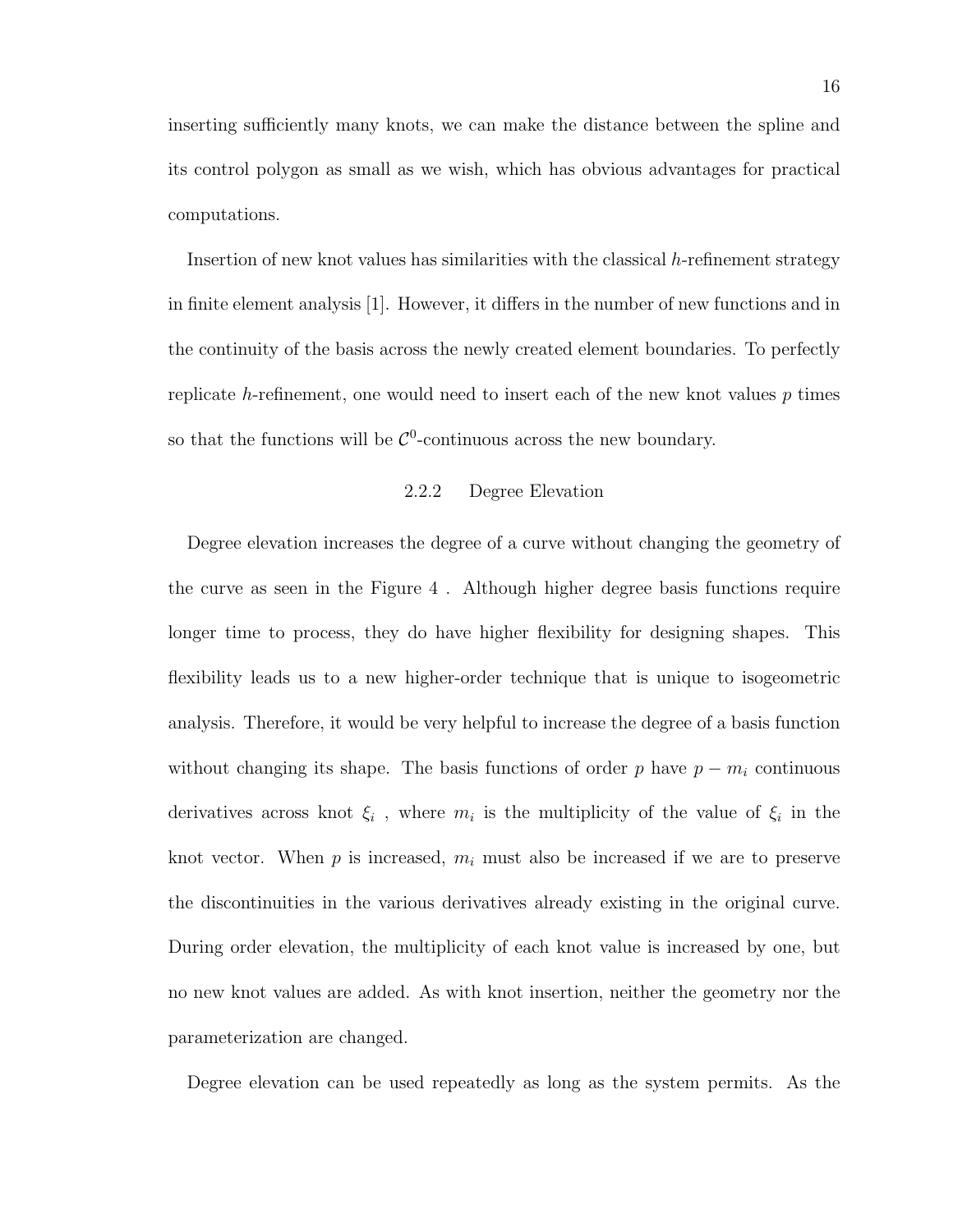degree increases, the number of control points increases. Moreover, the shape of the curve is not changed as its degree increases, and the control polygon moves closer and closer to the curve. Eventually, as the degree keeps increasing to infinity, the control polygon approaches to the curve and has it as a limiting position.

Degree elevation clearly has much in common with the classical p-refinement strategy in finite element analysis as it increases the polynomial order of the basis. The major difference is that *p*-refinement always begins with a basis that is  $\mathcal{C}^0$ -continuous everywhere, while degree elevation is compatible with any combination of continuities that exist in the unrefined B-spline mesh.



Figure 4: Degree Elevation (a) Initial B-Spline basis functions  $N_{i,3}(\xi)$ ; i = 1,  $\cdots$ , 4 of order k = 3 for knot vector  $\Xi = \{0, 0, 0, 0.5, 1, 1, 1\}$  (b) B-Spline basis functions  $N_{i,4}(\xi)$ ; i = 1,  $\cdots$ , 6 of order k = 4 after degree elevation with knot vector  $\Xi$  =  $\{0, 0, 0, 0, 0.5, 0.5, 1, 1, 1, 1\}$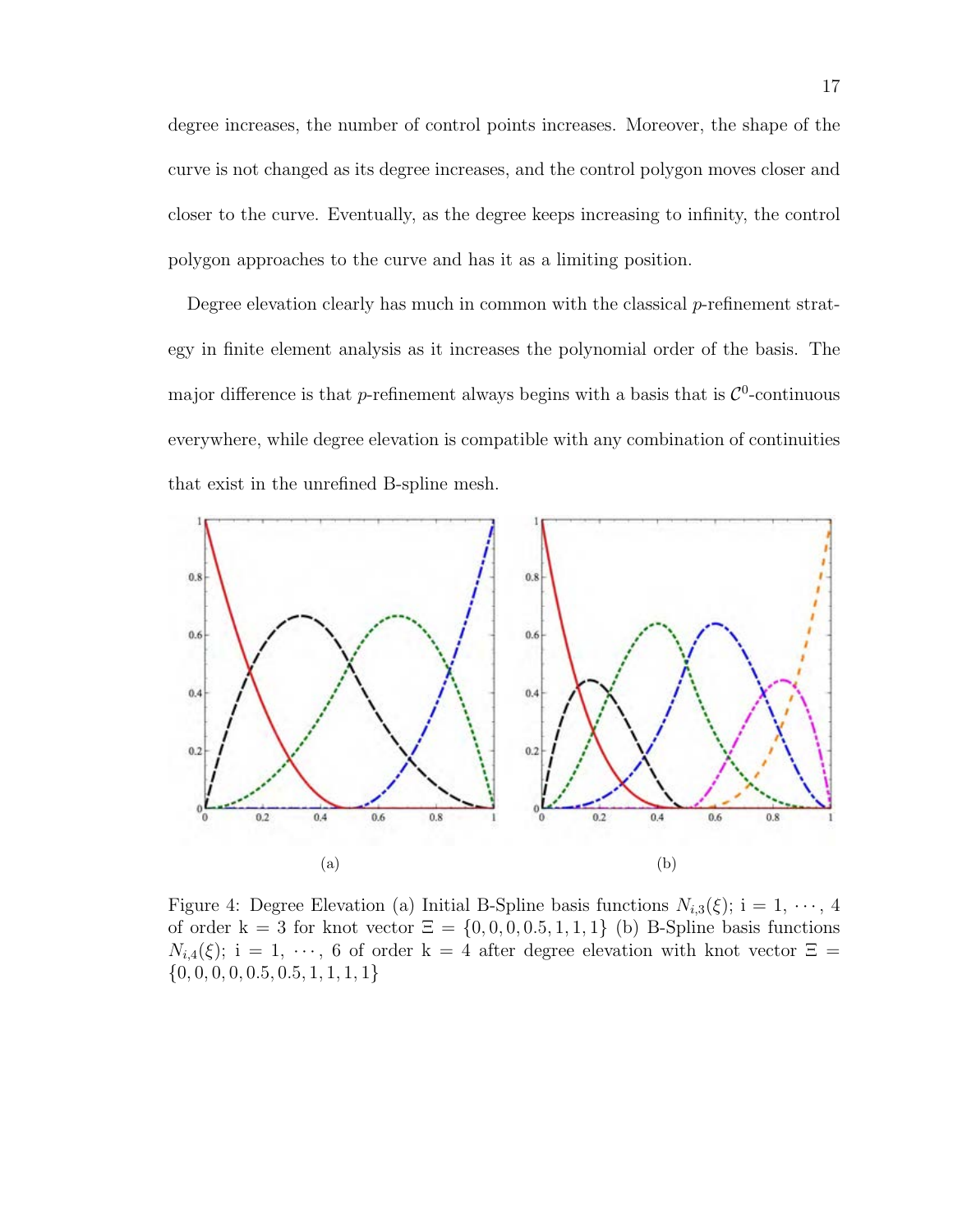

Figure 5: k-refinement (a) Initial B-Spline basis functions  $N_{i,3}(\xi)$ ; i = 1,  $\cdots$ , 4 of order  $k = 3$  for knot vector  $\Xi = \{0, 0, 0, 0.5, 1, 1, 1\}$  (b) B-Spline basis functions  $N_{i,4}(\xi)$ ; i = 1,  $\cdots$ , 8 of order k = 4 after k-refinement with knot vector  $\Xi = \{0, 0, 0, 0, 0.3, 0.5, 0.5, 0.8, 1, 1, 1, 1\}$ 

## 2.2.3 k-refinement

We can insert new knot values with multiplicities equal to one to define new elements across whose boundaries functions will be  $\mathcal{C}^{p-1}$ -continuous. We can also repeat existing knot values to lower the continuity of the basis across existing element boundaries. This makes knot insertion a more flexible process than simple h-refinement, Similarly, we have a more flexible higher-order refinement as well.

In the k-refinement, we elevate the degree as well as we insert a new knot without changing the shape of the curve. This has no equivalent refinement in the standard FEA. First we increase the degree of the curve and also increase the multiplicity of all intermediate knot values so the continuity of the curve does not change at these specific knots, and then we insert a new knot as shown in the Figure 5.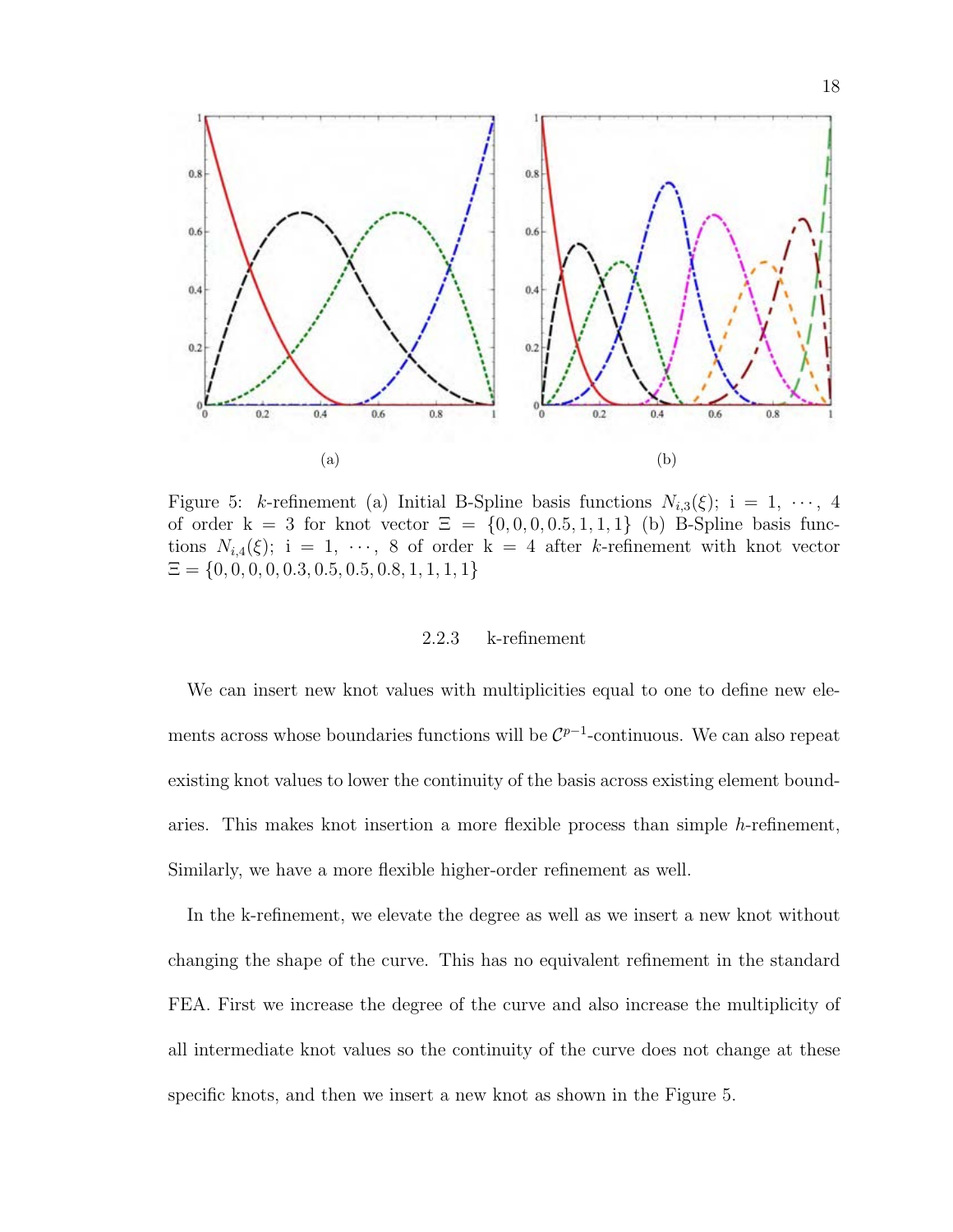Note that pure k–refinement, where all functions maintain maximal  $\mathcal{C}^{p-1}$ -continuity across element boundaries, is only possible if the coarsest mesh is comprised of a single element. If the initial mesh places constraints on the continuity across certain element boundaries, these constraints will exist on all meshes. In general, though some such constraints will exist, the number of elements desired for analysis will be much higher than the number needed for modeling the geometry. Refinements may be performed such that the functions have  $p-1$  continuous derivatives across these new element boundaries and the benefits of k-refinement will still be significant.

#### 2.3 Partition of Unity

#### 2.3.1 Partition of Unity Functions

Let  $\bar{\Omega}$  is the closure of  $\Omega \subset \mathbb{R}^d$ . The vector space  $\mathcal{C}(\bar{\Omega})$  is defined by

 $\mathcal{C}(\bar{\Omega}) = \{ \phi \in C^m(\Omega) \mid D^{\alpha} \phi : \text{bounded and uniformly continuous on } \Omega \}$ for  $|\alpha| = \alpha_1 + ... + \alpha_d \leq m$ 

A function  $\phi \in C^m(\Omega)$  is said to be a  $C^m$  -continuous function. If  $\Psi$  is a function defined on  $\Omega$ , the *support* of  $\Psi$  is defined as

$$
supp\Psi = \overline{\{x \in \Omega \mid \Psi(x) \neq 0\}}
$$

For an integer  $k \geq 0$ , the *Sobolev space*  $H^k(\Omega)$  is defined by

$$
H^k(\Omega) = \{ v \in L_2 \mid D^{\alpha}v \in L_2, \ \forall |\alpha| \le k \}
$$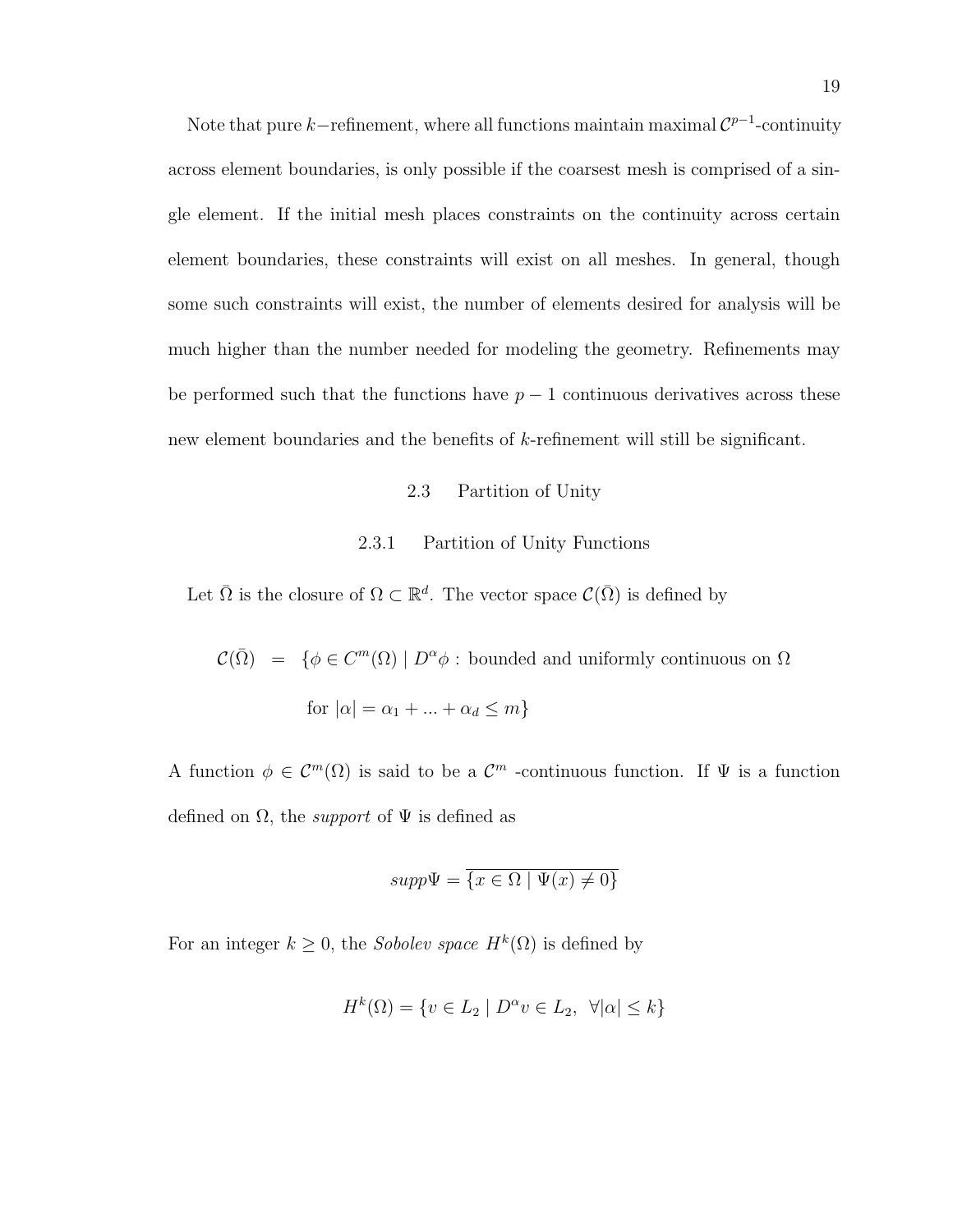The norm and semi-norm are defined for  $u \in H^k(\Omega)$  as followings:

$$
||u||_{k,\Omega} = \left(\sum_{|\alpha| \le k} \int_{\Omega} |\partial^{\alpha} u|^2 dx\right)^{1/2}
$$

$$
||u||_{k,\infty,\Omega} = \max_{|\alpha| \le k} \{ess. sup |\partial^{\alpha} u(x), \ x \in \Omega\}
$$

$$
|u|_{k,\Omega} = \left(\sum_{|\alpha|=k} \int_{\Omega} |\partial^{\alpha} u|^2 dx\right)^{1/2}
$$

$$
|u|_{k,\infty,\Omega} = \max_{|\alpha|=k} \{ess. sup |\partial^{\alpha} u(x), \ x \in \Omega\}
$$

A family  $\{U_k: \text{ open subsets of } \mathbb{R}^d \mid k \in \mathcal{D}\}\$ is said to be a point finite open covering of  $\Omega \subset \mathbb{R}^d$  if there is M such that any  $x \in \Omega$  lies in at most M of the open sets  $U_k$ and  $\Omega \subseteq \cup$ k∈D  $U_k$ .

For a point finite open covering  $\{U_k | k \in \mathcal{D}\}\$  of a domain, suppose there is a family of Lipschitz functions  $\{\phi_k \mid k \in \mathcal{D}\}$  on  $\Omega$  satisfying the following conditions:

- For  $k \in \mathcal{D}$ ,  $0 \leq \phi_k(x) \leq 1$ ,  $x \in \mathbb{R}^d$
- The support of  $\phi_i$  is contained in  $\bar{U}_k$ , for each  $k \in \mathcal{D}$
- $\sum_{k\in\mathcal{D}} \phi_k(x) = 1$  for each  $x \in \Omega$

Then  $\{\phi_k \mid k \in \mathcal{D}\}\$ is called a partition of unity (PU) subordinate to the covering  $\{U_k \mid k \in \mathcal{D}\}\.$  The covering sets  $\{U_k\}$  are called *patches*.

A weight function, or window function, is a non-negative continuous function with compact support and is denoted by  $w(x)$ . Consider the following conical window function: For  $x \in \mathbb{R}$ ,

$$
w(x) = \begin{cases} (1 - x^2)^l, & |x| \le 1 \\ 0, & |x| > 1 \end{cases}
$$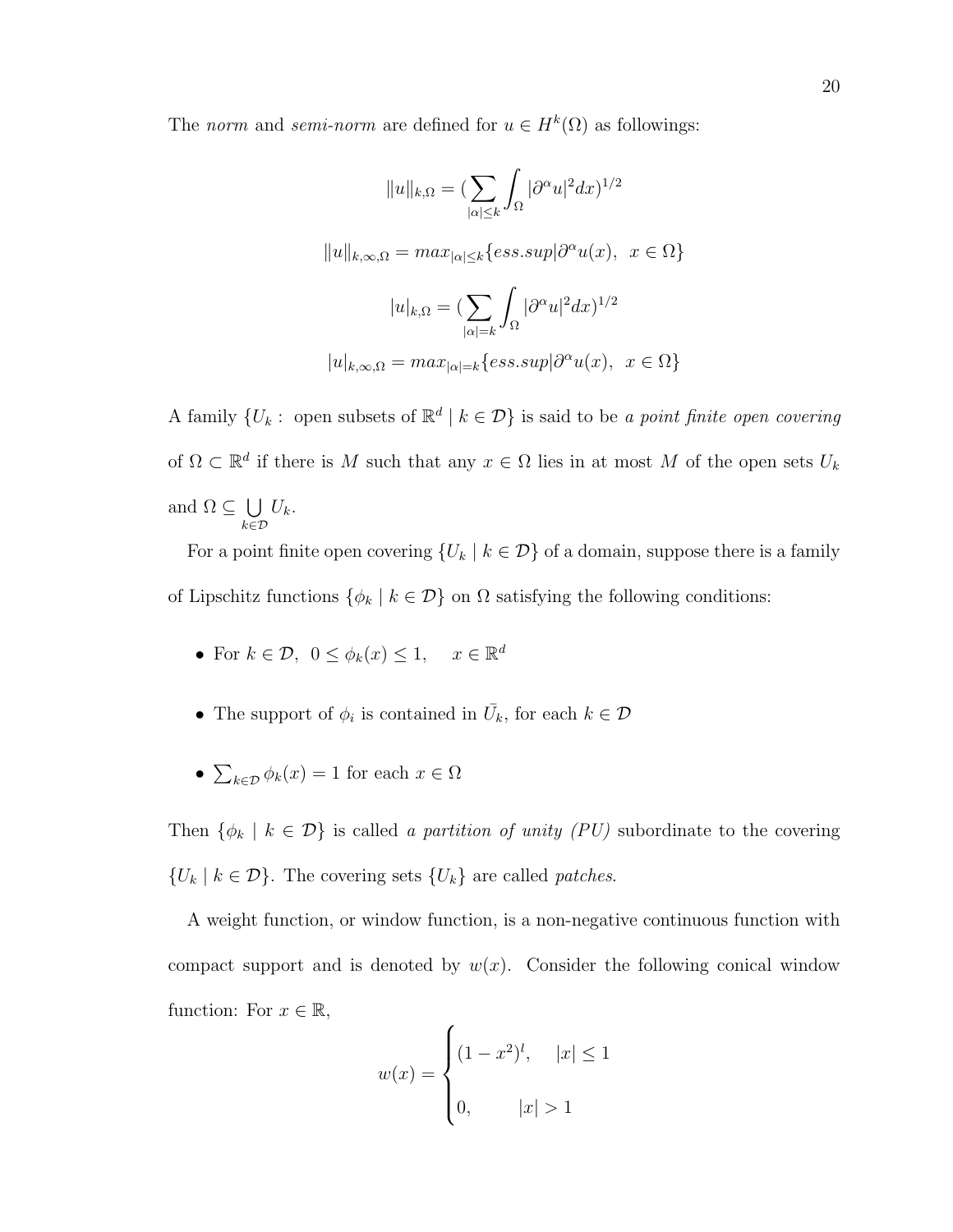where l is an integer.  $w(x)$  is z  $\mathcal{C}^{l-1}$ -continuous function. In  $\mathbb{R}^d$  the weight function  $w(x)$  can be constructed from a one dimensional weight function as  $w(x) =$  $\prod_{i=1}^d w(x_i)$ , where  $x = (x_1, ..., x_d)$ . We use the normalized window function defined by

$$
w_{\delta}^{l}(x) = Aw(\frac{x}{\delta}), \qquad A = \frac{(2l+1)!}{2^{2l+1}(l!)^2 \delta} \tag{10}
$$

where A is the constant such that  $\int_{\mathbb{R}} w_{\delta}^{l}(x)dx = 1$ ; refer to [15].

## 2.3.2 Flat-top Partition of Unity Functions

We first review one dimensional flat-top partition of unity functions; refer to [24] and [26]. For any positive integer n,  $\mathcal{C}^{n-1}$ -continuous piecewise polynomial basic PU functions were constructed as follows: For integers  $n \geq 1$ , we define a piecewise polynomial function by

$$
\phi_{g_n}^{(pp)}(x) = \begin{cases} \phi_{g_n}^L(x) = (1+x)^n g_n(x), & x \in [-1,0] \\ \phi_{g_n}^R(x) = (1-x)^n g_n(-x), & x \in [0,1] \\ 0, & |x| \ge 1 \end{cases}
$$
(11)

where  $g_n(x) = a_0^{(n)} + a_1^{(n)}$  $a_1^{(n)}(-x) + a_2^{(n)}$  $a_2^{(n)}(-x)^2 + \ldots + a_{n-}^{(n)}$  $_{n-1}^{(n)}(-x)^{n-1}$  whose coefficients are inductively constructed by the following recursion formula:

$$
a_k^{(n)} = \begin{cases} 1, & k = 0 \\ \\ \sum_{j=0}^k a_j^{(n-1)}, & 0 < k \le n-2 \\ \\ 2(a_{n-2}^{(n)}), & k = n-1 \end{cases}
$$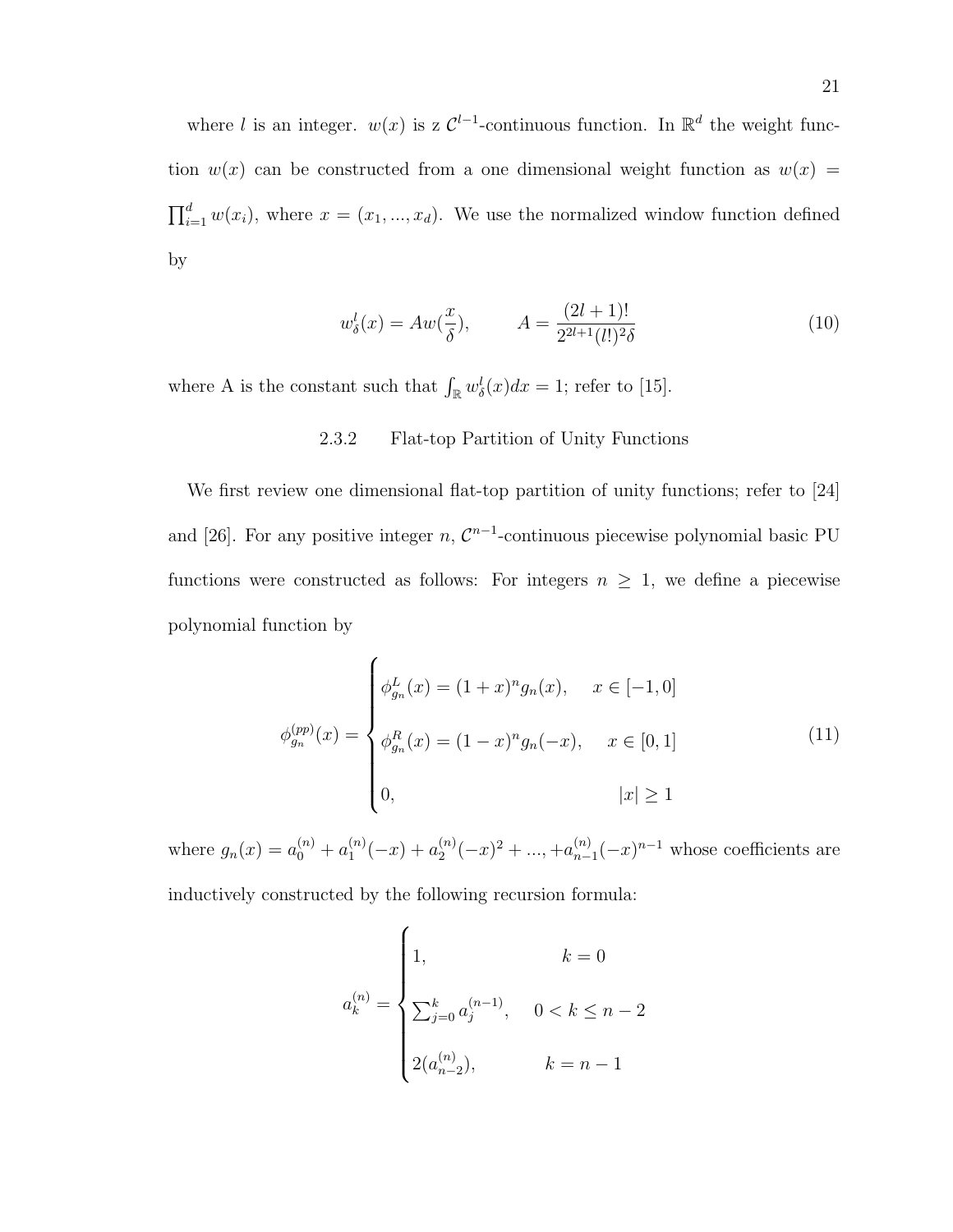

Figure 6: Reference PU functions  $\phi_{g_n}^{(pp)}$  with respect to various regularities

 $\phi_{g_n}^{(pp)}$  is depicted in Figure 6 for various regularities.

The  $\phi_{g_n}^{(pp)}$  has the following properties; refer to [15]

$$
\phi_{g_n}^{(pp)}(x) + \phi_{g_n}^{(pp)}(x-1) = 1, \quad \forall x \in [0,1]
$$
\n(12)

Hence  $\{\phi_{g_n}^{(pp)}(x-j) \mid j \in \mathbb{Z}\}\$ is a partition of unity on  $\mathbb{R}$ .

•  $\phi_{g_n}^{(pp)}$  is a  $\mathcal{C}^{n-1}$ -continuous function.

•

We can construct  $\mathcal{C}^{n-1}$ -continuous flat-top PU function whose support is  $[a-\delta, b+\delta]$ with  $a + \delta < b - \delta$  by the basic PU function  $\phi_{g_n}^{(pp)}$ .

$$
\psi_{[a,b]}^{(\delta,n-1)}(x) = \begin{cases}\n\phi_{g_n}^L(\frac{x - (a + \delta)}{2\delta}), & x \in [a - \delta, a + \delta] \\
1, & x \in [a + \delta, b - \delta] \\
\phi_{g_n}^R(\frac{x - (b - \delta)}{2\delta}), & x \in [b - \delta, b + \delta] \\
0, & x \notin [a - \delta, b + \delta]\n\end{cases}
$$
\n(13)

In order to make a PU function a flat-top, we assume  $\delta \leq$  $b - a$ 3 . See the Figure 7. This flat-top PU function  $\psi_{[a,b]}^{(\delta,n-1)}$  $\binom{[0,n-1]}{[a,b]}$  is the convolution of the characteristic function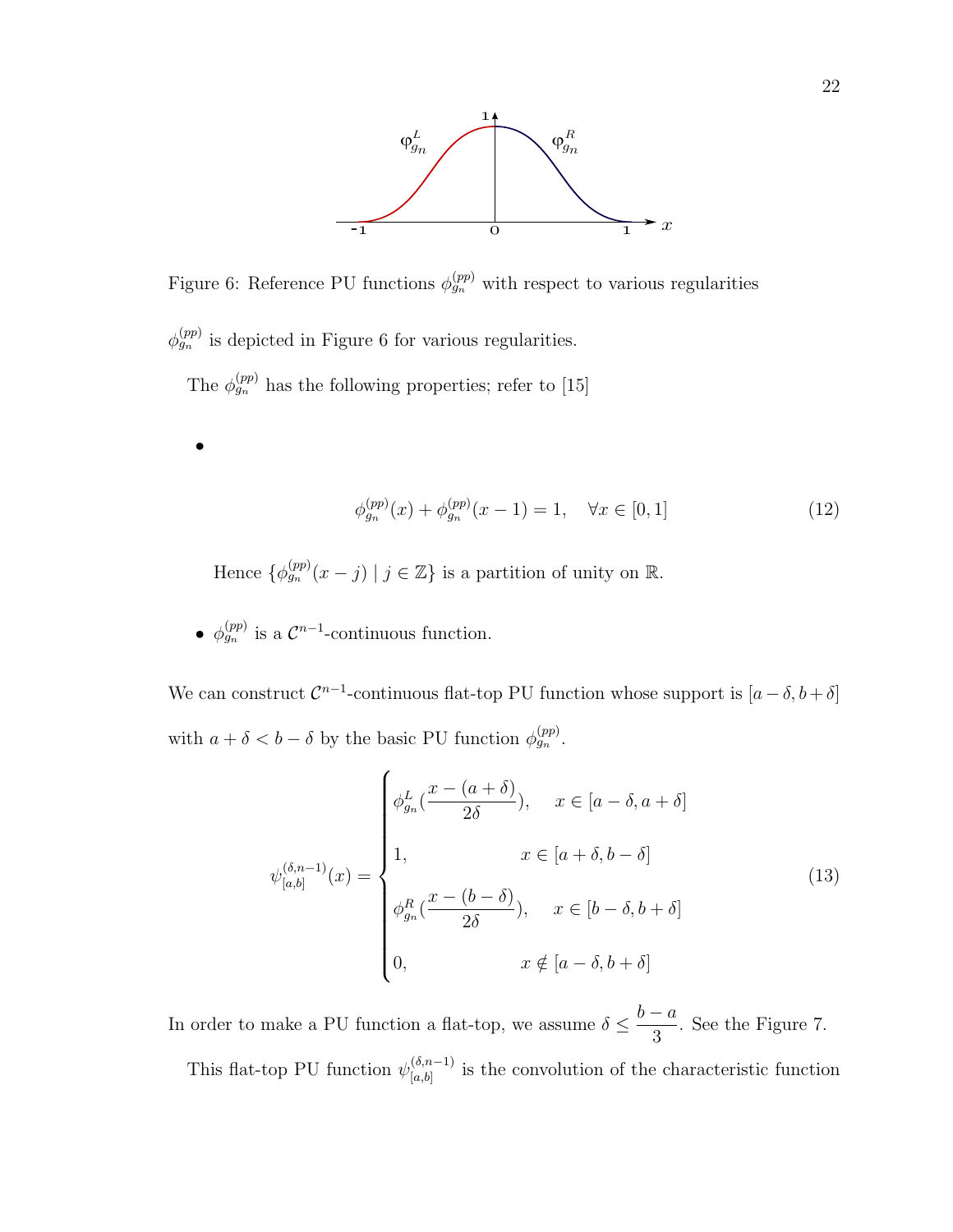

Figure 7: Flat-top PU function  $\psi_{[a,b]}^{(\delta,n-1)}$  $\binom{(0, n-1)}{[a, b]}(x)$ 

 $\chi_{[a,b]}$  and the scaled window function  $w_{\delta}^n$ , that is,

$$
\psi_{[a,b]}^{(\delta,n-1)} = \chi_{[a,b]}(x) * w_{\delta}^n(x)
$$

By the first property of PU function  $\phi_{g_n}^{(pp)}$ ,

$$
\phi_{g_n}^R(\xi) + \phi_{g_n}^L(\xi - 1) = 1, \quad \xi \in [0, 1]
$$

If  $\varphi:[-\delta,\delta]\to [0,1]$  is defined by

$$
\varphi(x) = \frac{x + \delta}{2\delta}
$$

then we have

$$
\phi_{g_n}^R(\varphi(x)) + \phi_{g_n}^L(\varphi(x) - 1) = 1, \quad \xi \in [-\delta, \delta]
$$

## Construction of flat-top partition of unity functions

The flat-top PU function (13) can be constructed by either convolution or B-spline functions as follows:

• PU functions constructed by convolutions: The flat-top PU function (13) can be constructed by convolution,  $\psi_{[a,b]}^{(\delta,n-1)}$  $\chi_{[a,b]}^{(\delta,n-1)}(x) = \chi_{[a,b]}(x) * w_{\delta}^n(x),$  the convolution of the characteristic function  $\chi_{[a,b]}$  and the scaled window function  $w_{\delta}^{n}$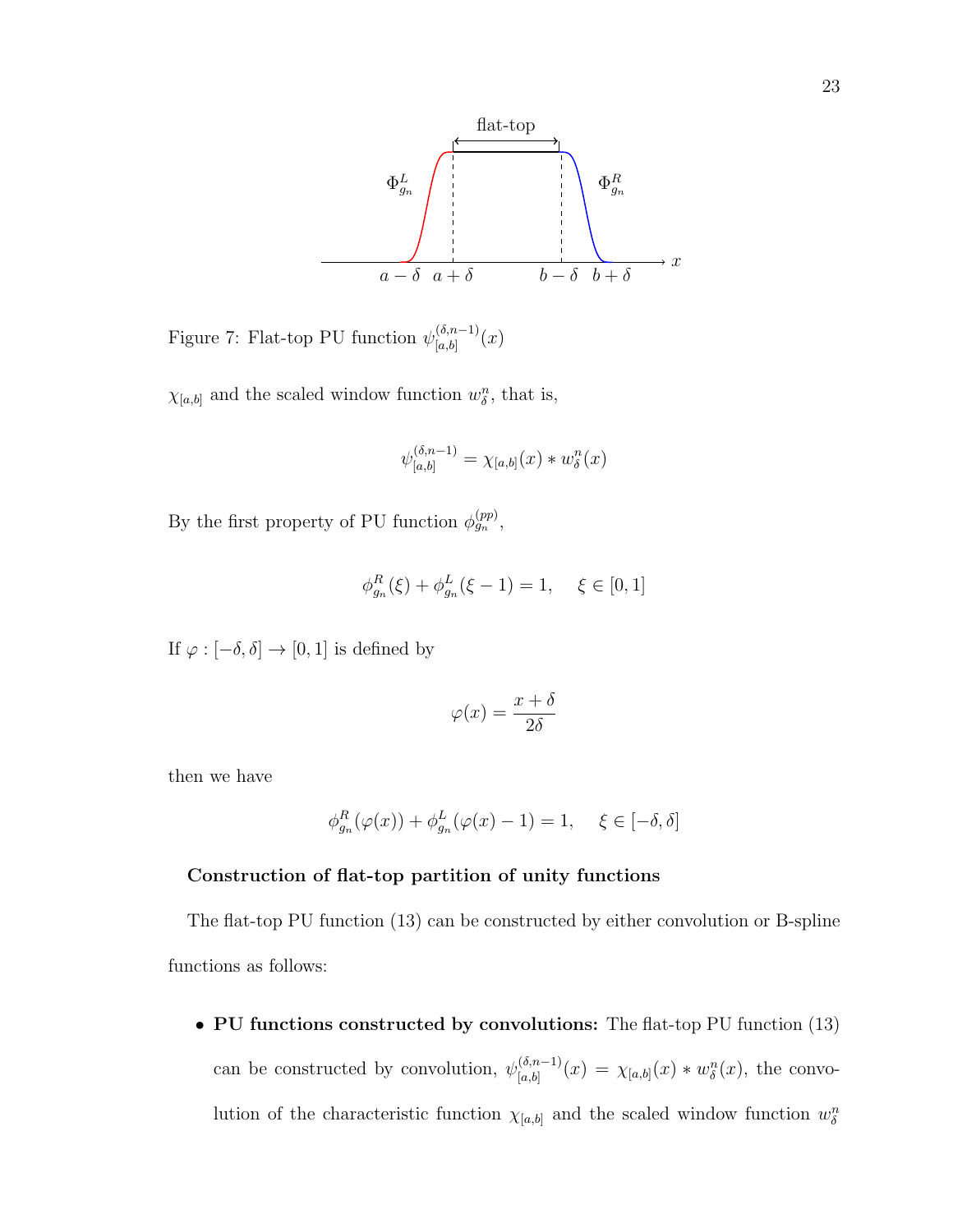defined by (10). The characteristic function is defined by

$$
\chi_{[a,b]}(x) = \begin{cases} 1 & \text{if } x \in [a,b], \\ 0 & \text{if } x \notin [a,b]. \end{cases}
$$

• PU functions constructed by B-splines: Using the partition of unity property of the B-splines,

the PU function (13) can also be constructed by B-spline functions.

1. For  $\mathcal{C}^1$ -continuous piecewise polynomial flat-top PU functions, let  $N_{i,4}(x)$ ,  $i =$ 

 $1,\ldots,12$  be B-splines of degree  $3$  that correspond to the open knot vector:

$$
\left\{\underbrace{0,..,0}_{4},\underbrace{a-\delta,a-\delta}_{2},\underbrace{a+\delta,a+\delta}_{2},\underbrace{b-\delta,b-\delta}_{2},\underbrace{b+\delta,b+\delta}_{2},\underbrace{1,..,1}_{4}\right\}
$$

A polynomial  $P_3(x)$  of degree 3 defined on  $[a - \delta, a + \delta]$  is uniquely determined by four constraints:

$$
P_3(a - \delta) = 0, \quad P_3(a + \delta) = 1
$$

$$
\frac{d}{dx}P_3(a - \delta) = \frac{d}{dx}P_3(a + \delta) = 0
$$

 $\phi^L_{g_2}$  (  $x - (a + \delta)$  $\frac{2}{2\delta}$ ) satisfies the four constraints and also  $N_{5,4}(x) + N_{6,4}(x)$ 

satisfies the four constraints. Therefore, we have

$$
\phi_{g_2}^L(\frac{x - (a + \delta)}{2\delta}) = N_{5,4}(x) + N_{6,4}(x), \text{ for } x \in [a - \delta, a + \delta].
$$

Similarly, we have

$$
\phi_{g_2}^R(\frac{x - (b - \delta)}{2\delta}) = N_{7,4}(x) + N_{8,4}(x), \text{ for } x \in [b - \delta, b + \delta].
$$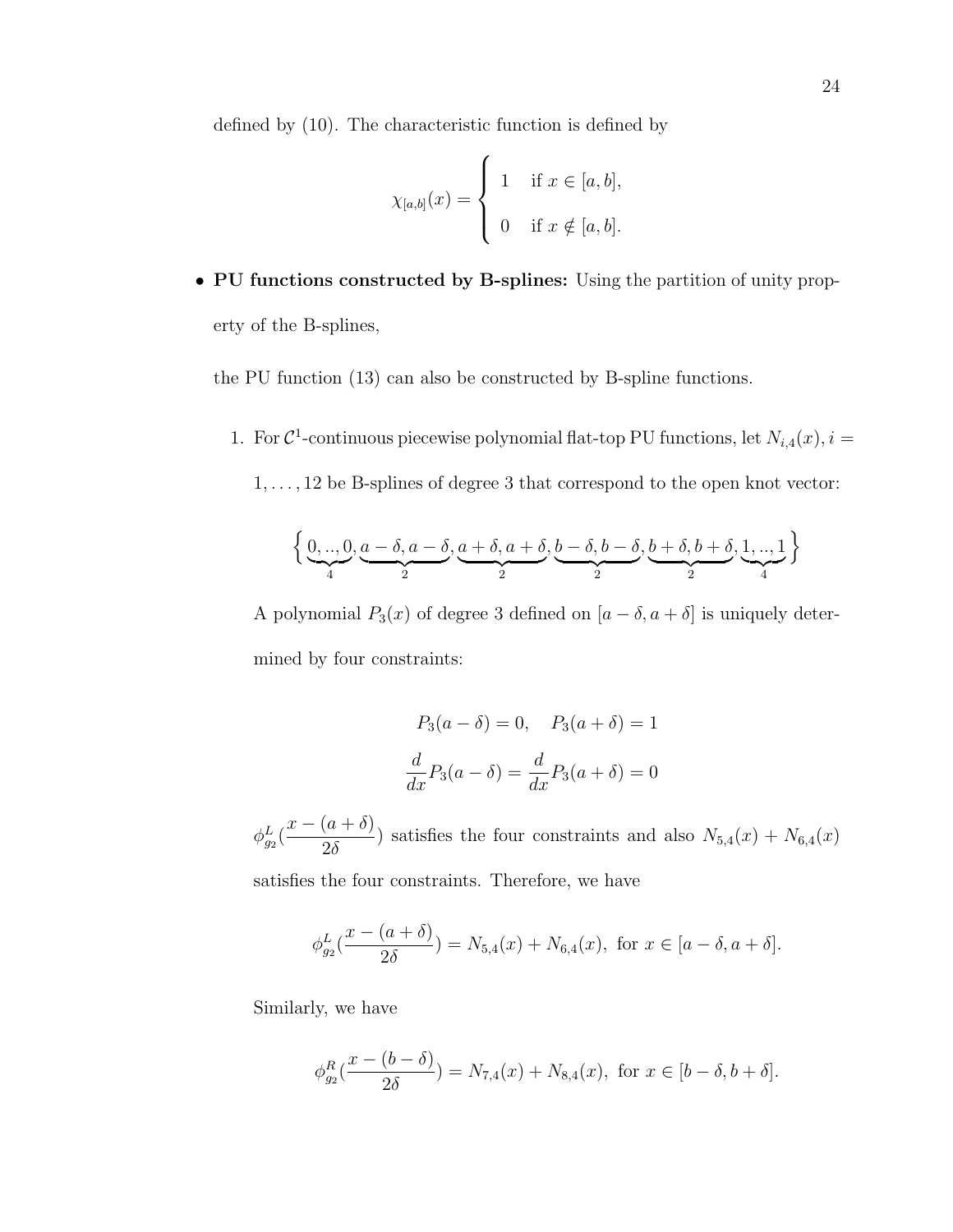Using the partition of unity property of B-splines, we have

$$
N_{5,4}(x) + N_{6,4}(x) + N_{7,4}(x) + N_{8,4}(x) = 1, \text{ for } x \in [a+\delta, b-\delta].
$$

2. For  $\mathcal{C}^2$ -continuous piecewise polynomial flat-top PU functions, let  $N_{i,6}(x)$ ,  $i =$ 

 $1, \ldots, 18$ , be B-splines of degree 5 corresponding to the open knot vector,

$$
\Big\{\underbrace{0,..,0}_{6},\underbrace{a-\delta,..,a-\delta}_{3},\underbrace{a+\delta,..,a+\delta}_{3},\underbrace{b-\delta,..,b-\delta}_{3},\underbrace{b+\delta,..,b+\delta}_{3},\underbrace{1,..,1}_{6}\Big\}.
$$

A polynomial  $P_5(x)$  of degree 5 defined on  $[a - \delta, a + \delta]$  is uniquely determined by six constraints: three at  $a - \delta$  and three at  $a + \delta$ ,

$$
P_5(a - \delta) = 0, \quad P_5(a + \delta) = 1
$$

$$
\frac{d}{dx}P_5(a - \delta) = \frac{d}{dx}P_5(a + \delta) = 0
$$

$$
\frac{d^2}{dx^2}P_5(a - \delta) = \frac{d^2}{dx^2}P_5(a + \delta) = 0
$$

 $\phi_{g_3}^L(\frac{x-(a+\delta)}{2\delta}$  $\frac{(a+6)}{2\delta}$ ) satisfies the six constraints and  $N_{7,6}(x) + N_{8,6}(x) + N_{9,6}(x)$  also satisfies the six constraints. Therefore, we have

$$
\phi_{g_3}^L(\frac{x - (a + \delta)}{2\delta}) = N_{7,6}(x) + N_{8,6}(x) + N_{9,6}(x), \text{ for } x \in [a - \delta, a + \delta]
$$

Similarly, we have

$$
\phi_{g_3}^R(\frac{x - (b - \delta)}{2\delta}) = N_{10,6}(x) + N_{11,6}(x) + N_{12,6}, \text{ for } x \in [b - \delta, b + \delta]
$$

Moreover, we have

$$
N_{7,6}(x) + N_{8,6}(x) + N_{9,6}(x) + N_{10,6}(x) + N_{11,6}(x) + N_{12,6} = 1, \text{ for } x \in [a+\delta, b-\delta].
$$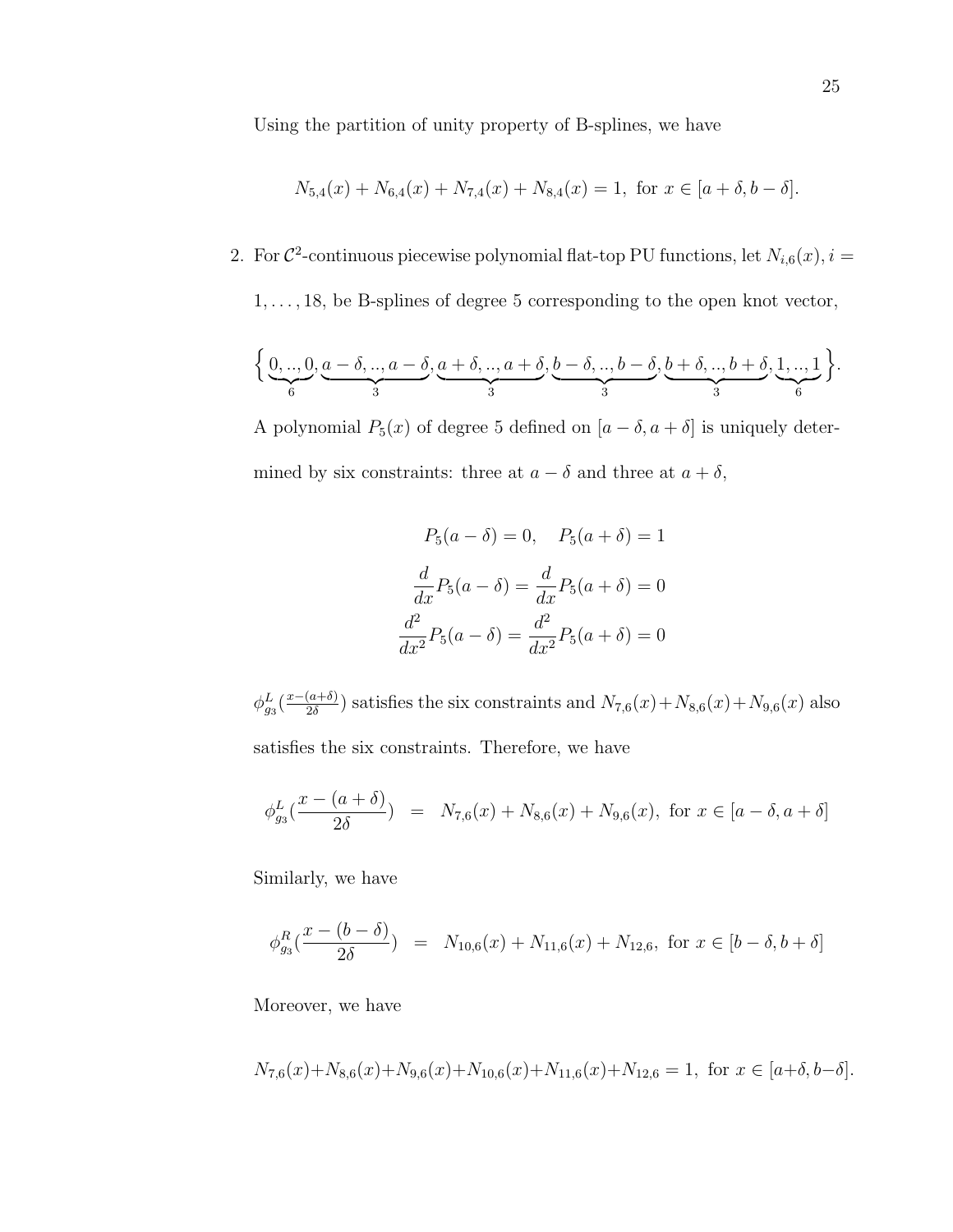3. In general, for each *n*, the  $\mathcal{C}^{n-1}$ -continuous piecewise polynomial flattop PU function can be constructed by the B-splines of degree  $2n - 1$ ,  $N_{i,2n}(x)$ ,  $i = 1, \ldots, 6n$ , corresponding to the open knot vector:

$$
\left\{\underbrace{0,..,0}_{2n}, \underbrace{a-\delta,..,a-\delta}_{n}, \underbrace{a+\delta,..,a+\delta}_{n}, \underbrace{b-\delta,..,b-\delta}_{n}, \underbrace{b+\delta,..,b+\delta}_{n}, \underbrace{1,..,1}_{2n}\right\}.
$$

We have

$$
\psi_{[a,b]}^{(\delta,n-1)}(x) = \begin{cases}\n\sum_{k=1}^{n} N_{2n+k,2n}(x) & \text{if } x \in [a-\delta,a+\delta] \\
\sum_{k=1}^{2n} N_{2n+k,2n}(x) = 1 & \text{if } x \in [a+\delta,b-\delta] \\
\sum_{k=1}^{n} N_{3n+k,2n}(x) & \text{if } x \in [b-\delta,b+\delta] \\
0 & \text{if } x \notin [a-\delta,b+\delta]\n\end{cases}
$$
\n(14)

Since the two functions  $\phi_{g_n}^R$  and  $\phi_{g_n}^L$  defined by (11), satisfy the following relation:

$$
\phi_{g_n}^R(\xi) + \phi_{g_n}^L(\xi - 1) = 1, \text{ for } \xi \in [0, 1],
$$

if  $\varphi:[-\delta,\delta]\to [0,1]$  is defined by

$$
\varphi(x) = (x + \delta)/(2\delta),
$$

then we have

$$
\phi_{g_n}^R(\varphi(x)) + \phi_{g_n}^L(\varphi(x) - 1) = 1, \text{ for } x \in [-\delta, \delta].
$$

The gradient of the flat-top PU function  $\psi_{[a,b]}^{(\delta,n-1)}$  $\binom{(0,n-1)}{[a,b]}$  is bounded as follows:

$$
\left| \frac{d}{dx} \left[ \psi_{[a,b]}^{(\delta, n-1)}(x) \right] \right| \le \frac{C}{2\delta} \tag{15}
$$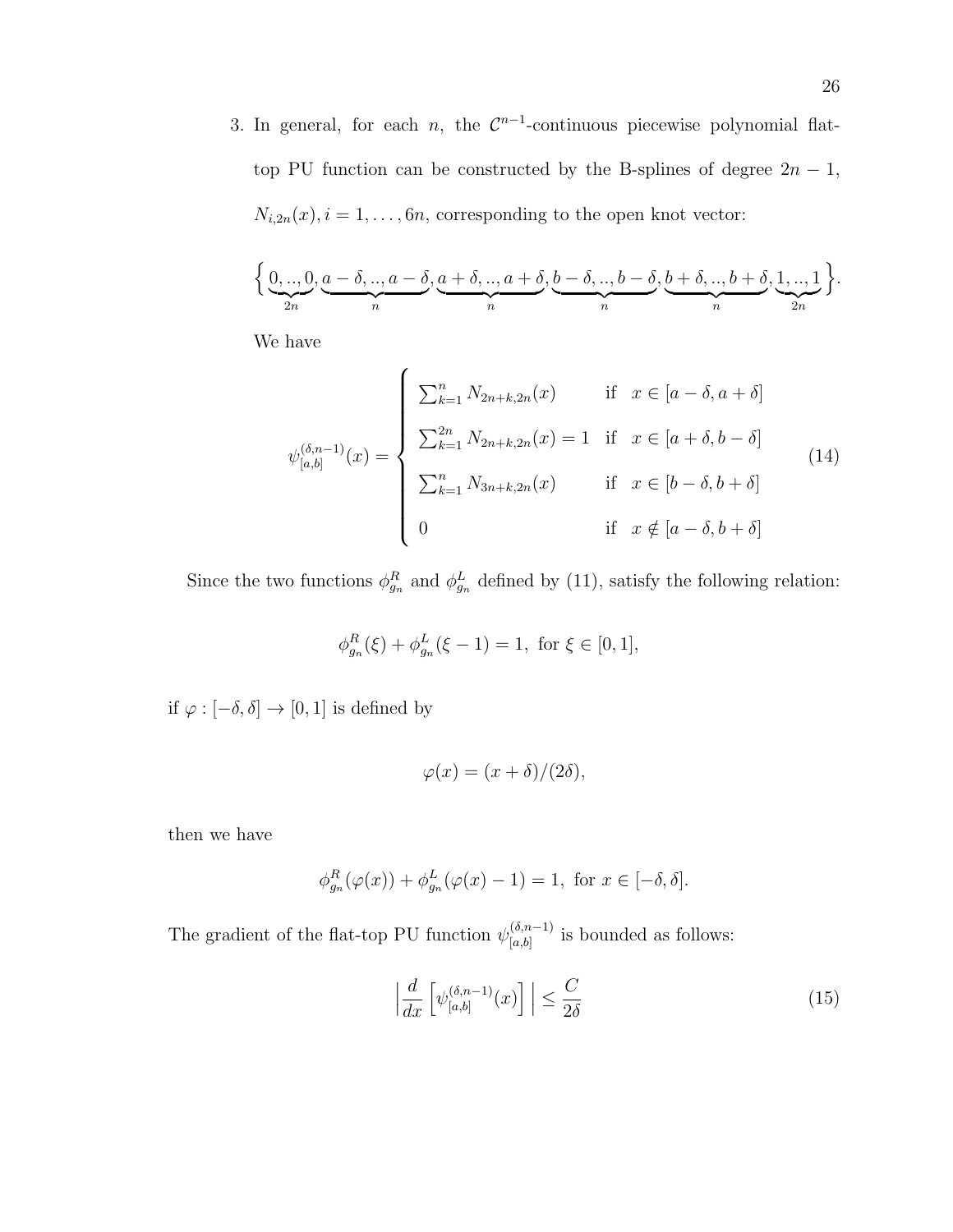#### CHAPTER 3: IMPLICITLY ENRICHED SCHWARZ METHODS

#### 3.1 Domain Decomposition

We will concentrate on one special group of domain decomposition methods, namely iterative domain decomposition methods using overlapping subdomains. The overlapping domain decomposition methods operate by an iterative procedure, where the fourth-order problem is repeatedly solved within every subdomain. For each subdomain, the artificial internal boundary condition is provided by its neighboring subdomains. The convergence of the solution on these internal boundaries ensures the convergence of the solution in the entire solution domain.

The alternating method was originally proposed by H. A. Schwarz [32] in 1870 as a technique to prove the existence of a solution to the Laplace equation on a domain which is a combination of a rectangle and a circle. The idea was then used and extendedby P. L. Lions [20], [21], [22] to parallel algorithms for solving partial differential equations. Since then, many kind of domain decomposition methods have been developed, to improve the performance of the classical domain decomposition method. A modification of this method is known as Parallel Schwarz method.

In Schwarz Alternating method, the domain is divided into two overlapping subdomains and the iterative procedure starts by taking one initial guess for the boundary of the first subproblem. This method involves solving the boundary value problem on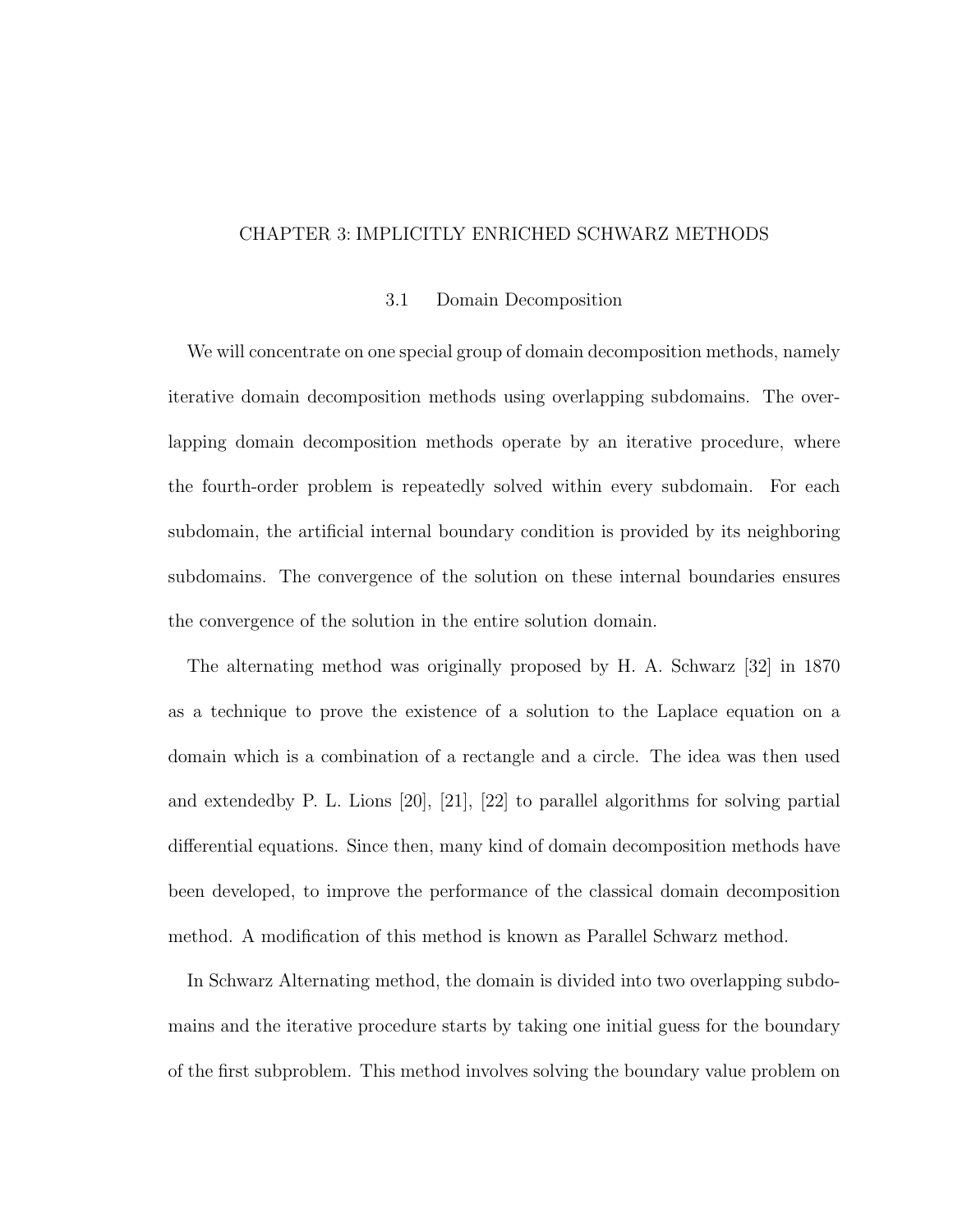each of the two subdomains in turn, taking always the last values of the approximate solution as the next boundary conditions. It is important to note that in Schwarz Alternating method, the solution of the first problem is required before the second problem can be solved. In Parallel Schwarz method, the domain is divided into two overlapping subdomains and the iterative procedure starts by taking initial guesses on each subdomain. In this case, the subproblems can be solved independently in each iteration.

#### 3.1.1 Schwarz Alternating Method

The Schwarz Alternating method is an iterative method based on solving alternatively sub-problems in overlaying subdomains  $\Omega_1$  and  $\Omega_2$ . It is sequential by nature since the solution of the first problem is required to solve the second problem in each iteration.

Consider the fourth-order problem

$$
\begin{cases}\n\Delta^2 u = f \quad \text{in} \quad \Omega \\
u = \frac{\partial u}{\partial n} = 0 \quad \text{on} \quad \partial \Omega\n\end{cases}
$$
\n(16)

on a bounded Lipschitz region  $\Omega$  with homogeneous clamped boundary conditions on boundary  $\partial\Omega$ . This domain is divided into two subdomains  $\Omega_1$  and  $\Omega_2$  with artificial boundaries  $\Gamma_1$  and  $\Gamma_2$  respectively, as shown in Figure 8.

The Schwarz Alternating method gives us two subproblems: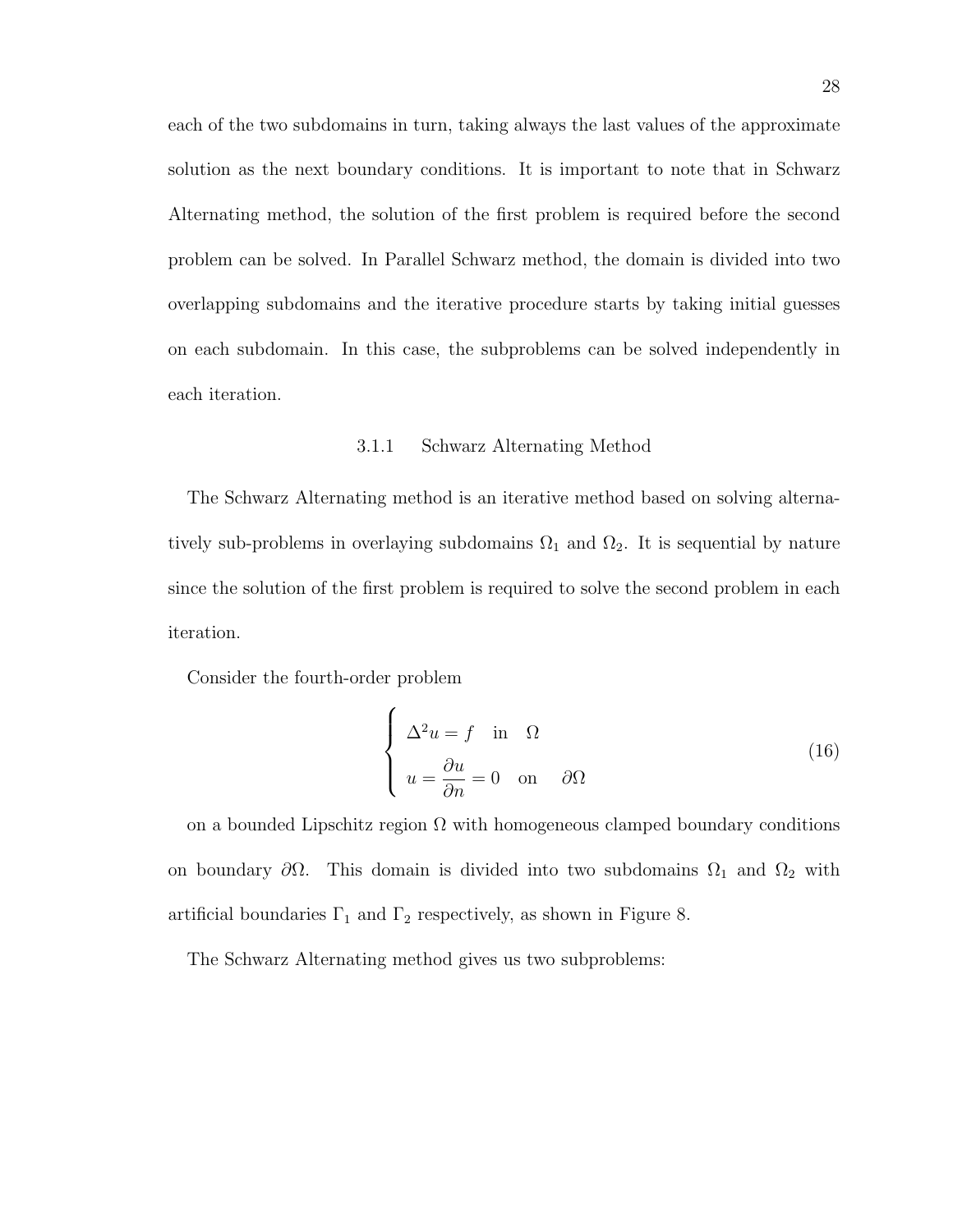

Figure 8: Overlapping subdomains with artificial boundaries

$$
\begin{cases}\n\Delta^2 u_1^{k+1} = f \quad \text{in} \quad \Omega_1 \\
u_1^{k+1} = \frac{\partial u_1^{k+1}}{\partial n} = 0 \quad \text{on} \quad \partial \Omega_1 \setminus \Gamma_1 \\
u_1^{k+1} = u_2^k \quad \text{on} \quad \Gamma_1 \\
\frac{\partial u_1^{k+1}}{\partial n} = \frac{\partial u_2^k}{\partial n} \quad \text{on} \quad \Gamma_1\n\end{cases} (17)
$$

$$
\begin{cases}\n\Delta^2 u_2^{k+1} = f \quad \text{in} \quad \Omega_2 \\
u_2^{k+1} = \frac{\partial u_2^{k+1}}{\partial n} = 0 \quad \text{on} \quad \partial \Omega_2 \setminus \Gamma_2 \\
u_2^{k+1} = u_1^{k+1} \quad \text{on} \quad \Gamma_2 \\
\frac{\partial u_2^{k+1}}{\partial n} = \frac{\partial u_1^{k+1}}{\partial n} \quad \text{on} \quad \Gamma_2\n\end{cases} (18)
$$

where  $k$  denotes the number of iterations. To start the iterative process, subproblem (18) is first solve for  $k = 0$  with some initial guess  $u_2^0$  on artificial boundary  $\Gamma_1$ . The iterations (17) and (18) are performed by updating  $u_1^{k+1}(x, y)$  and  $u_2^{k+1}(x, y)$ , which are most updated values of  $u_1(x, y)$  and  $u_2(x, y)$  respectively, until certain convergence conditions are met.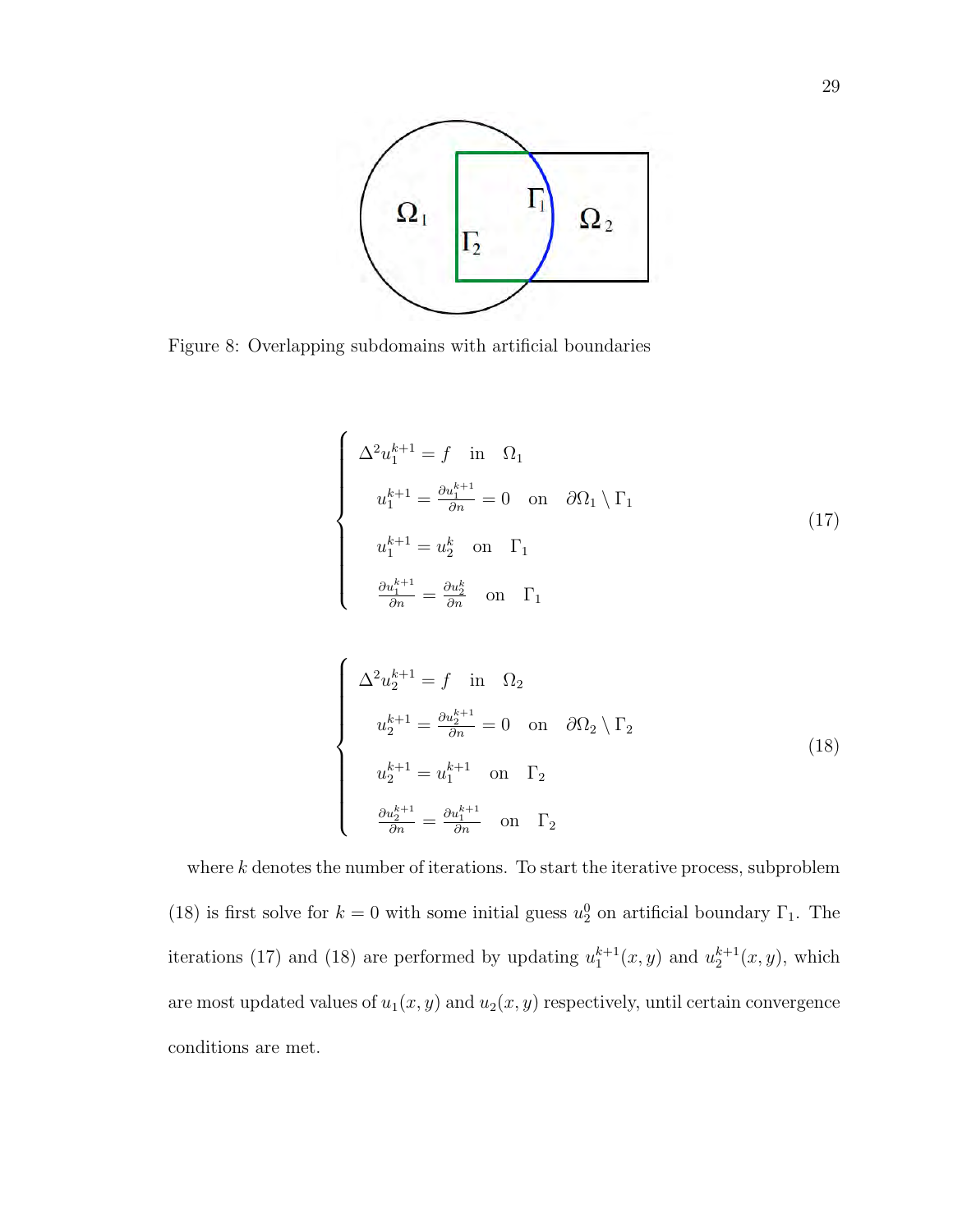#### 3.1.2 Additive(Parallel) Schwarz Method

Pierre-Louis Lions [21] proposed Parallel Schwarz method by doing small but essential modification in Schwarz Alternating method which made the problem perfect for parallel computing. The difference between the Alternating Schwarz and the Additive(Parallel) methods is the way how the artificial boundary condition is updated on  $\Gamma_1$  and  $\Gamma_2$ . The Additive(Parallel) Schwarz method solves the fourth-order problem(30) concurrently in subdomains  $\Omega_1$  and  $\Omega_2$  as follows:

$$
\begin{cases}\n\Delta^2 u_1^{k+1} = f & \text{in } \Omega_1 \\
u_1^{k+1} = \frac{\partial u_1^{k+1}}{\partial n} = 0 & \text{on } \partial \Omega_1 \setminus \Gamma_1 \\
u_1^{k+1} = u_2^k & \text{on } \Gamma_1 \\
\frac{\partial u_1^{k+1}}{\partial n} = \frac{\partial u_2^k}{\partial n} & \text{on } \Gamma_1\n\end{cases}
$$
\n(19)

$$
\begin{cases}\n\Delta^2 u_2^{k+1} = f & \text{in } \Omega_2 \\
u_2^{k+1} = \frac{\partial u_2^{k+1}}{\partial n} = 0 & \text{on } \partial \Omega_2 \setminus \Gamma_2\n\end{cases}
$$
\n
$$
u_2^{k+1} = u_1^k \text{ on } \Gamma_2
$$
\n
$$
\frac{\partial u_2^{k+1}}{\partial n} = \frac{\partial u_1^k}{\partial n} \text{ on } \Gamma_2
$$
\n(20)

To start this parallel process, subproblems (19) and (20) are solved together for n = 0 step with two initial guesses  $u_1^0$  and  $u_2^0$  on artificial boundaries  $\Gamma_1$  and  $\Gamma_2$ respectively.

It should be noted that convergence property of Additive Schwarz method falls behind that of the Schwarz Alternating method. Although the Additive Schwarz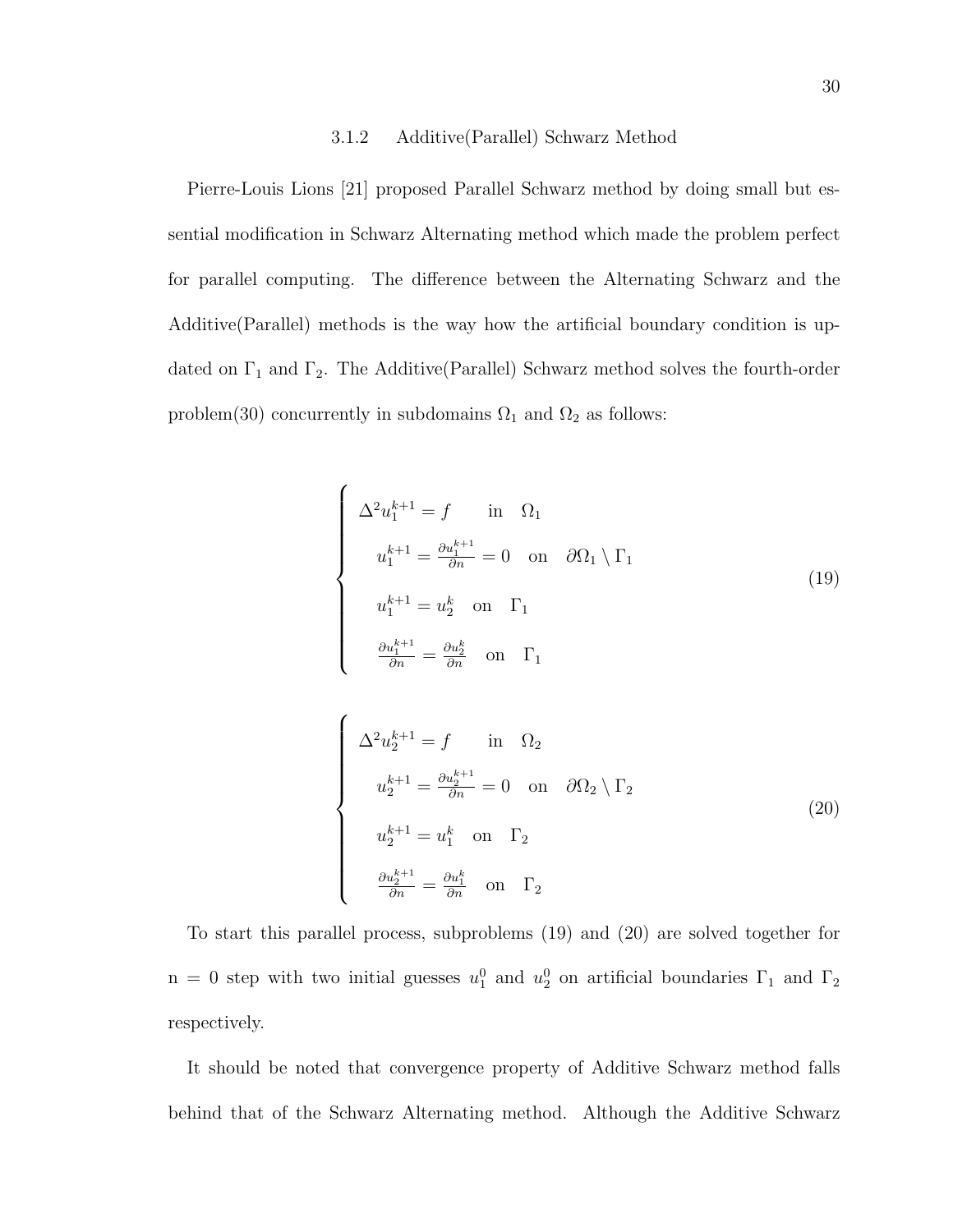method suits well for parallel computing, its convergence property is inferior to that of the Alternating Schwarz method. In case of convergence, the Additive Schwarz method uses roughly twice as many iterations as that of the standard Alternating Schwarz method. This is not surprising when the Schwarz methods are compared with their linear system solver analogues; Alternating Schwarz is a block Gauss-Seidel approach, whereas Additive Schwarz is a block Jacobi approach [5]. We will extend the classical Alternating Schwarz method to more than two subdomains by combining Alternating Schwarz method and Additive Schwarz method to keep the required number of iterations small.

#### 3.2 Implicitly Enriched Galerkin Method

Implicitly Enriched Galerkin method generates singular B-spline basis functions through a geometric mapping from the reference domain onto the singular zone of the physical domain. In other words, the pullback of the singularity into the reference domain by the geometric mapping becomes highly smooth. Since the proposed method eliminates influence of singularity without using external singular basis functions in the approximation space, singular integrals do not appear in computation of stiffness matrices and load vectors. It also overcomes large condition number and additional degrees of freedom caused by directly added enrichment functions.

For analysis of the fourth-order problems on irregular shaped domains, it is necessary to use multipatches to reduce the problem on a complicated domain to a sequence of problems on simple domains. However, it is hard to join two patches along their interfaces. To avoid the difficulties in multi-pathes approaches, we combine Implicitly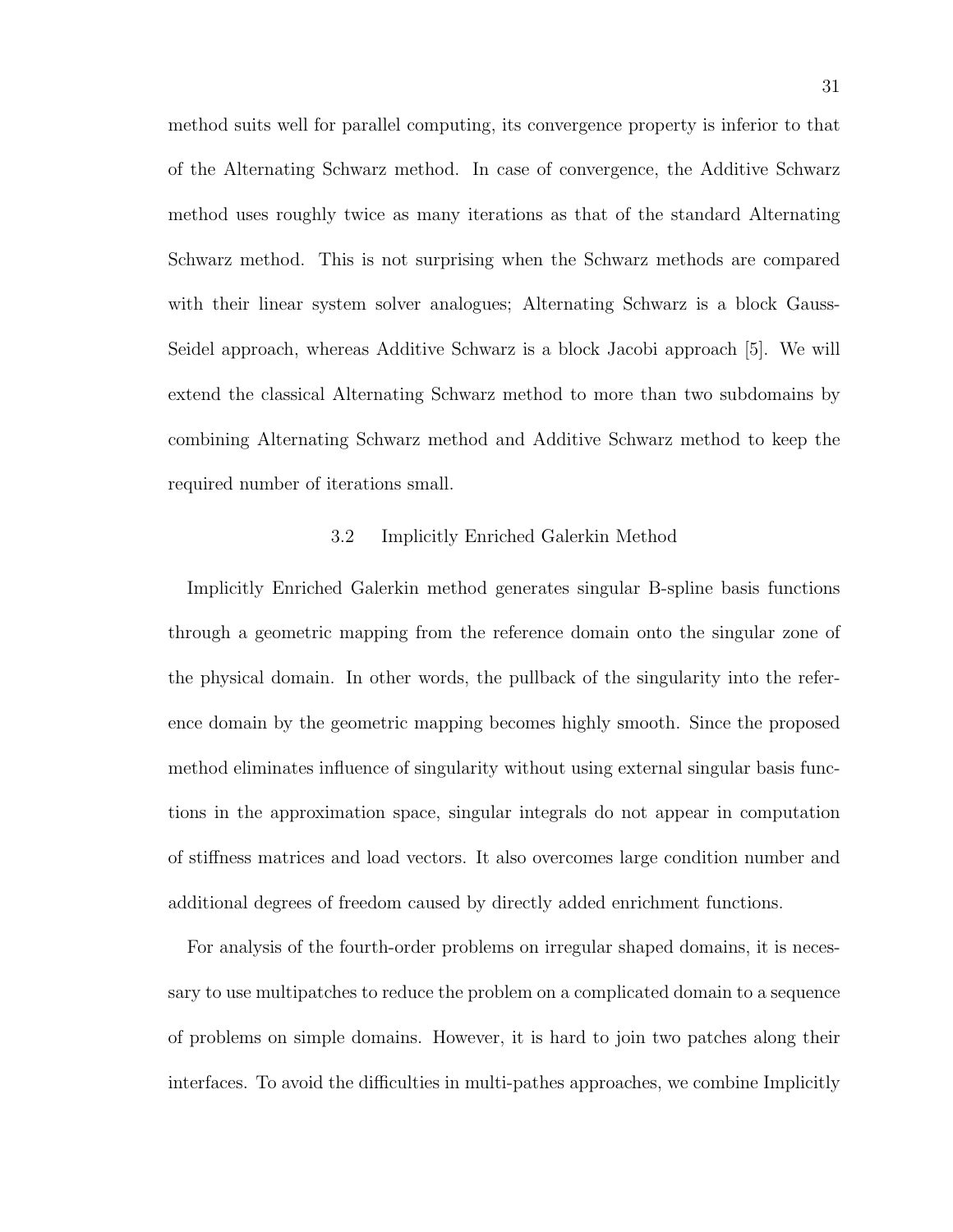Enriched Galerkin method with Schwarz domain decomposition methods.

We applied our proposed Implicitly Enriched Schwarz methods to deal with two dimensional fourth-order equations on non-convex domains such as square domain with crack singularity and L-shaped domain.

In view of Grisvard's results [14], the solution of fourth-order equation in cracked domain with clamped boundary condition along the crack faces as follows:

If  $f \in P_2^k(\Omega)$ , i.e  $r^{-k+|\alpha|}D^{\alpha} f \in L_2(\Omega)$ ,  $|\alpha| \leq k$ , then the solution of  $\Delta^2 u = f$ in cracked domain  $\Omega$  is

$$
u(r,\theta) = \sum_{1 \le m < k+5/2} r^{m+1/2} \left( \lambda_m s_m^1 + \nu_m s_m^2 \right) + u_{reg}(r,\theta) \tag{21}
$$

where

$$
s_m^1 = \sin(m+1/2)\theta - \frac{2m+1}{2m-3}\sin(m-3/2)\theta,
$$
  
\n
$$
s_m^2 = \cos(m+1/2)\theta - \cos(m-3/2)\theta, \quad u_{reg} \in P_2^{k+4}(\Omega).
$$

Here  $\lambda_m, \nu_m$  are constants. We construct test problems from this solution.

# Pullback of the bilinear form for fourth-order problems onto the reference domain

We calculate the pullback of the Laplacian on the physical domain onto the reference domain for calculations of the stiffness matrix and the load vector of the fourth-order problem.

Let  $\Phi : \hat{\Omega} \longrightarrow \Omega$  be a mapping from the parameter space to the physical space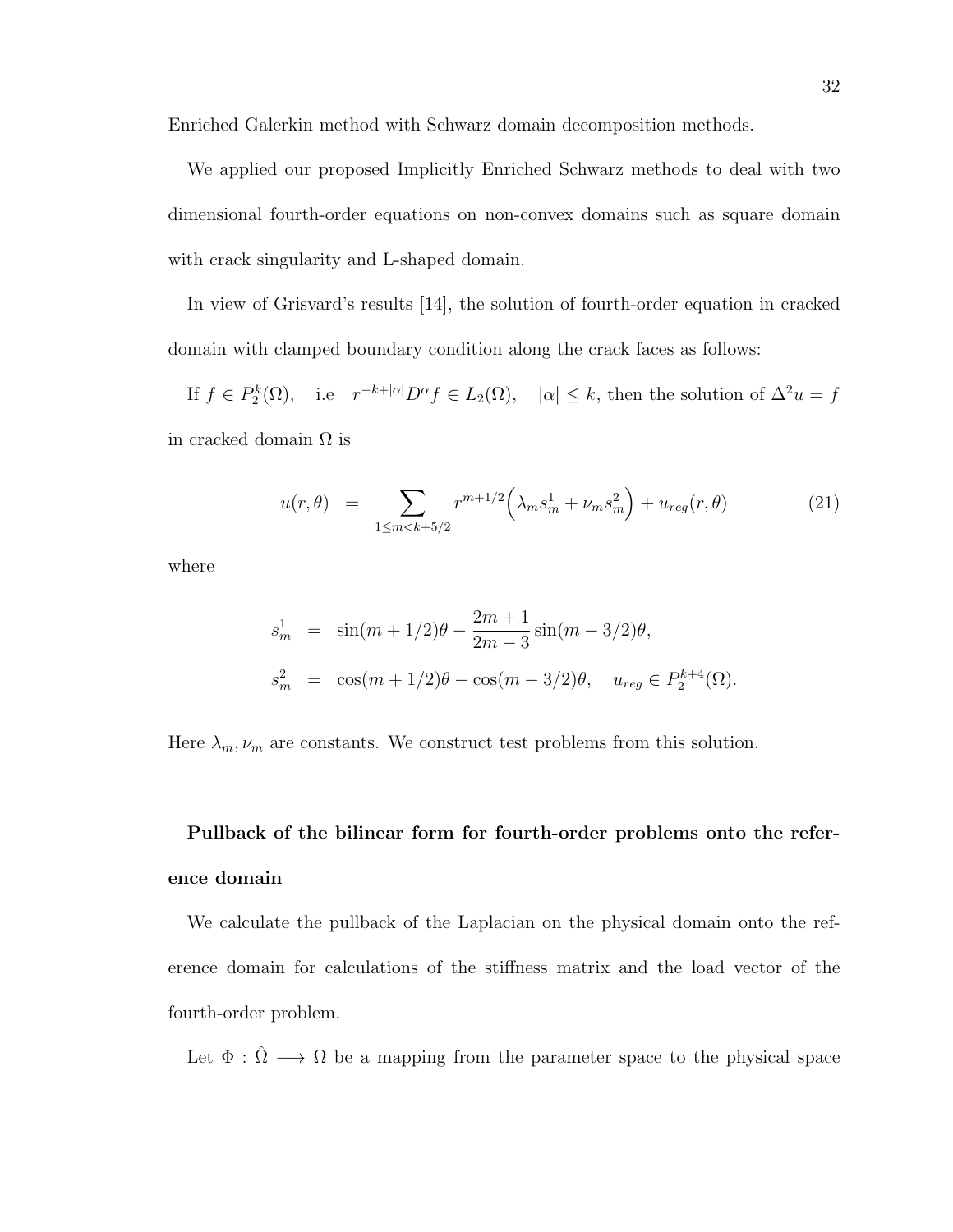defined by

$$
\Phi(\xi, \eta) = (x(\xi, \eta), y(\xi, \eta)),
$$

and let

$$
\hat{u} = u \circ \Phi, \quad \nabla_x = (\partial_x, \partial_y)^T, \quad \nabla_{\xi} = (\partial_{\xi}, \partial_{\eta})^T,
$$

where u is a differentiable function defined on  $\Omega$ . Then we have

$$
(\nabla_x u) \circ \Phi = J(\Phi)^{-1} \nabla_{\xi} \hat{u} \quad \text{or}
$$
\n
$$
\begin{bmatrix}\nu_x \circ \Phi \\
u_y \circ \Phi\n\end{bmatrix} = \frac{1}{|J(\Phi)|} \begin{bmatrix}\ny_{\eta} & -y_{\xi} \\
-x_{\eta} & x_{\xi}\n\end{bmatrix} \begin{bmatrix}\n\hat{u}_{\xi} \\
\hat{u}_{\eta}\n\end{bmatrix} = \begin{bmatrix}\nJ_{11}^{-1} & J_{12}^{-1} \\
J_{21}^{-1} & J_{22}^{-1}\n\end{bmatrix} \begin{bmatrix}\n\hat{u}_{\xi} \\
\hat{u}_{\eta}\n\end{bmatrix}.
$$
\n(22)

Using (22), we have

$$
(\nabla_x u_x) \circ \Phi = J(\Phi)^{-1} \nabla_{\xi} (u_x \circ \Phi)
$$
  

$$
= J(\Phi)^{-1} \nabla_{\xi} (J_{11}^{-1} \hat{u}_{\xi} + J_{12}^{-1} \hat{u}_{\eta})
$$
(23)

$$
\begin{bmatrix}\nu_{xx} \circ \Phi \\
u_{xy} \circ \Phi\n\end{bmatrix} = J(\Phi)^{-1} \begin{bmatrix}\n(J_{11}^{-1}\hat{u}_{\xi} + J_{12}^{-1}\hat{u}_{\eta})_{\xi} \\
(J_{11}^{-1}\hat{u}_{\xi} + J_{12}^{-1}\hat{u}_{\eta})_{\eta}\n\end{bmatrix}
$$

Similarly, we have

$$
(\nabla_x u_y) \circ \Phi = J(\Phi)^{-1} \nabla_{\xi} (u_y \circ \Phi)
$$
  

$$
= J(\Phi)^{-1} \nabla_{\xi} (J_{21}^{-1} \hat{u}_{\xi} + J_{22}^{-1} \hat{u}_{\eta})
$$
(24)

$$
\begin{bmatrix}\nu_{yx} \circ \Phi \\
u_{yy} \circ \Phi\n\end{bmatrix} = J(\Phi)^{-1} \begin{bmatrix}\n(J_{21}^{-1}\hat{u}_{\xi} + J_{22}^{-1}\hat{u}_{\eta})_{\xi} \\
(J_{21}^{-1}\hat{u}_{\xi} + J_{22}^{-1}\hat{u}_{\eta})_{\eta}\n\end{bmatrix}
$$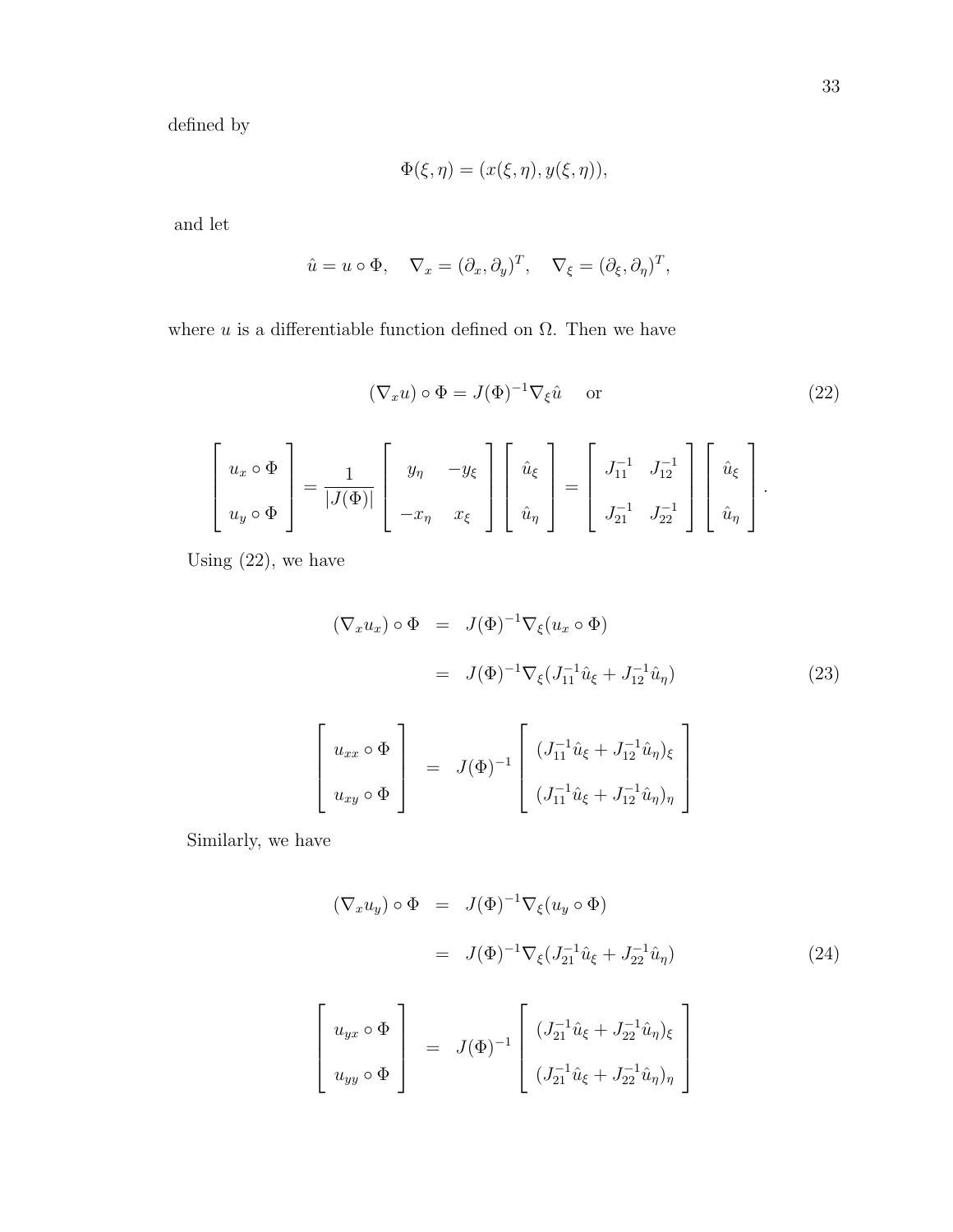Let  $\varphi(x, y) = \hat{\varphi} \circ \Phi^{-1}(x, y)$ . Then

$$
(\partial_{xx}\varphi) \circ \Phi = J_{11}^{-1} \frac{\partial}{\partial \xi} (J_{11}^{-1} \frac{\partial}{\partial \xi} \hat{\varphi} + J_{12}^{-1} \frac{\partial}{\partial \eta} \hat{\varphi}) + J_{12}^{-1} \frac{\partial}{\partial \eta} (J_{11}^{-1} \frac{\partial}{\partial \xi} \hat{\varphi} + J_{12}^{-1} \frac{\partial}{\partial \eta} \hat{\varphi})
$$
  
\n
$$
(\partial_{yy}\varphi) \circ \Phi = J_{21}^{-1} \frac{\partial}{\partial \xi} (J_{21}^{-1} \frac{\partial}{\partial \xi} \hat{\varphi} + J_{22}^{-1} \frac{\partial}{\partial \eta} \hat{\varphi}) + J_{22}^{-1} \frac{\partial}{\partial \eta} (J_{21}^{-1} \frac{\partial}{\partial \xi} \hat{\varphi} + J_{22}^{-1} \frac{\partial}{\partial \eta} \hat{\varphi})
$$
  
\n
$$
(\partial_{xy}\varphi) \circ \Phi = J_{21}^{-1} \frac{\partial}{\partial \xi} (J_{11}^{-1} \frac{\partial}{\partial \xi} \hat{\varphi} + J_{12}^{-1} \frac{\partial}{\partial \eta} \hat{\varphi}) + J_{22}^{-1} \frac{\partial}{\partial \eta} (J_{11}^{-1} \frac{\partial}{\partial \xi} \hat{\varphi} + J_{12}^{-1} \frac{\partial}{\partial \eta} \hat{\varphi})
$$
  
\n
$$
(\partial_{yx}\varphi) \circ \Phi = J_{11}^{-1} \frac{\partial}{\partial \xi} (J_{21}^{-1} \frac{\partial}{\partial \xi} \hat{\varphi} + J_{22}^{-1} \frac{\partial}{\partial \eta} \hat{\varphi}) + J_{12}^{-1} \frac{\partial}{\partial \eta} (J_{21}^{-1} \frac{\partial}{\partial \xi} \hat{\varphi} + J_{22}^{-1} \frac{\partial}{\partial \eta} \hat{\varphi})
$$
  
\n
$$
(J_{21}^{-1} \frac{\partial}{\partial \xi} (\varphi + J_{22}^{-1} \frac{\partial}{\partial \eta} \hat{\varphi}) + J_{12}^{-1} \frac{\partial}{\partial \eta} (J_{21}^{-1} \frac{\partial}{\partial \xi} \hat{\varphi} + J_{22}^{-1} \frac{\partial}{\partial \eta} \hat
$$

It is worthwhile to note that  $\Delta\varphi \circ \Phi$  of (25) is different from the simplified form shown in [33] that does not hold for general cases.

For  $u, v \in V_{\Omega}$ , we can calculate the entries in stiffness matrix  $\mathcal{B}_i(u, v)$  and load vector  $\mathcal{F}_i(v)$  for each subdomain  $\Omega_i$  with corresponding geometric mapping  $F_i : \hat{\Omega} \to$  $\Omega_i$  as follows:

Let 
$$
\Delta_{xy} = \frac{\partial^2}{\partial x^2} + \frac{\partial^2}{\partial y^2}
$$
 and  $f(x, y) = \Delta^2 u$ , then  $\forall u, v \in \mathcal{V}_{F_i}$   
\n
$$
\mathcal{B}(u, v) = \int_0^1 \int_0^1 (\Delta_{xy} u) \circ F_i \cdot (\Delta_{xy} v) \circ F_i \cdot |J(F_i)| d\xi d\eta
$$
\n
$$
\mathcal{F}(v) = \int_0^1 \int_0^1 f(F_i(\xi, \eta)) \cdot \hat{v} \cdot |J(F_i)| d\xi d\eta.
$$

#### 3.3 Modification of Basis Functions and Assigning Boundary Conditions

In case we divide physical domain into several patches and assemble B-spline functions constructed on each patch in a patchwise manner, then the derivatives of assembled B-spline functions could be discontinuous along the patch boundaries. So some modifications are required in order to make them continuous. These modified B-spline basis functions are linearly independent and their first derivatives are zero at both ends except for the second and the second last basis functions. Since  $\mathcal{C}^1$ -continuous B-spline functions are not interpolant, assigning homogeneous and non-homogeneous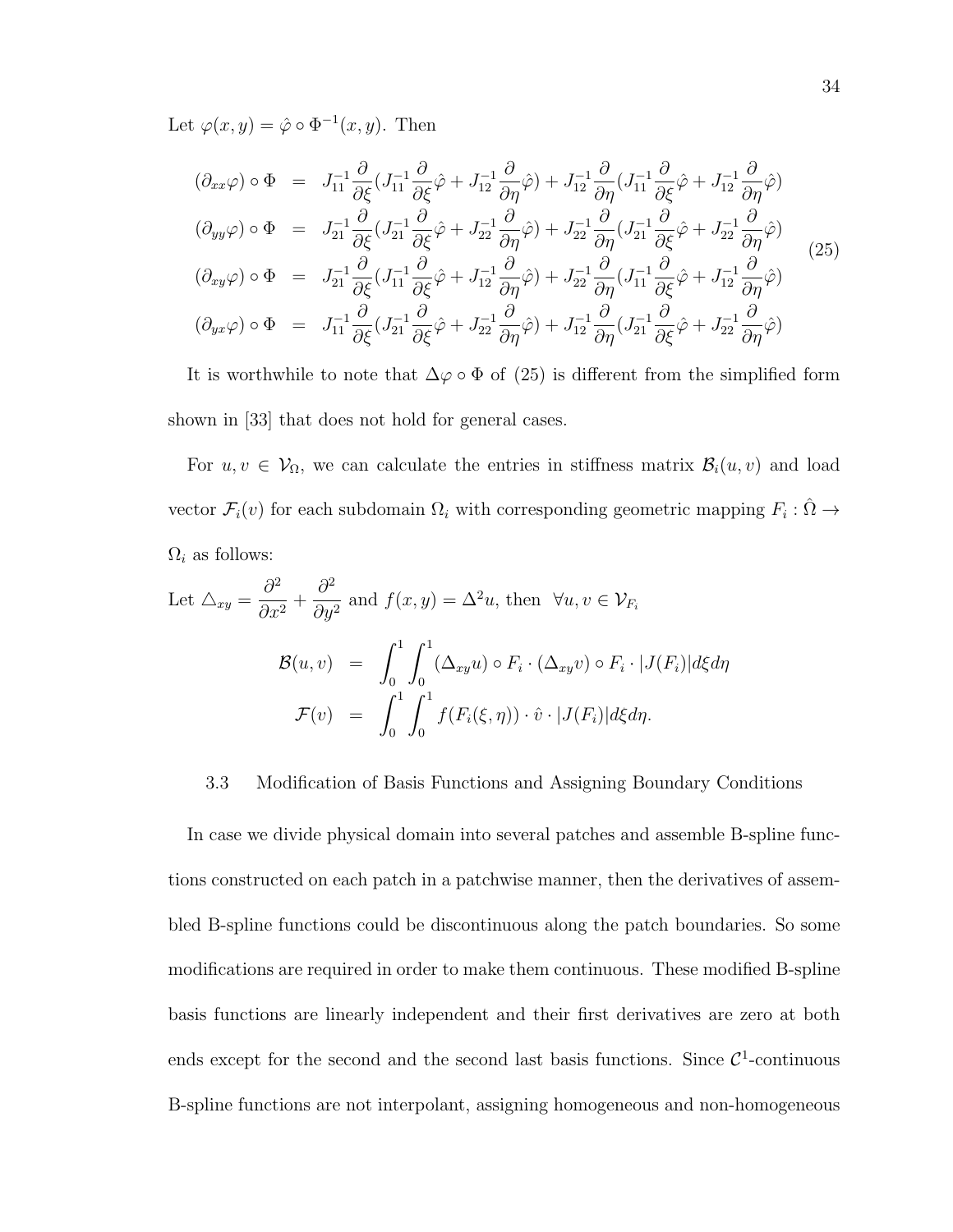clamped boundary conditions for fourth-order equation has some limitations. To impose the homogeneous boundary conditions, we discard first two and last two basis functions. To impose the non-homogeneous boundary conditions, we modify first two basis functions  $\hat{N}_{f_1,p+1}(\xi), \hat{N}_{f_2,p+1}(\xi)$  and last two basis functions  $\hat{N}_{l_1,p+1}(\xi), \hat{N}_{l_2,p+1}(\xi)$ in the following way:

Let  $N_{i,p+1}(\xi)$ ,  $i = 1, \ldots, m$ , be  $\mathcal{C}^{p-1}$ -continuous B-spline functions of degree p corresponding to the knot vectors. In what follows, we denote the first, the second, the second last, and the last of basis functions  $N_{i,p+1}(\xi)$ ,  $i = 1, \ldots, m$ , respectively, as follows:

$$
N_{f_1,p+1}(\xi), N_{f_2,p+1}(\xi), N_{l_2,p+1}(\xi), N_{l_1,p+1}(\xi)
$$

$$
\begin{cases}\nN_{f_1,p+1}^*(\xi) = N_{f_1,p+1}(\xi) + N_{f_2,p+1}(\xi) = [(1-\xi)^{p-1}(1+(p-1)\xi)] \\
N_{f_2,p+1}^*(\xi) = N_{f_2,p+1}(\xi) / (\frac{d}{d\xi}N_{f_2,p+1})(0) \\
N_{l_1,p+1}^*(\xi) = N_{l_1,p+1}(\xi) + N_{l_2,p+1}(\xi) = [\xi^{p-1}(p-(p-1)\xi)] \\
N_{l_2,p+1}^*(\xi) = N_{l_2,p+1}(\xi) / (\frac{d}{d\xi}N_{l_2,p+1})(1)\n\end{cases}
$$
\n(26)

Then, the modified B-spline functions have the following properties at the end points 0 and 1:

$$
\begin{cases}\nN_{f_1,p+1}^*(0) = 1, & (\frac{d}{d\xi} N_{f_1,p+1}^*)(0) = 0 \\
N_{f_2,p+1}^*(0) = 0, & (\frac{d}{d\xi} N_{f_2,p+1}^*)(0) = 1 \\
N_{l_1,p+1}^*(1) = 1, & (\frac{d}{d\xi} N_{l_1,p+1}^*)(1) = 0 \\
N_{l_2,p+1}^*(1) = 0, & (\frac{d}{d\xi} N_{l_2,p+1}^*)(1) = 1\n\end{cases}
$$
\n(27)

After B-spline basis functions are modified, non-homogenuous Dirichlet and Neu-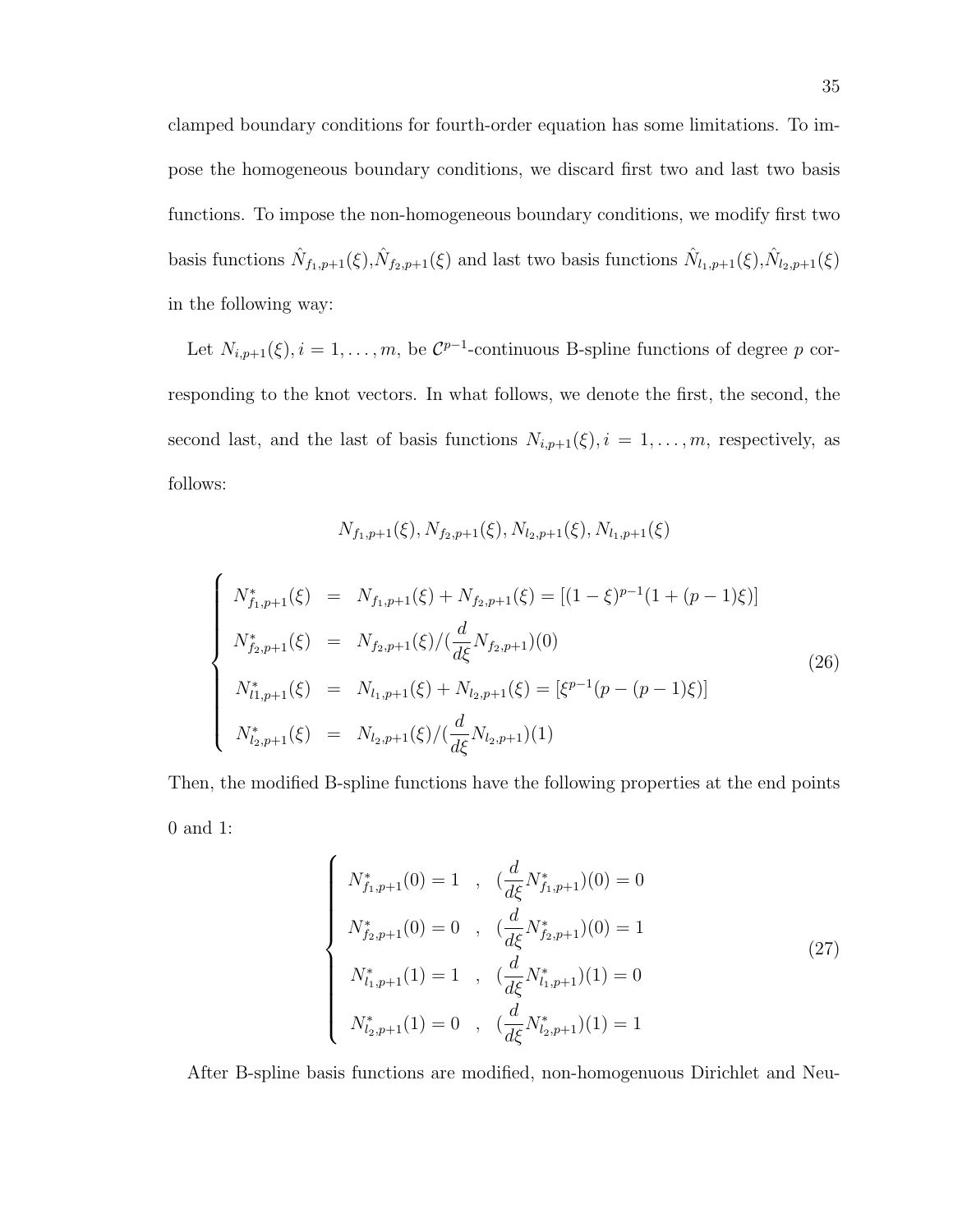mann boundary conditions are externally imposed by using the Least Squares Method.

#### 3.4 Affect of Overlapping Size

The numerical Schwarz algorithm is essentially same as the block Gauss-Seidel method for a modified matrix equation which has the same solution as the original finite element and finite difference equations of the elliptic partial differential equation. The relationship between the convergence of Schwarz Alternating Method and the area of overlap has been observed previously. An attempt to derive the theoretical convergence rate of the method for linear elliptic problems was made by Evans et al. [10] , Evans et al. [11], and Li-Shan and Evans [12]. It was shown analytically as well as numerically that the convergence rate of the Schwarz Alternating method increases with the size of the overlap region. In [23], it was proven that the method converges geometrically, and the numerical convergence of the method as a function of overlap size was also investigated. In [28], they showed how overlapping affects the convergence of the Schwarz Alternating Method for model problems in p-dimensional case. The convergence rate was also found to be exponential in both the amount of overlap and in the number of regions.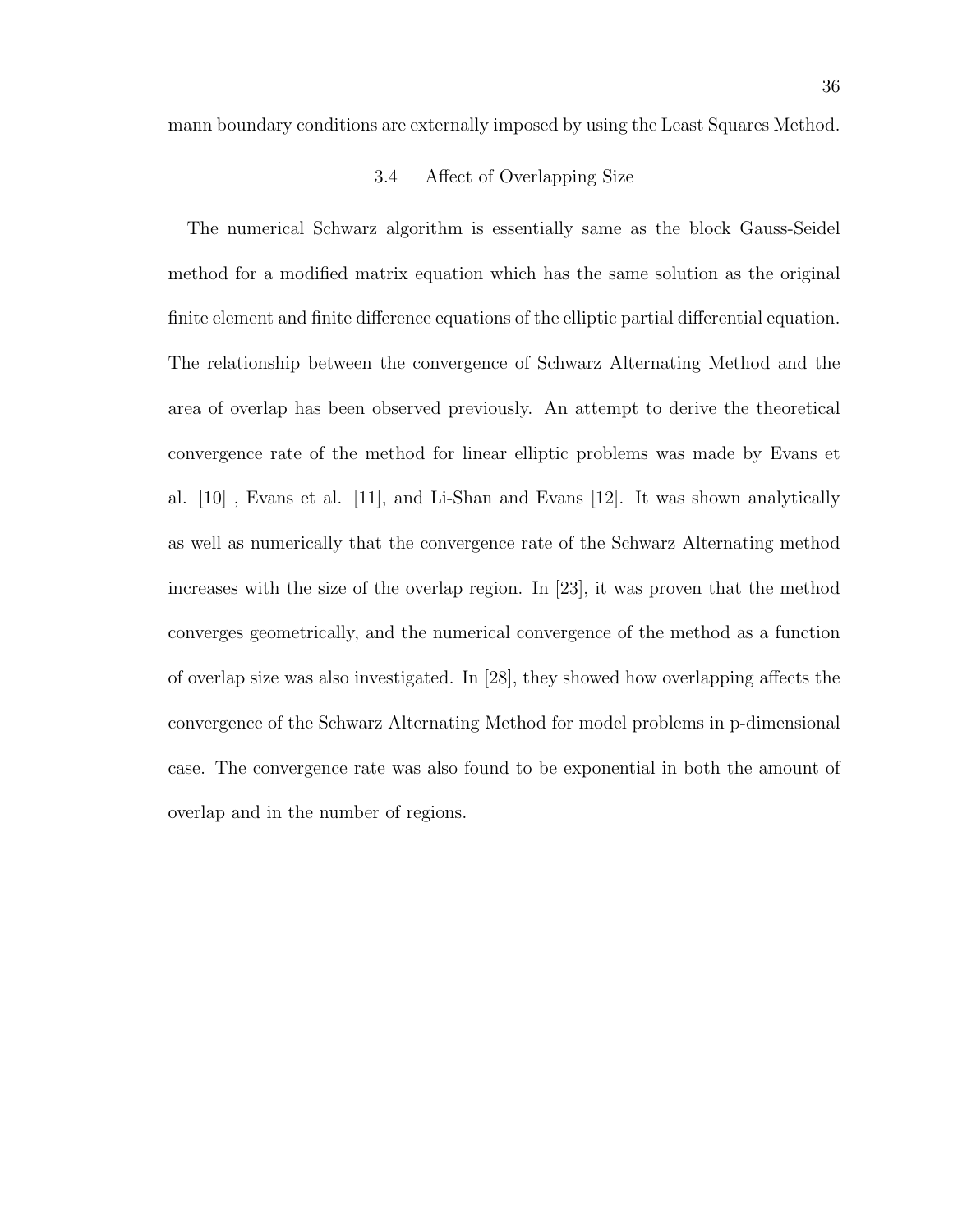## CHAPTER 4: NON-SINGULAR FOURTH-ORDER ELLIPTIC EQUATIONS

4.1 1D Non-singular Elliptic Problems



Figure 9: 1D physical domain  $\Omega$ 

Example 1. Consider 1D non-singular fourth-order problem on domain  $\Omega = [0, 2]$ 

$$
\begin{cases}\nu^{(4)}(x) &= f(x) \text{ in } (0,2) \\
u(0) &= u'(0) = 0 \\
u(2) &= u'(2) = 0\n\end{cases}
$$

with the exact solution  $u(x) = (2 - x)^2 x^2$ .

Domain  $\Omega = [0, 2]$  is subdivided into  $\Omega_1 = [0, 1]$  and  $\Omega_2 = [a, 2]$  for  $0 < a < 1$ . We define the following smooth linear mappings  $F_1$  and  $F_2$  which map parameter space to physical subspaces  $\Omega_1$  and  $\Omega_2$ , respectively:

$$
F_1: \hat{\Omega} = [0, 1] \to \Omega_1 = [0, 1] \text{ such that } F_1(\xi) = \xi \tag{28}
$$

$$
F_2: \hat{\Omega} = [0, 1] \to \Omega_2 = [a, 2] \text{ such that } F_2(\xi) = (2 - a)\xi + a \quad (29)
$$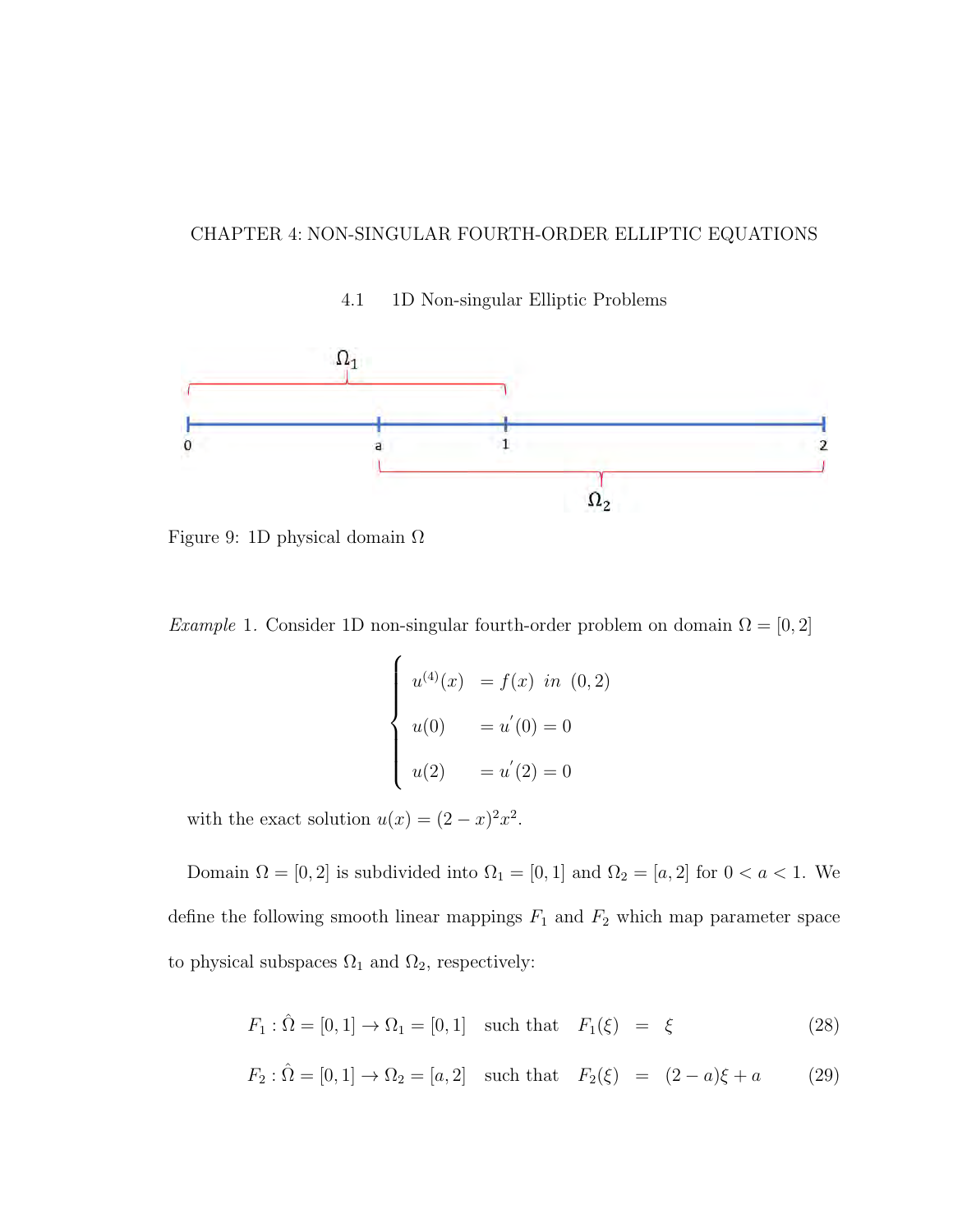Modified approximation spaces:  $\hat{\mathcal{V}}_{F_1} = {\hat{M}_k(\xi) : k = 3, ..., 2q+1},$ 

$$
\hat{\mathcal{V}}_{F_2} = \{\hat{N}_k(\xi) : k = 1, \ldots, 2q - 1\},\
$$

where  $\hat{M}_{k,q+1}$  and  $\hat{N}_{k,q+1}$  are B-splines corresponding to the following knot vector:

$$
\{\underbrace{0\ldots 0}_{q+1}, \underbrace{1/(q+1)}_{1}, \underbrace{2/(q+1)}_{1}, \ldots, \underbrace{q/(q+1)}_{1}, \underbrace{1\ldots 1}_{q+1}\}.
$$

To satisfy homogeneous clamped BC, the first two of  $\hat{M}_{k,q+1}$  and the last two of  $\hat{N}_{k,q+1}$  B-spline functions are discarded.

To satisfy artificial BC, the last two of  $\hat{M}_{k,q+1}$  and the first two of  $\hat{N}_{k,q+1}$  B-spline functions are modified such that

$$
\hat{M}_{2q+1,q+1}^{*}(\xi) = \xi^{5}(6-5\xi)
$$
\n
$$
\hat{M}_{2q,q+1}^{*}(\xi) = \frac{\hat{M}_{2q,q+1}(\xi)}{\hat{M}_{2q,q+1}'(1)}
$$
\n
$$
\hat{N}_{1,q+1}^{*}(\xi) = (1-\xi)^{5}(1+6\xi)
$$
\n
$$
\hat{N}_{2,q+1}^{*}(\xi) = \frac{\hat{N}_{2,q+1}(\xi)}{\hat{N}_{2,q+1}'(0)}
$$

This problem is solved for different overlapping sizes to verify the affect of overlapping size on the required number of iterations for desired accuracy. As we expected, Figure 10(b) shows that larger overlapping domain region requires smaller number of iterations to converge.

Example 2. Consider 1D non-singular problem on domain  $\Omega = [0, 2]$ 

$$
\begin{cases}\nu^{(4)}(x) &= f(x) \text{ in } (0,2) \\
u(0) &= u'(0) = 0 \\
u(2) &= u'(2) = 0\n\end{cases}
$$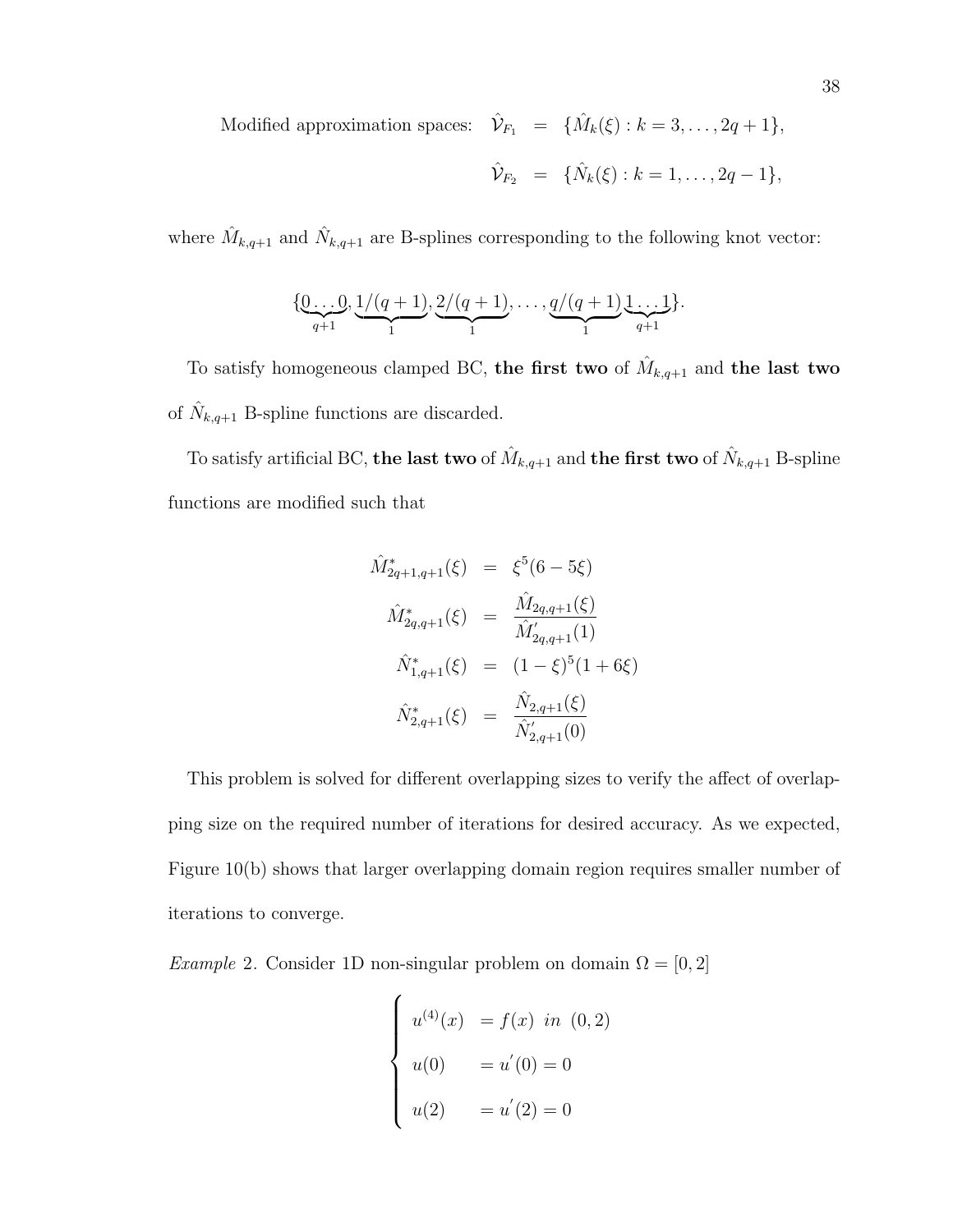

Figure 10: 1D fourth-order problem whose true solution is a polynomial function (a)Relative Error in the maximum norm with fixed overlapping size a=0.5 for basis functions with different degrees  $p=4,5$ , and 6, (b)Relation betwen number of iterations and overlapping size between subdomains for the fixed degree p=8

with the exact solution  $u(x) = e^x(2-x)^2x^2$ .

We consider same smooth linear mappings  $F_1$  and  $F_2$ , defined in the previous example, which map the parameter space to physical subspaces  $\Omega_1$  and  $\Omega_2$ , respectively where  $\Omega_1 = [0, 1]$  and  $\Omega_2 = [a, 2]$  for  $0 < a < 1$ . Example 2 is solved with respect to various sizes of the overlapping subdomains with initial guess 0 on artificial boundary

Table 1: Relative errors in the maximum norm of numerical solutions of 1D fourthorder problem whose true solution is a polynomial function for basis functions with different degrees for the fixed overlapping size  $a=0.5$ 

|   | Degree   DOF | Iterations | $\ RelErr\ _{Max}$ |
|---|--------------|------------|--------------------|
|   | 14           | 22         | 7.9547E-003        |
| 5 | 18           | 41         | 8.6046E-005        |
|   | 99           | 141        | 9.1039E-015        |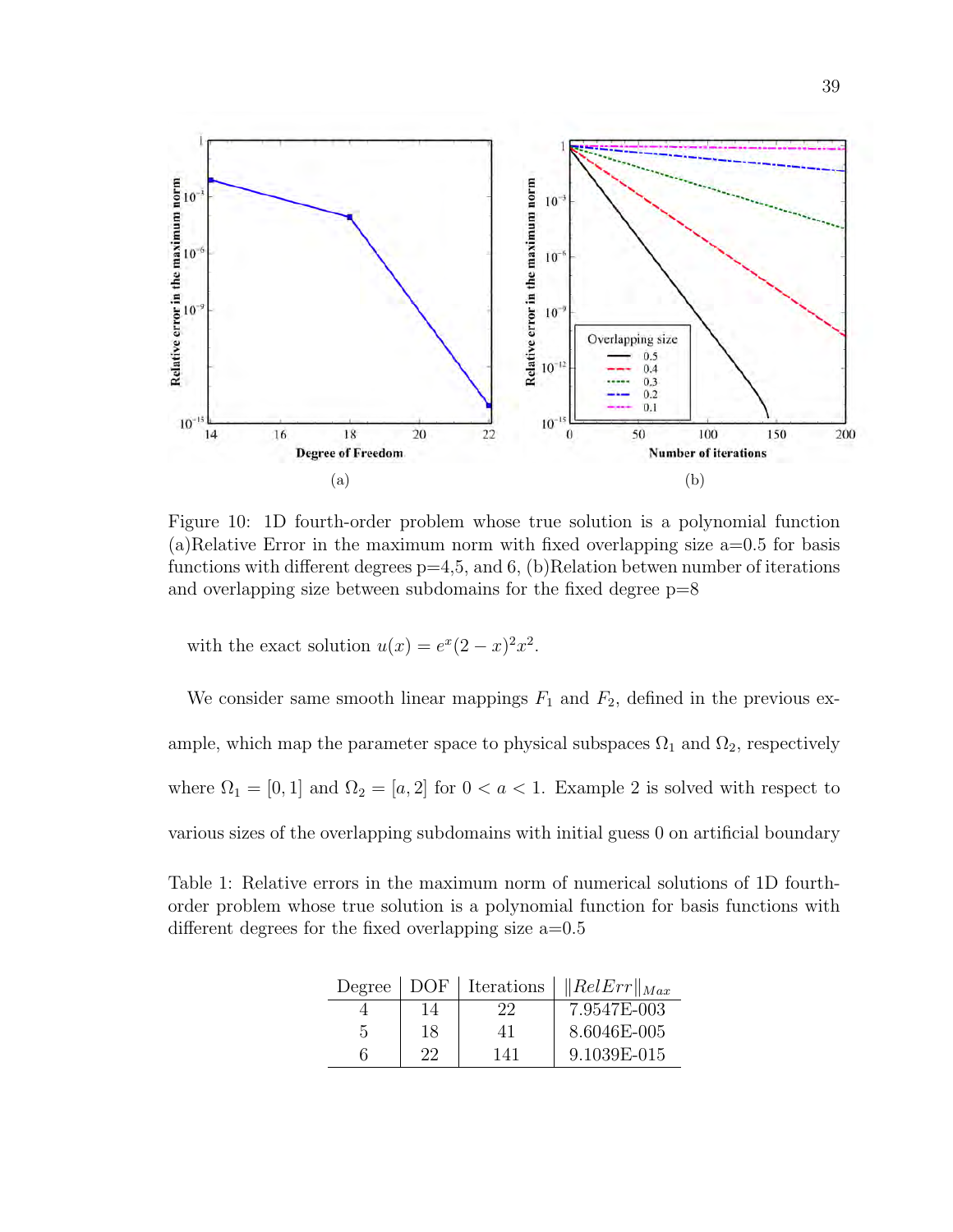$x = a$ . Relative errors in the maximum norm versus basis functions of various degrees are depicted in Figure 11(a) and in Table 2.

If the size of the overlapping region is increased, then the solution acquired in the first step was very close to the true solution. Hence it required a small number of iterations and thus had smaller convergence rate as shown in Figure 11(b).



Figure 11: 1D fourth-order problem whose true solution is an exponential function  $(a)$ Relative Error in the maximum norm with fixed overlapping size a=0.5 for basis functions with different degrees  $p=4,5,6,7$ , and 8 (b)Relation betwen number of iterations and overlapping size between subdomains for the fixed degree  $p=8$ 

#### 4.2 2D Fourth-order Problem on a Rectangular Domain with Vertical Interface

*Example* 3. Consider the test problem on the domain  $\Omega = [0, 2] \times [0, 1]$ 

$$
\begin{cases}\n\Delta^2 u = f \text{ in } \Omega \\
u = \frac{\partial u}{\partial n} = 0 \text{ on } \partial \Omega\n\end{cases}
$$

whose true solution is  $u(x, y) = (2x - x^2)^2 (y^2 - y)^2$ .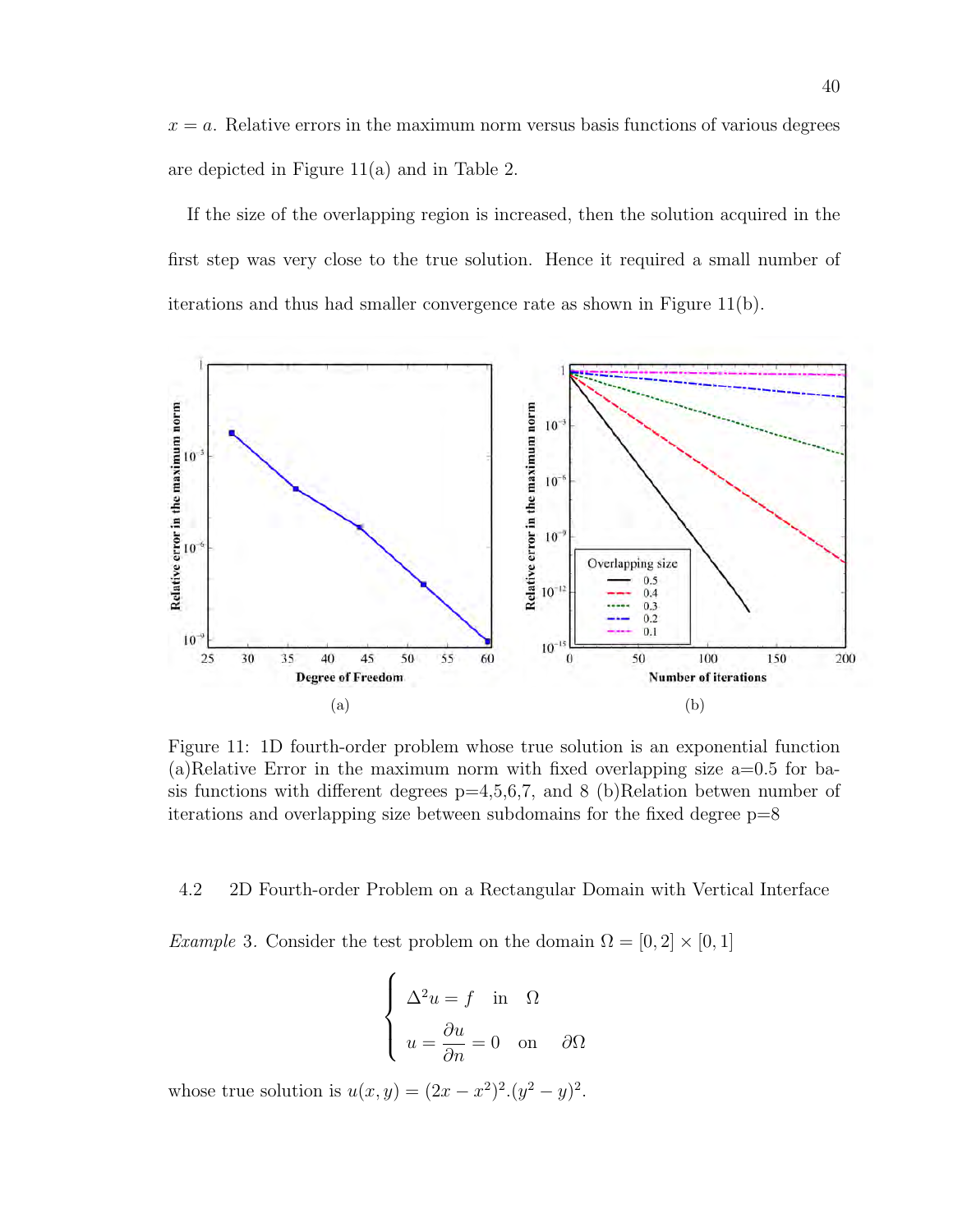Table 2: Relative errors in the maximum norm of numerical solutions of 1D fourthorder problem whose true solution is an exponential function for basis functions with different degrees for the fixed overlapping size  $a=0.5$ 

| Degree | DOF | Iterations | $\ RelErr\ _{Max}$ |
|--------|-----|------------|--------------------|
|        | 28  | 22         | $5.8153E-003$      |
| 5      | 36  | 43         | 8.7332E-005        |
| 6      | 44  | 52         | 4.7264E-006        |
|        | 52  | 77         | 6.4140E-008        |
|        |     | 106        | 8.9628E-010        |



Figure 12: Rectangular domain with vertical interface

Suppose  $\Omega$  is decomposed into  $\Omega_1 = [0, 1] \times [0, 1]$ ,  $\Omega_2 = [a, 2] \times [0, 1]$ ,  $0 < a < 1$ . Then, the linear patch mappings  $F_1 : \hat{\Omega} \to \Omega_1$  and  $F_2 : \hat{\Omega} \to \Omega_2$  where  $\hat{\Omega} = [0, 1] \times$ [0, 1], are defined as follows:

 $F_1 : \hat{\Omega} \to \Omega_1$  and  $F_1(\xi, \eta) = (x(\xi, \eta), y(\xi, \eta))$  where

$$
F_1(\xi, \eta) = \begin{cases} x(\xi, \eta) = \xi \\ y(\xi, \eta) = \eta \end{cases}
$$

 $F_2 : \hat{\Omega} \to \Omega_2$  and  $F_2(\xi, \eta) = (x(\xi, \eta), y(\xi, \eta))$  where

$$
F_2(\xi, \eta) = \begin{cases} x(\xi, \eta) = (2 - a)\xi + a \\ y(\xi, \eta) = \eta \end{cases}
$$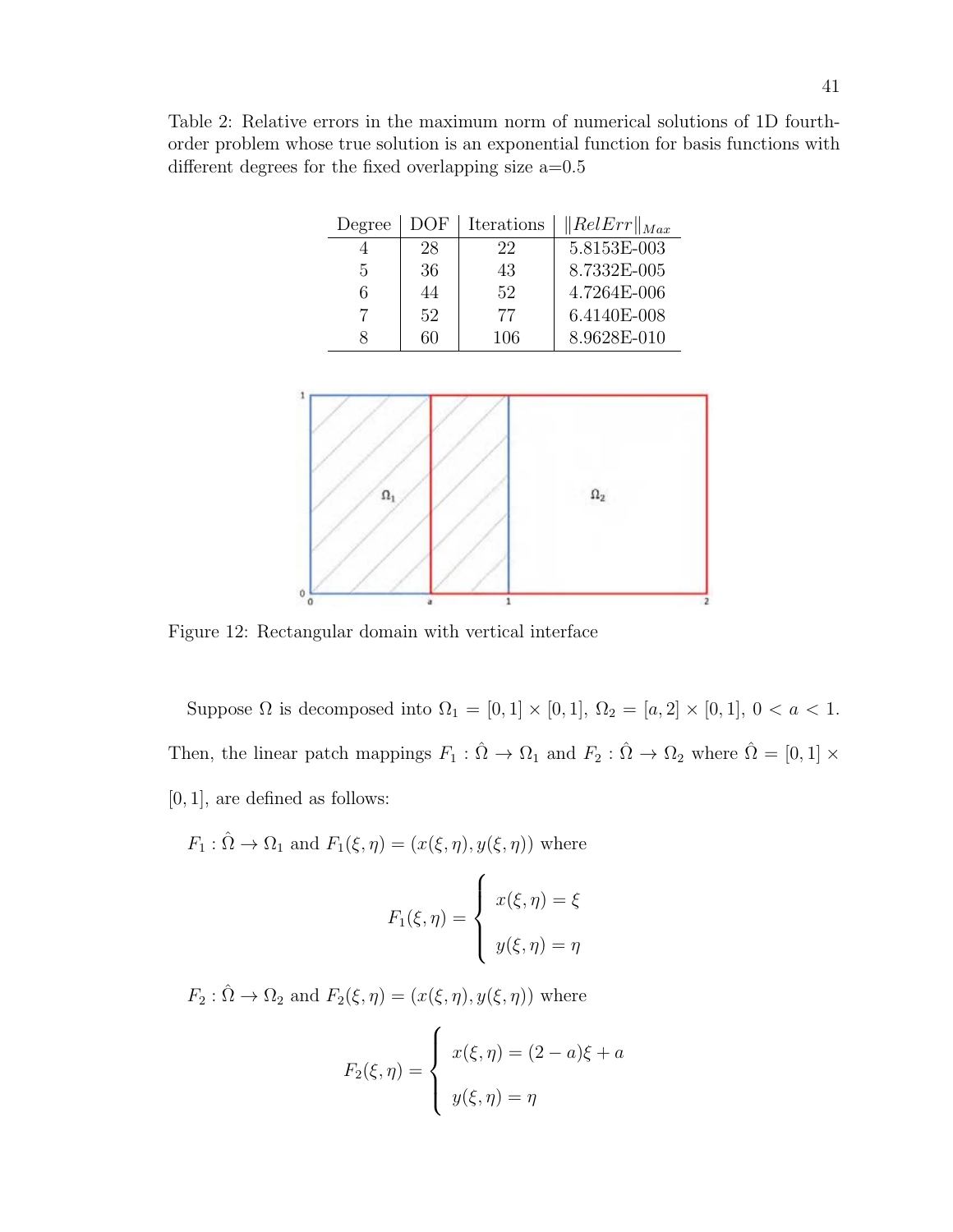#### Modified approximation space:

$$
\hat{\mathcal{V}}_{F_1} = \{ \hat{N}_{i,q+1}(\xi) \cdot \hat{M}_{j,q+1}(\eta) : i = 3, \dots, 2q+1; j = 3, \dots, 2q-1 \}.
$$

where  $\hat{M}_{k,q+1}$  and  $\hat{N}_{k,q+1}$  are B-splines corresponding to the following knot vector:

$$
\{\underbrace{0\ldots 0}_{q+1},\underbrace{1/(q+1)}_{1},\underbrace{2/(q+1)}_{1},\ldots,\underbrace{q/(q+1)}_{1}\underbrace{1\ldots 1}_{q+1}\}.
$$

- To satisfy homogeneous clamped BC, the first two of  $\hat{N}_{k,q+1}(\xi)$  and the first and last two of  $\hat{M}_{k,q+1}(\eta)$  B-spline functions were discarded.
- To assign non-homogeneous artificial BC, the last two of  $\hat{N}_{k,q+1}(\xi)$  were modified.

$$
\hat{\mathcal{V}}_{F_2} = \{ \hat{N}_{i,p+1}(\xi) \cdot \hat{M}_{j,q+1}(\eta) : i = 1, \dots, 2q-1; j = 3, \dots, 2q-1 \}.
$$

where  $\hat{M}_{k,q+1}$  and  $\hat{N}_{k,q+1}$  are B-splines corresponding to the following knot vector:

$$
\{\underbrace{0\ldots 0}_{q+1}, \underbrace{1/(q+1)}_{1}, \underbrace{2/(q+1)}_{1}, \ldots, \underbrace{q/(q+1)}_{1}, \underbrace{1\ldots 1}_{q+1}\}.
$$

- To satisfy homogeneous clamped BC, the last two of  $\hat{N}_{k,q+1}(\xi)$  and the first and last two of  $\hat{M}_{k,q+1}(\eta)$  B-spline functions were discarded.
- To assign non-homogeneous artificial BC, the first two of  $\hat{N}_{k,q+1}(\xi)$  were modified.

Applying the Schwarz Alternating method with Mapping Method to Example 3, we have the numerical results obtained by using basis functions of different degrees in Table 3 and Figure 13(a). This probem is solved for different overlapping regions. Like in one-dimensional case, the number of iterations required to get the solution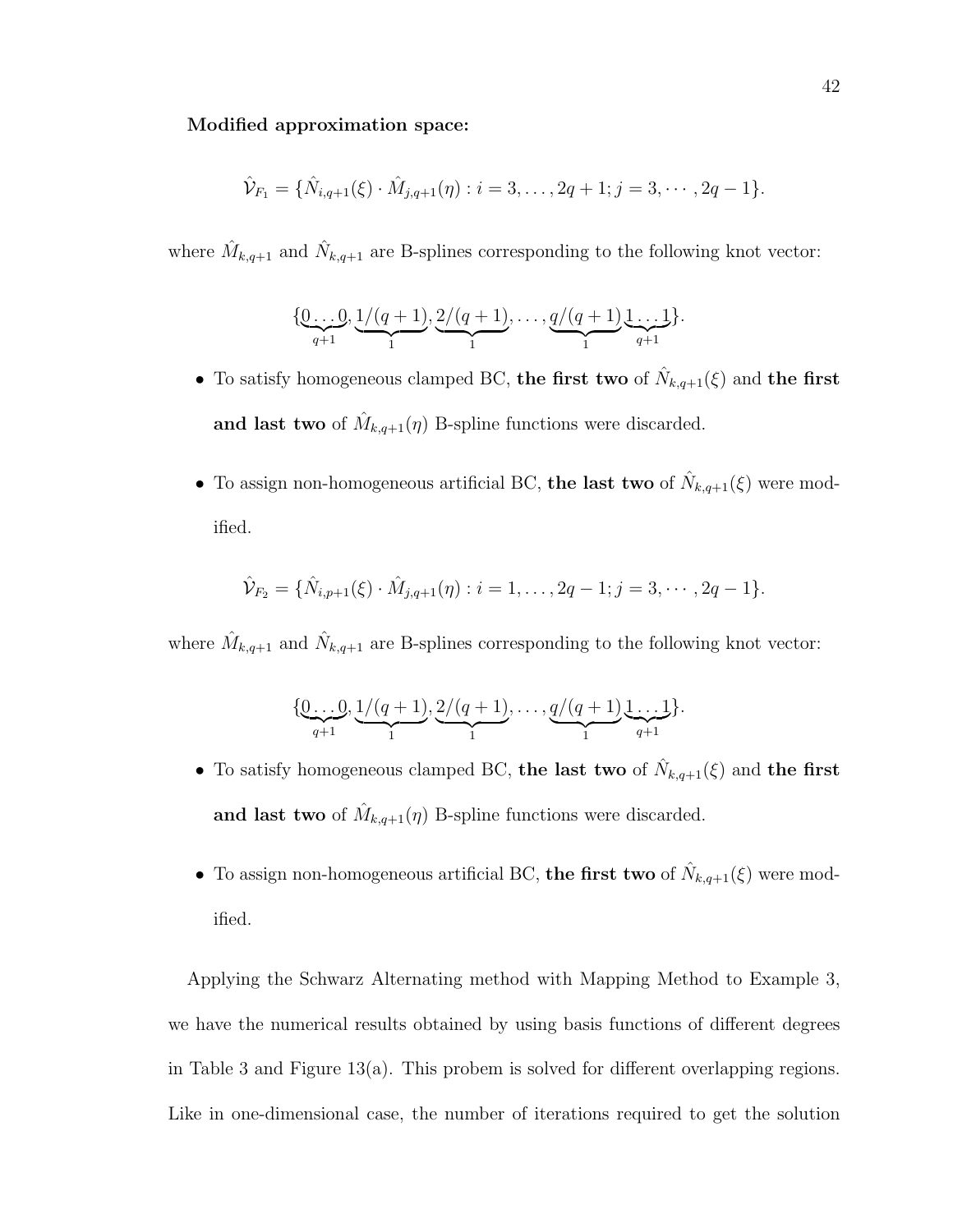of desired accuracy is dependent upon the size of the overlapping region but not on the location of artificial boundaries. The relative errors in the maximum norm for different overlapping sizes are shown in Figure 13(b). Note that for results in Figure 13(b), the degree of the basis functions are fixed. Therefore, no extra cost is required.



Figure 13: 2D fourth-order problem on a rectangular domain with vertical interface (a)Relative errors in the maximum norm for basis functions with degrees  $p=4,5,...$ , and 10 for fixed overlapping size  $a=0.5$ . (Table 3), (b)Relation between number of iterations and overlapping size between subdomains for the fixed degree p=8.

4.3 2D Fourth-order Problem on a Rectangular Domain with Slanted Interface

*Example* 4. This test problem is on the domain  $\Omega = [0, 2] \times [0, 1]$ 

$$
\begin{cases}\n\Delta^2 u = f \text{ in } \Omega \\
u = \frac{\partial u}{\partial n} = 0 \text{ on } \partial \Omega\n\end{cases}
$$

with the exact solution:  $u(x, y) = (x^2 - 2x)^2(y^2 - y)^2$ .

The linear patch mappings  $F_1$  and  $F_2$  onto two patches are defined as follows: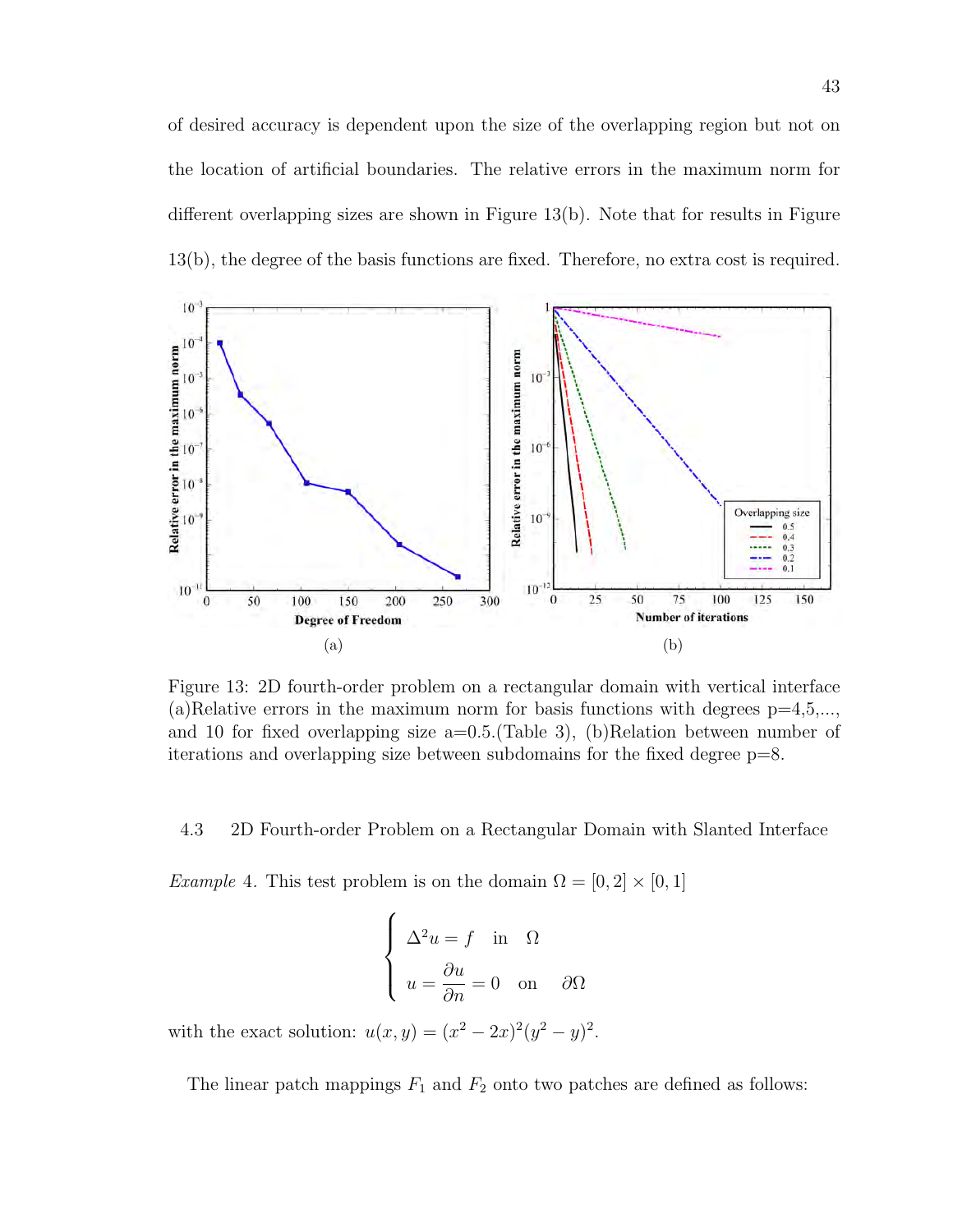Table 3: Relative errors in the maximum norm of numerical solutions of 2D fourthorder problem on a rectangular domain with vertical interface for basis functions with different degrees  $p=4,5,...$ , and 10 for the fixed overlapping size  $a=0.5$ 

| Degree | DOF | Iterations | $\ RelErr\ _{Max}$ |
|--------|-----|------------|--------------------|
|        | 14  |            | 1.02E-004          |
| 5      | 36  | 10         | 3.46E-006          |
| 6      | 66  | 10         | 5.37E-007          |
|        | 106 | 13         | 1.10E-008          |
|        | 150 | 15         | 6.19E-009          |
| 9      | 204 | 17         | 1.99E-010          |
| 10     | 266 | 15         | 2.43E-011          |



Figure 14: Rectangular domain with slanted interface

 $F_1 : \hat{\Omega} \to \Omega_1$  and  $F_1(\xi, \eta) = (x(\xi, \eta), y(\xi, \eta))$  where  $F_1(\xi,\eta) =$  $\sqrt{ }$  $\int$  $\overline{\mathcal{L}}$  $x(\xi, \eta) = 1.2\xi - 0.4\xi\eta$  $y(\xi, \eta) = \eta$ 

 $F_2 : \hat{\Omega} \to \Omega_2$  and  $F_2(\xi, \eta) = (x(\xi, \eta), y(\xi, \eta))$  where

$$
F_2(\xi, \eta) = \begin{cases} x(\xi, \eta) = (2 - a)\xi + a \\ y(\xi, \eta) = \eta \end{cases}
$$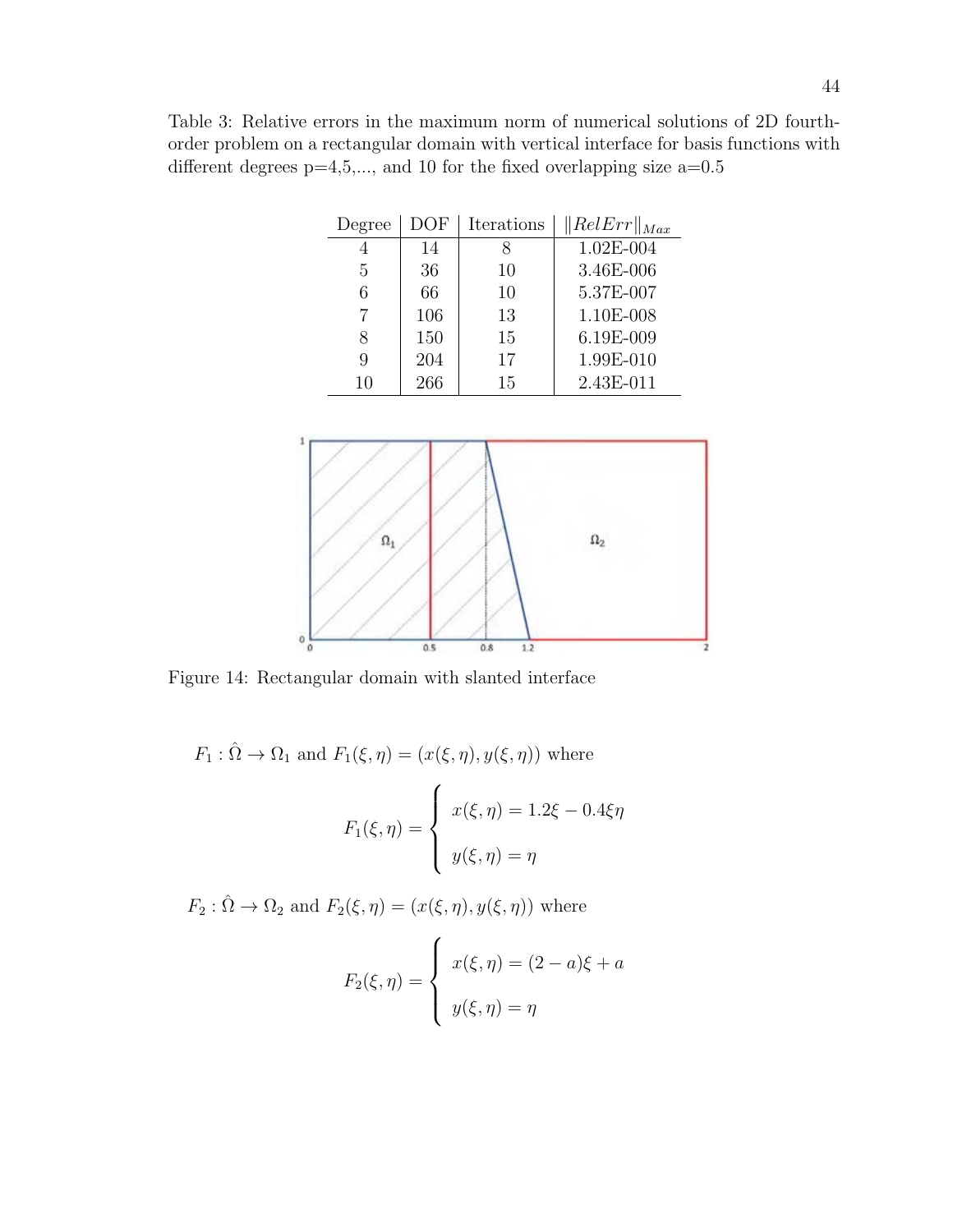

Figure 15: 2D fourth-order problem on a rectangular domain with slanted interface (a)Relative Errors obtained by using Additive Schwarz Method for basis functions with different degrees, (b)Relative Errors obtained by using Schwarz Alternating Method for basis functions with different degrees

#### Modified approximation space:

$$
\hat{\mathcal{V}}_{F_1} = \{ \hat{N}_{i,q+1}(\xi) \cdot \hat{M}_{j,q+1}(\eta) : i = 3, \dots, 2q+1; j = 3, \dots, 2q-1 \}.
$$

where  $\hat{M}_{k,q+1}$  and  $\hat{N}_{k,q+1}$  are B-splines corresponding to the following knot vector:

$$
\{\underbrace{0\ldots 0}_{q+1}, \underbrace{1/(q+1)}_{1}, \underbrace{2/(q+1)}_{1}, \ldots, \underbrace{q/(q+1)}_{1}, \underbrace{1\ldots 1}_{q+1}\}.
$$

- To satisfy homogeneous clamped BC, the first two of  $\hat{N}_{k,q+1}(\xi)$  and the first and last two of  $\hat{M}_{k,q+1}(\eta)$  B-spline functions were discarded.
- To satisfy non-homogeneous artificial BC, the last two of  $\hat{N}_{k,q+1}(\xi)$  were modified.

$$
\hat{\mathcal{V}}_{F_2} = \{ \hat{N}_{i,p+1}(\xi) \cdot \hat{M}_{j,q+1}(\eta) : i = 1, \ldots, 2q-1; j = 3, \cdots, 2q-1 \}.
$$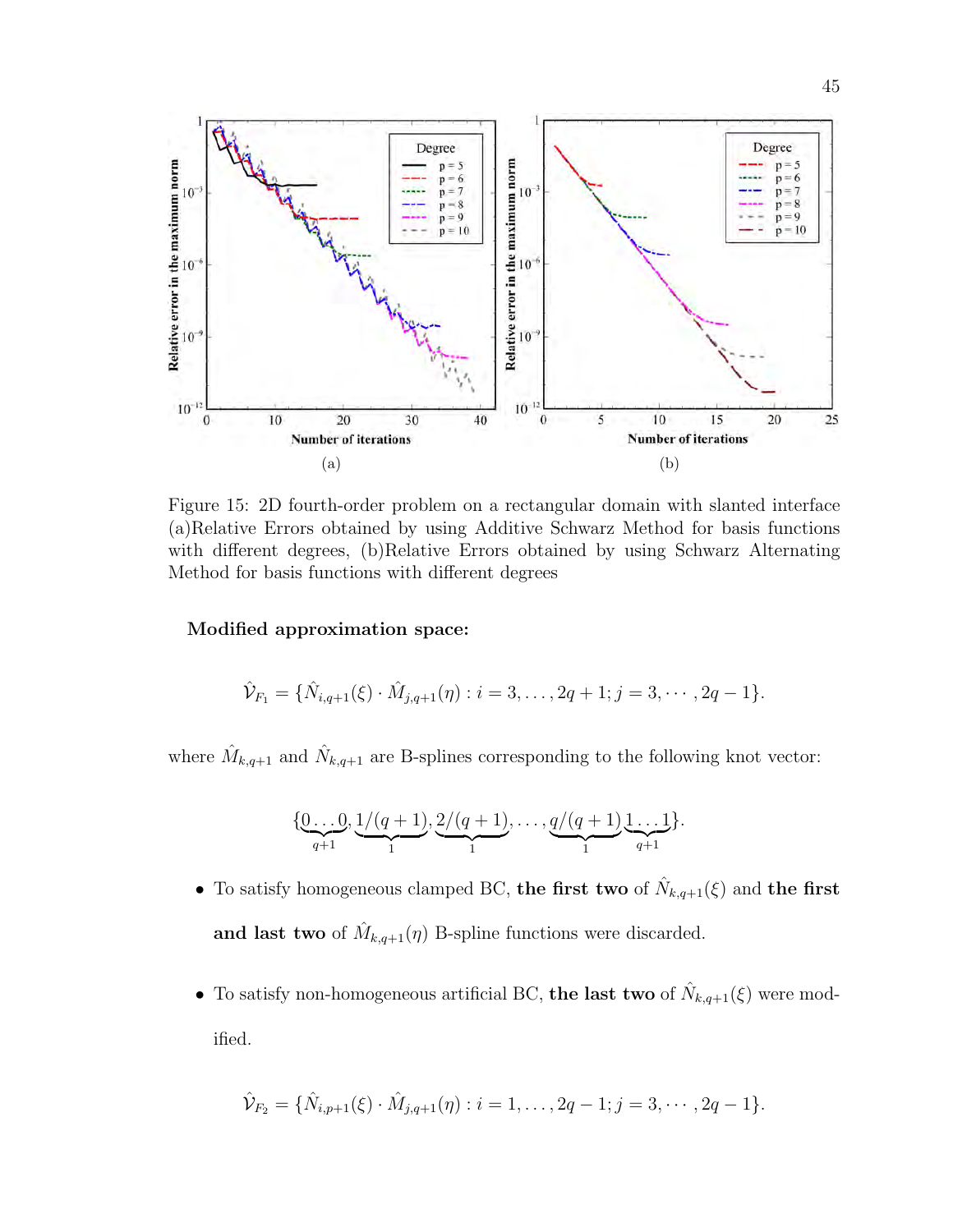Table 4: Relative errors of numerical solutions obtained by using Additive Schwarz Method and Schwarz Alternating Method for 2D fourth-order problem on a rectangular domain with slanted interface. The size of overlapping part of two subdomains is fixed

|     |     |            | Additive (Parallel) Schwarz   | Schwarz Alternating |                   |
|-----|-----|------------|-------------------------------|---------------------|-------------------|
| DEG | DOF | Iterations | $\overline{  }RelErr  _{Max}$ | Iterations          | $ RelErr _{Max} $ |
| 5   | 36  | 16         | 2.13E-003                     | 4                   | 2.12E-003         |
| 6   | 66  | 22         | 8.69E-005                     | 11                  | 8.70E-005         |
|     | 104 | 24         | 2.37E-006                     | 12                  | 2.36E-006         |
| 8   | 150 | 34         | 2.88E-009                     | 17                  | 3.07E-009         |
| 9   | 204 | 38         | 1.30E-010                     | 18                  | 1.41E-010         |
| 10  | 266 | 39         | 4.39E-012                     | 19                  | 4.93E-012         |

where  $\hat{M}_{k,q+1}$  and  $\hat{N}_{k,q+1}$  are B-splines corresponding to the following knot vector:

$$
\{\underbrace{0\ldots 0}_{q+1}, \underbrace{1/(q+1)}_{1}, \underbrace{2/(q+1)}_{1}, \ldots, \underbrace{q/(q+1)}_{1}, \underbrace{1\ldots 1}_{q+1}\}.
$$

- To satisfy homogeneous clamped BC, the last two of  $\hat{N}_{k,q+1}(\xi)$  and the first and last two of  $\hat{M}_{k,q+1}(\eta)$  B-spline functions were discarded.
- To satisfy non-homogeneous artificial BC, the first two of  $\hat{N}_{k,q+1}(\xi)$  were modified.

We solve the same problem with respect to the Schwarz Alternating method and the Additive Schwarz method. Both of the methods give same results, but the number of iterations required to reach solution of accuracy 4.9E-012 for the Schwarz Alternating method is much less compared with the Additive(Parallel) Schwarz Method as we expected. The convergence rates for these two methods are compared in Table 4 and Figure 15.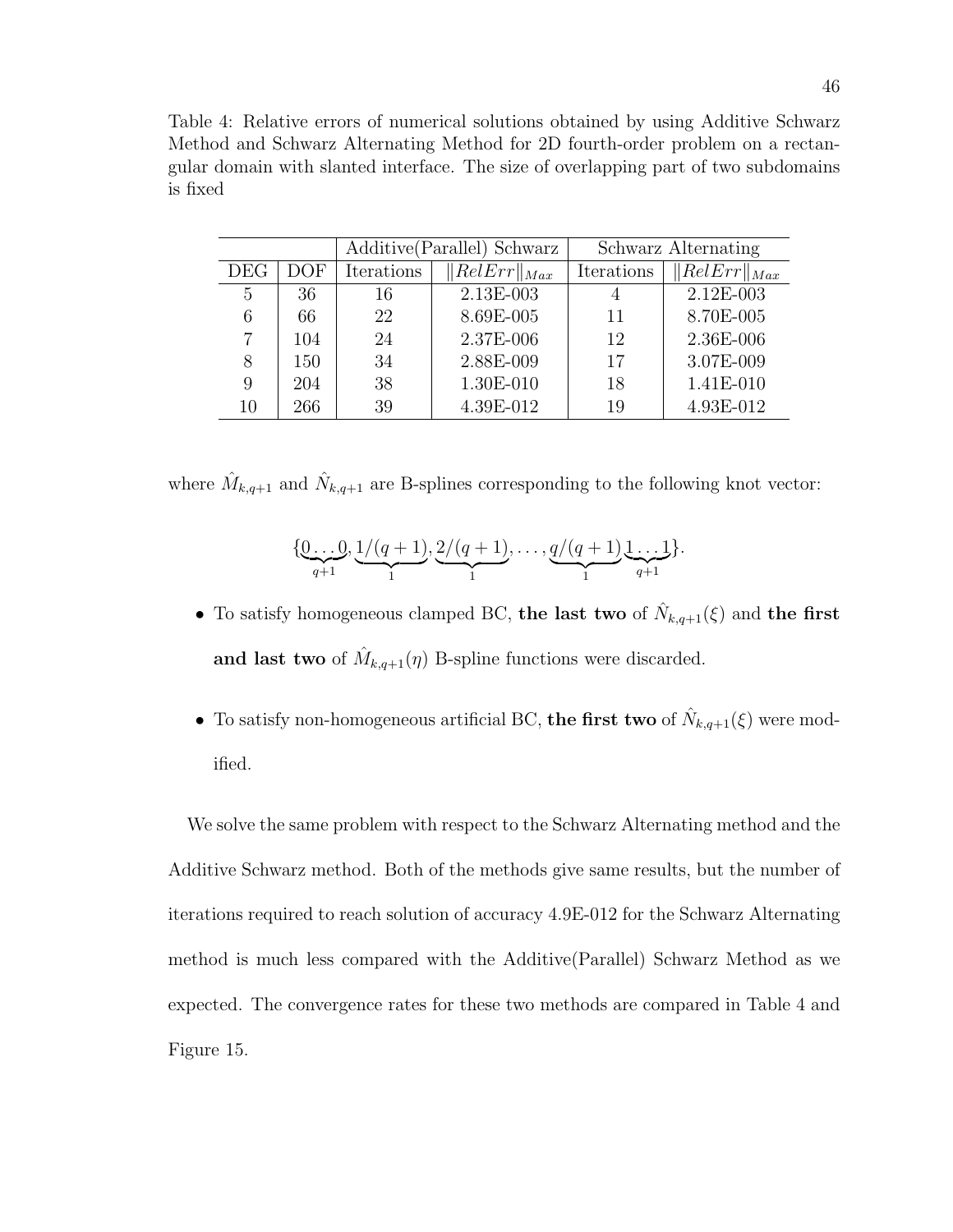#### 4.4 2D Fourth-order Problem on a Triangular Domain

Example 5. Consider fourth-order equation  $\Delta^2 u = f$  in the triangular domain  $\Omega$  with non-homogeneous clamped boundary conditions whose solution is

$$
u(x, y) = (xy)^4
$$
  
Then,  $f(x, y) = \Delta^2 u = 24(x^4 + y^4) + 288x^2y^2$ 

#### Domain Decomposition and Geometric Mappings

We partition the physical domain into three overlapping subdomains as shown in Figure 16 and construct three patch mappings  $F_1$ ,  $F_2$ , and  $F_3$  from the reference domain  $\hat{\Omega}$  onto the subdomains  $\Omega_1$ ,  $\Omega_2$ , and  $\Omega_3$  respectively.



Figure 16: Decomposition of a triangular domain

[ $F_1$ -mapping]:  $F_1 : \hat{\Omega} = [0, 1] \times [0, 1] \rightarrow \Omega_1$ 

$$
F_1(\xi, \eta) = \begin{cases} x(\xi, \eta) = \frac{9}{8}\xi - \frac{19}{24}\xi\eta - \frac{1}{8}, \\ y(\xi, \eta) = \frac{\sqrt{3}}{24}\eta(8\xi + 11). \end{cases}
$$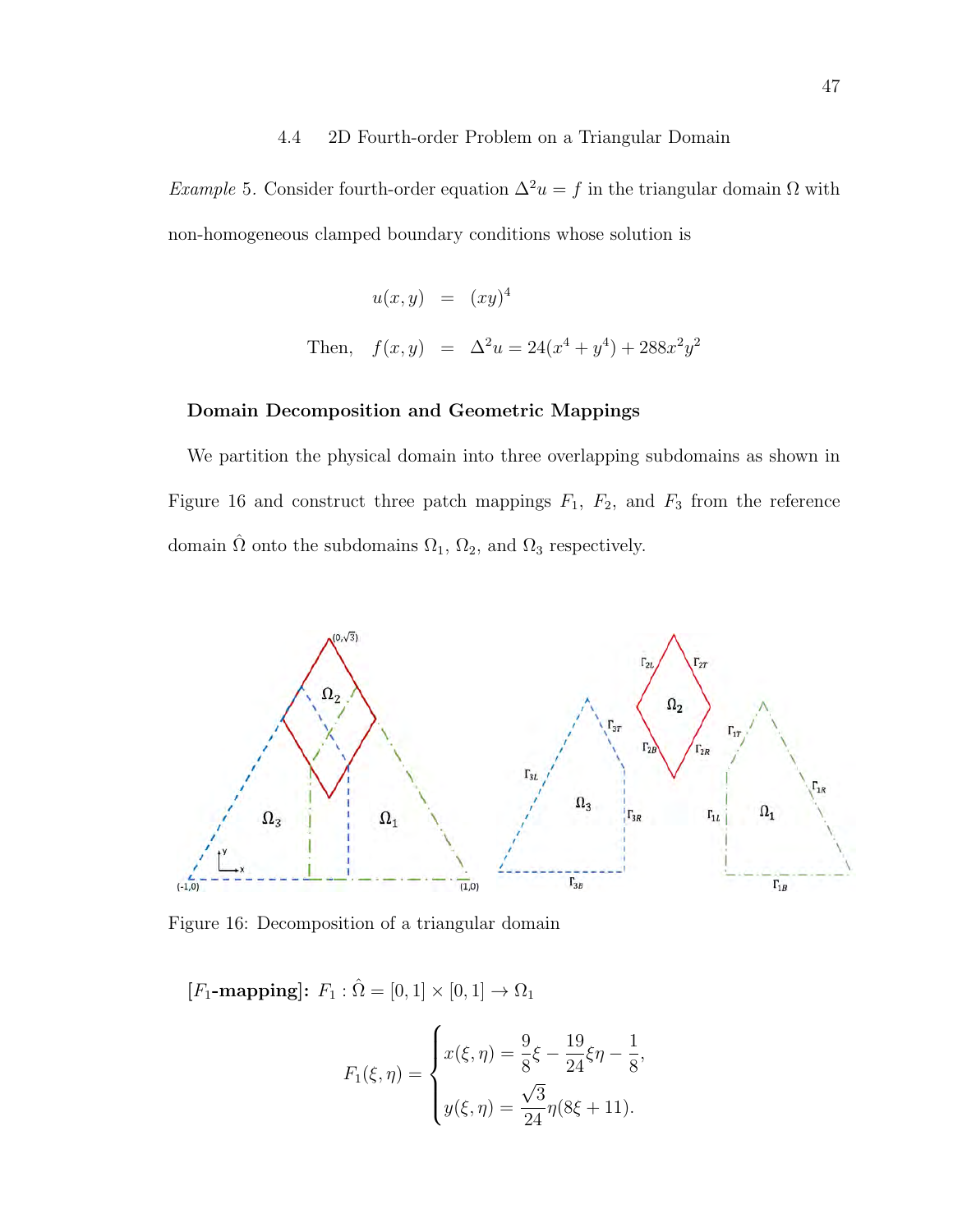where

$$
J(F_1) = \begin{bmatrix} \frac{9}{8} - \frac{19}{24} \eta & \frac{8\sqrt{3}}{24} \eta \\ -\frac{19}{24} \xi & \frac{\sqrt{3}(8\xi + 11)}{24} \end{bmatrix}, \quad |J(F_1)| = \frac{3\sqrt{3}(8\xi + 11)}{64} - \frac{209\sqrt{3}\eta}{576}
$$

 $\textcolor{black}{\left[F_2\textbf{-mapping}\right]}\colon\thinspace F_2:\hat{\Omega}=[0,1]\times[0,1]\to\Omega_2$ 

$$
F_2(\xi, \eta) = \begin{cases} x(\xi, \eta) = \frac{(\xi + \eta)}{3} - \frac{1}{3}, \\ y(\xi, \eta) = \frac{\sqrt{3}}{3}(\eta - \xi + 2). \end{cases}
$$

where

$$
J(F_2) = \begin{bmatrix} \frac{1}{3} & \frac{-\sqrt{3}}{3} \\ \frac{1}{3} & \frac{\sqrt{3}}{3} \end{bmatrix}, \quad |J(F_2)| = \frac{2\sqrt{3}}{9}
$$

 $[F_3\text{-mapping}]\colon\thinspace F_3:\hat\Omega=[0,1]\times[0,1]\to\Omega_3$ 

$$
F_3(\xi, \eta) = \begin{cases} x(\xi, \eta) = \frac{19}{24}\eta + \frac{9}{8}\xi - \frac{19}{24}\xi\eta - 1, \\ y(\xi, \eta) = -\frac{\sqrt{3}}{24}\eta(8\xi - 19). \end{cases}
$$

where

$$
J(F_3) = \begin{bmatrix} \frac{9}{8} - \frac{19}{24} & -\frac{\sqrt{3}}{3} \eta \\ \frac{19}{24} - \frac{19}{24} \xi & \frac{-\sqrt{3}}{24} (8\xi - 19) \end{bmatrix}, \quad |J(F_3)| = \frac{209\sqrt{3}\eta}{576} - \frac{3\sqrt{3}(8\xi - 19)}{64}
$$

Construction of basis functions: We assume  $p, q \geq 4$ . Let  $\hat{N}_{k,p+1}(\xi)$  and  $\hat{M}_{l,q+1}(\eta), k = 1, 2, \ldots, p+5, l = 1, 2, \ldots, q+5$  be  $\mathcal{C}^{p-1}$ -continuous B-splines of degree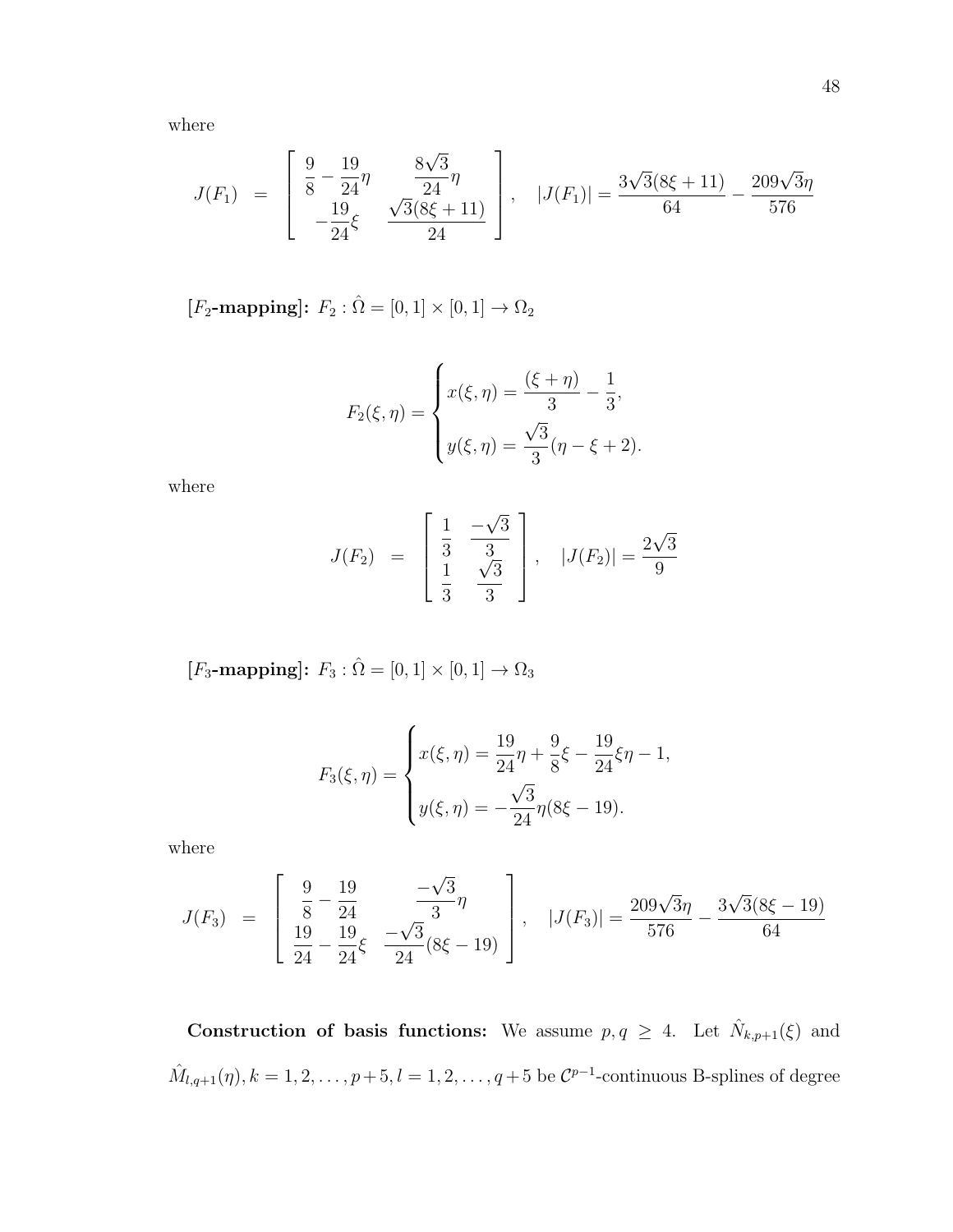p and q, respectively, corresponding to open knot vectors

$$
S_{\xi} = \{ \underbrace{0...0}_{p+1}, \underbrace{0.2}_{1}, \underbrace{0.4}_{1}, \underbrace{0.6}_{1}, \underbrace{0.8}_{1}, \underbrace{1...1}_{p+1} \}. \tag{30}
$$

$$
S_{\eta} = \{ \underbrace{0 \dots 0}_{q+1}, \underbrace{0.2}_{1}, \underbrace{0.4}_{1}, \underbrace{0.6}_{1}, \underbrace{0.8}_{1}, \underbrace{1 \dots 1}_{q+1} \}. \tag{31}
$$

To satisfy non-homogeneous clamped boundary conditions as well as non-homogeneous artificial boundary conditions along interfaces, we modify the first and the last two of  $\hat{N}_{k,q+1}(\xi)$  and  $\hat{M}_{k,q+1}(\eta)$  B-spline basis functions as defined in Equation (26). We define basis functions on the reference domain for the mappings  $F_1, F_2$ , and  $F_3$  as follows:

$$
\hat{\mathcal{V}}_{F_i} = \{ \hat{N}_{k,p+1}(\xi) \cdot \hat{M}_{l,q+1}(\eta) : k = 1, \dots, p+5; l = 1, \dots, q+5 \} \text{ for } i = 1, 2, 3.
$$

The corresponding approximation functions on the physical subdomains  $\Omega_i$  are

$$
\mathcal{V}_{F_i} = \{ \left( \hat{N}_{k,p+1}(\xi) \cdot \hat{M}_{l,q+1}(\eta) \right) \circ F_i^{-1} : k = 1, \dots, p+5; l = 1, \dots, q+5 \} \text{ for } i = 1, 2, 3.
$$

Our approximation space to deal with fourth-order partial differential equation on a triangular domain  $\Omega$  is

$$
\mathcal{V}_{\Omega} = \mathcal{V}_{F_1} \cup \mathcal{V}_{F_2} \cup \mathcal{V}_{F_3} \tag{32}
$$

The total number of the degree of freedom is

$$
card(\mathcal{V}_{\Omega}) = card(\mathcal{V}_{F_1}) + card(\mathcal{V}_{F_2}) + card(\mathcal{V}_{F_3})
$$

$$
= 3((p+5)(q+5))
$$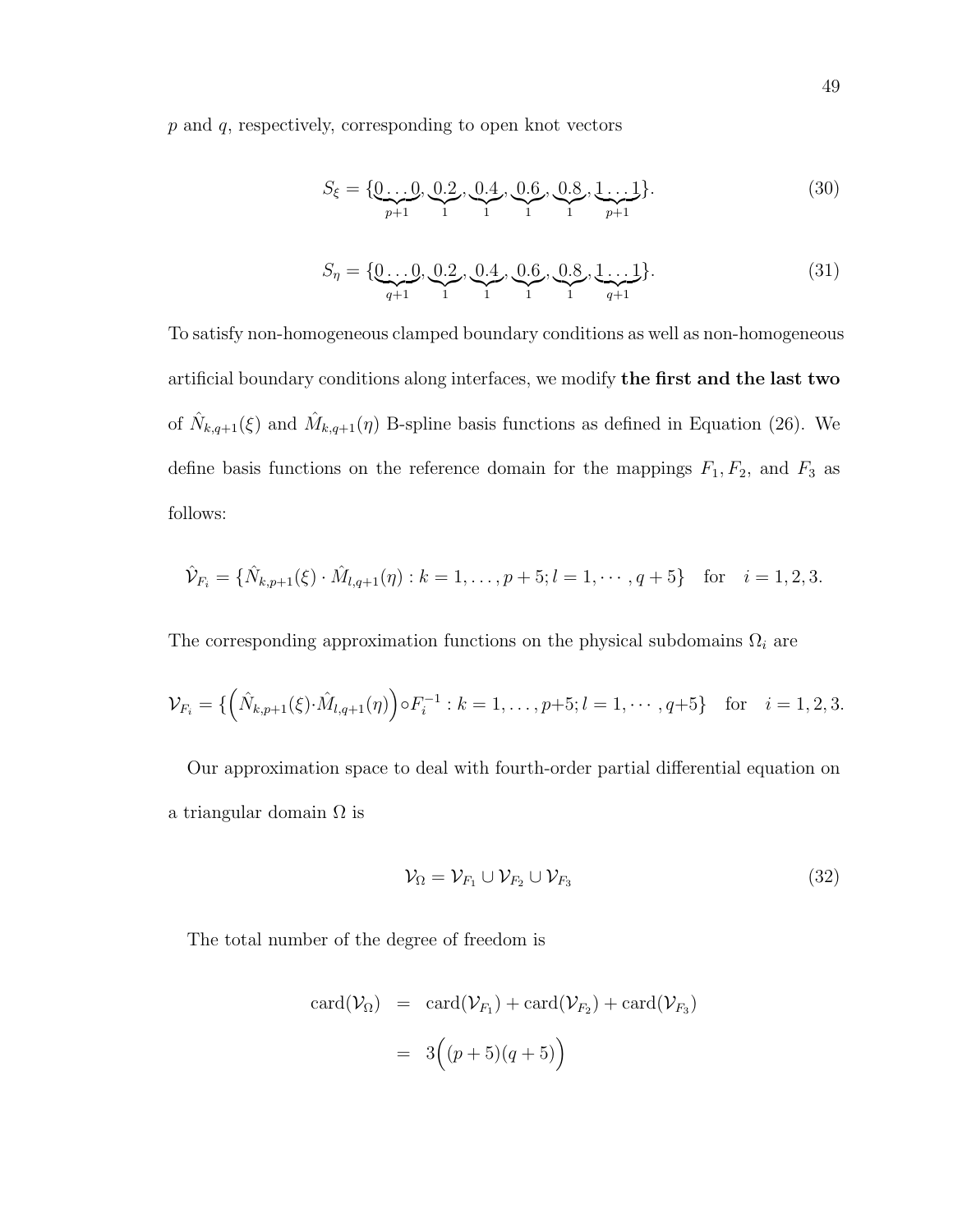| Degree | DOF | Iterations | $\ RelErr\ _{Max}$ |
|--------|-----|------------|--------------------|
|        | 243 |            | 2.79E-003          |
| 5      | 300 | 21         | 3.79E-004          |
| 6      | 363 | 27         | 1.41E-004          |
|        | 432 | 54         | 5.88E-006          |
| 8      | 507 | 165        | 9.55E-012          |

#### Iteration Algorithm

Since we partition the triangular domain into three subdomains, we extend the classical Alternating Schwarz method introduced for two subdomains by combining classical Alternating Schwarz method and Additive Schwarz method. We reduced the required number of iterations by superior convergence property of the Alternatig Schwarz method since the Additive Schwarz method uses roughly twice as many iterations as that of the standard Alternating Schwarz method.

The iterative procedures are as follows:

- 1. Assignning zero clamped BC along the artificial boundaries  $\Gamma_{1L}$  and  $\Gamma_{1T}$  (shown in Figure 16), we obtain the solution  $u_1^0$  on  $\Omega_1$ .
- 2. Assigning zero clamped BC along the artificial boundary  $\Gamma_{3R}$  and  $\Gamma_{3T}$  (shown in Figure 16), we obtain the solution  $u_3^0$  on  $\Omega_1$ .
- 3. With  $u_2^0|_{\Gamma_{23}} = \Omega_3 \cap \Gamma_{2B}$  and  $u_2^0|_{\Gamma_{2R}} = \Omega_3 \cap \Gamma_{2R}$ , we have the solution  $u_2^0$  on  $\Omega_2$ .

These steps are represented by the following three fourth-order problems with non-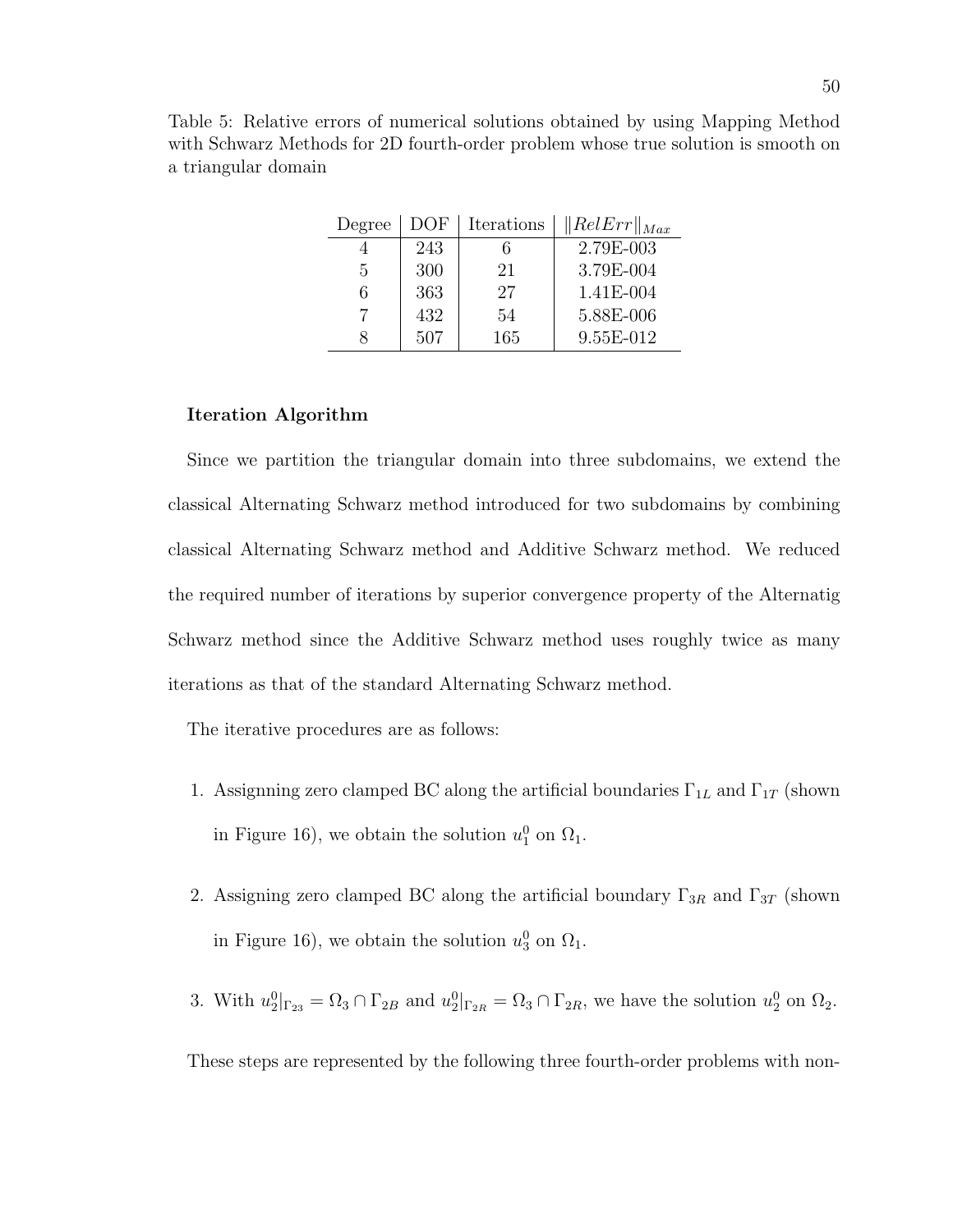homogeneous clamped BC:

 $\begin{picture}(180,10) \put(0,0){\line(1,0){10}} \put(10,0){\line(1,0){10}} \put(10,0){\line(1,0){10}} \put(10,0){\line(1,0){10}} \put(10,0){\line(1,0){10}} \put(10,0){\line(1,0){10}} \put(10,0){\line(1,0){10}} \put(10,0){\line(1,0){10}} \put(10,0){\line(1,0){10}} \put(10,0){\line(1,0){10}} \put(10,0){\line(1,0){10}} \put(10,0){\line($ 

$$
\begin{cases}\n\Delta^2 u_1^{k+1} = f & \text{in } \Omega_1 \\
u_1^{k+1} = u & \text{on } \partial \Omega_1 \setminus (\Gamma_{1L} \cup \Gamma_{1T}) \\
\frac{\partial u_1^{k+1}}{\partial n} = \frac{\partial u_1}{\partial n} & \text{on } \partial \Omega_1 \setminus (\Gamma_{1L} \cup \Gamma_{1T}) \\
u_1^{k+1} = u_2^k & \text{on } \Gamma_{1T} \\
u_1^{k+1} = u_3^k & \text{on } \Gamma_{1L} \\
\frac{\partial u_1^{k+1}}{\partial n} = \frac{\partial u_2^k}{\partial n} & \text{on } \Gamma_{1T} \\
\frac{\partial u_1^{k+1}}{\partial n} = \frac{\partial u_3^k}{\partial n} & \text{on } \Gamma_{1L}\n\end{cases}
$$
\n(33)

$$
\Delta^2 u_3^{k+1} = f \quad \text{in} \quad \Omega_3
$$
  
\n
$$
u_3^{k+1} = u \quad \text{on} \quad \partial \Omega_3 \setminus (\Gamma_{3R} \cup \Gamma_{3T})
$$
  
\n
$$
\frac{\partial u_3^{k+1}}{\partial n} = \frac{\partial u}{\partial n} \quad \text{on} \quad \partial \Omega_3 \setminus (\Gamma_{3R} \cup \Gamma_{3T})
$$
  
\n
$$
u_3^{k+1} = u_2^k \quad \text{on} \quad \Gamma_{3T}
$$
  
\n
$$
u_3^{k+1} = u_1^k \quad \text{on} \quad \Gamma_{3R}
$$
  
\n
$$
\frac{\partial u_3^{k+1}}{\partial n} = \frac{\partial u_2^k}{\partial n} \quad \text{on} \quad \Gamma_{3T}
$$
  
\n
$$
\frac{\partial u_3^{k+1}}{\partial n} = \frac{\partial u_1^k}{\partial n} \quad \text{on} \quad \Gamma_{3R}
$$
  
\n(34)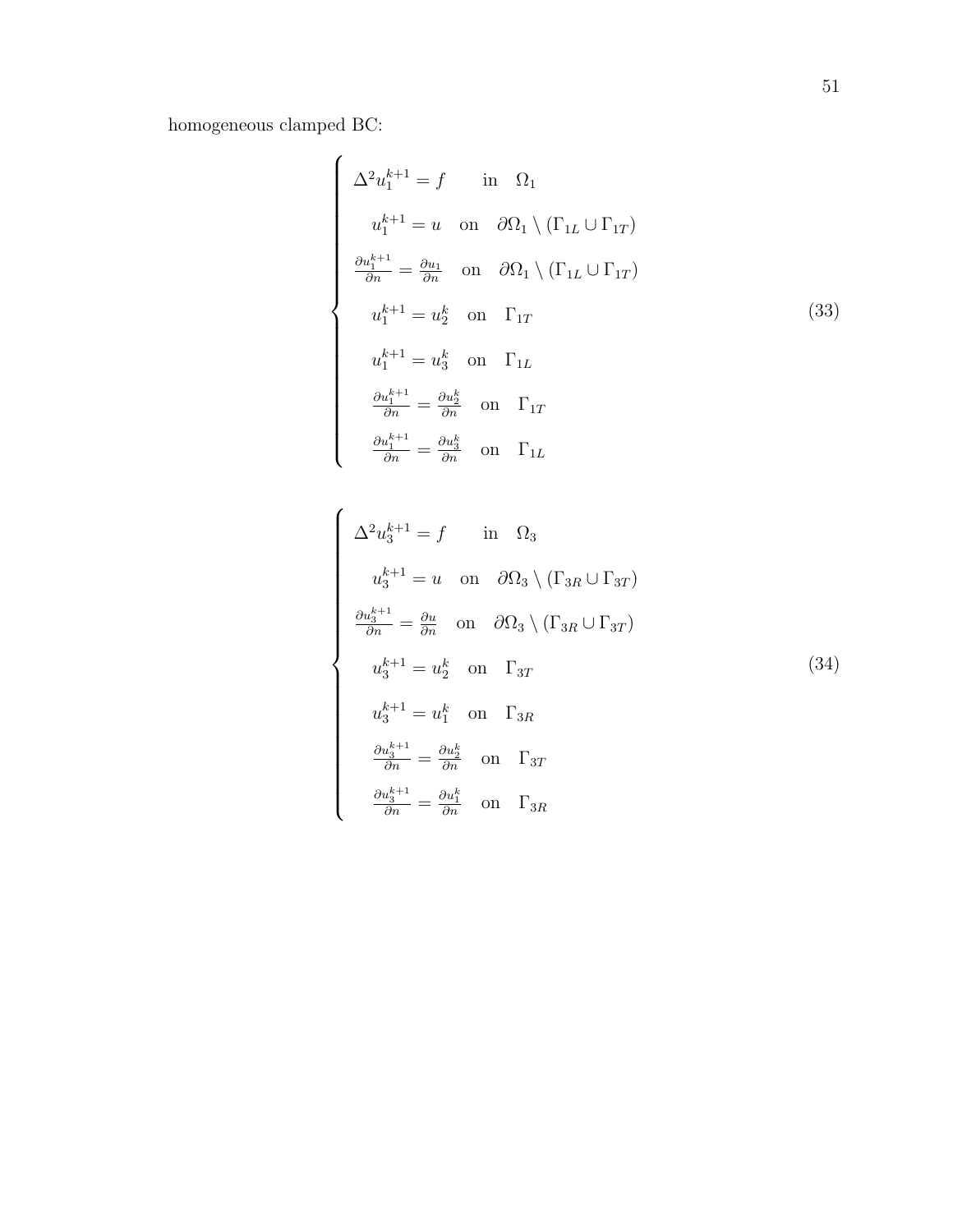$$
\begin{cases}\n\Delta^2 u_2^{k+1} = f & \text{in } \Omega_3 \\
u_2^{k+1} = u & \text{on } \partial\Omega_2 \setminus (\Gamma_{2B} \cup \Gamma_{2R}) \\
\frac{\partial u_2^{k+1}}{\partial n} = \frac{\partial u}{\partial n} & \text{on } \partial\Omega_2 \setminus (\Gamma_{2B} \cup \Gamma_{2R}) \\
u_2^{k+1} = u_3^{k+1} & \text{on } \Gamma_{2B} \\
u_2^{k+1} = u_1^{k+1} & \text{on } \Gamma_{2R} \\
\frac{\partial u_2^{k+1}}{\partial n} = \frac{\partial u_3^{k+1}}{\partial n} & \text{on } \Gamma_{2B} \\
\frac{\partial u_2^{k+1}}{\partial n} = \frac{\partial u_1^{k+1}}{\partial n} & \text{on } \Gamma_{2R}\n\end{cases}
$$
\n(35)

### Asigning Boundary Conditions

A discrete solution  $u_1^h$  of (33) at the  $k^{th}$ -iteration, can be expressed as

$$
(u_1^{h})^{(k)}(x,y) = \sum_{i=3}^{p+3} \sum_{j=3}^{q+3} c_{i,j} (\hat{N}_{i,p+1} \times \hat{M}_{j,q+1}) \circ F_1^{-1}(x,y)
$$
  
+ 
$$
\sum_{j=3}^{q+3} \left[ c_{f_1,j} (\hat{N}_{f_1,p+1} \times \hat{M}_{j,q+1}^*) + c_{f_2,j} (\hat{N}_{f_2,p+1} \times \hat{M}_{j,q+1}^*) \right] \circ F_1^{-1}(x,y)
$$
  
+ 
$$
\sum_{j=3}^{q+3} \left[ c_{l_2,j} (\hat{N}_{l_2,p+1} \times \hat{M}_{j,q+1}^*) + c_{l_1,j} (\hat{N}_{l_1,p+1} \times \hat{M}_{j,q+1}^*) \right] \circ F_1^{-1}(x,y)
$$
  
+ 
$$
\sum_{i=3}^{p+3} \left[ c_{i,f_1} (\hat{N}_{i,p+1} \times \hat{M}_{f_1,q+1}^*) + c_{i,f_2} (\hat{N}_{i,p+1} \times \hat{M}_{f_2,q+1}^*) \right] \circ F_1^{-1}(x,y)
$$
  
+ 
$$
\sum_{i=3}^{p+3} \left[ c_{i,l_2} (\hat{N}_{i,p+1} \times \hat{M}_{l_2,q+1}^*) + c_{i,l_1} (\hat{N}_{i,p+1} \times \hat{M}_{l_1,q+1}^*) \right] \circ F_1^{-1}(x,y).
$$

The unknowns  $c_{f_1,j}, c_{f_2,j}, c_{l_1,j}, c_{l_2,j}, c_{i,f_1}, c_{i,f_2}, c_{i,l_1}, c_{i,l_2}, 3 \le i \le (p+3), 3 \le j \le (q+3),$ which are amplitudes of basis functions along the boundary, can be decided by nonhomogeneous clamped BC:

**1.** 
$$
c_{f_1,j}, 3 \le j \le (q+3)
$$
, can be determined by  $u_1^k = u_3^{k-1}$  on  $\Gamma_{1L}$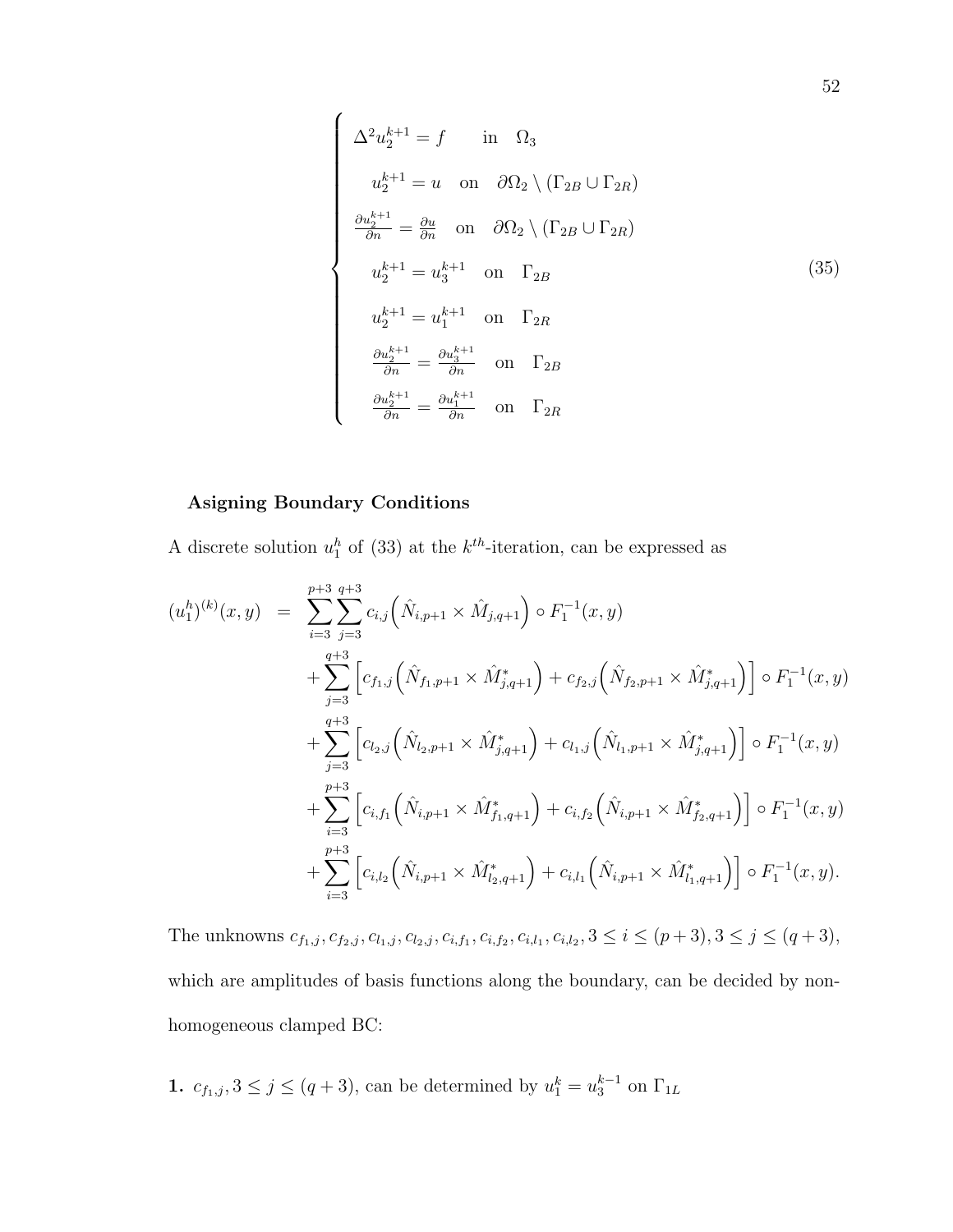**2.** 
$$
c_{f_2,j}, 3 \le j \le (q+3)
$$
, can be determined by  $\nabla_x(u_1^k) \cdot \mathbf{n} = \nabla_x(u_3^{k-1}) \cdot \mathbf{n}$  on  $\Gamma_{1L}$ 

\n- **3.** 
$$
c_{l_1,j}, 3 \leq j \leq (q+3)
$$
, can be determined by  $u_1^k = u$  on  $\Gamma_{1R}$
\n- **4.**  $c_{l_2,j}, 3 \leq j \leq (q+3)$ , can be determined by  $\nabla_x(u_1^k) \cdot \mathbf{n} = \nabla_x(u) \cdot \mathbf{n}$  on  $\Gamma_{1R}$
\n- **5.**  $c_{i,f_1}, 3 \leq i \leq (p+3)$ , can be determined by  $u_1^k = u$  on  $\Gamma_{1B}$
\n- **6.**  $c_{i,f_2}, 3 \leq i \leq (p+3)$ , can be determined by  $\nabla_x(u_1^k) \cdot \mathbf{n} = \nabla_x(u) \cdot \mathbf{n}$  on  $\Gamma_{1B}$
\n- **7.**  $c_{i,l_1}, 3 \leq i \leq (p+3)$ , can be determined by  $u_1^k = u_2^{k-1}$  on  $\Gamma_{1T}$
\n- **8.**  $c_{i,l_2}, 3 \leq i \leq (p+3)$ , can be determined by  $\nabla_x(u_1^k) \cdot \mathbf{n} = \nabla_x(u_2^{k-1}) \cdot \mathbf{n}$  on  $\Gamma_{1T}$  where  $\nabla_x(u) \cdot \mathbf{n}$  denotes the normal derivative with respect to the outward unit normal vector **n** to the corresponding boundary.
\n

**Imposing essential BC of**  $u_1$  **along the boundary**  $\Gamma_{1T}$ **.** By (27), we have

$$
(u_1^h)^{(k)} \circ F_1(\xi, 1) = \sum_{i=3}^{p+3} c_{i,l_1} \left( \hat{N}_{i,p+1} \times \hat{M}_{l_1,q+1}^* \right) (\xi, 1) = \sum_{i=3}^{p+3} c_{i,l_1} \hat{N}_{i,p+1}(\xi).
$$
 (36)

Using the least squares method to determine  $c_{i,l_1}$ ,  $3 \leq i \leq (p+3)$ , we solve the following linear system: for  $3\leq j\leq p+3,$ 

$$
\sum_{i=3}^{p+3} c_{i,l_1} \int_0^1 \hat{N}_{i,p+1}(\xi) \hat{N}_{j,p+1}(\xi) = -\int_0^1 \hat{N}_{j,p+1}(\xi) (u_2^{k-1}) \circ F_1(\xi, 1) \tag{37}
$$

Imposing the natural BC,  $\nabla u_1 \cdot \mathbf{n}$ , along the boundary  $\Gamma_{1T}$ : We use the following notations in what follows.

$$
J(F_1)^{-1}(\xi,1) = \begin{bmatrix} J(F_1)^{-1}_{11}, & J(F_1)^{-1}_{12} \\ J(F_1)^{-1}_{21}, & J(F_1)^{-1}_{22} \end{bmatrix}.
$$
 (38)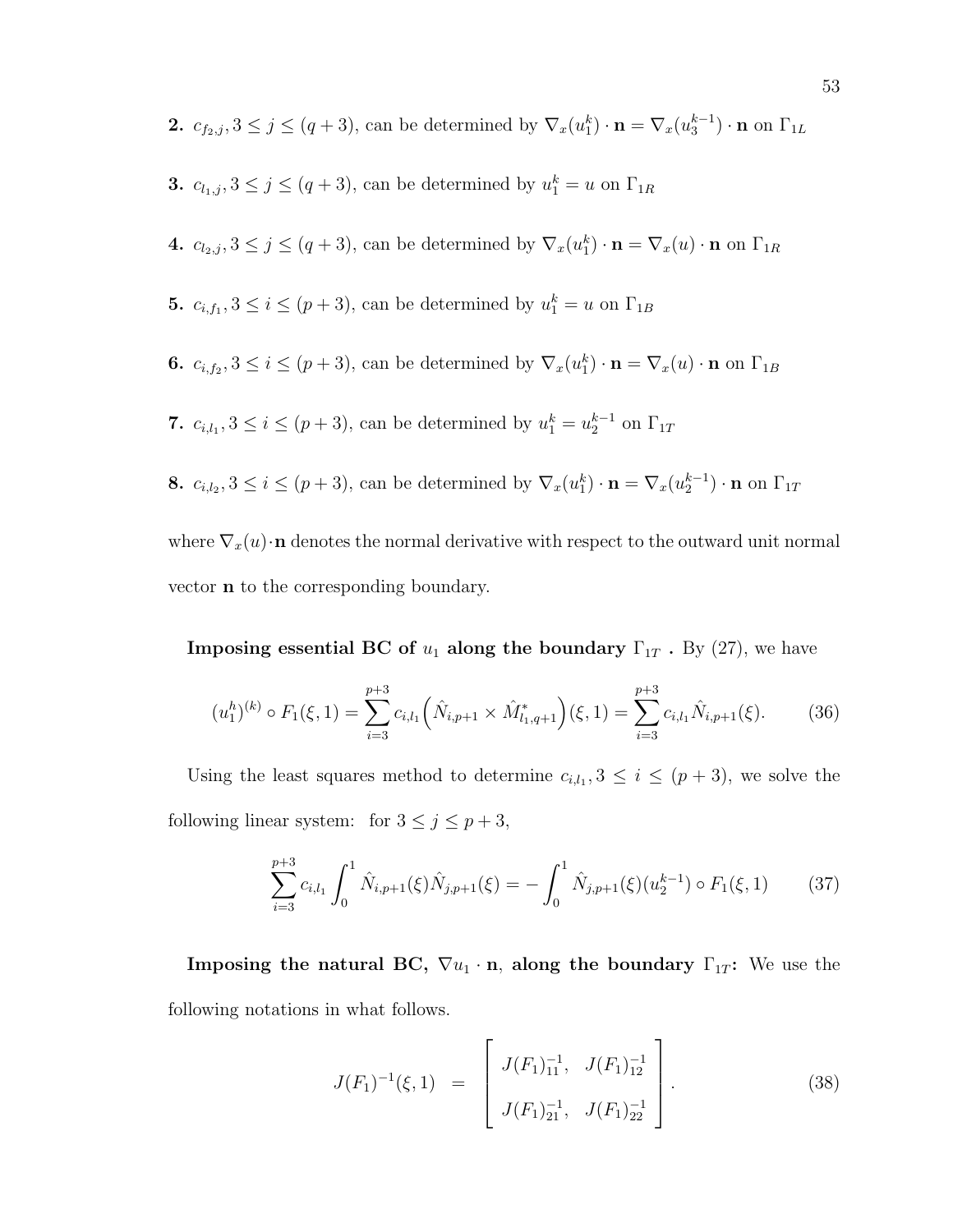Under a parameterization of the boundary  $\Gamma_{1T}$ , we have  $\mathbf{n} \circ F_1(\xi, 1) = \langle -1, 0 \rangle$ . Using  $(27)$  and  $(38)$ , we have

$$
(\nabla_x(u_1^{(k)}) \cdot \mathbf{n}) \circ F_1(\xi, 1) = \left( (-1) \frac{\partial}{\partial x} (u_1^{(k)}) + (0) \frac{\partial}{\partial y} (u_1^{(k)}) \right) \circ F_1(\xi, 1)
$$
  
\n
$$
= \left\langle J(F_1)_{11}^{-1}(\xi, 1) \sum_{i=3}^{p+3} c_{i,l_1} \frac{d}{d\xi} \hat{N}_{i,p+1}(\xi) + J(F_1)_{12}^{-1}(\xi, 1) \sum_{i=3}^{p+3} c_{i,l_2} \hat{N}_{i,p+1},
$$
  
\n
$$
J(F_1)_{21}^{-1}(\xi, 1) \sum_{i=3}^{p+3} c_{i,l_1} \frac{d}{d\xi} \hat{N}_{i,p+1}(\xi) + J(F_1)_{22}^{-1}(\xi, 1) \sum_{i=3}^{p+3} c_{i,l_2} \hat{N}_{i,p+1} \right\rangle \cdot \left\langle -\frac{\sqrt{3}}{2}, \frac{1}{2} \right\rangle
$$

Then, the unknown  $c_{i,l_1}, c_{i,l_2}, 3 \leq i \leq p+3$ , are those which minimize the following:

$$
\int_0^1 \Big(\frac{1}{2}\sum_{i=3}^{p+n-1} (\nabla_x(u_1^{(k)}) \cdot \mathbf{n}) \circ F_1(\xi,1) + (\nabla_x(u_2^{(k-1)}) \cdot \mathbf{n}) \circ F_1(\xi,1)\Big)^2 \|\frac{d}{d\xi}F_1(\xi,1)\|.
$$

Hence we solve the following system: for  $3 \le j \le p+3$ 

$$
\int_0^1 \sum_{i=3}^{p+3} \left[ A \cdot B \cdot c_{i,l_1} \frac{\partial}{\partial \xi} \hat{N}_{i,p+1}(\xi) \hat{N}_{j,p+1}(\xi) + B^2 \cdot c_{i,l_2} \hat{N}_{i,p+1}(\xi) \hat{N}_{j,p+1}(\xi) \right] (39)
$$
  
= 
$$
\int_0^1 (\nabla_x (u_2^{(k-1)}) \cdot \mathbf{n}) \circ F_1(\xi, 1) \cdot B \cdot \hat{N}_{j,p+1}(\xi) d\xi.
$$

where  $c_{i,l_1}, 3 \leq i \leq p+3$  are derived from (37). We use the same technique for imposing homogeneous and non-homogeneous boundary conditions to the other subproblems.

Applying the extended Schwarz methods combined with Mapping Method, the percentage relative errors in the maximum norm with respect to a k-refinement are listed in Table 5. Our method yield highly accurate numerical solutions by selecting proper geometric mappings for subdomains. In the next section, we extend the proposed method to fourth-order problems on non-convex domains.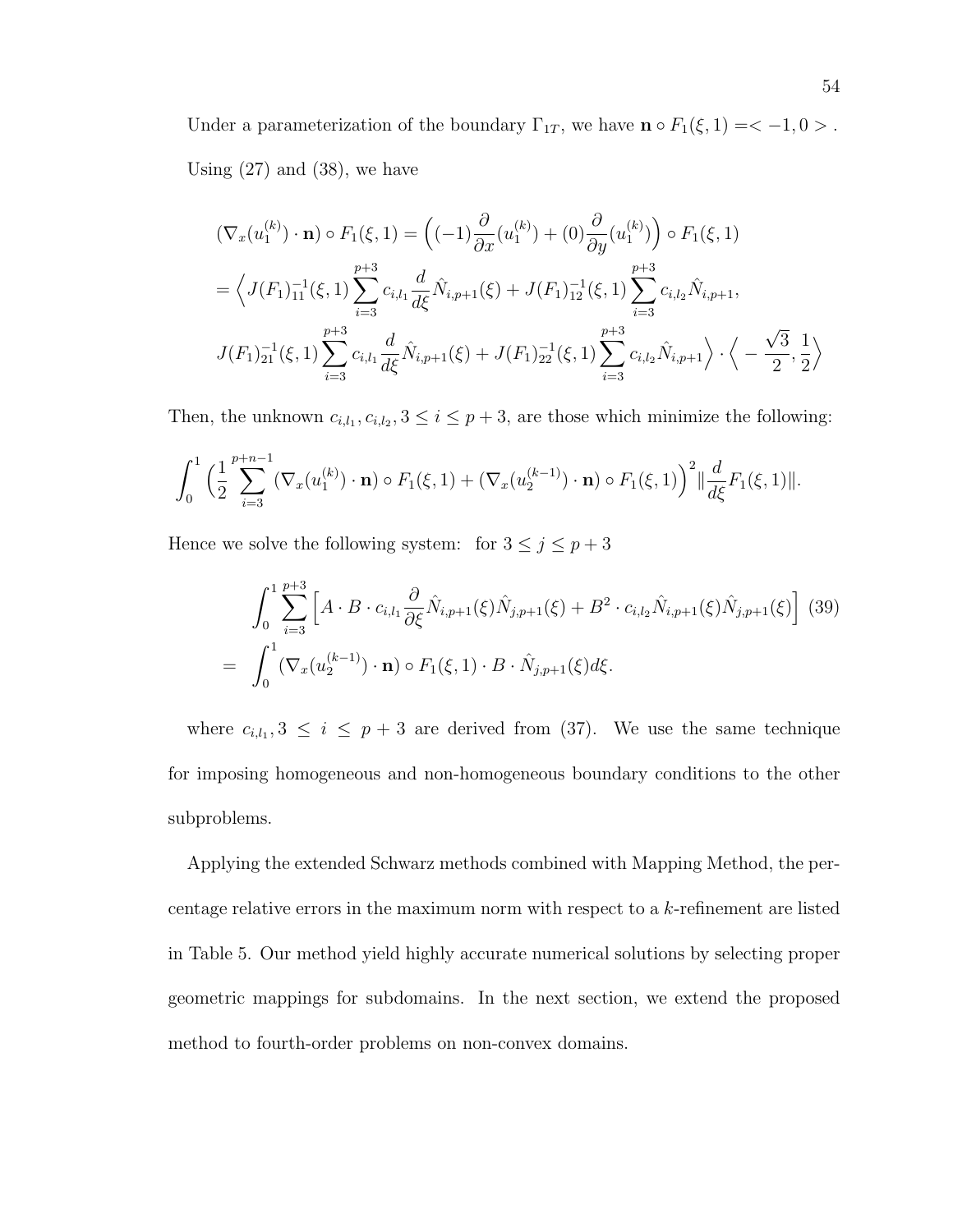#### CHAPTER 5: FOURTH-ORDER PROBLEMS ON NON-CONVEX DOMAINS

In this section, we consider numerical solutions of fourth-order problems on nonconvex domain, especially a polygonal domain with cracks and the L-shaped domain. In the frame of IGA, a mapping method and enriched isogeometric analysis for second order and fourth order PDEs with singularities was introduced in [17], [27], [18], and [19]. In the engineering literature, extended isogeometric analysis (XIGA) were introduced to solve the singularity problems, whereas, in [18], we introduced Implicitly Enriched Galerkin method (IXFEM) to handle the crack singularities. Our method has advantages over XIGA since it is not involved in singular integrals, and hence does not use the Duffy transformation [25]. However, for simplicity, we present it for fourth-order problems on cracked circular domain. In order to extend the proposed enrichment method to non-convex polygonal domains, we can use either partition of unity method or Schwarz Alternating method. In this paper we use the latter approach to extend IXFEM for fourth-order singularity problems on polygonal domains.

#### 5.1 1D Fourth-order Problem with Monotone Singulatity

Example 6. Consider 1D-singular problem on  $\Omega = [0, 2]$  shown in the Figure 9.

$$
\begin{cases}\nu^{(4)}(x) &= f(x) \text{ in } (0,2) \\
u(0) &= u'(0) = 0 \\
u(2) &= u'(2) = 0\n\end{cases}
$$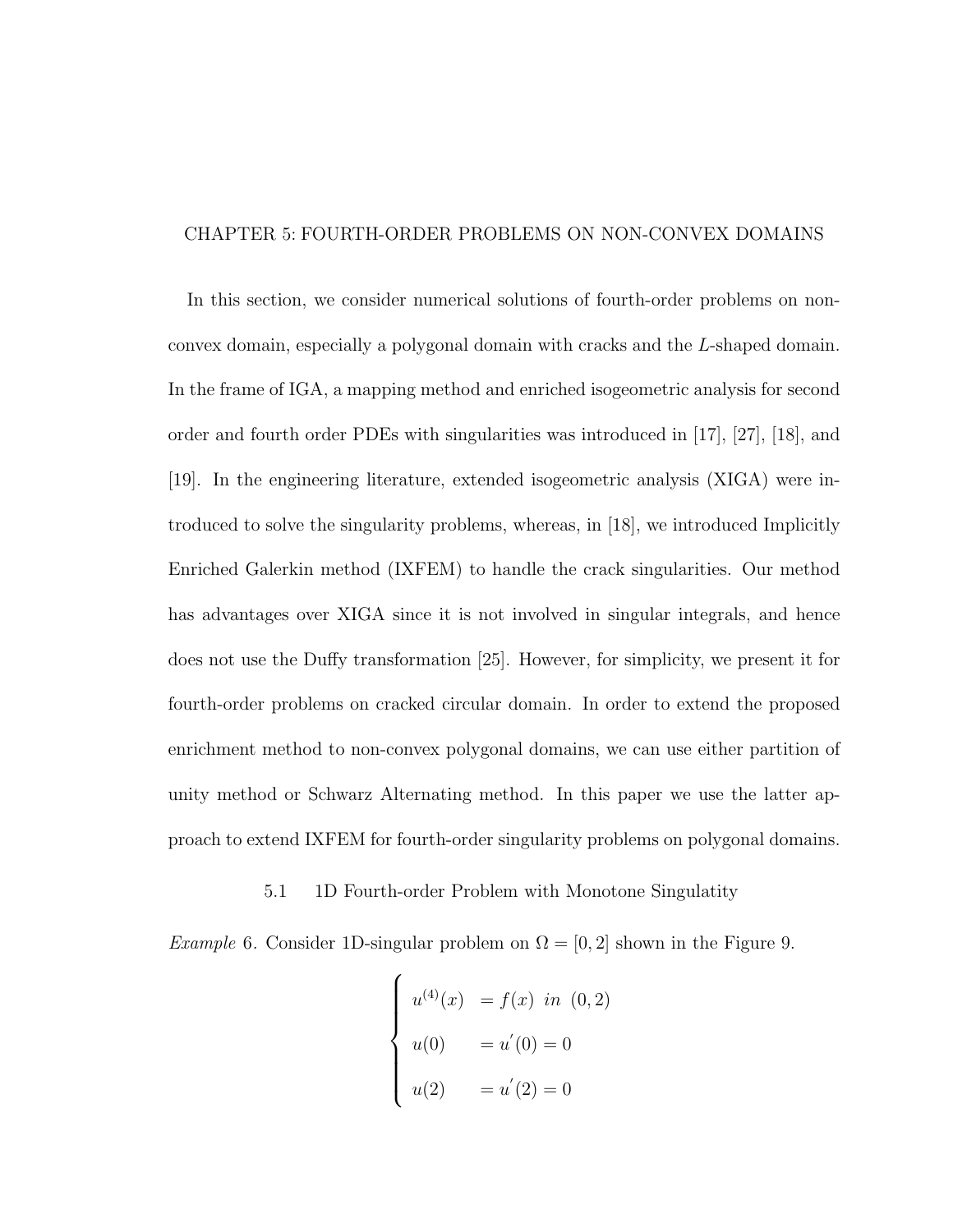with the exact solution:

$$
u(x) = x^{1.6}(2 - x)^2
$$

u has a singularity  $x^{1.6}$  at the left end of the physical subdomain  $\Omega_1$ . We construct an example of a fourth-order equation containing singularity of the type  $x^{\alpha}$ . To determine how strong the intensity of singularity  $\alpha$  is allowed, we use the following lemma proved in [18]:

**Lemma:** Suppose  $v \in H_0^2(a, b)$  with  $0 \le a \le b$ . Then

(1) 
$$
|v(x)| < Cx^{1.5}
$$
  
(2)  $|\int_a^b x^{\alpha-4}v(x)dx| < \infty$ , if  $\alpha > 1.5$ 

(I) Partition of the physical subdomain  $\Omega_1$  into a singular zone and a regular zone: To build singular basis functions on a singular zone  $\Omega_{sing} = [0, 0.5]$ and regular basis functions on a regular zone  $\Omega_{reg} = [0.4, 1]$ , two mappings

$$
F_s: \hat{\Omega} = [0, 1] \longrightarrow \Omega_{sing}, \quad F_r: \hat{\Omega} = [0, 1] \longrightarrow \Omega_{reg},
$$

defined by

$$
x = F_s(\xi) = 0.5\xi^5
$$
  

$$
x = F_r(\xi) = 0.6\xi + 0.4
$$

- The selection of mappings depend on the strength of singularity  $\alpha = 1.6$ .
- The inverse mapping  $\xi = F_s^{-1}(x)$  brings  $\xi^8, \xi^{13}, \xi^{18}$  in  $\hat{\Omega}$  to  $(2x)^{1.6}, (2x)^{2.6}, (2x)^{3.6}$ in Ω.
- These functions satisfy the clamped boundary conditions at  $x = 0$ .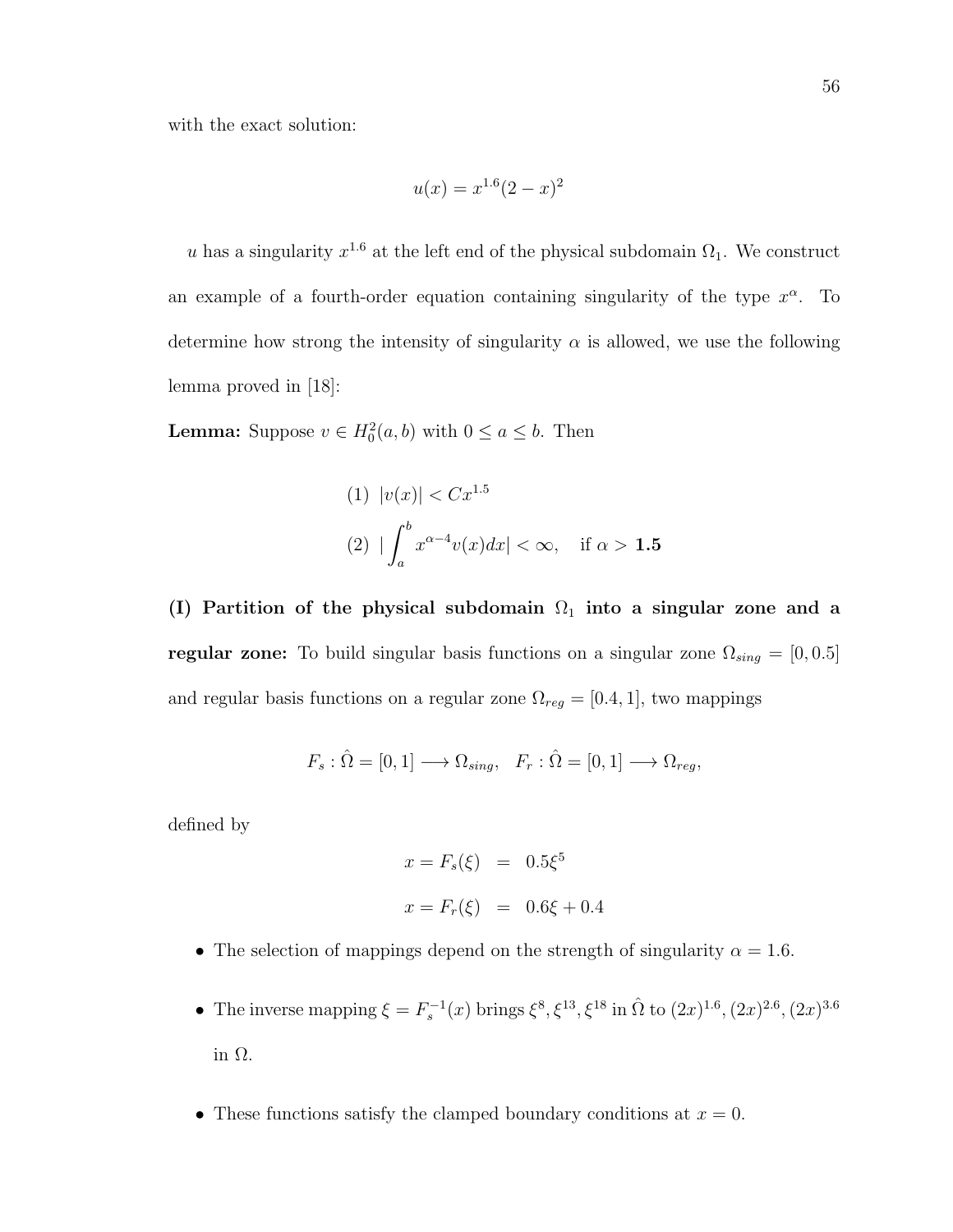(II)  $C^1$ -continuous flat-top PU functions: Let us define two PU functions on the physical domain as follows:

$$
\psi(x) = \begin{cases}\n1 & \text{if } 0 \le x \le 0.4 \\
(5 - 10x)^2 (20x - 7) & \text{if } 0.4 \le x \le 0.5 \\
0 & \text{if } 0.5 \le x \le 1 \\
\psi^*(x) = 1 - \psi(x), \\
\hat{\psi}(\xi) = \psi \circ F_s, \quad \hat{\psi}^*(\xi) = \psi^* \circ F_r.\n\end{cases}
$$

(III) Basis functions on  $\hat{\Omega}$  whose push-forwards resemble the singularities:

$$
\hat{\mathcal{V}}_{F_s} = \hat{\psi}(\xi) \times \{\hat{M}_1 = \xi^8, \hat{M}_2 = \xi^{13}, \hat{M}_3 = \xi^{18}\},
$$
  

$$
\hat{\mathcal{V}}_{F_r} = \hat{\psi}^*(\xi) \times \{\hat{N}_k(\xi) : k = 1, ..., 2p - 1\},
$$

where  $\hat{N}_{k,p+1}$  are B-splines corresponding to the following knot vector:

$$
\{\underbrace{0\ldots 0}_{p+1},\underbrace{1/(p+1)}_{1},\underbrace{2/(p+1)}_{1},\ldots,\underbrace{p/(p+1)}_{1}\underbrace{1\ldots 1}_{p+1}\}.
$$

For the non-homogeneous artificial BC, last two B-spline functions were modified

$$
\hat{N}_{2p,p+1}^*(\xi) = \xi^9(10 - 9\xi)
$$
  

$$
\hat{N}_{2p+1,p+1}^*(\xi) = 0.6(\xi^{10} - \xi^9)
$$

Computing Bilinear forms and load vectors in  $\Omega_1$ :

Case 1: (Bilinear form for two basis functions in  $\mathcal{V}_{F_s}$ )

Suppose  $u = \hat{u} \circ F_s^{-1}$ ,  $v = \hat{v} \circ F_s^{-1}$ , where  $\hat{u} = \hat{\psi}(\xi) \cdot \hat{M}_k$  and  $\hat{v} = \hat{\psi}(\xi) \cdot \hat{M}_l$  are in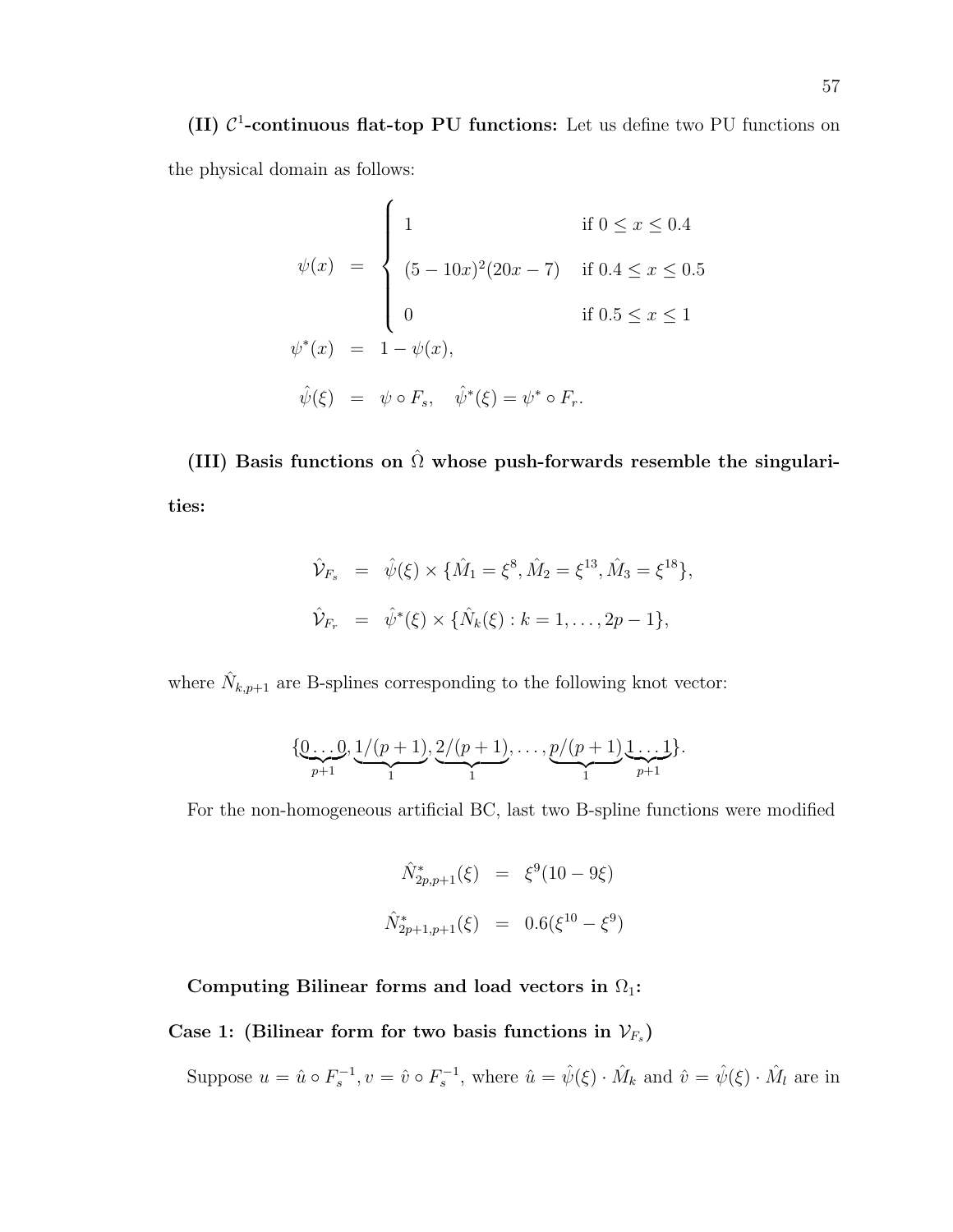$\hat{\mathcal{V}}_{F_s}$ . Then, we have

$$
\mathcal{B}(u,v) = \left( \int_0^{F_s^{-1}(0.4)} + \int_{F_s^{-1}(0.4)}^1 \right) (u_{xx} \circ F_s)(v_{xx} \circ F_s)|J(F_s)|d\xi
$$
  

$$
\mathcal{F}(v) = \left( \int_0^{F_s^{-1}(0.4)} + \int_{F_s^{-1}(0.4)}^1 \right) (f \circ F_s)(v \circ F_s)|J(F_s)|d\xi
$$

Let  $\hat{u}(\xi) = (u \circ F)(\xi)$ . Then,

$$
u_{xx} \circ F_s = \hat{u}_{\xi\xi} \left( \left( \frac{dF_s}{d\xi} \right)^{-1} \right)^2 + \hat{u}_{\xi} \left( \left( \frac{dF_s}{d\xi} \right)^{-1} \right)_{\xi} \left( \frac{dF_s}{d\xi} \right)^{-1}
$$

If  $\hat{u} = \hat{\psi}(\xi) \cdot \hat{M}(\xi)$ , and  $\hat{M} = \xi^k$  with  $k \geq 8$ , then we have

$$
\hat{u}_{\xi} = (\hat{\psi})_{\xi} \hat{M} + \hat{\psi} \hat{M}_{\xi}
$$
  

$$
\hat{u}_{\xi\xi} = (\hat{\psi})_{\xi\xi} \hat{M} + 2(\hat{\psi})_{\xi} \hat{M}_{\xi} + \hat{\psi} \hat{M}_{\xi\xi},
$$

where

$$
(\hat{\psi})_{\xi} = \psi(F_s(\xi))_{\xi} = (\psi)_x(F_s(\xi))\frac{dF_s}{d\xi},
$$
  

$$
(\hat{\psi})_{\xi\xi} = \psi(F_s(\xi))_{\xi\xi} = (\psi)_{xx}(F_s(\xi))\frac{dF_s}{d\xi} + (\psi)_x(F_s(\xi))\frac{d^2F_s}{d\xi^2}.
$$

# Case 2: (Bilinear form for two basis functions in  $\hat{\mathcal{V}}_{F_r}$ )

Suppose  $u = \hat{u} \circ F_r^{-1}$ ,  $v = \hat{v} \circ F_r^{-1}$ , where  $\hat{u} = \hat{\psi}^*(\xi) \cdot \hat{N}_k(\xi)$  and  $\hat{v} = \hat{\psi}^*(\xi) \cdot \hat{N}_l(\xi)$ are in  $\hat{\mathcal{V}}_{F_r}$ .

$$
\mathcal{B}(u,v) = \int_0^1 u_{xx}v_{xx}dx = \Big(\int_0^{F_r^{-1}(0.5)} + \int_{F_r^{-1}(0.5)}^1\Big)(u_{xx} \circ F_r)(v_{xx} \circ F_r).|J(F_r)|d\xi
$$
  

$$
\mathcal{F}(v) = \Big(\int_0^{F_r^{-1}(0.5)} + \int_{F_r^{-1}(0.5)}^1\Big)(f \circ F_r) \cdot (\hat{v}).|J(F_r)|d\xi
$$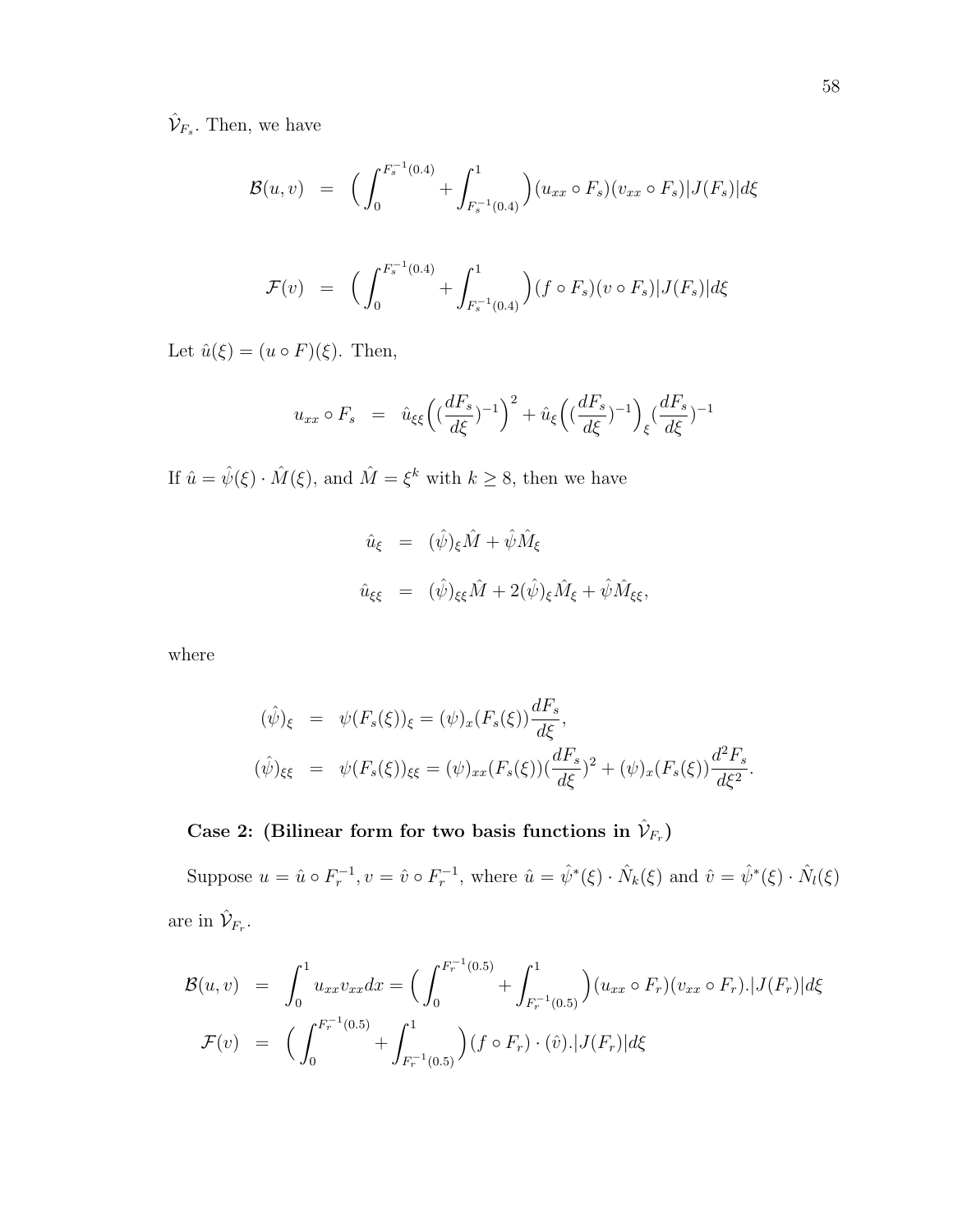Let  $\hat{w}(\xi) = (w \circ F_r)(\xi)$ . Then

$$
w_{xx} \circ F_r = \hat{w}_{\xi\xi} \left( (\frac{dF_r}{d\xi})^{-1} \right)^2 + \hat{w}_{\xi} \left( (\frac{dF_r}{d\xi})^{-1} \right)_{\xi} (\frac{dF_r}{d\xi})^{-1}
$$
  
Now, if  $w = (\hat{\psi}^*(\xi) \cdot \hat{N}(\xi)) \circ F_r^{-1} = (\hat{\psi}^*(\xi) \cdot \hat{N}(\xi)) \circ F_r^{-1}$ , we have  

$$
\hat{w} = w \circ F_r = (\hat{\psi}^*(\xi) \cdot \hat{N}(\xi)),
$$

$$
\hat{w}_{\xi} = (\hat{\psi}^*)_{\xi} \hat{N} + \hat{\psi}^* \hat{N}_{\xi},
$$

$$
\hat{w}_{\xi\xi} = (\hat{\psi}^*)_{\xi\xi} \hat{N}(\xi) + 2(\hat{\psi}^*)_{\xi} \hat{N}_{\xi}(\xi) + \hat{\psi}^* \hat{N}_{\xi\xi}(\xi).
$$

where  $(\hat{\psi}^*)_{\xi}$  and  $(\hat{\psi}^*)_{\xi\xi}$ , respectively, are as follows:

$$
(\hat{\psi}^*)_{\xi} = \left(\psi^*(F_r(\xi))\right)_{\xi} = (\psi^*)_x(F_r(\xi))\frac{dF_r}{d\xi},
$$
  

$$
(\hat{\psi}^*)_{\xi\xi} = \psi^*(F_r(\xi))_{\xi\xi} = (\psi^*)_{xx}(F_r(\xi))\frac{dF_r}{d\xi})^2
$$

Case 3: (Bilinear form for mixed type: one in  $\hat{\mathcal{V}}_{F_s}$  and the other in  $\hat{\mathcal{V}}_{F_r}$ ) For  $\hat{u} \in \hat{\mathcal{V}}_{F_s}$  and  $\hat{v} \in \hat{\mathcal{V}}_{F_r}$ , domains of  $\hat{u} \circ F_s^{-1}$  and  $\hat{v} \circ F_r^{-1}$  have non-void intersections only on [0.4, 0.5]. Specifically, the product of two basis functions

$$
u = \hat{u} \circ F_s^{-1} = \psi(x) (\hat{M} \circ F_s^{-1})
$$
 and  $v = \hat{v} \circ F_r^{-1} = \psi^*(x) (\hat{N} \circ F_r^{-1})$ 

vanish except for points in [0.4, 0.5]. That is, let  $\hat{u} = \hat{\psi}\hat{M}$  and  $\hat{v} = \hat{\psi}*\hat{N}$ .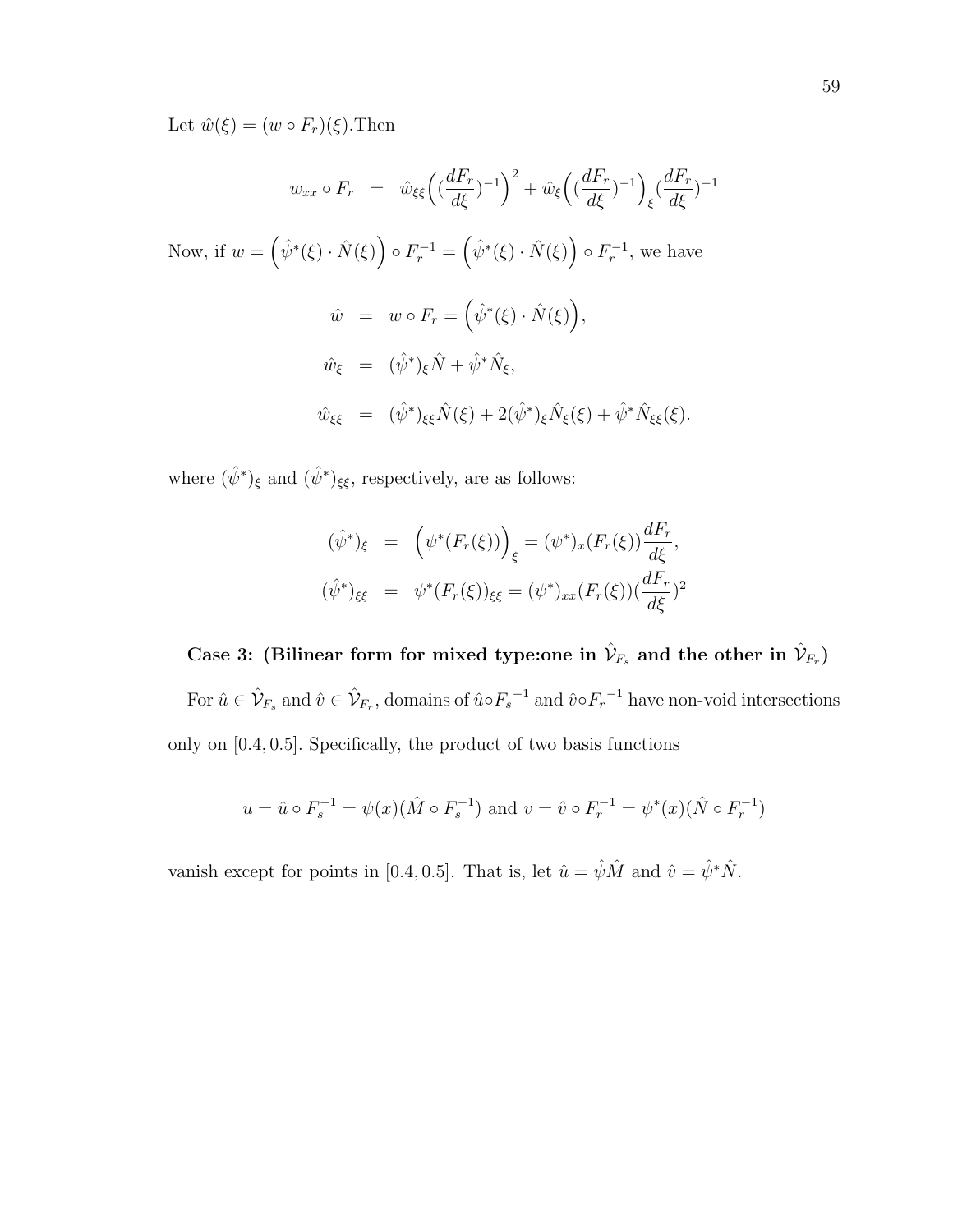$$
\mathcal{B}(u, v) = \int_{0}^{1} ((\hat{u} \circ F_{s}^{-1})_{xx} (\hat{v} \circ F_{r}^{-1})_{xx}) dx
$$
  
\n
$$
= \int_{0.4}^{0.5} ((\hat{u} \circ F_{s}^{-1})_{xx} (\hat{v} \circ F_{r}^{-1})_{xx}) \circ F_{r} \circ F_{r}^{-1} dx
$$
  
\n
$$
= \int_{0.4}^{0.5} [((\hat{\psi} \cdot \hat{M} \circ F_{s}^{-1})_{xx} \circ F_{r}) \cdot
$$
  
\n
$$
= \int_{F_{s}^{-1}(0.4)}^{1} [((\hat{\psi} \cdot \hat{M} \circ F_{r}^{-1})_{xx} \circ F_{r})] \circ F_{r}^{-1} dx
$$
  
\n
$$
= \int_{F_{s}^{-1}(0.4)}^{1} [((\hat{\psi} \cdot \hat{M} \circ F_{s}^{-1})_{xx} \circ F_{r}) \cdot
$$
  
\n
$$
= \int_{F_{s}^{-1}(0.4)}^{1} ((\hat{\psi} \cdot \hat{M} \circ F_{s}^{-1})_{xx} \circ F_{s}) \cdot
$$
  
\n
$$
= \int_{F_{s}^{-1}(0.4)}^{1} ((\hat{\psi} \cdot \hat{M} \circ F_{s}^{-1})_{xx} \circ F_{s}) \cdot
$$
  
\n
$$
= \int_{(\hat{\psi}^{*} \cdot \hat{N} \circ F_{r}^{-1})_{xx} \circ F_{r}} \circ (F_{r}^{-1} \circ F_{s}) \cdot |J(F_{s})| d\xi
$$
  
\n
$$
= \int_{F_{s}^{-1}(0.4)}^{1} ( \hat{\psi} \cdot \hat{M} \circ F_{r}^{-1})_{xx} \circ F_{r}) \circ (F_{r}^{-1} \circ F_{s}) \cdot |J(F_{s})| d\xi
$$

where  $(F_r^{-1} \circ F_s)(\xi) = \frac{5}{6}$  $(\xi^5 - 0.8).$ 

$$
\mathcal{F}(v) = \int_{F_s^{-1}(0.4)}^1 (f \circ F_s)(v \circ F_s) \cdot |J(F_s)| d\xi
$$
  
= 
$$
\int_{F_s^{-1}(0.4)}^1 (f \circ F_s)(\xi) \cdot \psi^*(F_s(\xi)) \cdot (\hat{N} \circ F_r^{-1} \circ F_s) \cdot |J(F_s)| d\xi
$$

# (IV) Basis functions and mapping for  $\Omega_2$ :

 $G : \hat{\Omega} = [0, 1] \to \Omega_2 = [a, 2]$  such that  $G(\xi) = (2 - a)\xi + a$ 

Modified approximation space  $\hat{\mathcal{V}}_G = \{\hat{M}_k(\xi) : k = 3, \ldots, 2q + 1\},\$ 

where  $\hat{M}_{k,q+1}$  are B-splines corresponding to the following knot vector:

$$
\{\underbrace{0\ldots 0}_{q+1}, \underbrace{1/(q+1)}_{1}, \underbrace{2/(q+1)}_{1}, \ldots, \underbrace{q/(q+1)}_{1}, \underbrace{1\ldots 1}_{q+1}\}.
$$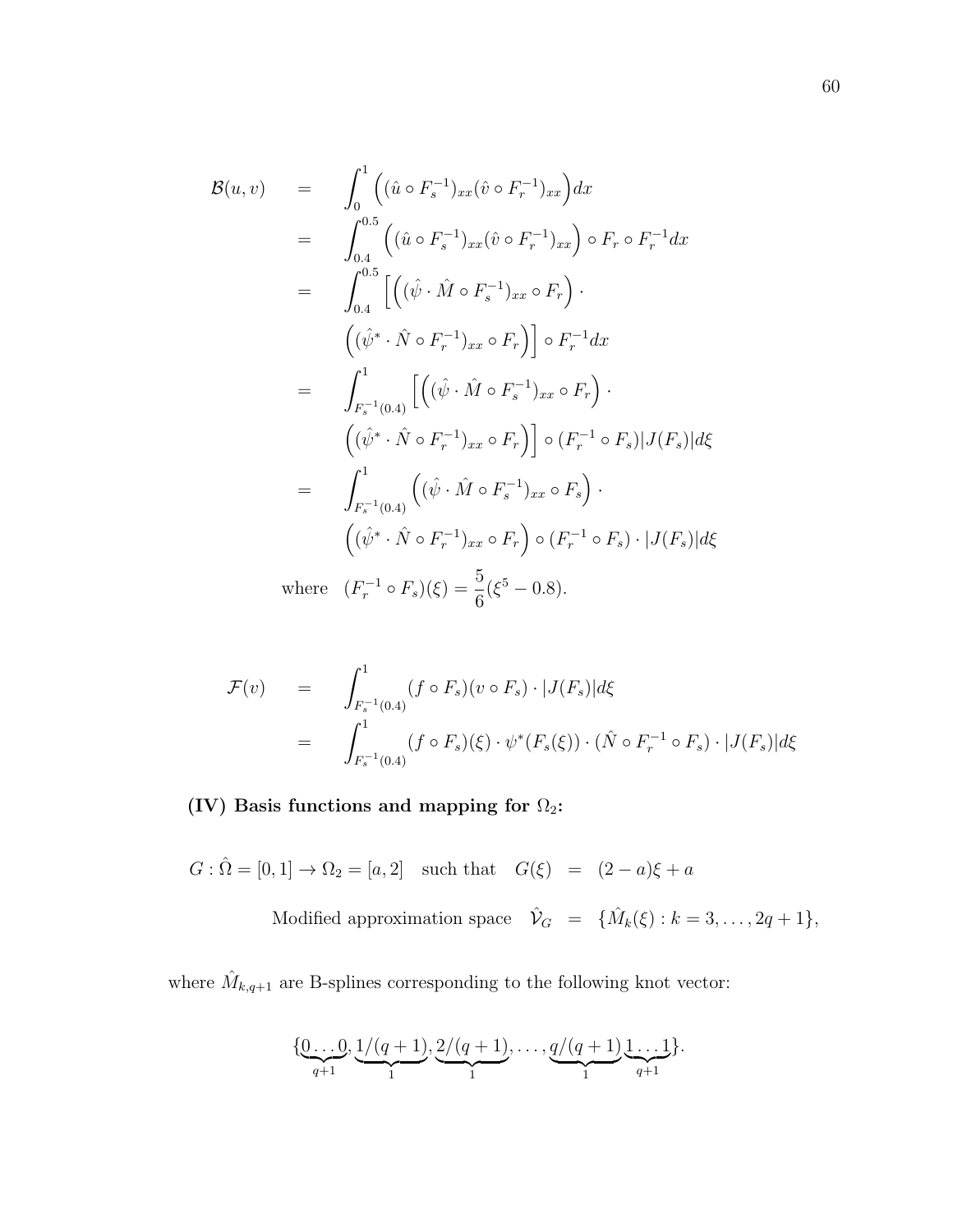To satisfy artificial BC, the first two B-spline functions were modified such that

$$
\hat{M}_{1,q+1}^*(\xi) = (1-\xi)^9 (1+9\xi)
$$
  

$$
\hat{M}_{2,q+1}^*(\xi) = (2-a)\hat{M}_{2,q+1}(\xi)/\hat{M}_{2,q+1}'(0)
$$



Figure 17: 1D fourth-order problem containing singularity (a)Relative errors in the maximum norm for basis functions with different degrees for the fixed overlapping size a=0.5, (b)Relation between number of iterations and overlapping size between subdomains for the fixed degree p=8

5.2 2D Fourth-order Problem on a Cracked Circular Domain

Example 7. Consider  $\Delta^2 u = f$  in the cracked circular domain  $\Omega$  with clamped boundary conditions whose true solution is

$$
u(r,\theta) = (2-r)^2 r^{1.5} \Big( \sin(1.5\theta) - 3\sin(0.5\theta) + \cos(1.5\theta) - \cos(0.5\theta) \Big).
$$

Mappings from the reference domain into subdomains: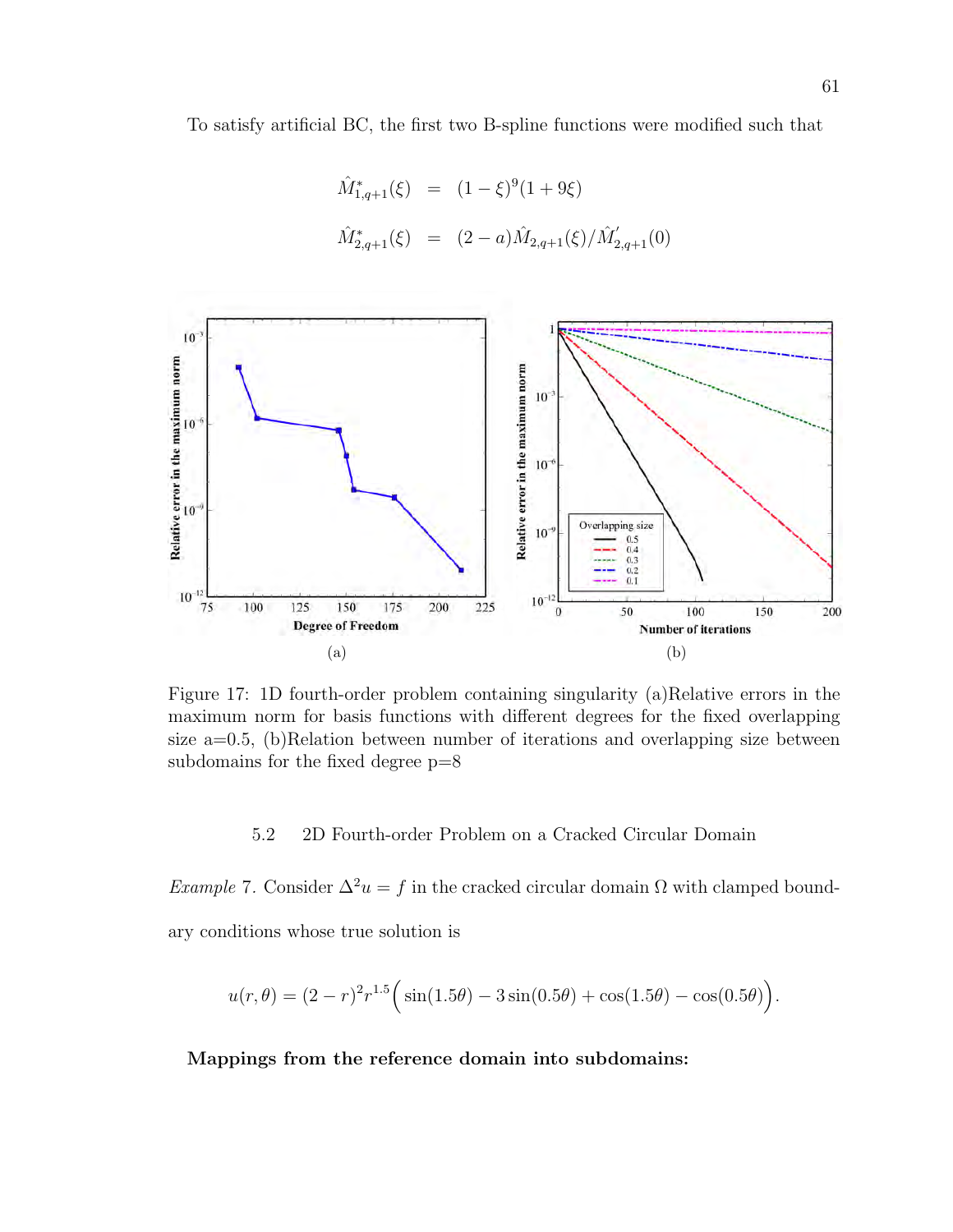|   |    |     | Degree   DOF   Iteration   $\ RelErr\ _{Max}$ |
|---|----|-----|-----------------------------------------------|
|   |    | 46  | 9.58E-005                                     |
| 5 | 97 | 5 I | $1.61E - 006$                                 |

6 30 73 6.14E-007 7 33 75 7.98E-008 8 36 77 5.26E-009 9 | 39 | 88 | 2.86E-009 10 42 106 8.53E-012

Table 6: Relative Errors in the maximum norm obtained by using Implicitly Enriched Schwarz Method for 1D fourth-order problem whose true solution contains singularity



Figure 18: 2D cracked circular domain

• Geometric mapping onto  $\Omega_1$ :

$$
F: \hat{\Omega} = [0, 1] \times [0, 1] \longrightarrow \Omega_1 = \{(x, y) : 0 \le x^2 + y^2 \le 1\}
$$

• Geometric mapping onto  $\Omega_2$ :

$$
G: \hat{\Omega} = [0, 1] \times [0, 1] \longrightarrow \Omega_2 = \{(x, y) : a^2 \le x^2 + y^2 \le 2^2\}
$$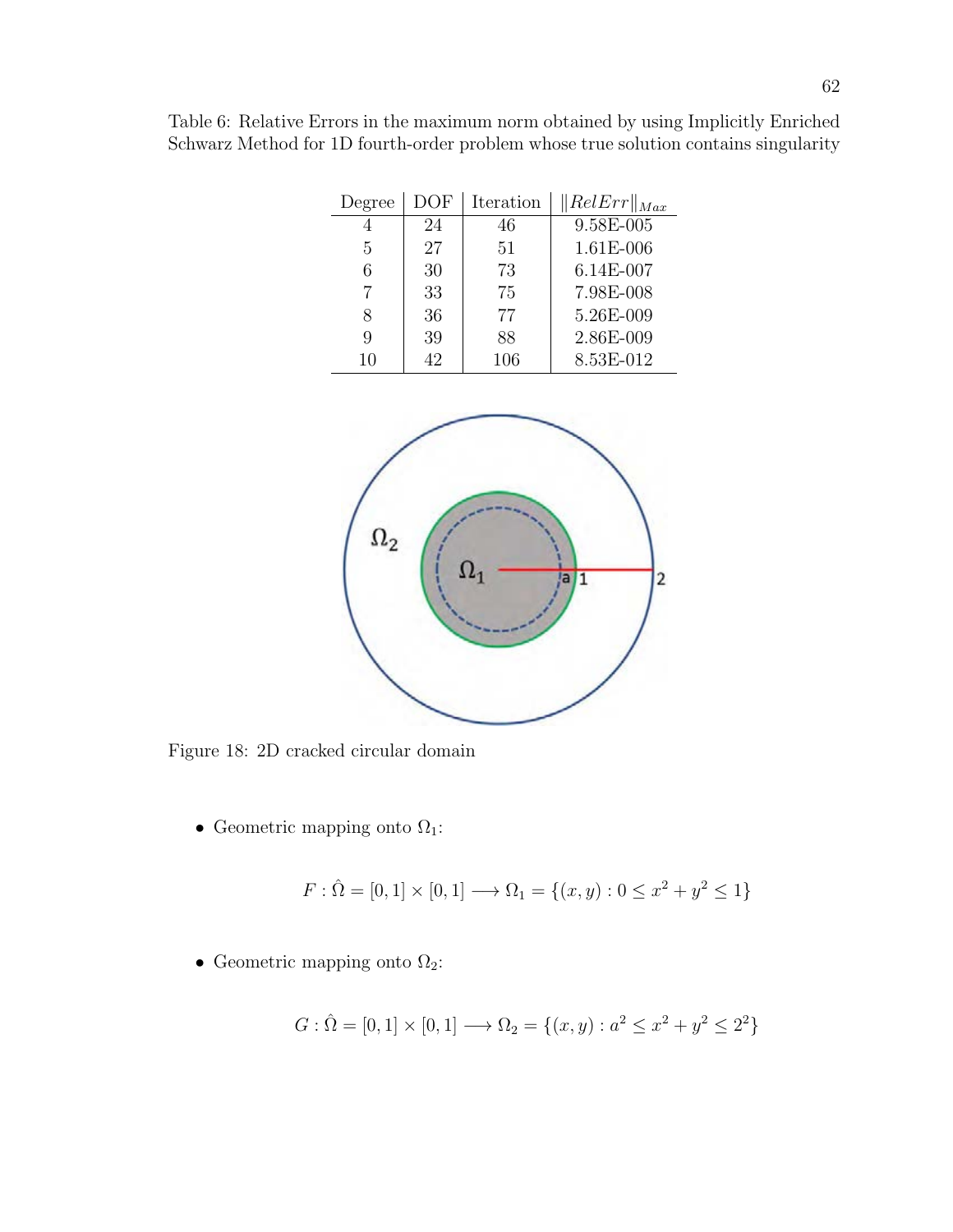[F-mapping:] Define a mapping to deal with singularities as follows:

$$
F(\xi, \eta) = (x(\xi, \eta), y(\xi, \eta)) = \eta^{2} \Big( \cos 2\pi (1 - \xi), \sin 2\pi (1 - \xi) \Big)
$$

Then we have

$$
J(F) = \begin{bmatrix} 2\pi \eta^2 \sin 2\pi (1 - \xi), & -2\pi \eta^2 \cos 2\pi (1 - \xi) \\ 2\eta \cos 2\pi (1 - \xi), & 2\eta \sin 2\pi (1 - \xi) \end{bmatrix}, \quad |J(F)| = 4\pi \eta^3,
$$
  

$$
F^{-1}(x, y) = (\xi(x, y), \eta(x, y)), \text{ where}
$$

$$
\xi(x,y) = \begin{cases} 1 - \frac{1}{2\pi} \cos^{-1} \frac{x}{r} & \text{if } y \ge 0, \\ \frac{1}{2\pi} \cos^{-1} \frac{x}{r} & \text{if } y < 0, \end{cases}; \quad \eta(x,y) = r^{1/2}.
$$

Flat-top PU functions on the physical domain:

$$
\psi_R(r,\theta) = \begin{cases}\n1 & \text{if } 0 \le r \le 0.49 \\
\frac{1}{15^3} \left(64 - 100r\right)^2 \left(200r - 83\right) & \text{if } 0.49 \le r \le 0.64 \\
0 & \text{if } 0.64 \le r \le 1\n\end{cases}
$$

$$
\hat{\psi}_R(\xi, \eta) = \psi_R \circ F = \begin{cases}\n1 & \text{if } 0 \le \eta \le 0.7 \\
\frac{1}{15^3} \left(64 - 100\eta^2\right)^2 \left(200\eta^2 - 83\right) & \text{if } 0.7 \le \eta \le 0.8 \\
0 & \text{if } 0.8 \le \eta \le 1\n\end{cases}
$$

$$
\hat{\psi}_L(\xi, \eta) = \psi_L \circ F = \begin{cases}\n0 & \text{if } 0 \le \eta \le 0.7 \\
\frac{1}{15^3} \left( 100\eta^2 - 49 \right)^2 \left( 143 - 200\eta^2 \right) & \text{if } 0.7 \le \eta \le 0.8 \\
1 & \text{if } 0.8 \le \eta \le 1\n\end{cases}
$$

Remark:

•  $\psi_L(r,\theta) + \psi_R(r,\theta) = 1$  for all  $(r,\theta) \in \Omega$ , but  $\hat{\psi}_L(\xi,\eta) + \hat{\psi}_R(\xi,\eta) \neq 1$ .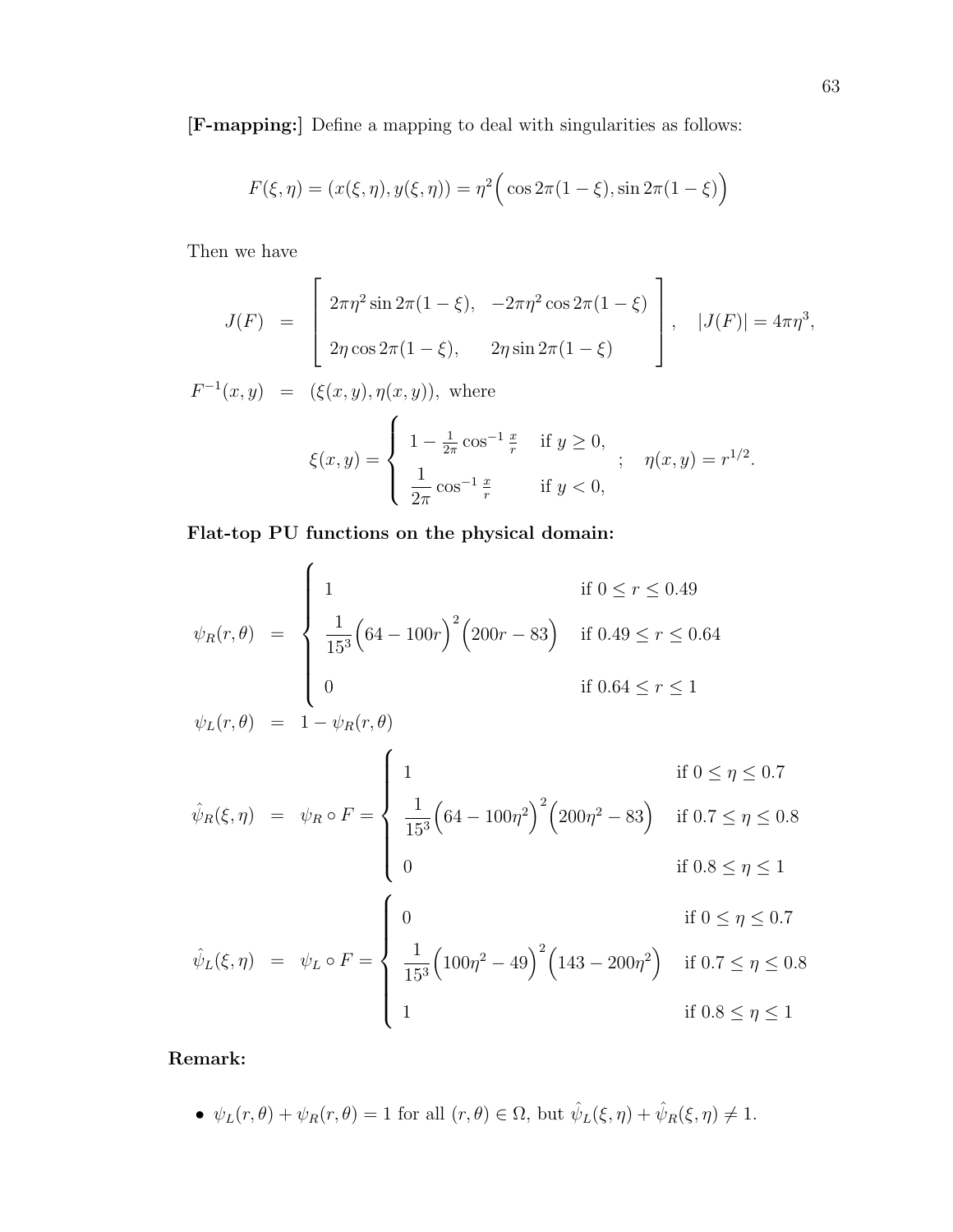Construction of  $C^1$ -continuous basis functions satisfying clamped boundary conditions:

[I] Basis functions on  $\Omega_{sing}$ :  $\hat{N}_{k,p+1}(\xi)$ ,  $k = 1, 2, ..., p+10$ , are  $\mathcal{C}^{p-1}$ -continuous B-splines of degree  $p$ , corresponding to an open knot vector

$$
S_{\xi} = \{ \underbrace{0 \dots 0}_{p+1}, \frac{1}{10}, \frac{2}{10}, \dots, \frac{8}{10}, \frac{9}{10}, \underbrace{1 \dots 1}_{p+1} \}.
$$

- To satisfy clamped boundary conditions along the crack, we remove the first two and the last two B-spline functions among  $\hat{N}_{i,p+1}(\xi), 1 \leq i \leq p+10$ .
- We define basis function on the reference domain for the mapping  $F$  as follows:

$$
\hat{\mathcal{V}}_F^{sing} = \{ \hat{N}_{i,p+1}(\xi)(\eta)^l : i = 3, \dots, p+8; l = 3, 5, 7 \}
$$

The set  $\hat{\mathcal{V}}_F^{sing} \circ F^{-1}$  generates the crack singularity in the radial direction:

$$
r^{1.5}, r^{2.5}, r^{3.5}
$$
 where  $r^2 = x^2 + y^2$ .

Using the PU function  $\psi_R$ , we construct basis functions defined on  $\Omega_{sing}$  as follows:

$$
\mathcal{V}_F^{sing} = (\hat{\mathcal{V}}_F^{sing} \circ F^{-1}) \cdot \psi_R
$$
  
=  $\{ (\hat{N}_{i,p+1}(\xi) \cdot (\eta)^l \cdot \hat{\psi}_R(\xi, \eta)) \circ F^{-1} : i = 3, ..., p+8; l = 3, 5, 7 \}.$ 

[II] Basis functions on  $\Omega_{reg} : \hat{M}_{k,q+1}(\eta), k = 1, 2, \ldots, q+13$ : B-splines corresponding to an open knot vector

$$
S_{\eta} = \{ \underbrace{0 \dots 0}_{q+1}, 0.7, 0.7, 0.725, 0.725, 0.75, 0.75, 0.775, 0.775, 0.8, 0.8, 0.9, 0.9, \underbrace{1 \dots 1}_{q+1} \}.
$$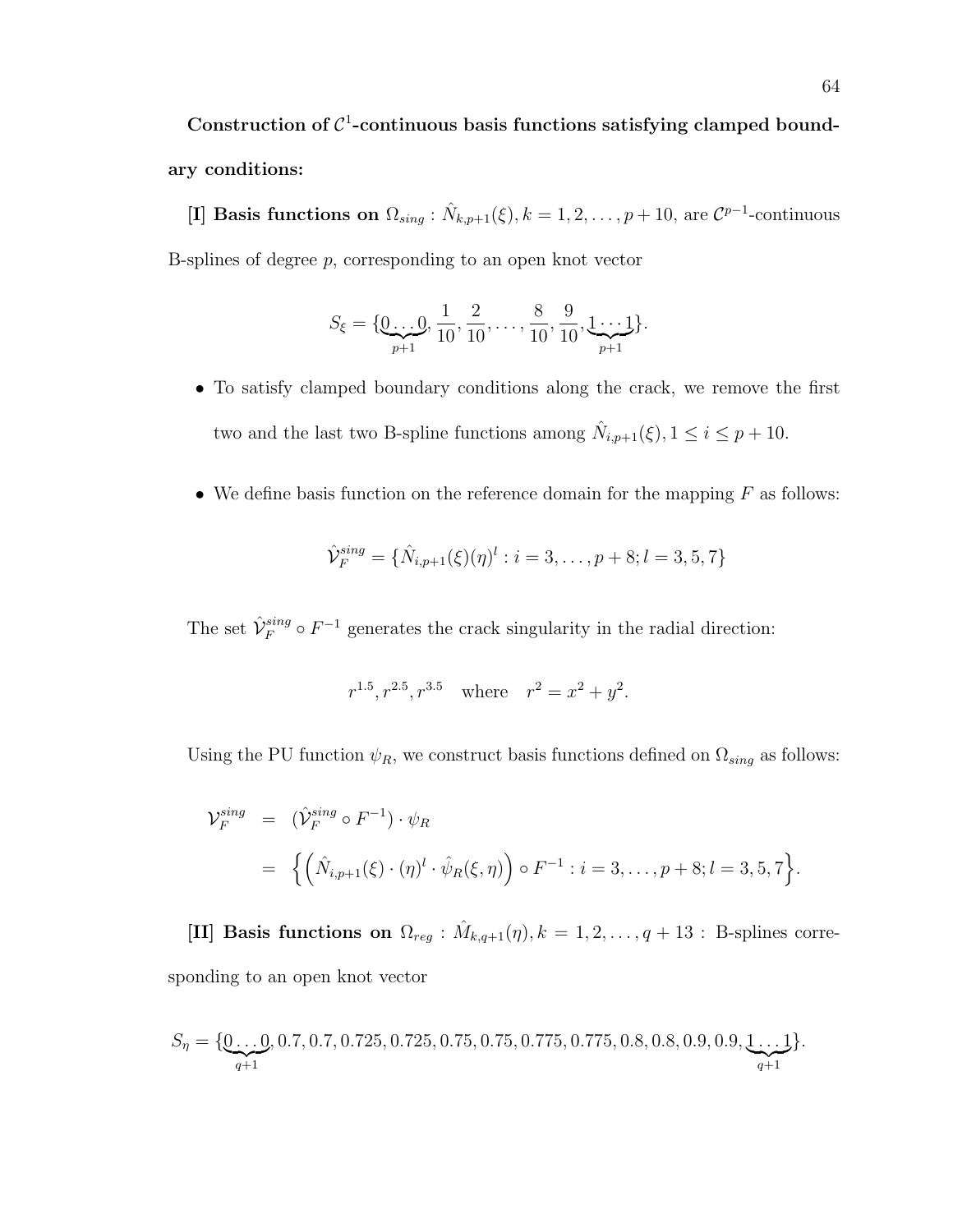We choose approximation functions on the subdomain  $\Omega_{reg}$  as follows:

$$
\hat{V}_F^{reg} = \{ \hat{N}_{i,p+1}(\xi) \cdot \hat{M}_{j,q+1}(\eta) : i = 3, \dots, p+8; j = 1, \dots, q+13 \}.
$$

$$
\mathcal{V}_F^{reg} = (\hat{\mathcal{V}}_F^{reg} \circ F^{-1}) \cdot \psi_L
$$
  
= 
$$
\left\{ \psi_L(x, y) \times \left( \hat{N}_{i, p+1}(\xi) \cdot \hat{M}_{j, q+1}(\eta) \right) \circ F^{-1} : \right. \\ 3 \leq i \leq p+8; 1 \leq j \leq q+13 \right\}
$$

The last two basis functions on the  $\eta$  direction are modified as follow:

$$
\hat{M}_{2q,q+1}^*(\eta) = \frac{\hat{M}_{2q,q+1}(\eta)}{\hat{M}_{2q,q+1}'(1)}
$$
\n
$$
\hat{M}_{2q+1,q+1}^*(\eta) = (0.3\eta + 0.7)^{10}(11 - 10(0.3\eta + 0.7))
$$

[G-mapping:] Define a geometric mapping  $G : \hat{\Omega} = [0,1] \times [0,1] \longrightarrow \Omega_2 = \{(x,y):$  $a^2 \leq x^2 + y^2 \leq 2^2$  by

$$
G(\xi, \eta) = (a + (2 - a)\eta) \Big( \cos 2\pi (1 - \xi), \sin 2\pi (1 - \xi) \Big)
$$

where  $\Omega_2$  has a crack along the positive x-axis and  $0.3 \le a < 1$ . Then we have

$$
G^{-1}(x, y) = (\xi(x, y), \eta(x, y))
$$

where

$$
\xi(x,y) = \begin{cases}\n\frac{1}{2\pi} \cos^{-1}(\frac{x}{r}), & \text{if } y < 0 \\
(1 - \frac{1}{2\pi} \cos^{-1}(\frac{x}{r})), & \text{if } 0 \le y\n\end{cases}; \quad \eta(x,y) = \frac{(r-a)}{(2-a)}.
$$
\n
$$
r = \sqrt{x^2 + y^2}; \quad |J(G)| = 2(2-a)\pi\Big(a + (2-a)\eta\Big).
$$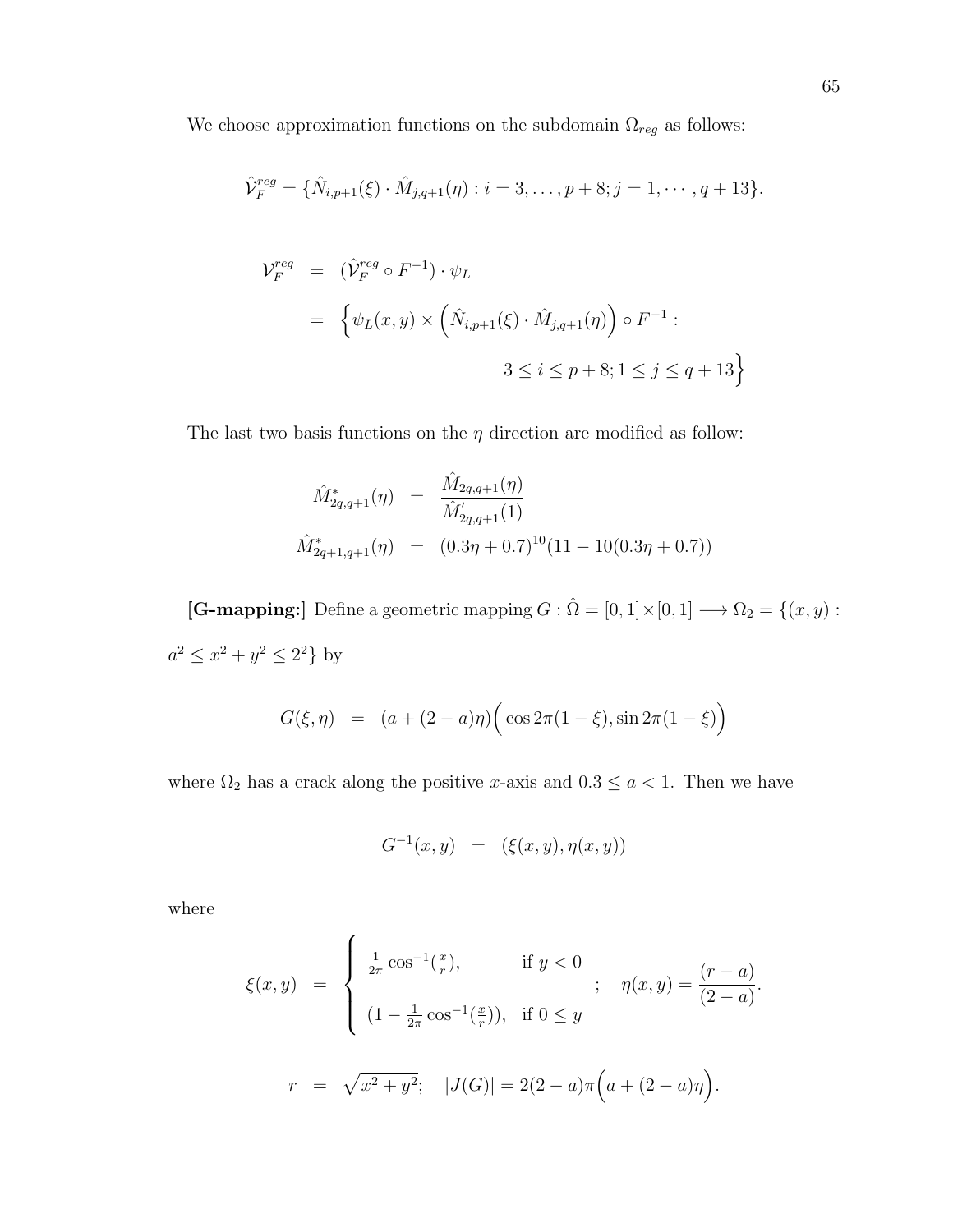We choose approximation space on the subdomain  $\Omega_2$  as follows:

$$
\hat{\mathcal{V}}_G = \{ \hat{N}_{i,p+1}(\xi) \cdot \hat{M}_{j,q+1}(\eta) : i = 3, \dots, p+8; j = 1, \dots, q+8 \}.
$$

where the last two basis functions are discarded to satisfy homogeneous clamped boundary conditions, and the first two basis functions are modified to satisfy nonhomogeneous artificial boundary conditions such that

$$
\hat{M}_{1,q+1}^*(\eta) = (1-\eta)^{10}(1+10\eta)
$$
  

$$
\hat{M}_{2,q+1}^*(\eta) = \frac{\hat{M}_{2,q+1}(\eta)}{\hat{M}_{2,q+1}'(0)}
$$

### Approximation Space on Ω

Our approximation space to deal with fourth-order partial differential equation on a cracked circular domain  $\Omega$  is

$$
\mathcal{V}_{\Omega} = \mathcal{V}_G \cup \mathcal{V}_F^{reg} \cup \mathcal{V}_F^{sing} \tag{40}
$$

We observe the following:

• The total number of the degree of freedom is

$$
card(\mathcal{V}_{\Omega}) = card(\mathcal{V}_F^{reg}) + card(\mathcal{V}_F^{sing}) + card(\mathcal{V}_G)
$$
  
= 
$$
(p+6)(q+13) + (p+6)(3) + (p+6)(q+8)
$$
  
= 
$$
(p+6)\left(2q+24\right)
$$

• The intersections of basis functions in  $\mathcal{V}_F^{sing}$  $\int_F^{sing}$  and those in  $\mathcal{V}_F^{reg}$  $F_F^{reg}$  occur only in the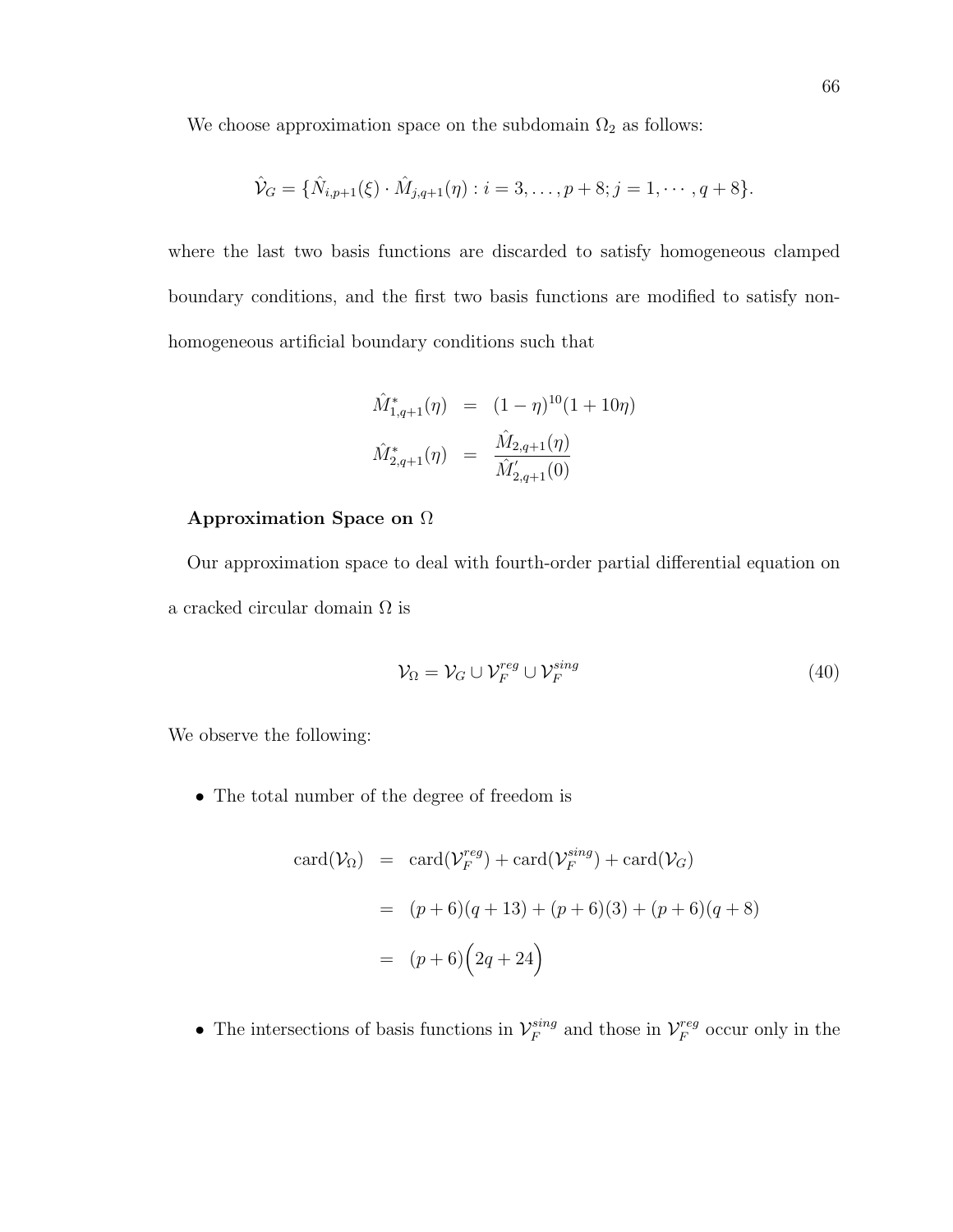Table 7: Relative errors in the maximum norm obtained by using Implicitly Enriched Schwarz Method for 2D fourth-order problem on a Cracked Circular Domain

| Degree | DOF | Number of Iteration | $\ RelErr\ _{Max}$ |
|--------|-----|---------------------|--------------------|
|        | 432 | 24                  | 1.77E-006          |
|        | 494 | 32                  | 3.33E-007          |
| 8      | 560 | 27                  | 5.42E-008          |
| 9      | 630 | 29                  | 1.32E-008          |
| 10     | 704 | 48                  | 3.32E-009          |

annular region

$$
\Omega_{sing} \cap \Omega_{reg} = \{ (r, \theta) : 0 < \theta < 2\pi, \quad a \le r \le 1 \}.
$$



Figure 19: 2D fourth-order problem on a cracked circular domain (a)Relative errors in the maximum norm for basis functions with different degrees  $p=6,7,8,9$ , and 10 for the fixed overlapping size, (b)Relation betwen number of iterations and overlapping size between subdomains for the fixed degree p=8, i.e., no extra cost is required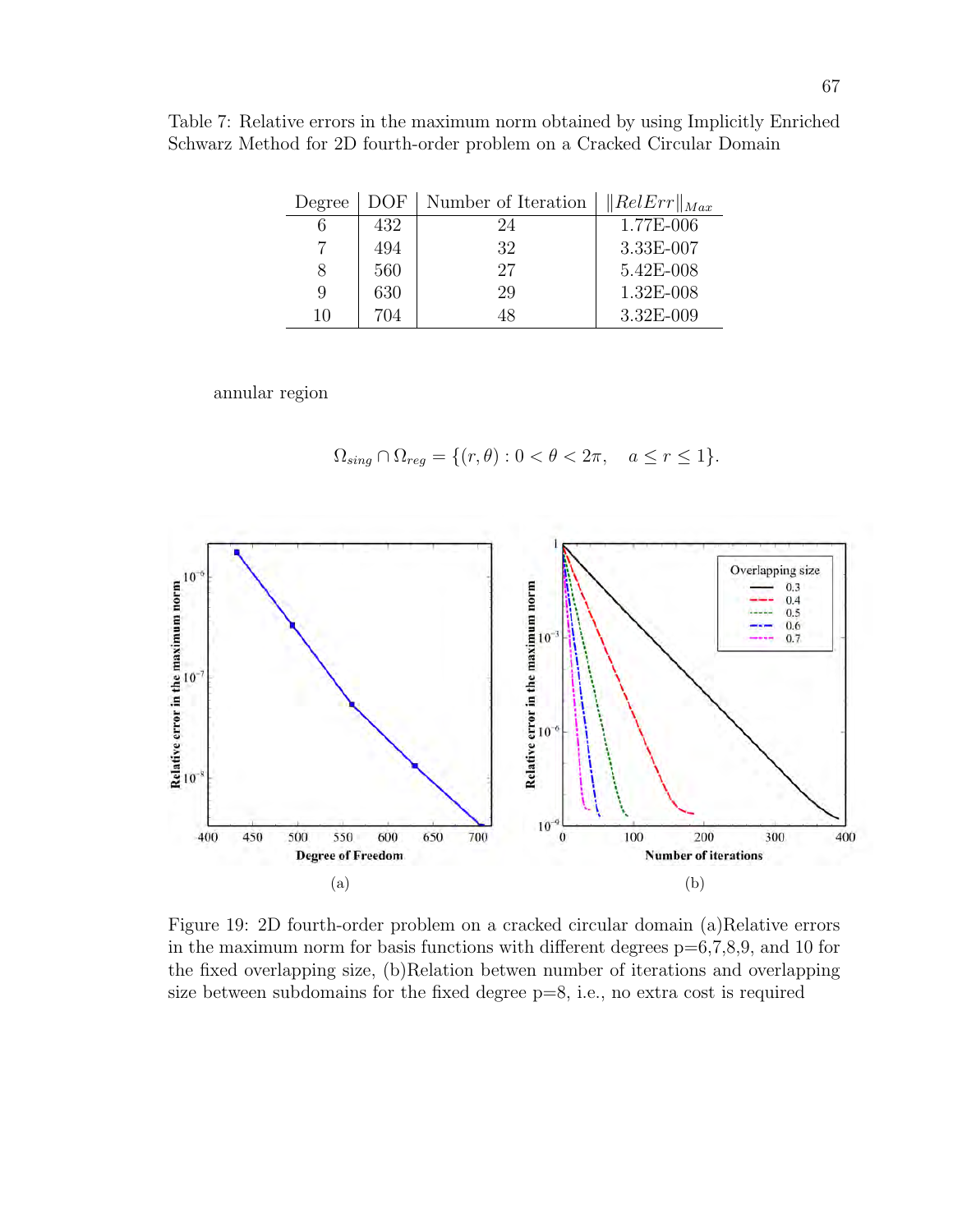#### 5.3 2D Fourth-order Problem on a Cracked Square Domain

Example 8. Consider the fourth-order equation  $\Delta^2 u = f$  in the square domain  $\Omega$ including crack singularity with non-homogeneous clamped boundary conditions whose true solution is constucted by the Grisvard Theorem  $(21)$  as follows:

$$
u(r,\theta) = 0.5r^{1.5} \left( \sin(1.5\theta) - 3\sin(0.5\theta) \right) + 0.7r^{1.5} \left( \cos(1.5\theta) - \cos(0.5\theta) \right) + r^{2.5} \left( \sin(2.5\theta) - 5\sin(0.5\theta) \right) + r^{2.5} \left( \cos(2.5\theta) - \cos(0.5\theta) \right)
$$

Then

$$
f(r,\theta) = \Delta^2 u = 0
$$



Figure 20: Cracked Square domain and its domain decomposition

#### PU-IGA with Mapping Method

We partition the physical domain into six subdomains as shown in Figure 20 We construct five geometric mappings  $G_1$ ,  $G_2$ ,  $G_3$ ,  $G_4$ , and  $G_5$  onto  $\Omega_1$ ,  $\Omega_2$ ,  $\Omega_3$ ,  $\Omega_4$ , and  $\Omega_5$  respectively. In order to capture singularity around the crack tip in subdomain  $\Omega_6$ , we divide the subdomain into singular zone [0,0.4] and non-singular zone [0.3, 1].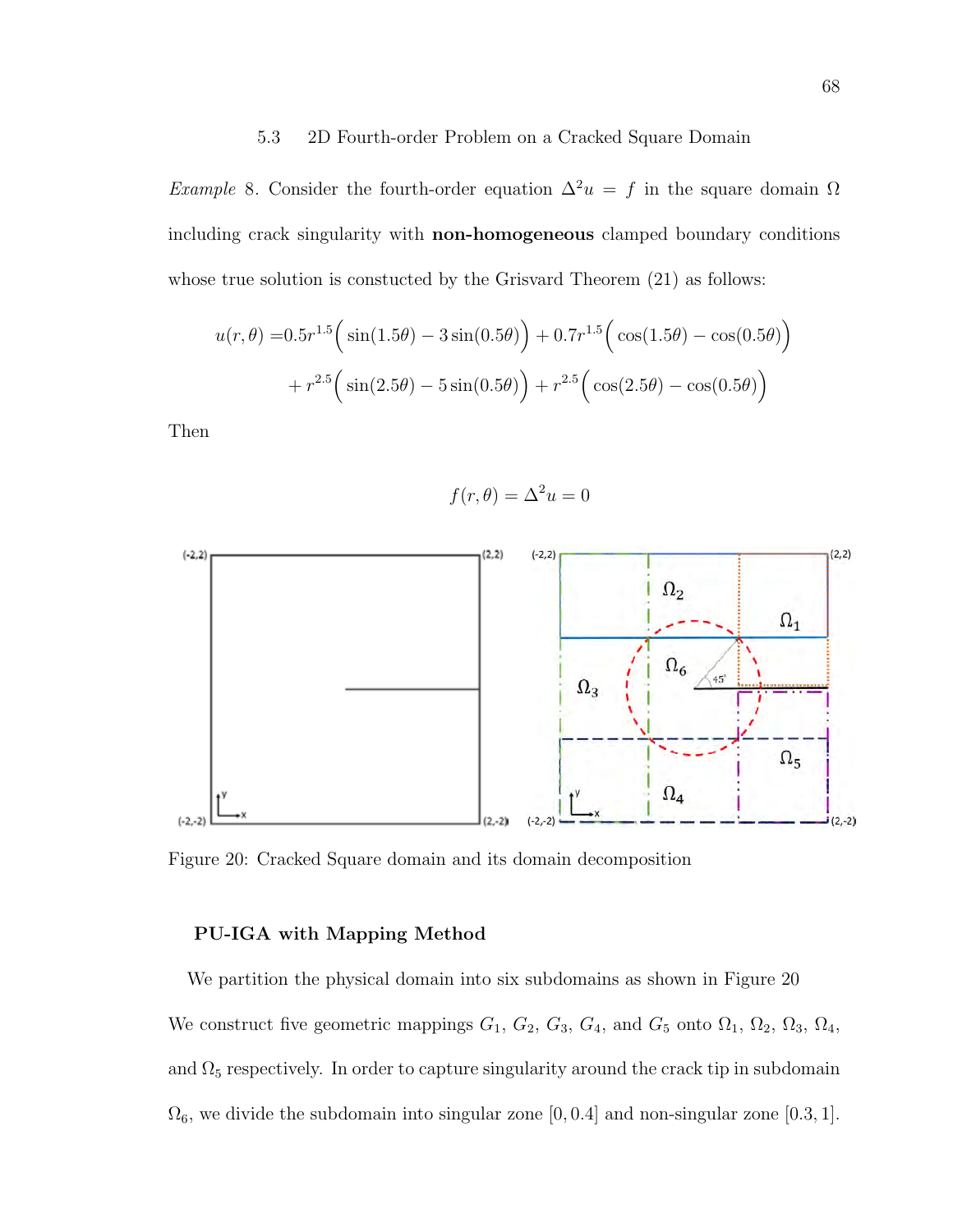We consider  $F$ -mapping to generate singular functions resembling the singularities on a singular zone  $\Omega_{6sing} = [0, 0.4]$  and  $G_6$ -mapping to build regular basis functions on a regular zone  $\Omega_{6_{reg}}=[0.3,1].$ 

$$
[G_1
$$
-mapping]:  $G_1 : \hat{\Omega} = [0, 1] \times [0, 1] \rightarrow \Omega_1 = [\frac{1}{\sqrt{2}}, 2] \times [0, 2]$ 

$$
G_1(\xi, \eta) = \begin{cases} x(\xi, \eta) = \frac{1}{\sqrt{2}} + (2 - \frac{1}{\sqrt{2}})\xi, \\ y(\xi, \eta) = 2\eta \end{cases}
$$

where

$$
J(G_1) = \begin{bmatrix} 2 - \frac{1}{\sqrt{2}} & 0 \\ 0 & 2 \end{bmatrix}, \quad |J(G_1)| = 4 - \frac{2}{\sqrt{2}}
$$

$$
[G_2\textbf{-mapping}]\colon\, G_2: \hat{\Omega} = [0,1] \times [0,1] \to \Omega_2 = [-2,2] \times [\frac{1}{\sqrt{2}},2]
$$

$$
G_2(\xi, \eta) = \begin{cases} x(\xi, \eta) = -2 + 4\xi, \\ y(\xi, \eta) = \frac{1}{\sqrt{2}} + (2 - \frac{1}{\sqrt{2}})\eta \end{cases}
$$

where

$$
J(G_2) = \begin{bmatrix} 4 & 0 \\ 0 & 2 - \frac{1}{\sqrt{2}} \end{bmatrix}, \quad |J(G_2)| = 8 - \frac{4}{\sqrt{2}}
$$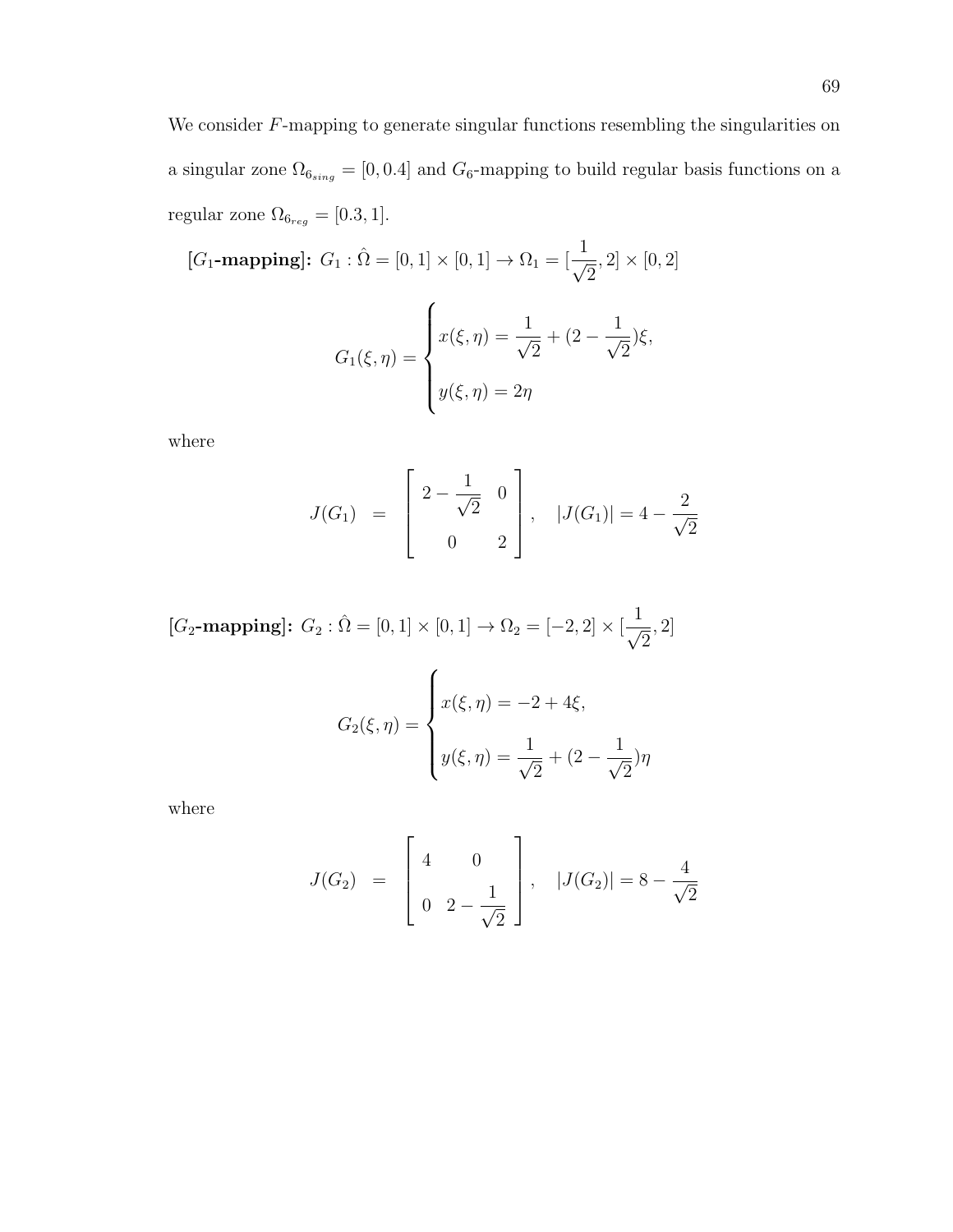$[G_3$-mapping]: G_3: \hat{\Omega} = [0,1] \times [0,1] \rightarrow \Omega_3 = [-2, -\frac{1}{\sqrt{3}}]$ 2  $] \times [-2, 2]$  $G_3(\xi,\eta)=$  $\sqrt{ }$  $\int$  $\overline{\mathcal{L}}$  $x(\xi, \eta) = -2 + (2 - \frac{1}{\zeta})$ 2 )ξ,  $y(\xi, \eta) = -2 + 4\eta$ 

where

$$
J(G_3) = \begin{bmatrix} 2 - \frac{1}{\sqrt{2}} & 0 \\ 0 & 4 \end{bmatrix}, \quad |J(G_3)| = 8 - \frac{4}{\sqrt{2}}
$$

$$
[G_4
$$
-mapping]:  $G_4 : \hat{\Omega} = [0, 1] \times [0, 1] \rightarrow \Omega_4 = [-2, 2] \times [-2, -\frac{1}{\sqrt{2}}]$ 

$$
G_4(\xi, \eta) = \begin{cases} x(\xi, \eta) = -2 + 4\xi, \\ y(\xi, \eta) = -2 + (2 - \frac{1}{\sqrt{2}})\eta \end{cases}
$$

where

$$
J(G_4) = \begin{bmatrix} 4 & 0 \\ 0 & 2 - \frac{1}{\sqrt{2}} \end{bmatrix}, |J(G_4)| = 8 - \frac{4}{\sqrt{2}}
$$

$$
[G_5-\text{mapping}]: G_5: \hat{\Omega} = [0, 1] \times [0, 1] \to \Omega_5 = [\frac{1}{\sqrt{2}}, 2] \times [-2, 0]
$$

$$
G_5(\xi, \eta) = \begin{cases} x(\xi, \eta) = \frac{1}{\sqrt{2}} + (2 - \frac{1}{\sqrt{2}})\xi, \\ y(\xi, \eta) = -2 + 2\eta \end{cases}
$$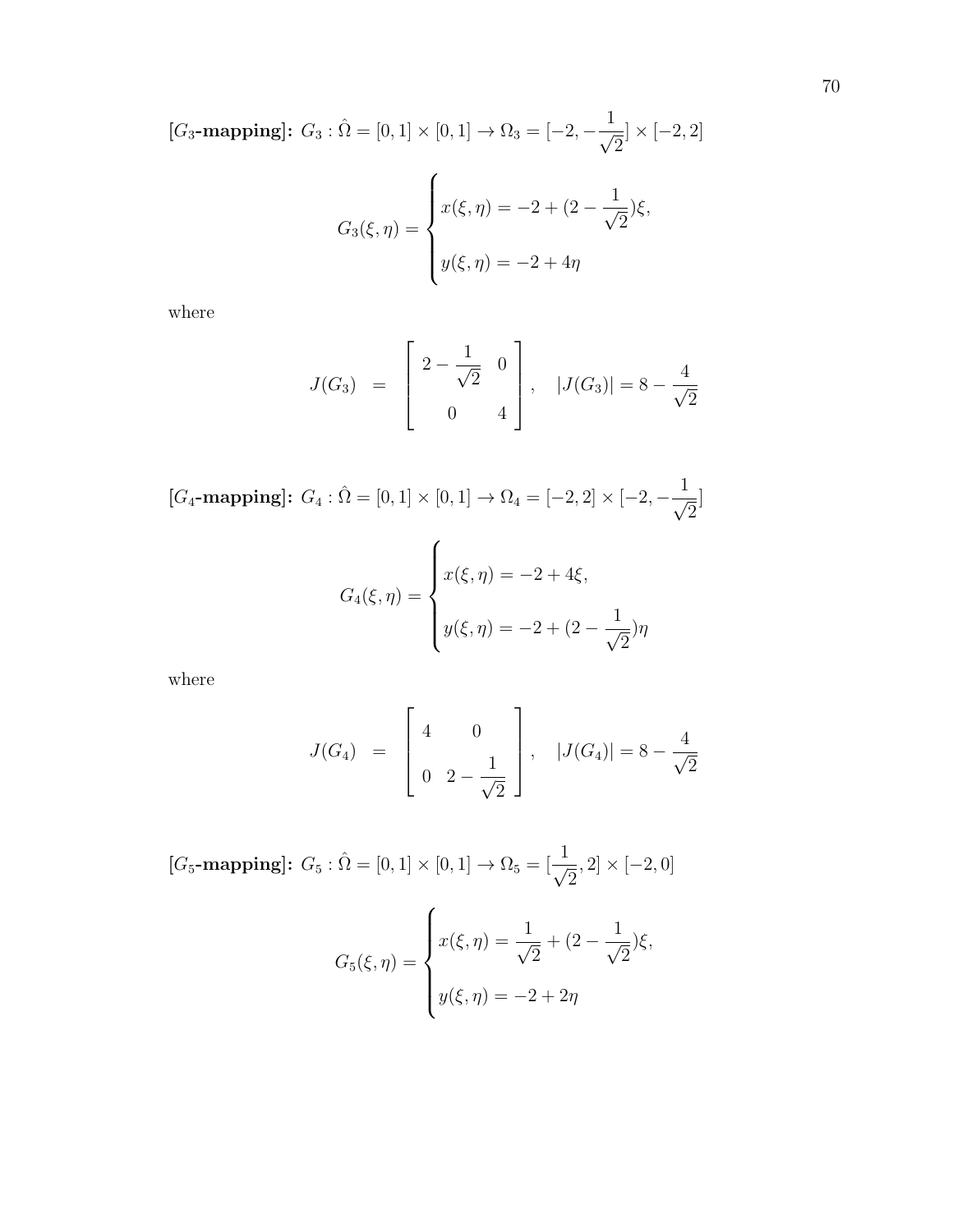$$
J(G_5) = \begin{bmatrix} 2 - \frac{1}{\sqrt{2}} & 0 \\ 0 & 2 \end{bmatrix}, \quad |J(G_3)| = 4 - \frac{2}{\sqrt{2}}
$$

[ $G_6$ -mapping]:  $G_6$  :  $\hat{\Omega} = [0, 1] \times [0, 1] \longrightarrow \Omega_{6_{reg}}$ 

$$
G_6(\xi, \eta) = (0.3 + 0.7\eta) \Big( \cos 2\pi (1 - \xi), \sin 2\pi (1 - \xi) \Big)
$$
 (41)

where  $\Omega_{6_{reg}}$  has a crack along the positive x-axis. Then we have

 $G_6^{-1}(x, y) = (\xi(x, y), \eta(x, y))$ 

$$
\xi(x,y) = \begin{cases} \frac{1}{2\pi} \cos^{-1}(\frac{x}{r}) & \text{if } y < 0 \\ 1 - \frac{1}{2\pi} \cos^{-1}(\frac{x}{r}) & \text{if } 0 \le y \end{cases}, \qquad \eta(x,y) = \frac{(r-0.3)}{0.7}
$$

$$
J(G_6) = \begin{bmatrix} 2\pi (0.3 + 0.7\eta) \sin 2\pi (1 - \xi), & -2\pi (0.3 + 0.7\eta) \cos 2\pi (1 - \xi) \\ 0.7 \cos 2\pi (1 - \xi), & 0.7 \sin 2\pi (1 - \xi) \end{bmatrix}
$$

$$
|J(G_6)| = 1.4\pi \left(0.3 + 0.7\eta\right)
$$

[F-mapping]: Next, define a mapping to deal with singularities

$$
F: \hat{\Omega} = [0,1] \times [0,1] \longrightarrow \Omega_{sing}
$$

that maps polynomials to singular functions as follows:

$$
F(\xi, \eta) = 0.4\eta^{2} \Big( \cos 2\pi (1 - \xi), \sin 2\pi (1 - \xi) \Big)
$$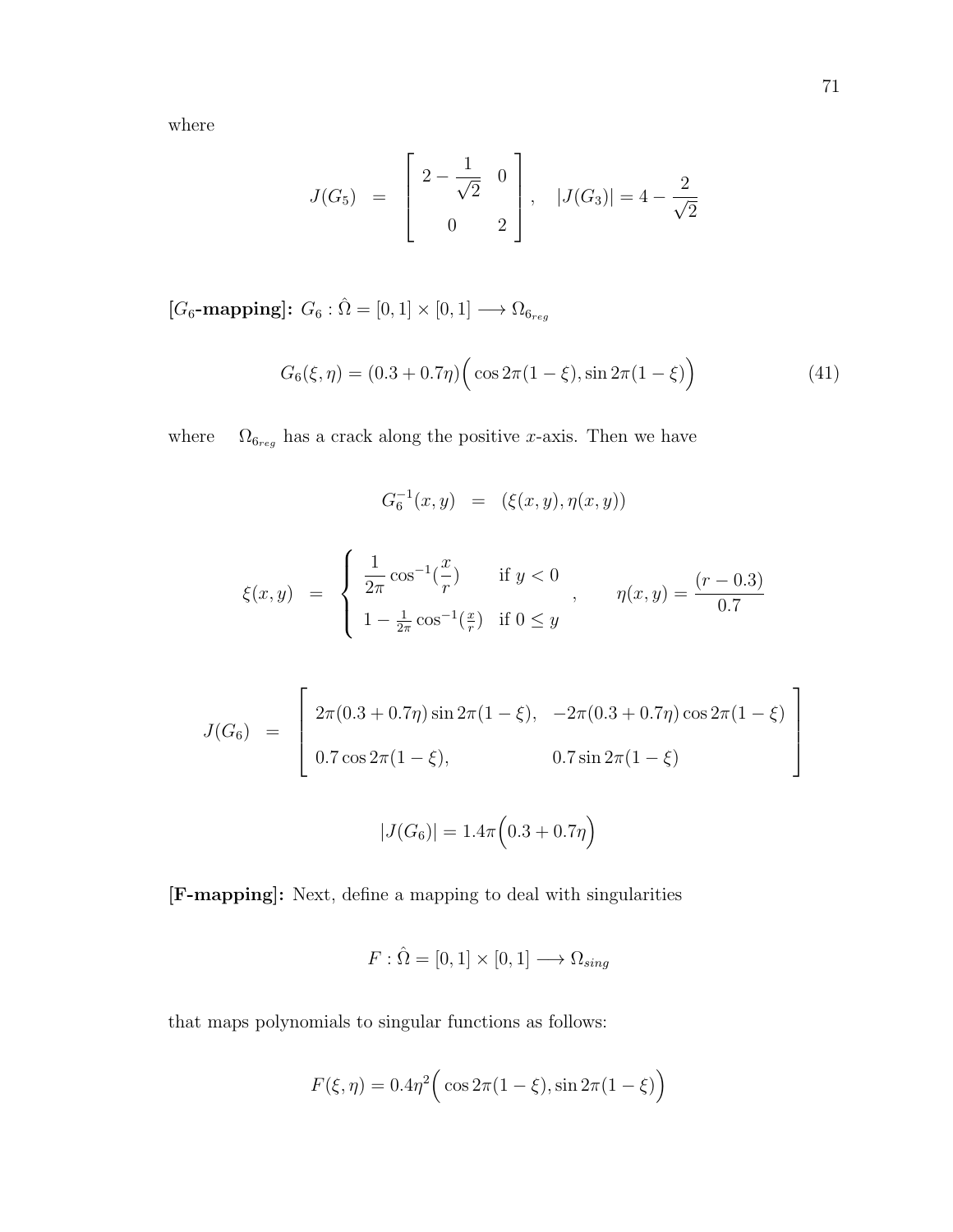Then

$$
F^{-1}(x, y) = (\xi(x, y), \eta(x, y))
$$

where

$$
\xi(x,y) = \begin{cases} \frac{1}{2\pi} \cos^{-1}(\frac{x}{r}) & \text{if } y < 0 \\ 1 - \frac{1}{2\pi} \cos^{-1}(\frac{x}{r}) & \text{if } 0 \le y \end{cases}, \qquad \eta(x,y) = \frac{r^{1/2}}{\sqrt{0.4}}
$$

$$
J(F) = \begin{bmatrix} 0.8\pi\eta^2 \sin 2\pi (1-\xi), & -0.8\pi\eta^2 \cos 2\pi (1-\xi) \\ 0.8\eta \cos 2\pi (1-\xi), & 0.8\eta \sin 2\pi (1-\xi) \end{bmatrix}, \quad |J(F)| = 0.64\pi\eta^3
$$

 $\mathcal{C}^1$ -continuous flat-top PU functions: We define the following  $\mathcal{C}^1$ -continuous flattop PU functions on the physical domain  $\Omega:$ 

$$
\psi_R(r,\theta) = \begin{cases}\n1 & \text{if } 0 \le r \le 0.3 \\
\left(4 - 10r\right)^2 \left(20r - 5\right) & \text{if } 0.3 \le r \le 0.4 \\
0 & \text{if } 0.4 \le r \le 1\n\end{cases}
$$
\n(42)

$$
\hat{\psi}_R(\xi, \eta) = \psi_R \circ F
$$
\n
$$
= \begin{cases}\n1 & \text{if } 0 \le \eta \le \sqrt{0.75} \\
\left(4 - 4\eta^2\right)^2 \left(8\eta^2 - 5\right) & \text{if } \sqrt{0.75} \le \eta \le 1 \\
0 & \text{if } 1 \le \eta\n\end{cases}
$$

$$
\psi_L(r,\theta) = 1 - \psi_R(r,\theta)
$$
  

$$
\hat{\psi}_L(\xi,\eta) = \psi_L \circ G
$$
  

$$
= \begin{cases}\n0 & \text{if } \eta \le 0 \\
-49\eta^2(14\eta - 3) & \text{if } 0 \le \eta \le 1/7 \\
1 & \text{if } 1/7 \le \eta\n\end{cases}
$$
\n(43)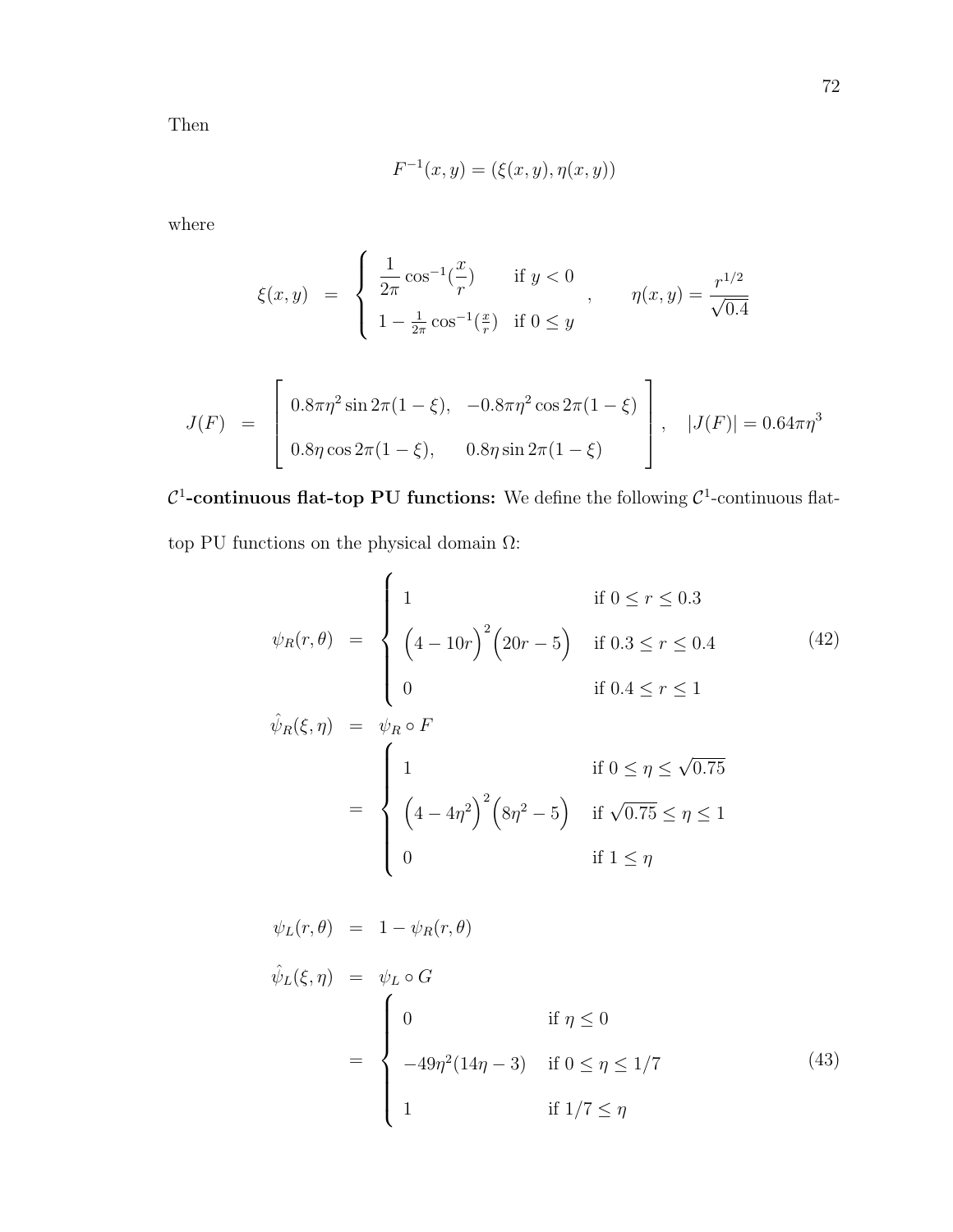Note that  $\psi_L(r,\theta) + \psi_R(r,\theta) = 1$  for all  $(r,\theta) \in \Omega$ , but  $\hat{\psi}_L(\xi,\eta) + \hat{\psi}_R(\xi,\eta) \neq 1$ .

## Construction of  $C<sup>1</sup>$  basis functions

Basis functions on  $\Omega_1, \Omega_2, \cdots, \Omega_5$ :

We assume for  $p, q \ge 4$ ,  $\hat{N}_{k, p+1}^1(\xi), \ldots, \hat{N}_{k, p+1}^6(\xi), k = 1, 2, \ldots, 2p+1$ , and

 $\hat{M}^1_{l,q+1}(\eta), \ldots, \hat{M}^6_{l,q+1}(\eta), l = 1, 2, \ldots, 2p+1, l = 1, 2, \ldots, 2q+1$  are  $\mathcal{C}^{p-1}$  and  $\mathcal{C}^{q-1}$ 

continuous B-splines, respectively, corresponding to an open knot vectors

$$
S_{\xi}^{1} = S_{\xi}^{3} = S_{\xi}^{5} = \{ \underbrace{0...0}_{p+1}, 0.1, 0.2, ..., 0.8, 0.9, \underbrace{1...1}_{p+1} \}.
$$
\n
$$
S_{\xi}^{2} = S_{\xi}^{4} = \{ \underbrace{0...0}_{p+1}, 0.05, 0.1, ..., 0.9, 0.95, \underbrace{1...1}_{p+1} \}.
$$
\n
$$
S_{\eta}^{1} = S_{\eta}^{2} = S_{\eta}^{4} = S_{\eta}^{5} = \{ \underbrace{0...0}_{q+1}, 0.1, 0.2, ..., 0.8, 0.9, \underbrace{1...1}_{q+1} \}.
$$
\n
$$
S_{\eta}^{3} = \{ \underbrace{0...0}_{q+1}, 0.05, 0.1, ..., 0.9, 0.95, \underbrace{1...1}_{q+1} \}.
$$

Define basis functions on the reference domain for the corresponding geometric mappings as follows:

$$
\hat{\mathcal{V}}_{G_1} = \{ \hat{N}_{i,p+1}^1(\xi) \cdot \hat{M}_{j,q+1}^1(\eta) : i = 1, \dots, p+10; j = 3, \dots, q+10 \}.
$$
  

$$
\hat{\mathcal{V}}_{G_2} = \{ \hat{N}_{i,p+1}^2(\xi) \cdot \hat{M}_{j,q+1}^2(\eta) : i = 1, \dots, p+20; j = 1, \dots, q+10 \}.
$$
  

$$
\hat{\mathcal{V}}_{G_3} = \{ \hat{N}_{i,p+1}^3(\xi) \cdot \hat{M}_{j,q+1}^3(\eta) : i = 1, \dots, p+10; j = 1, \dots, q+20 \}.
$$
  

$$
\hat{\mathcal{V}}_{G_4} = \{ \hat{N}_{i,p+1}^4(\xi) \cdot \hat{M}_{j,q+1}^4(\eta) : i = 1, \dots, p+20, j = 1, \dots, q+10 \}.
$$
  

$$
\hat{\mathcal{V}}_{G_5} = \{ \hat{N}_{i,p+1}^5(\xi) \cdot \hat{M}_{j,q+1}^5(\eta) : i = 1, \dots, p+10; j = 1, \dots, q+8 \}.
$$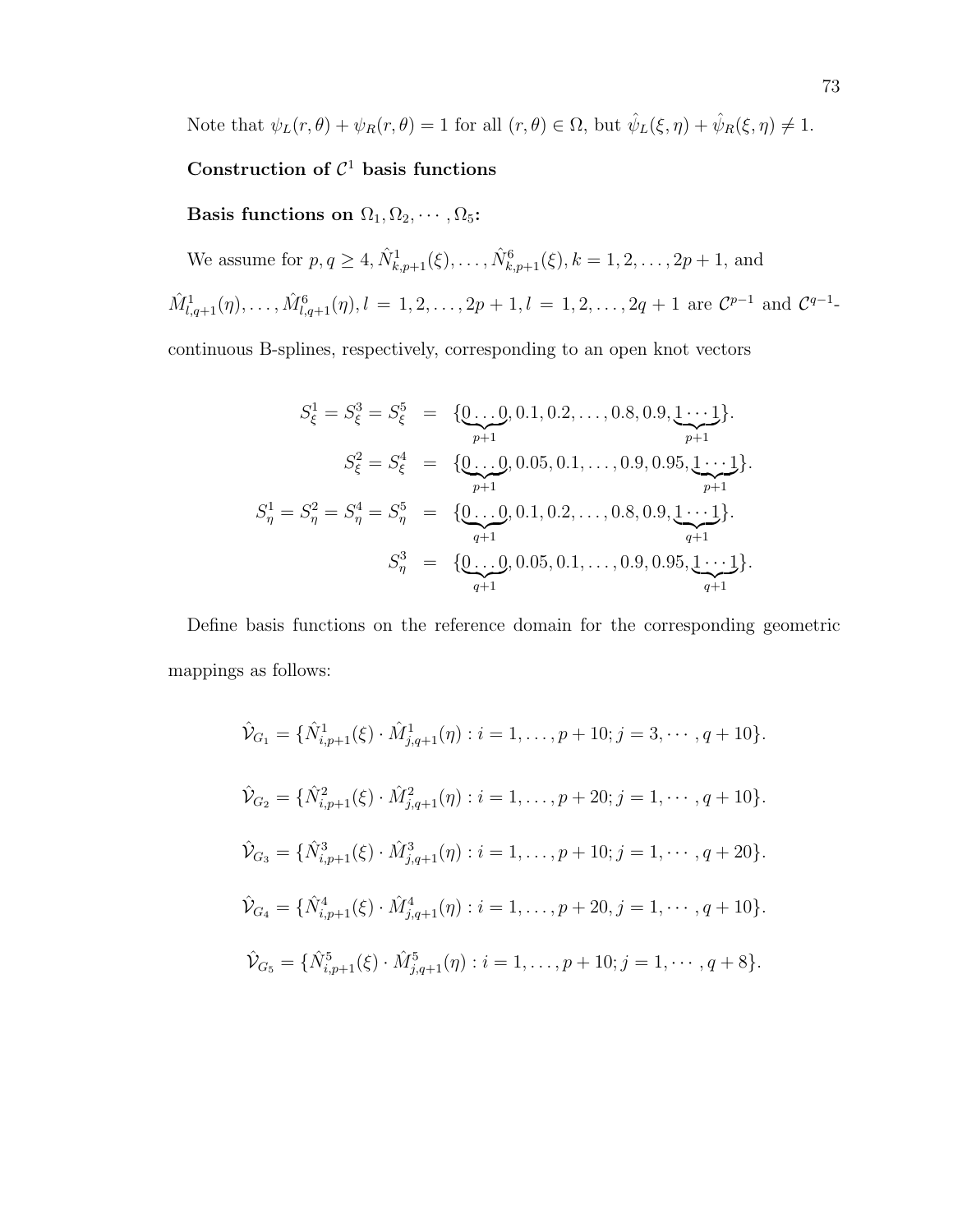The corresponding approximation functions on the physical subspaces are as follows:

$$
\mathcal{V}_{G_1} = (\hat{\mathcal{V}}_{G_1} \circ G_1^{-1})
$$
\n
$$
= \left\{ \left( \hat{N}_{i,p+1}^1(\xi) \cdot \hat{M}_{j,q+1}^1(\eta) \right) \circ G_1^{-1} : 1 \le i \le p+10; 3 \le j \le q+10 \right\}
$$
\n
$$
(44)
$$

On  $\Omega_1$ , the first two among  $\hat{M}^1_{i,q+1}$ ,  $1 \leq i \leq q+10$ , were discarded in the *η*-direction to satisfy the clamped boundary condition on the crack. In the  $\xi$ -direction, the first two basis functions were modified to satisfy non-homgeneous artificial boundary condition on the interface, and the last two were modified to satisfy non-homogeneous clamped boundary conditions.

$$
\mathcal{V}_{G_2} = (\hat{\mathcal{V}}_{G_2} \circ G_2^{-1})
$$
\n
$$
= \left\{ \left( \hat{N}_{i,p+1}^2(\xi) \cdot \hat{M}_{j,q+1}^2(\eta) \right) \circ G_2^{-1} : 1 \le i \le p+20; 1 \le j \le q+10 \right\}
$$
\n(45)

On  $\Omega_2$ , the first two and the last two basis functions were modified in the  $\xi$ -direction to satisfy non-homogeneous clamped boundary condition. In the  $\eta$ -direction, the first two basis functions were modified to satisfy non-homgeneous artificial boundary condition on the interface, and the last two were modified to satisfy non-homogeneous clamped boundary conditions.

$$
\mathcal{V}_{G_3} = (\hat{\mathcal{V}}_{G_3} \circ G_3^{-1})
$$
\n
$$
= \left\{ \left( \hat{N}_{i,p+1}^3(\xi) \cdot \hat{M}_{j,q+1}^3(\eta) \right) \circ G_3^{-1} : 1 \le i \le p+10; 1 \le j \le q+20 \right\}
$$
\n(46)

On  $\Omega_3$ , the first two and the last two basis functions in the *η*-direction are modified to satisfy non-homogeneous clamped boundary condition. In the ξ-direction, the first two were modified to satisfy non-homogeneous clamped boundary conditions, and the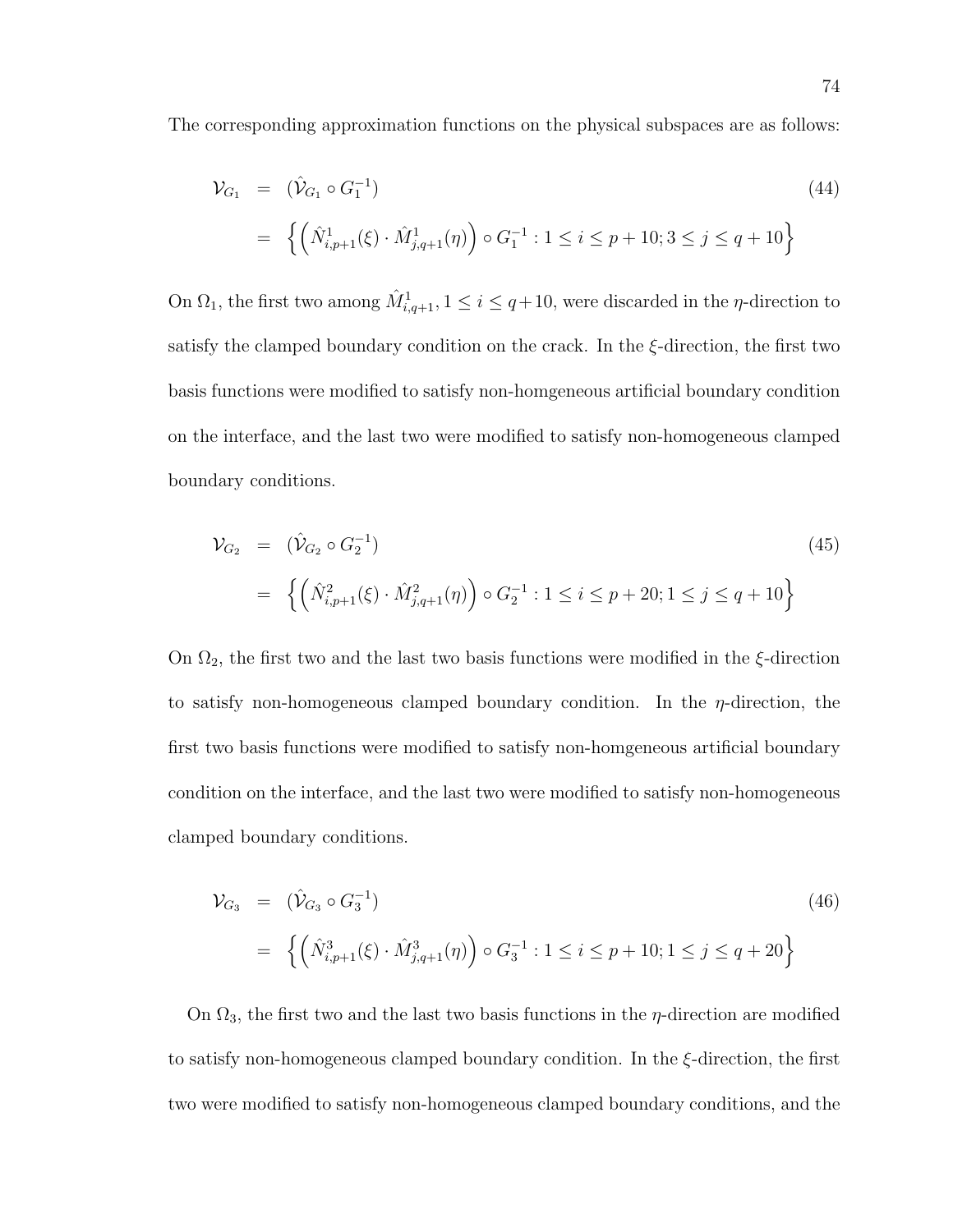last two basis functions were modified to satisfy non-homgeneous artificial boundary condition on the interface.

$$
\mathcal{V}_{G_4} = (\hat{\mathcal{V}}_{G_4} \circ G_4 - 1)
$$
\n
$$
= \left\{ \left( \hat{N}_{i,p+1}^4(\xi) \cdot \hat{M}_{j,q+1}^4(\eta) \right) \circ G_4^{-1} : 1 \le i \le p+20; 1 \le j \le q+10 \right\}
$$
\n
$$
(47)
$$

On  $\Omega_4$ , the first two and the last two basis functions were modified in the  $\xi$ -direction to satisfy non-homogeneous clamped boundary condition. In the  $\eta$ -direction, the first two were modified to satisfy non-homogeneous clamped boundary conditions, and the last two basis functions were modified to satisfy non-homgeneous artificial boundary condition on the interface.

$$
\mathcal{V}_{G_5} = (\hat{\mathcal{V}}_{G_5} \circ G_5^{-1})
$$
\n
$$
= \left\{ \left( \hat{N}_{i,p+1}^5(\xi) \cdot \hat{M}_{j,q+1}^5(\eta) \right) \circ G_5^{-1} : 1 \le i \le p+10; 1 \le j \le q+8 \right\}
$$
\n
$$
(48)
$$

On  $\Omega_5$ , the last two among  $\hat{M}_{i,q+1}$ ,  $1 \leq i \leq q+10$ , were discarded in the *η*-direction to satisfy the clamped boundary condition on the crack, and the first two were modified. In the ξ-direction, the first two basis functions were modified to satisfy nonhomgeneous artificial boundary condition on the interface, and the last two were modified to satisfy non-homogeneous clamped boundary conditions.

# Basis functions on  $\Omega_{6_{sing}}$

We assume  $p \geq 4$ .  $\hat{N}_{k,p+1}^6(\xi), k = 1, 2, \ldots, p+20$ , are  $\mathcal{C}^{p-1}$ -continuous B-splines of degree p, corresponding to an open knot vector

$$
S_{\xi}^{6} = \{ \underbrace{0 \dots 0}_{p+1}, 0.05, 0.1, \dots, 0.9, 0.95, \underbrace{1 \cdots 1}_{p+1} \}
$$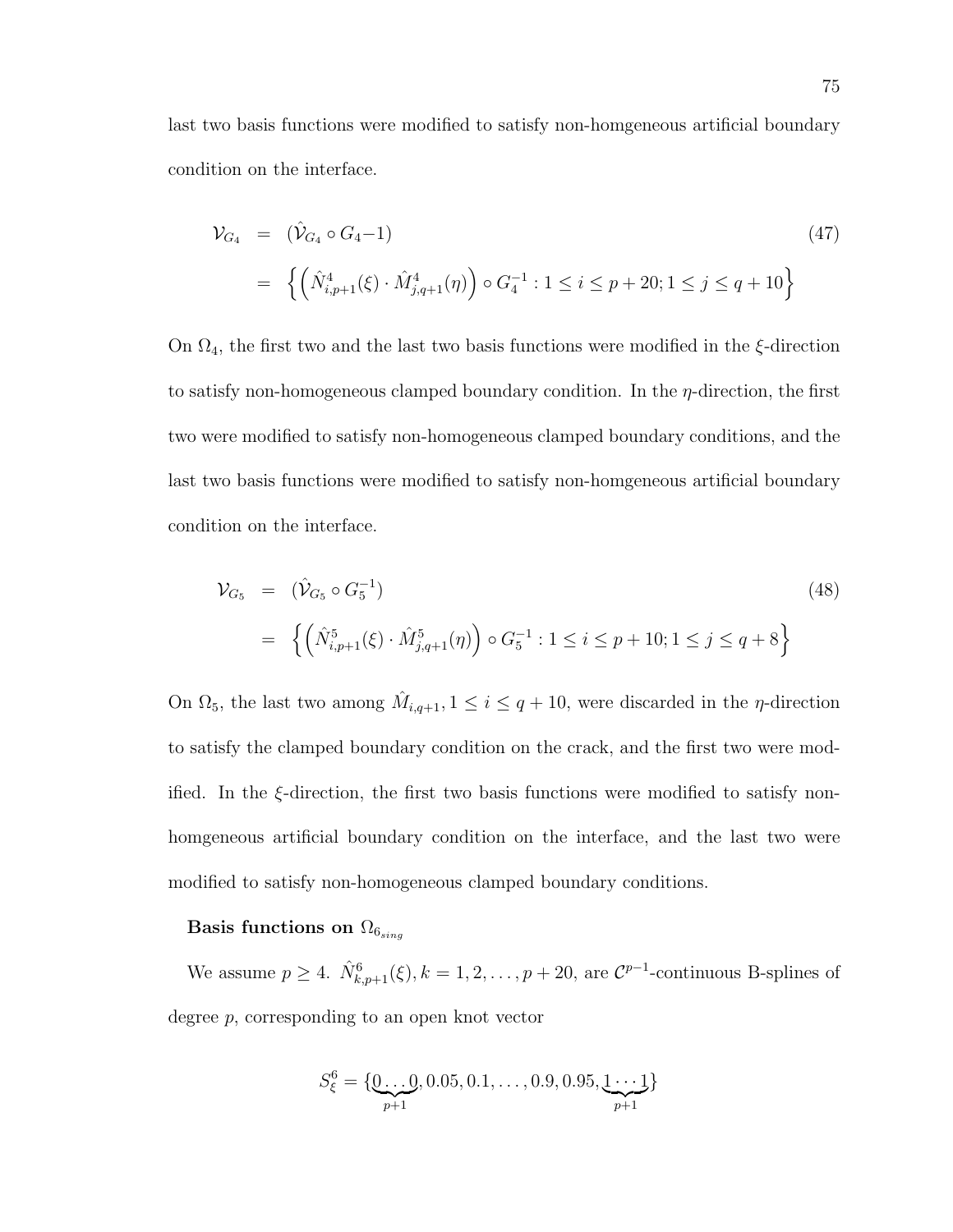We removed the first two and the last two B-spline functions among  $\hat{N}_{i,p+1}(\xi), 1 \leq$  $i \leq p + 20$ , so that the homogeneous clamped boundary conditions are satisfied at both ends. We define basis functions on the reference domain for the mapping  $F$  as follows:

$$
\hat{\mathcal{V}}_F = \{ \hat{N}_{i,p+1}^6(\xi)(\eta\sqrt{0.4})^l : i = 3,\ldots,p+18; l = 3,5 \}.
$$

Then the set  $\hat{\mathcal{V}}_F \circ F^{-1}$  generates the crack singularity  $r^{1.5}$ ,  $r^{2.5}$  in the radial direction where  $r^2 = x^2 + y^2$ .

Using the PU function  $\psi_R$ , we construct basis functions defined on  $\Omega_{6sing}$  as follows:

$$
\mathcal{V}_F = (\hat{V}_F \circ F^{-1}) \cdot \psi_R
$$
  
=  $\left\{ \left( \hat{N}_{i,p+1}^6(\xi) \cdot (\eta \sqrt{0.4})^l \cdot \hat{\psi}_R(\xi, \eta) \right) \circ F^{-1} : i = 3, ..., p + 18; l = 3, 5 \right\}$  (49)

# Basis functions on  $\Omega_{6_{req}}$

We define basis functions on the reference domain for the mapping  $G_6$  as follows:

$$
\hat{\mathcal{V}}_{G_6} = \{ \hat{N}_{i,p+1}^6(\xi) \cdot \hat{M}_{j,q+1}^6(\eta) : i = 3, \dots, p+18; j = 1, \dots, q+5 \}.
$$

where  $\hat{N}_{i,p+1}(\xi), i = 3, 2, \ldots, p+18$ , and  $\hat{M}_{j,q+1}(\eta), j = 1, 2, \ldots, q+5$  are  $\mathcal{C}^{p-1}$  and  $\mathcal{C}^{q-1}$ -continuous B-splines, respectively, corresponding to an open knot vectors

$$
S_{\xi}^{6} = \{ \underbrace{0...0}_{p+1}, 0.05, 0.1, ..., 0.9, 0.95, \underbrace{1...1}_{p+1} \}
$$
  
\n
$$
S_{\eta}^{6} = \{ \underbrace{0...0}_{q+1}, 0.2, 0.4, 0.6, 0.8, \underbrace{1...1}_{q+1} \}.
$$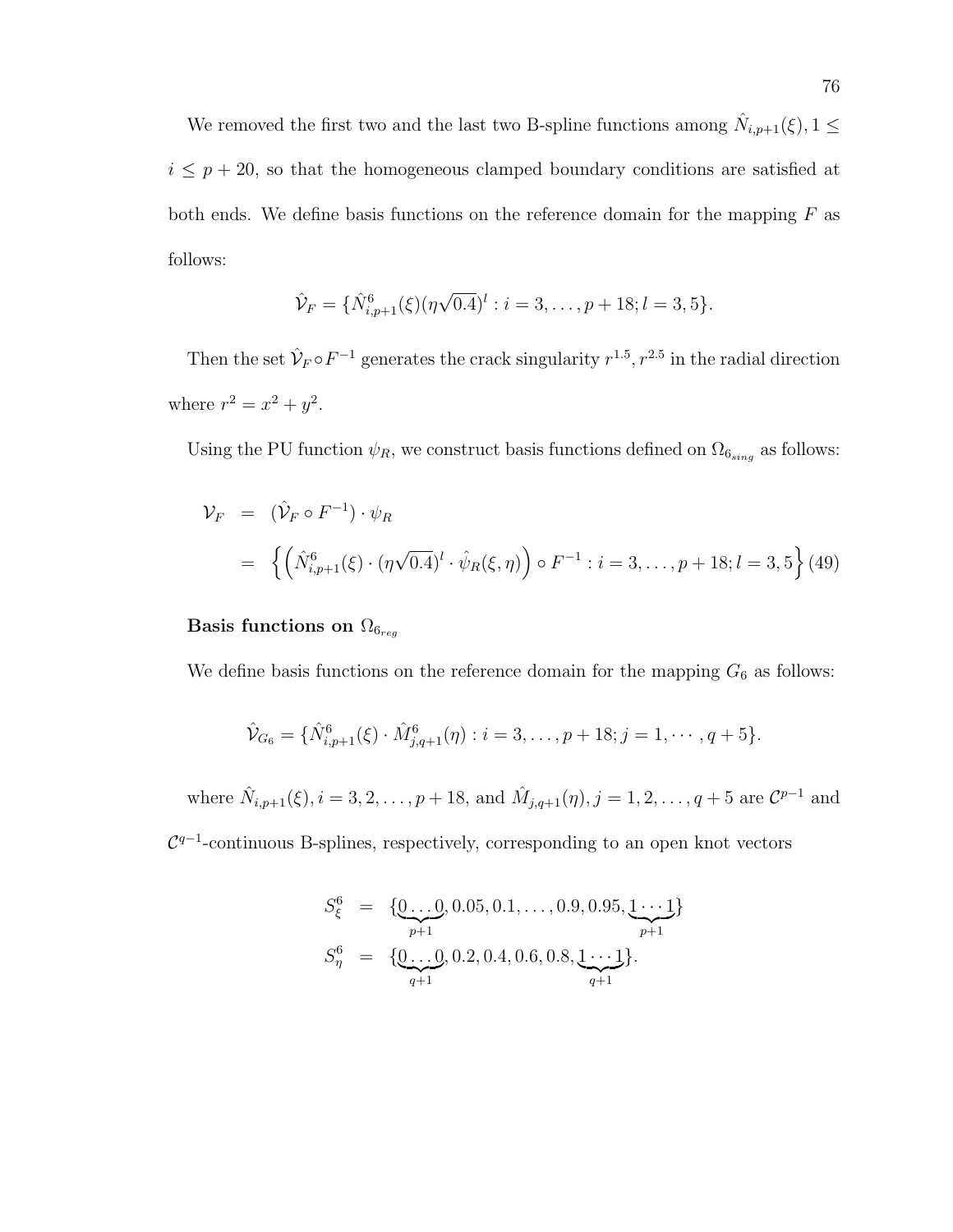We construct basis functions defined on  $\Omega_{6reg}$  by using the PU function  $\psi_L$  as follows:

$$
\mathcal{V}_{G_6} = (\hat{\mathcal{V}}_{G_6} \circ G_6^{-1}) \cdot \psi_L
$$
\n
$$
= \left\{ \left( \hat{N}_{i,p+1}^6(\xi) \cdot \hat{M}_{j,q+1}^6(\eta) \cdot \hat{\psi}_L(\xi,\eta) \right) \circ G_6^{-1} : 3 \le i \le p+18; 1 \le j \le q+5 \right\}
$$
\n(50)

On  $\Omega_{6reg}$ , the last two among  $\hat{M}_{j,q+1}$ ,  $1 \leq i \leq q+5$ , were modified in the *η*-direction to satisfy the non-homogeneous cramped boundary condition on the boundary. The first two and the last two among  $\hat{N}_{i,p+1}$ ,  $1 \leq i \leq p+20$ , were removed in the  $\xi$ -direction to safisfy homogeneous clamped boundary conditions on the crack.

#### Approximation Space on Ω

Approximation space to deal with fourth-order partial differential equation on a cracked square domain  $\Omega$  is

$$
\mathcal{V}_\Omega = \mathcal{V}_{G_1} \cup \mathcal{V}_{G_2} \cup \mathcal{V}_{G_3} \cup \mathcal{V}_{G_4} \cup \mathcal{V}_{G_5} \cup \mathcal{V}_{G_6} \cup \mathcal{V}_{F}
$$

• The total number of the degree of freedom is

$$
card(\mathcal{V}_{\Omega}) = card(\mathcal{V}_{G_1}) + \dots + card(\mathcal{V}_{G_6}) + card(\mathcal{V}_F)
$$
  
=  $(2 * (p + 10) * (q + 8)) + (2 * (p + 20) * (q + 10))$   
+  $((p + 10) * (q + 20)) + ((p + 16)(2 + q + 5))$ 

• The intersections of basis functions in  $\mathcal{V}_F$  and those in  $\mathcal{V}_{G_6}$  occur only in the annular region

$$
\Omega_{sing} \cap \Omega_{reg} = \{ (r, \theta) : 0 < \theta < 2\pi, \quad 0.3 \le r \le 0.4 \}.
$$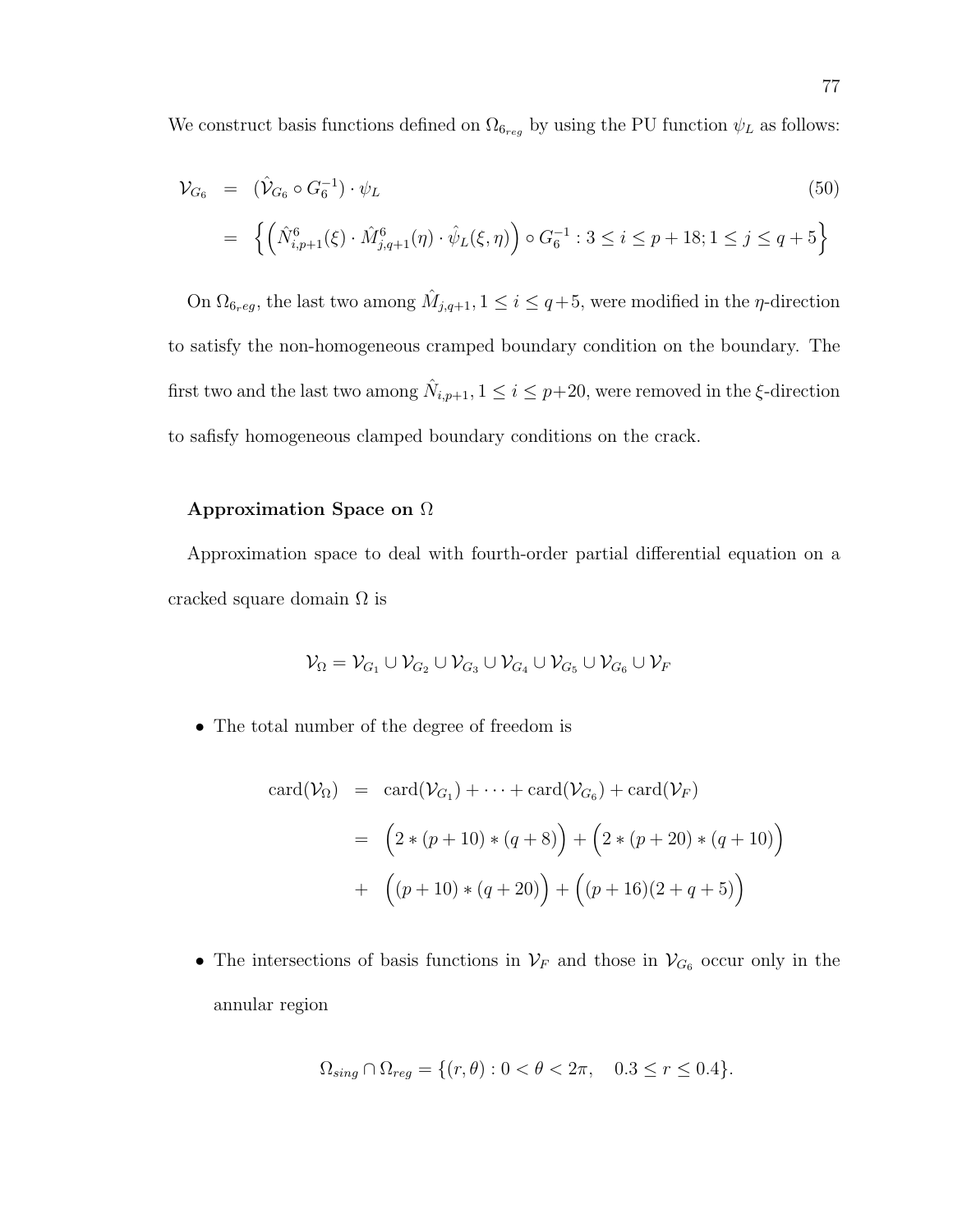For  $u, v \in V_{G_6}$ , we implement this mapping method calculating the bilinear form  $\mathcal{B}(u, v)$  and load vector  $\mathcal{F}(v)$  as follows. Let  $\triangle_{xy} = \frac{\partial^2}{\partial x^2}$  $\frac{\delta}{\partial x^2}$  +  $\partial^2$  $\partial y^2$ Case 1:  $\forall u, v \in \mathcal{V}_F$ 

 $\mathcal{B}(u, v) = \int^{2\pi}$ 0  $\int^{0.4}$  $\boldsymbol{0}$  $(\Delta_{xy}u)(\Delta_{xy}v)dxdy$  $=$   $\left(\int_0^1$  $\boldsymbol{0}$  $\int_0^{F^{-1}(0.3)}$ 0  $+$   $\int_1^1$  $\boldsymbol{0}$  $\int_0^1$  $F^{-1}(0.3)$  $(\Delta_{xy}u)\circ F\cdot(\Delta_{xy}v)\circ F\cdot |J(F)|d\xi d\eta$  $\mathcal{F}(v) = \left(\begin{array}{c} \end{array}\right)^{1}$  $\boldsymbol{0}$  $\int_0^{F^{-1}(0.4)}$ 0  $+$   $\int_1^1$  $\boldsymbol{0}$  $\int_1^1$  $F^{-1}(0.4)$  $\int f(F(\xi, \eta)) \cdot \hat{v} \cdot |J(F)| d\xi d\eta$ 

Case 2:  $\forall u, v \in \mathcal{V}_{G_6}$ 

$$
\mathcal{B}(u,v) = \left(\int_0^1 \int_0^{G_6^{-1}(0.4)} + \int_0^1 \int_{G_6^{-1}(0.4)}^1 \right) (\Delta_{xy} u) \circ G_6 \cdot (\Delta_{xy} v) \circ G_6 \cdot |J(G_6)| d\xi d\eta
$$
  

$$
\mathcal{F}(v) = \left(\int_0^1 \int_0^{G_6^{-1}(0.4)} + \int_0^1 \int_{G_6^{-1}(0.4)}^1 \right) f(G_6(\xi, \eta)) \cdot \hat{v} \cdot |J(G_6)| d\xi d\eta
$$

Case 3:  $\forall u \in \mathcal{V}_F$  and  $\forall v \in \mathcal{V}_{G_6}$ 

$$
\mathcal{B}(u, v) = \int_0^{2\pi} \int_0^{0.4} (\Delta_{xy} u)(\Delta_{xy} v) dxdy
$$
  
\n
$$
= \int_0^{2\pi} \int_0^{0.4} \Delta_{xy} (\hat{u} \circ F^{-1}) \Delta_{xy} (\hat{v} \circ G_6^{-1}) \circ G_6 \circ G_6^{-1} dxdy
$$
  
\n
$$
= \int_0^{2\pi} \int_0^{0.4} (\Delta_{xy} (\hat{u} \circ F^{-1}) \circ G_6 \cdot \Delta_{xy} (\hat{v} \circ G_6^{-1}) \circ G_6) \circ G_6^{-1} dxdy
$$
  
\n
$$
= \int_0^1 \int_{F^{-1}(0.3)}^1 ((\Delta_{xy} (\hat{u} \circ F^{-1}) \circ G_6 \cdot \Delta_{xy} (\hat{v} \circ G_6^{-1}) \circ G) \circ G_6^{-1} d\xi
$$
  
\n
$$
(G_6^{-1} \circ F) \cdot |J(F)| d\xi d\eta
$$
  
\n
$$
= \int_0^1 \int_{F^{-1}(0.3)}^1 (\Delta_{xy} (\hat{u} \circ F^{-1}) \circ F) \cdot (\Delta_{xy} (\hat{v} \circ G_6^{-1}) \circ G_6) \circ G_6^{-1} d\xi
$$
  
\n
$$
(G_6^{-1} \circ F) \cdot |J(F)| d\xi d\eta
$$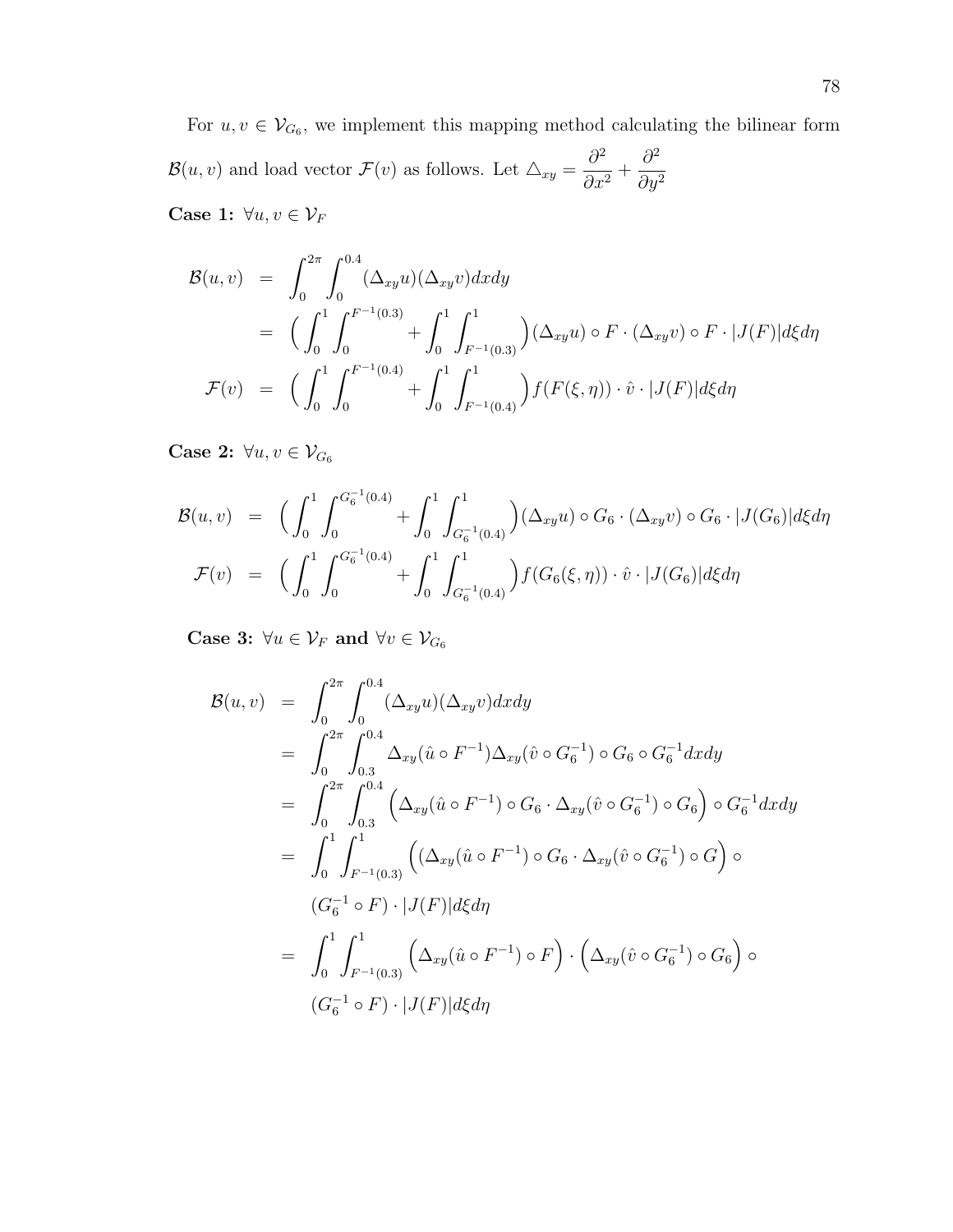where

$$
(G_6^{-1} \circ F)(\xi, \eta) = (\xi, \quad \frac{0.4\eta^2 - 0.3}{0.7}).
$$

Note that the second part of the last integral is actually  $\Delta_{xy}(\hat{v} \circ G_6^{-1}) \circ F$ . However, the simple relation  $\nabla_{xy}(\hat{v} \circ G_6^{-1}) \circ G = J(G_6)^{-1} \cdot \nabla_{\xi\eta}(\hat{v})$  is not applicable to that form.

The pullback of the Laplacian on the physical domain onto the reference domain for the stiffness matrix calculation is calculated as shown in the previous section.

#### Iteration Algorithm

The proposed iterative method for fourth-order problem on a square domain containing crack singularity is as follows:

Step 0: (Initializing)

(i) Find an approximate solutions  $u_2^{(0)}$  $\binom{0}{2}, u_4^{(0)}$  $u_4^{(0)}$ , and  $u_6^{(0)}$  by taking initial guesses 0 on artificial boundaries of subdomains  $\Omega_2$ ,  $\Omega_4$ , and  $\Omega_6$  using the k-refinement of B-spline basis functions with fixed *p*-degree  $(p = 8)$ .

(ii) Taking the values of the approximate solution  $u_2^{(0)}$  $\binom{0}{2}, u_4^{(0)}$  $u_4^{(0)}$ , and  $u_6^{(0)}$  $_6^{\circ}$  as artificial boundary conditions along corresponding interfaces, find  $u_1^{(0)}$  $\binom{0}{1}, u_3^{(0)}$  $u_3^{(0)}$ , and  $u_5^{(0)}$ 5 solving each subproblem independently.

Step II: Update approximate solutions in the following order:

- Find  $u_2^{(k+1)}$  by updating corresponding artificial boundary conditions with  $u_1^{(k)}$  $\binom{k}{1}, u_3^{(k)}$  $\binom{k}{3}$ , and  $u_6^{(k)}$  $\binom{\kappa}{6}$ .
- Find  $u_4^{(k+1)}$  by updating corresponding artificial boundary conditions with  $u_3^{(k)}$  $\binom{k}{3}, u_5^{(k)}$  $_5^{(k)}$ , and  $u_6^{(k)}$  $\binom{\kappa}{6}$ .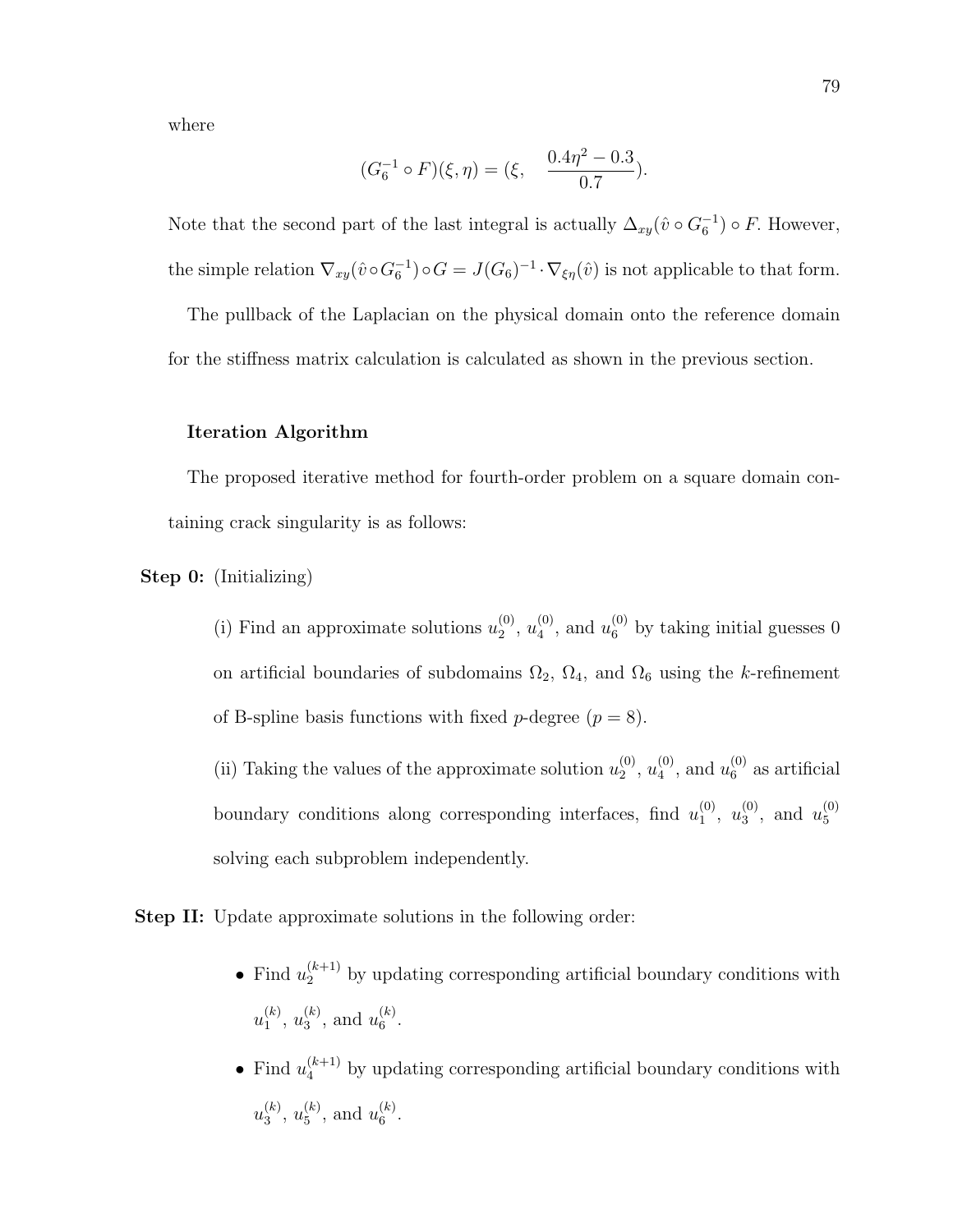| Degree | DOF  | Iterations | $\ RelErr\ _{Max}$ |
|--------|------|------------|--------------------|
|        | 1564 | 1590       | 8.67E-004          |
| 5      | 1767 | 3370       | 8.50E-006          |
| 6      | 1982 | 3490       | 4.97E-006          |
|        | 2209 | 3541       | 7.65E-007          |
| x      | 2448 | 4436       | 9.98E-008          |

Table 8: Relative errors in the maximum norm obtained by using Implicitly Enriched Schwarz Method for 2D fourth-order problem on a Cracked Square Domain

- Find  $u_1^{(k+1)}$  by updating corresponding artificial boundary conditions with  $u_2^{(k+1)}$  $u_2^{(k+1)}$  and  $u_6^{(k)}$  $\binom{\kappa}{6}$ .
- Find  $u_3^{(k+1)}$  by updating corresponding artificial boundary conditions with  $u_2^{(k+1)}$  $\binom{k+1}{2}, u_4^{(k+1)}$  $\binom{k+1}{4}$ , and  $u_6^{(k)}$  $\binom{\kappa}{6}$ .
- Find  $u_5^{(k+1)}$  by updating corresponding artificial boundary conditions with  $u_4^{(k+1)}$  $u_4^{(k+1)}$  and  $u_6^{(k)}$  $\binom{\kappa}{6}$ .
- Find  $u_6^{(k+1)}$  by updating corresponding artificial boundary conditions with  $u_1^{(k+1)}$  $\binom{k+1}{1}, u_2^{(k+1)}$  $\binom{k+1}{2}, u_3^{(k+1)}$  $\binom{k+1}{3}, u_4^{(k+1)}$  $\binom{k+1}{4}$ , and  $u_5^{(k+1)}$  $\frac{(k+1)}{5}$ .

Let  $Error = ||u_{true} - u^{k+1}||_{\infty, rel} = \frac{||u_{true} - u^{k+1}||_{\infty}}{||u_{true} - u^{k+1}||_{\infty}}$  $||u_{true}||_{\infty}$ be the relative error in the maximum norm and TOL is a given number.

- if  $Error \leq TOL = 10^{-8}$  or the iteration number  $\geq 4500$ , then stop the iteration steps. An approximate solution is  $u_h = u^{(k+1)}$ .
- if  $Error \geq TOL$ , go to Step II.

To decrease required number of iterations in Example 8, we increase overlapping size with a new partition shown in Figure 21. Table 9 shows that new partition pro-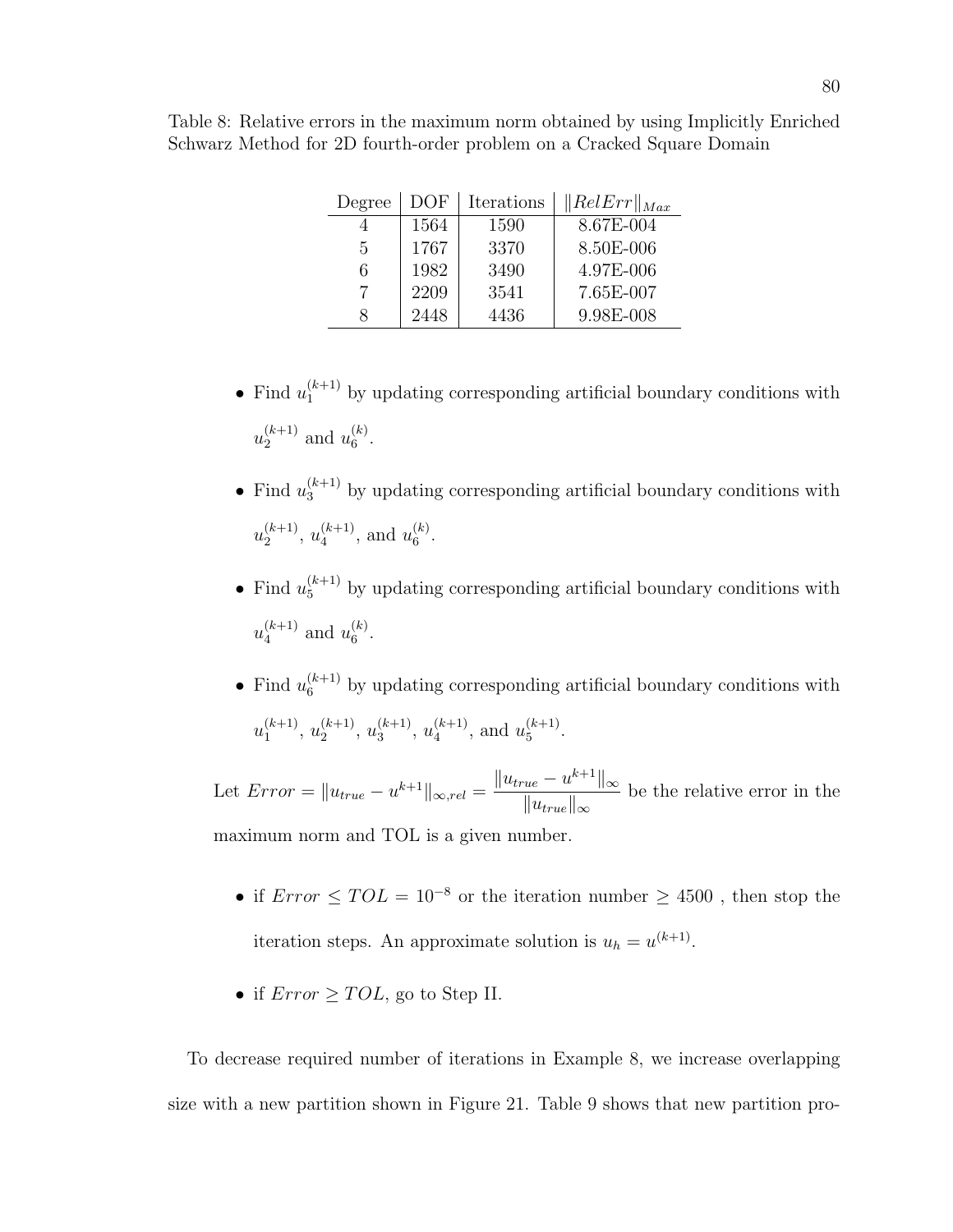Table 9: Relative errors in the maximum norm obtained by using Implicitly Enriched Schwarz Method for 2D fourth-order problem on a Cracked Circular Domain with Larger Overlapping Size

| Degree | DOF  | Iterations | $\ RelErr\ _{Max}$ |
|--------|------|------------|--------------------|
|        | 1564 | 46         | 1.58E-004          |
| 5      | 1767 | 224        | 6.70E-006          |
| 6      | 1982 | 229        | 4.04E-007          |
|        | 2209 | 261        | 2.64E-007          |
| Χ      | 2448 | 329        | 9.90E-008          |

vides almost same accuracy with less number of iterations.



Figure 21: Cracked square domain with larger overlapping size

### 5.3.1 Supplemental Subdomain Method

In the previous section, we could reduce the iteration numbers by the order of magnitude of 10 by increasing the overlapping parts of subdomains, however the number of iterations is still several hundred. In order to obtain a further reduction of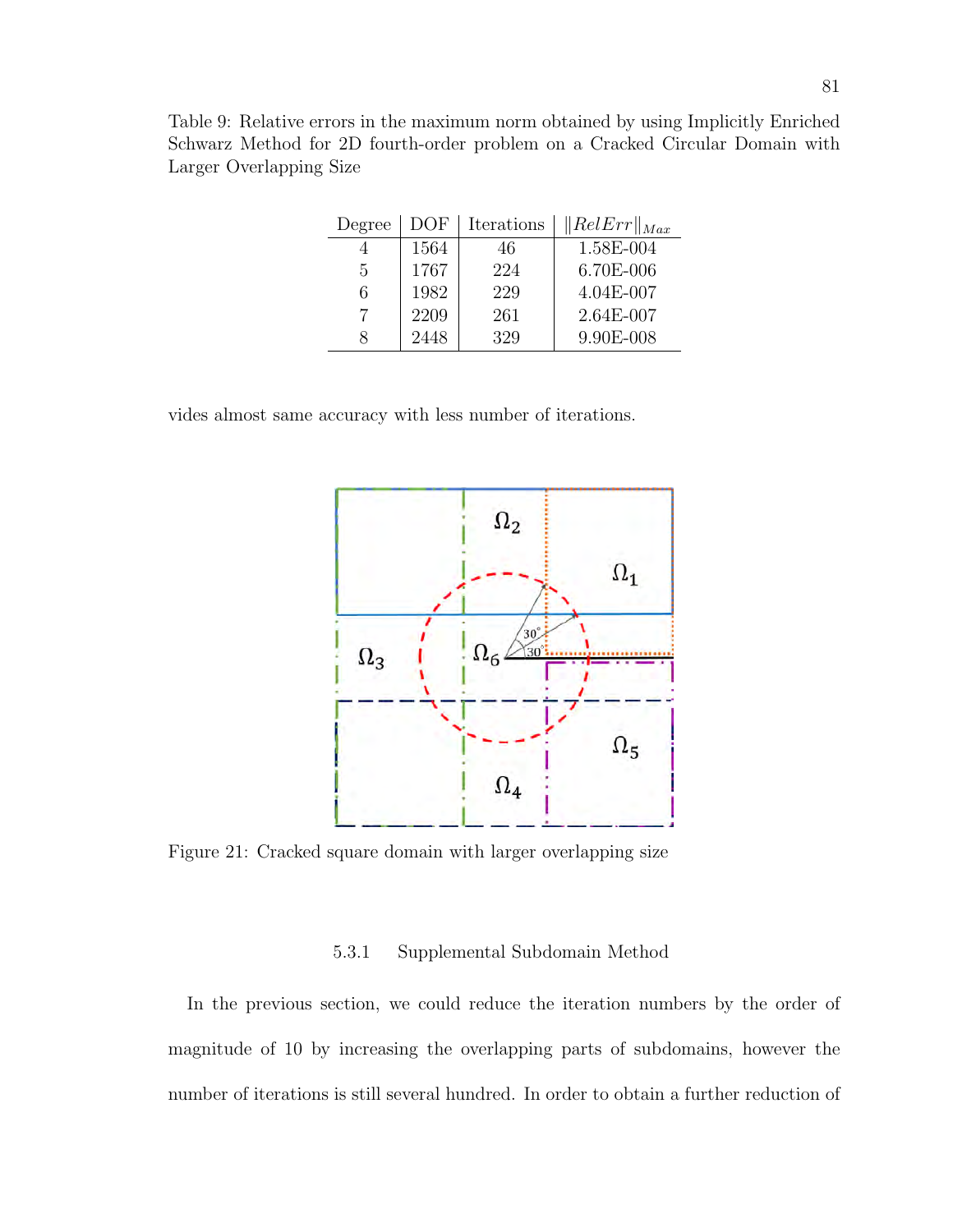

Figure 22: Cracked square domain with Supplemental Subdomain Method for b=0.4

the number of iterations, we can take advantage of the following known information of the given problem:

- At those points  $p_i \in \Omega$  near  $\partial\Omega$ , the values  $u(p_i)$  are influenced by the clamped BC.
- On a neighborhood of the crack singularity,  $u(x, y) \approx \mathcal{O}(r^{1.5} \cdot (\sin(1.5\theta) 3\sin(0.5\theta) + \cos(1.5\theta) - \cos(0.5\theta)).$

For this end, we construct an additional subdomain with crack along  $y = 0$ :

$$
\Omega^* = \{(x, y) : b^2 < x^2 + y^2 < 2^2\}, \quad 0.1 < b \le 0.4
$$

whose inner boundary is close to the crack tip and the outer boundary is as close as the physical boundary as shown in Figure 22. Since we use the master element approach,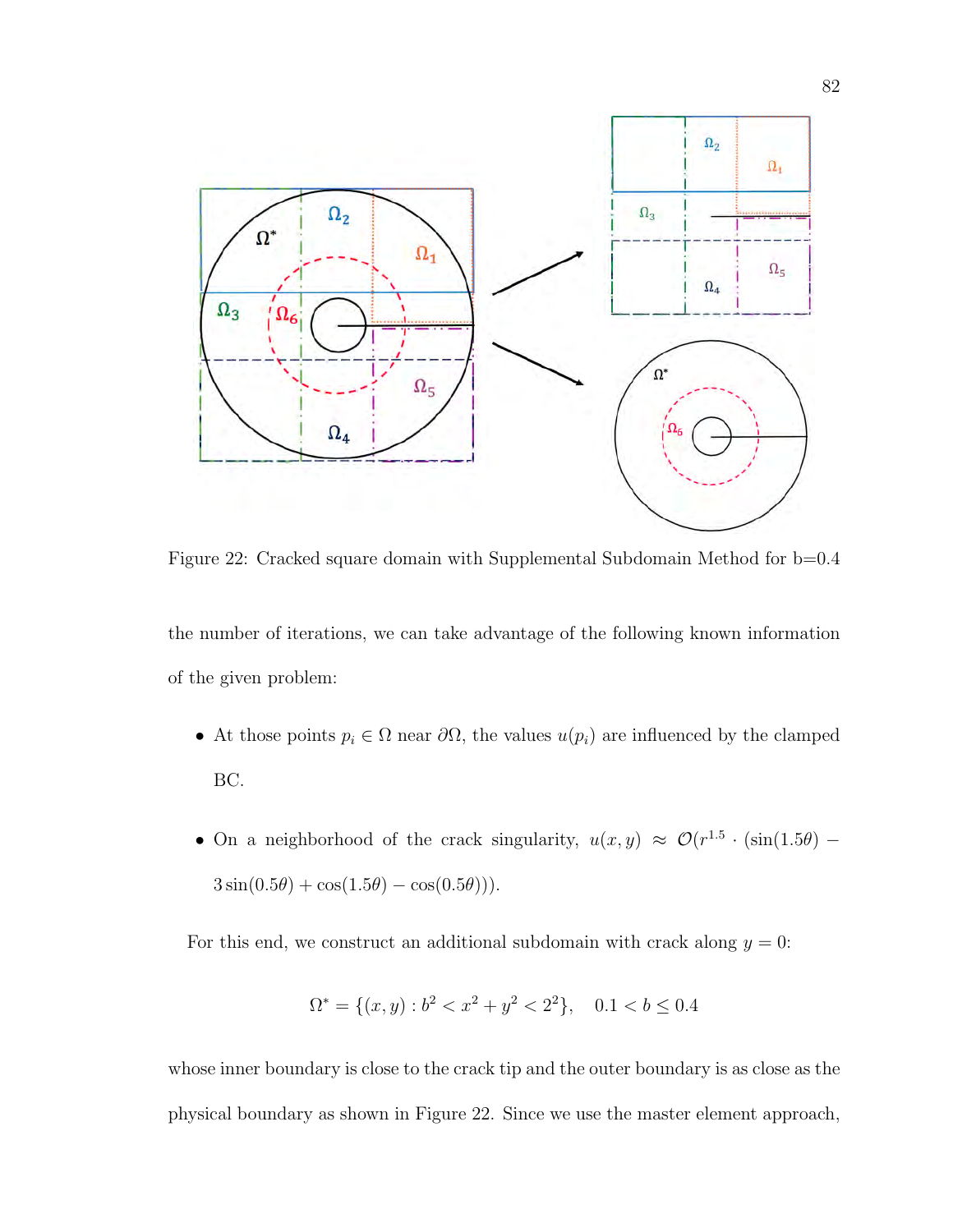the number of basis functions to approximate the solution on  $\Omega^*$  is independent of the size of  $\Omega^*$ . Now we define a geometric mapping  $G^* : \hat{\Omega} = [0,1] \times [0,1] \to \Omega^*$  as follows:

# $[G^*$ -mapping]:.

$$
G^* = (x(\xi, \eta), y(\xi, \eta)) = ((b + (2 - b)\eta) \cos 2\pi (1 - \xi), (b + (2 - b)\eta) \sin 2\pi (1 - \xi)).
$$

Then, we have

$$
(G^*)^{-1}(x, y) = (\xi(x, y), \eta(x, y))
$$
  

$$
\xi(x, y) = \begin{cases} \frac{1}{2\pi} \cos^{-1}(\frac{x}{r}) & \text{if } y < 0 \\ 1 - \frac{1}{2\pi} \cos^{-1}(\frac{x}{r}) & \text{if } 0 \le y \end{cases}, \eta(x, y) = \frac{(r - 0.5)}{1.5}
$$

$$
J(G^*) = \begin{bmatrix} 2\pi(0.5 + 1.5\eta)\sin 2\pi(1 - \xi), & -2\pi(0.5 + 1.5\eta)\cos 2\pi(1 - \xi) \\ 1.5\cos 2\pi(1 - \xi), & 1.5\sin 2\pi(1 - \xi) \end{bmatrix}
$$

$$
|J(G^*)| = 3\pi(0.5 + 1.5\eta)
$$

Since the artificial boundary  $r = 1$  of the subdomain  $\Omega_6$  locates inside the supplemental subdomain  $\Omega^*$ , we could have more accurate BC along  $r = 1$  than that of the previous section. Hence, for  $j = 1, \ldots, 6$ , we have more accurate  $u_j^k$  at fewer iterations.

The supplemental subdomain method for fourth-order problem on a square domain containing crack singularity is as follows: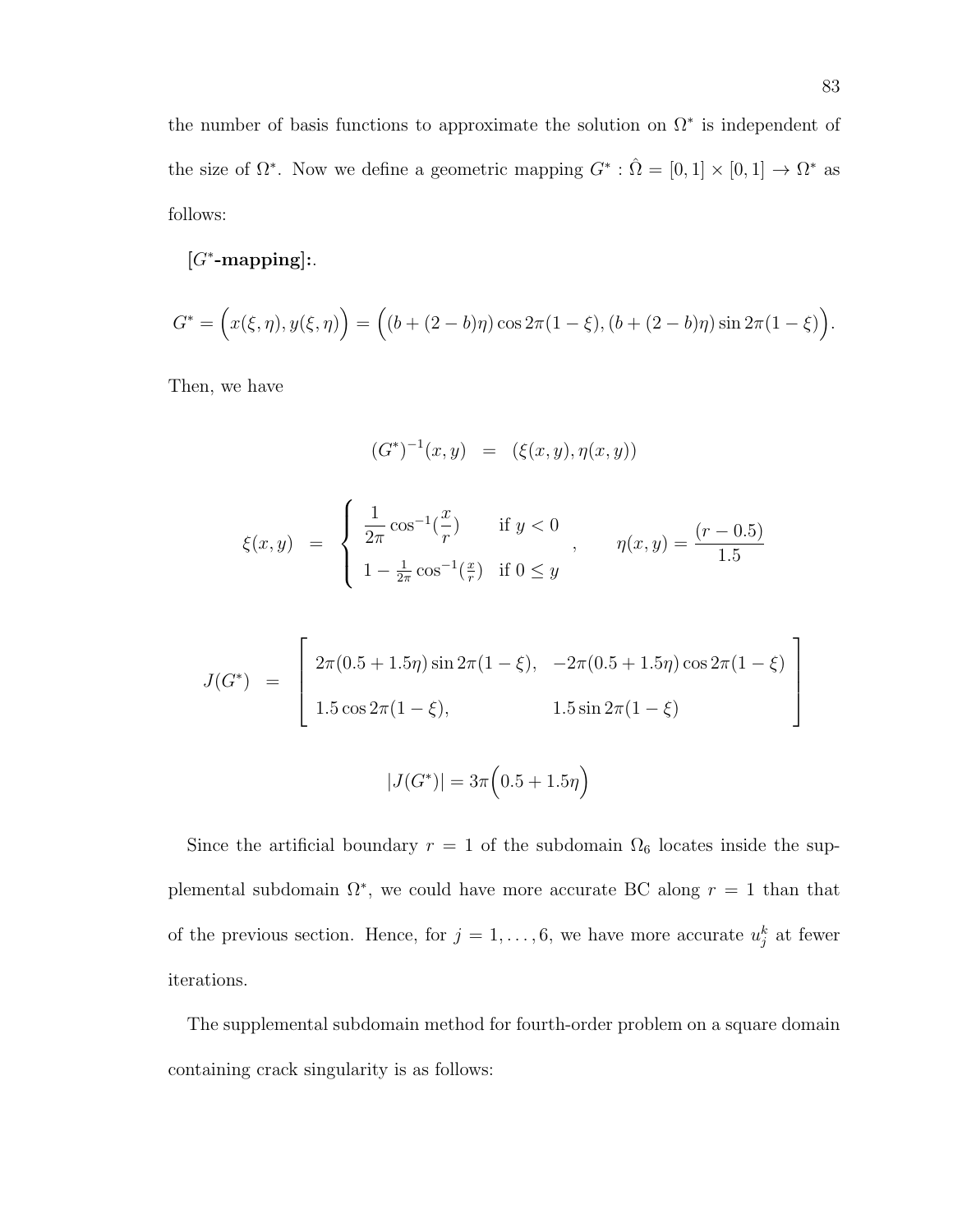(i) Find an approximate solutions  $u_2^{(0)}$  $\binom{0}{2}, u_4^{(0)}$  $u_4^{(0)}$ , and  $u_6^{(0)}$  by taking initial guesses 0 on artificial boundaries of subdomains  $\Omega_2$ ,  $\Omega_4$ , and  $\Omega_6$  using the k-refinement of B-spline basis functions with fixed *p*-degree  $(p = 8)$ .

(ii) Taking the values of the approximate solution  $u_2^{(0)}$  $\binom{0}{2}, u_4^{(0)}$  $u_4^{(0)}$ , and  $u_6^{(0)}$  $_6^{\circ}$  as artificial boundary conditions along corresponding interfaces, find  $u_1^{(0)}$  $\binom{0}{1}, u_3^{(0)}$  $u_3^{(0)}$ , and  $u_5^{(0)}$ 5 solving each subproblem independently.

(iii) Find an approximate solution  $u_*^{(0)}$  with respect to the following BC:

- along the outer boundary  $r = 2$ ,  $u_*(2, \theta)$  can be obtained by using  $u_1^{(0)}$  $\binom{(0)}{1}$  $u_2^{(0)}$  $\binom{0}{2}, u_3^{(0)}$  $\binom{0}{3}, u_4^{(0)}$  $u_4^{(0)}$ , and  $u_5^{(0)}$ 5 .
- along the inner boundary  $r = b$ ,  $u_*(b, \theta) = b^{1.5} \cdot (\sin(1.5\theta) 3\sin(0.5\theta) +$  $\cos(1.5\theta) - \cos(0.5\theta)$
- **Step II:** For  $k \geq 0$ , update approximate solutions on each subdomain in the following order:
	- (a) Find  $u_6^{(k+1)}$  by updating boundary condition along  $r = 1$  with  $u_*^{(k)}$ .
	- (b) Find  $u_2^{(k+1)}$  by updating corresponding artificial boundary conditions with  $u_1^{(k)}$  $\binom{k}{1}, u_3^{(k)}$  $\binom{k}{3}$ , and  $u_6^{(k+1)}$  $\binom{\kappa+1}{6}$ .
	- (c) Find  $u_4^{(k+1)}$  by updating corresponding artificial boundary conditions with  $u_3^{(k)}$  $\binom{k}{3}, u_5^{(k)}$  $_5^{(k)}$ , and  $u_6^{(k+1)}$  $\overset{(\kappa+1)}{6}$ .
	- (d) Find  $u_1^{(k+1)}$  by updating corresponding artificial boundary conditions with  $u_2^{(k+1)}$  $\binom{k+1}{2}$  and  $u_6^{(k+1)}$  $\overset{(\kappa+1)}{6}$ .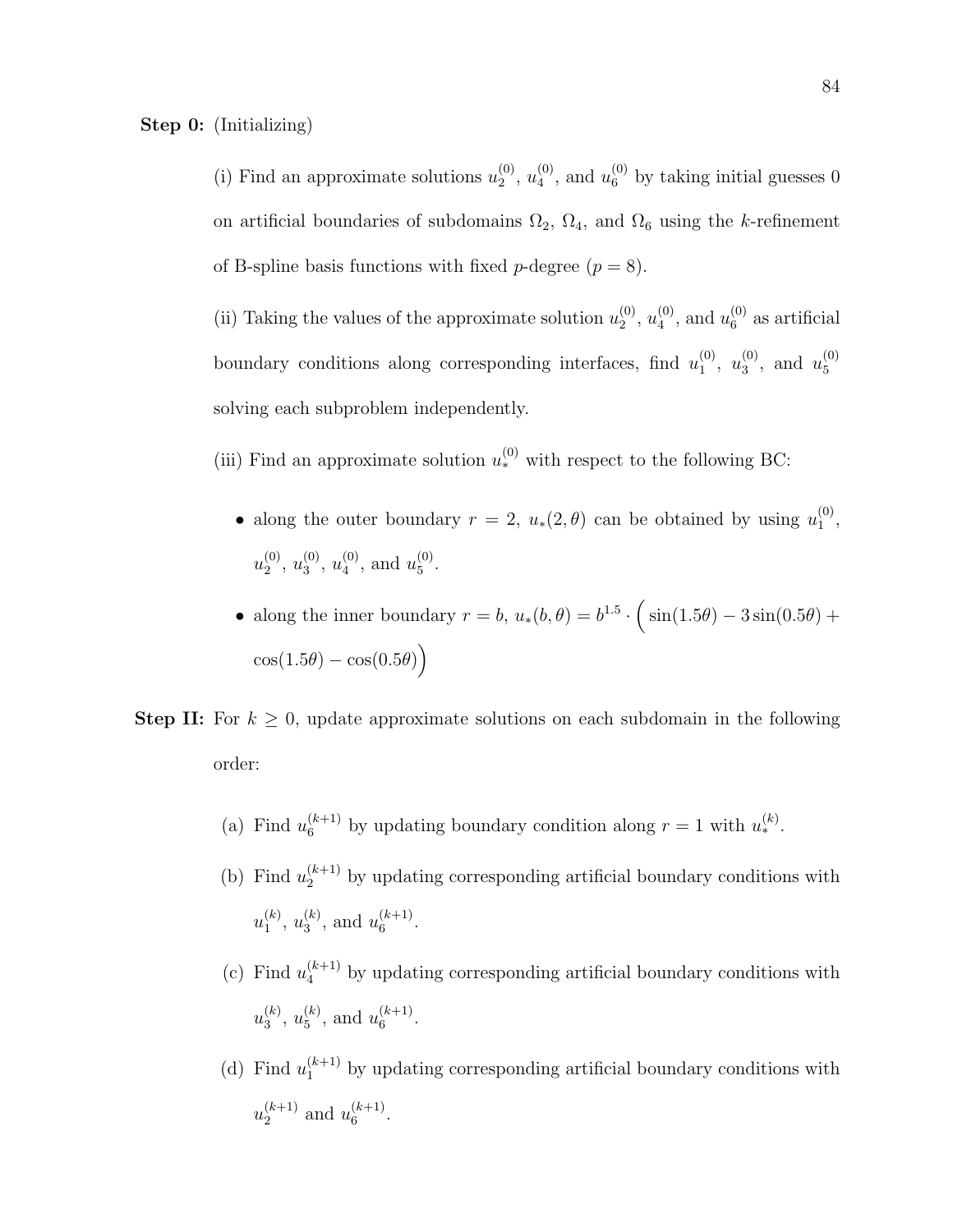- (e) Find  $u_3^{(k+1)}$  by updating corresponding artificial boundary conditions with  $u_2^{(k+1)}$  $u_4^{(k+1)}, u_4^{(k+1)}$  $\binom{(k+1)}{4}$ , and  $u_6^{(k+1)}$  $\overset{(\kappa+1)}{6}$ .
- (f) Find  $u_5^{(k+1)}$  by updating corresponding artificial boundary conditions with  $u_4^{(k+1)}$  $\binom{k+1}{4}$  and  $u_6^{(k+1)}$  $\binom{\kappa+1}{6}$ .
- (g) (i) compute the stress intensity factors  $\lambda_1$  and  $\lambda_2$  by using  $u_6^{(k+1)}$  $\overset{(\kappa+1)}{6}$ .
	- (ii) Find  $u_*^{(k+1)}$  with the following BC:
		- use  $u_1^{(k+1)}$  $\binom{k+1}{1}, u_2^{(k+1)}$  $u_3^{(k+1)}, u_3^{(k+1)}$  $\binom{k+1}{3}, u_4^{(k+1)}$  $\binom{(k+1)}{4}$ , and  $u_5^{(k+1)}$  $_5^{(k+1)}$  along the outer boundary  $r=2$ ,
		- use  $u_6^{(k+1)}$  $6^{(k+1)}$  along the inner boundary  $r = b$ .

**Step III:** Update approximate solutions  $u_6^{(k+1)}$  $\binom{k+1}{6}$  and  $u_*^{(k+1)}$  by iterating them as follows:

- 1. Find  $u_6^{(k+1)}$  by updating boundary condition along  $r = 1$  with  $u_*^{(k+1)}$ .
- 2. Find an approximate solution  $u_*^{(k+1)}$  by using  $u_*^{(previous)}$  along the boundary  $r = 2$ , and by using  $u_6^{(previous)}$  $_6^{(prevous)}$  along the boundary  $r = b$ . Apply Step III 2 times.

Let  $Error = ||u_{true} - u^{k+1}||_{\infty, rel} = \frac{||u_{true} - u^{k+1}||_{\infty}}{||u_{true} - u^{k+1}||_{\infty}}$  $||u_{true}||_{\infty}$ be the relative error in the maximum norm and TOL is a given number.

- if  $Error \leq TOL$ , then stop the iteration steps. An approximate solution is  $u_h = u^{(k+1)}$ .
- if  $Error \geq TOL$ , go to Step II.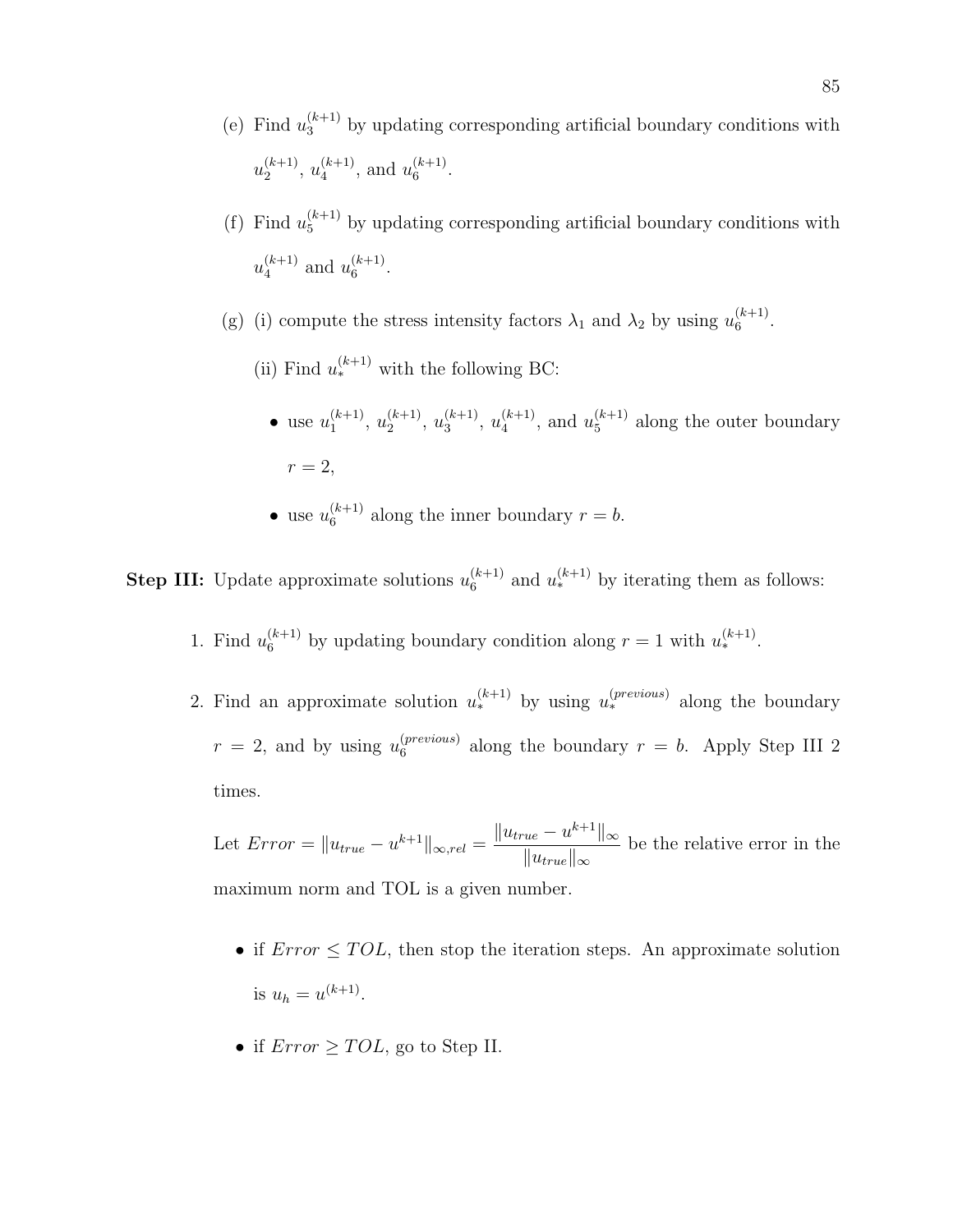Table 10: Relative errors in the maximum norm obtained by using Implicitly Enriched Schwarz Method and Supplemental Subdomain Method with b=0.4 for 2D fourthorder problem on a Cracked Circular Domain with Larger Overlapping Size

| Degree | DOF  | Iterations | $\ RelErr\ _{Max}$ |
|--------|------|------------|--------------------|
|        | 1844 | 10         | $3.52E - 006$      |
| 5      | 2082 | 14         | 3.10E-007          |
| 6      | 2334 | 17         | 3.73E-008          |
|        | 2600 | 19         | 7.07E-009          |
|        | 2880 | 19         | 6.40E-009          |

### 5.4 2D Fourth-order Problem on an L-shaped Domain

Example 9. Consider the fourth-order equation  $\Delta^2 u = f$  on an L-shaped domain  $\Omega$ containing corner singularity with non-homogeneous clamped boundary conditions whose true solution is constucted as follows:

$$
u(r,\theta) = r^{\lambda} \Big( \sin(2\theta/3) - (1/3)\sin(2\theta) \Big)
$$

where  $\lambda = 1.54448373678$ . Then

$$
f(r,\theta) = -(6.583208901846914\sin(2t) + 8.164403894229210\sin((2t)/3))/r^{2.45552}
$$

Note that  $\lambda_1 = 1.54448373678$  and  $\lambda_2 = 1.908529189846$  are the roots of the characteristic equation  $sin^2((z-1)3\pi/2) - (z-1)^2 sin^2(3\pi/2) = 0$  [3].

#### Geometric Mappings:

We partition the physical domain into five subdomains as shown in Figure 23.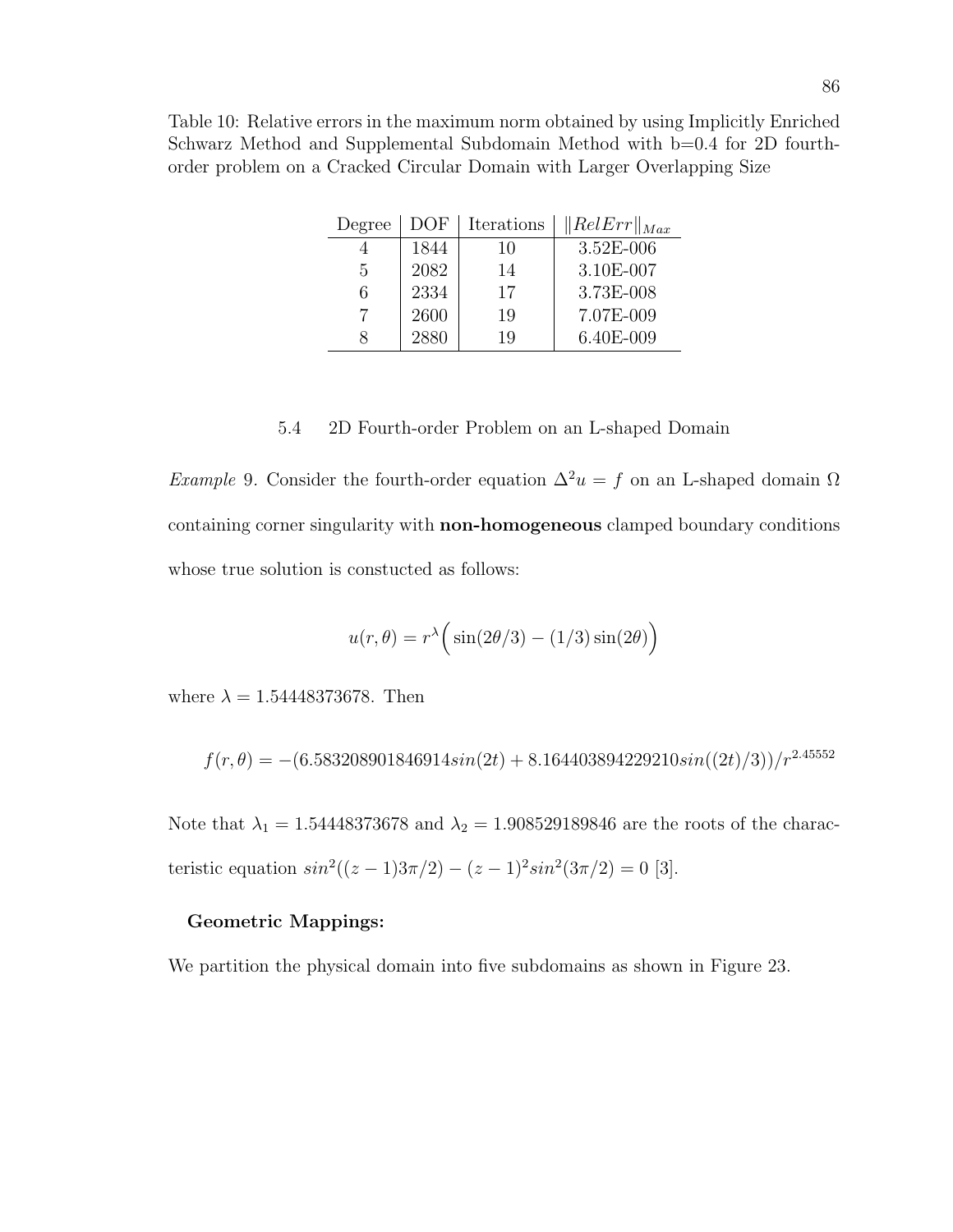

Figure 23: L-shaped domain and its domain decomposition

$$
[G_1-\text{mapping}]: G_1: \hat{\Omega} = [0, 1] \times [0, 1] \to \Omega_1 = [\frac{1}{\sqrt{2}}, 2] \times [0, 2]
$$

$$
G_1(\xi, \eta) = \begin{cases} x(\xi, \eta) = \frac{1}{\sqrt{2}} + (2 - \frac{1}{\sqrt{2}})\xi, \\ y(\xi, \eta) = 2\eta \end{cases}
$$

where

$$
J(G_1) = \begin{bmatrix} 2 - \frac{1}{\sqrt{2}} & 0 \\ 0 & 2 \end{bmatrix}, |J(G_1)| = 4 - \frac{2}{\sqrt{2}}
$$

 $[G_2$-mapping]: G_2: \hat{\Omega} = [0,1] \times [0,1] \rightarrow \Omega_2 = [-2,2] \times [\frac{1}{\sqrt{2}}]$ 2 , 2]  $G_2(\xi,\eta) =$  $\sqrt{ }$  $\int$  $\overline{\mathcal{L}}$  $x(\xi, \eta) = -2 + 4\xi,$  $y(\xi,\eta) = \frac{1}{\eta}$ 2  $+(2-\frac{1}{4})$ 2  $\left( \eta \right)$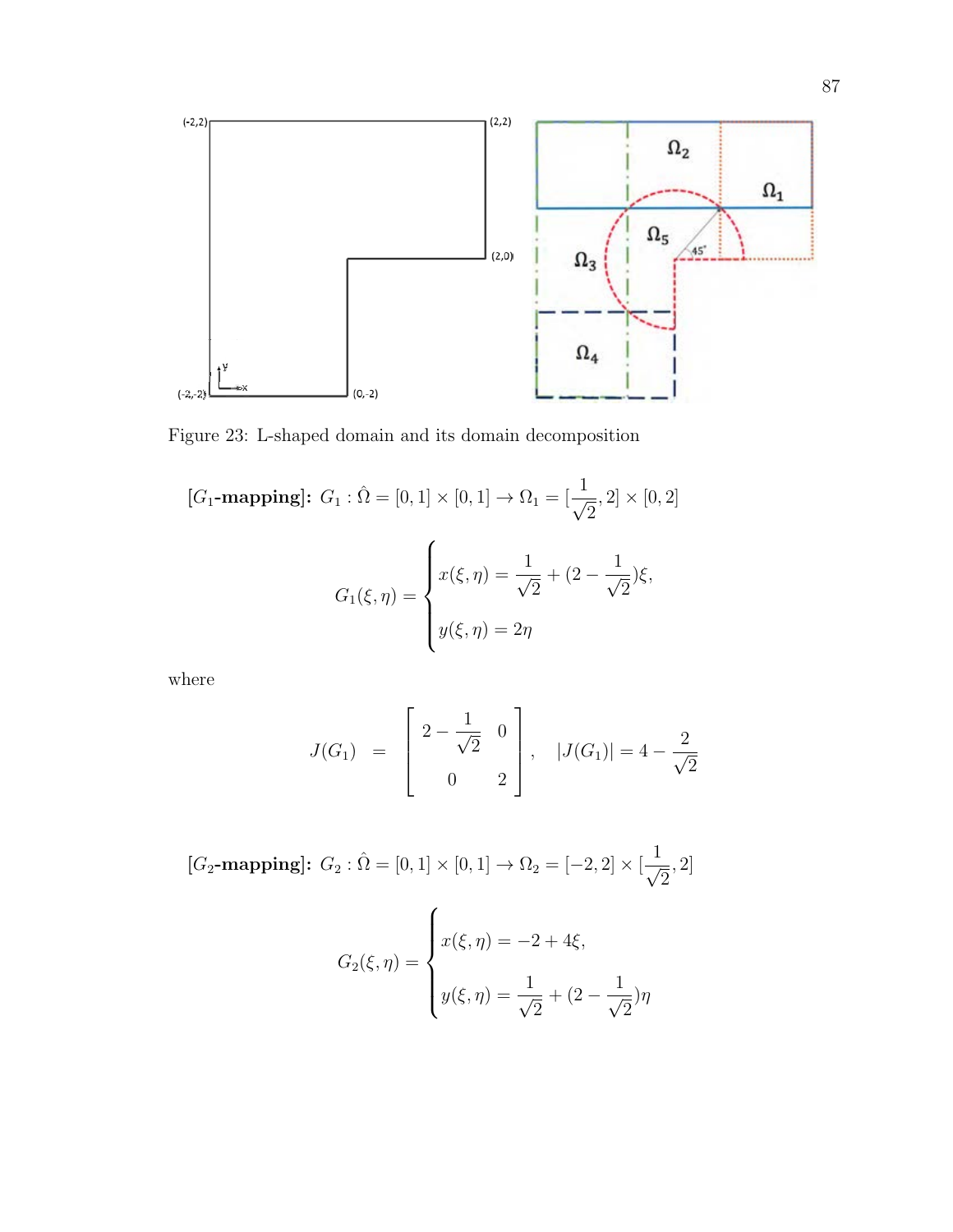where

$$
J(G_2) = \begin{bmatrix} 4 & 0 \\ 0 & 2 - \frac{1}{\sqrt{2}} \end{bmatrix}, |J(G_2)| = 8 - \frac{4}{\sqrt{2}}
$$

 $[G_3$-mapping]: G_3: \hat{\Omega} = [0,1] \times [0,1] \rightarrow \Omega_3 = [-2, -\frac{1}{\sqrt{2}}]$ 2  $\vert \times \vert -2, 2 \vert$ 

$$
G_3(\xi, \eta) = \begin{cases} x(\xi, \eta) = -2 + (2 - \frac{1}{\sqrt{2}})\xi, \\ y(\xi, \eta) = -2 + 4\eta \end{cases}
$$

where

$$
J(G_3) = \begin{bmatrix} 2 - \frac{1}{\sqrt{2}} & 0 \\ 0 & 4 \end{bmatrix}, |J(G_3)| = 8 - \frac{4}{\sqrt{2}}
$$

$$
[G_4\text{-mapping}]: G_4: \hat{\Omega} = [0, 1] \times [0, 1] \to \Omega_4 = [-2, 0] \times [-2, -\frac{1}{\sqrt{2}}]
$$

$$
G_4(\xi, \eta) = \begin{cases} x(\xi, \eta) = -2 + 2\xi, \\ y(\xi, \eta) = -2 + (2 - \frac{1}{\sqrt{2}})\eta \end{cases}
$$

where

$$
J(G_4) = \begin{bmatrix} 2 & 0 \\ 0 & 2 - \frac{1}{\sqrt{2}} \end{bmatrix}, |J(G_4)| = 4 - \frac{2}{\sqrt{2}}
$$

In order to generate re-entrant corner singularity in the radial direction of the subdomain  $\Omega_5$ , we divide the subdomain into singular zone  $\Omega_{5_{sing}} = \{(r, \theta): 0 \leqslant r \leqslant 0\}$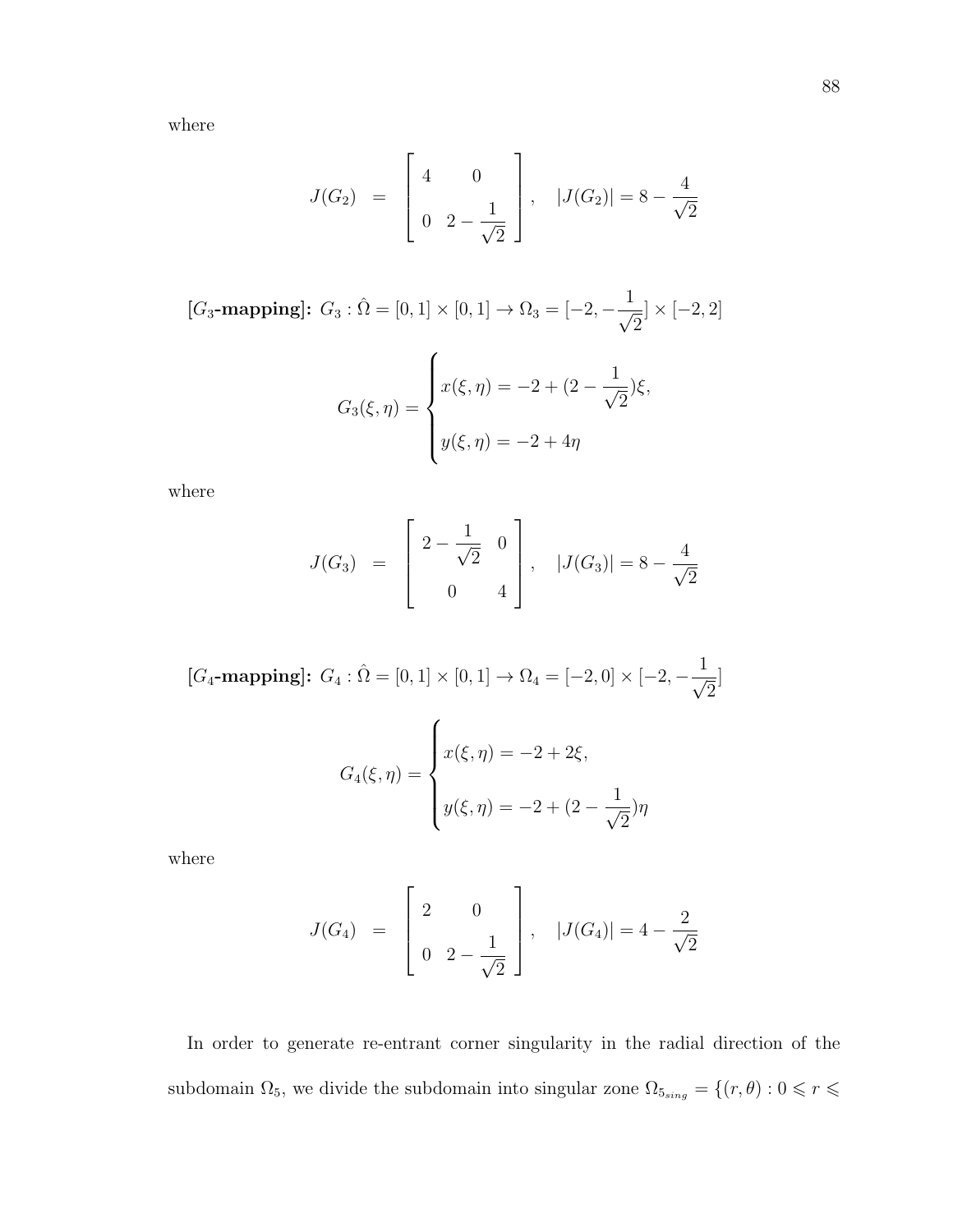$0.4, 0 \le \theta \le 1.5\pi$ } and non-singular zone  $\Omega_{5_{reg}} = \{(r, \theta) : 0.3 \le r \le 1, 0 \le \theta \le 1.5\pi\}.$ We consider F-mapping to generate the corner singularity  $r^{1.54448}$  on a singular zone  $\Omega_{5_{sing}}$  and  $G_5$ -mapping to build regular basis functions on a regular zone  $\Omega_{5_{reg}}$ .

 $[G_5{\text -}\mathbf{mapping}]$ :  $G_5$ :  $\hat{\Omega} = [0,1] \times [0,1] \longrightarrow \Omega_{5_{reg}} = \{(r,\theta): 0.3 \leq r \leq 1, 0 \leq \theta \leq \theta \leq \theta_{5}, r \in \{0,1\} \}$  $1.5\pi$ }

$$
G_5(\xi, \eta) = (0.3 + 0.7\eta) \Big( \cos 1.5\pi (1 - \xi), \sin 1.5\pi (1 - \xi) \Big)
$$
 (51)

where  $\Omega_{5_{reg}}$  has a corner along the positive x-axis. Then we have

$$
G_5^{-1}(x,y) \ \ = \ \ (\xi(x,y),\eta(x,y))
$$

$$
\xi(x,y) = \begin{cases} \frac{1}{1.5\pi} \cos^{-1}(\frac{x}{r}) - \frac{1}{3} & \text{if } y < 0 \\ 1.5\pi - \frac{1}{1.5\pi} \cos^{-1}(\frac{x}{r}) & \text{if } 0 \le y \end{cases}, \quad \eta(x,y) = \frac{(r-0.3)}{0.7}
$$

$$
J(G_5) = \begin{bmatrix} (1.5\pi(0.3 + 0.7\eta)\sin 1.5\pi(1 - \xi), -1.5\pi(0.3 + 0.7\eta)\cos 1.5\pi(1 - \xi) \\ 0.7\cos 1.5\pi(1 - \xi), & 0.7\sin 1.5\pi(1 - \xi) \end{bmatrix}
$$

$$
|J(G_5)| = \frac{2.1}{2}\pi \left(0.3 + 0.7\eta\right)
$$

[F-mapping]: Next, define a mapping to deal with singularities

$$
F: \hat{\Omega} = [0, 1] \times [0, 1] \longrightarrow \Omega_{5_{sing}} = \{(r, \theta) : r \leq 0.4, 0 \leq \theta \leq 1.5\pi\}
$$

that maps polynomials to singular functions as follows:

$$
F(\xi, \eta) = 0.4\eta^2 \Big(\cos 1.5\pi (1 - \xi), \sin 1.5\pi (1 - \xi)\Big)
$$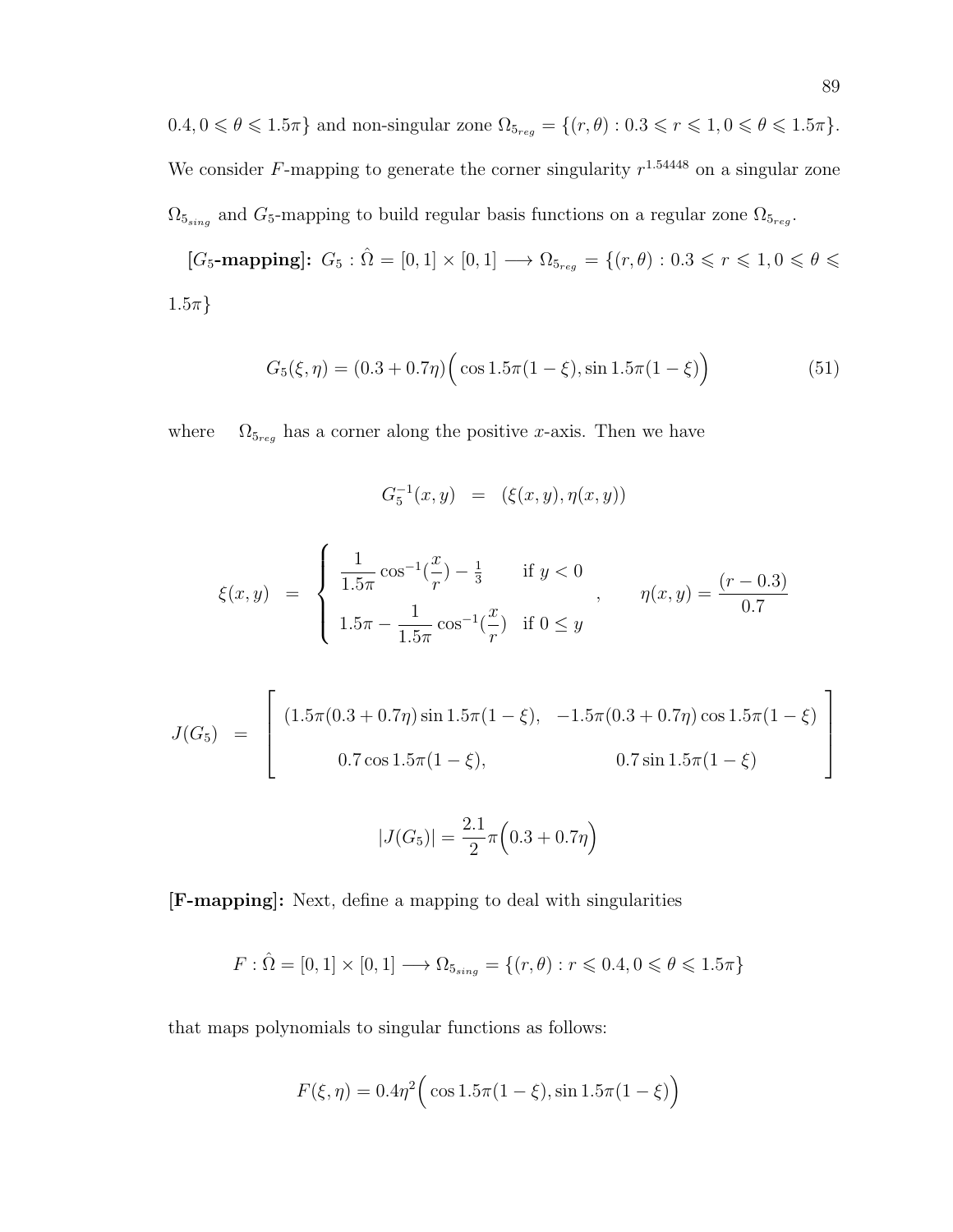Then

$$
F^{-1}(x, y) = (\xi(x, y), \eta(x, y))
$$

where

$$
\xi(x,y) = \begin{cases} \frac{1}{1.5\pi} \cos^{-1}(\frac{x}{r}) - \frac{1}{3} & \text{if } y < 0 \\ 1.5\pi - \frac{1}{1.5\pi} \cos^{-1}(\frac{x}{r}) & \text{if } 0 \le y \end{cases}, \quad \eta(x,y) = \frac{r^{1/2}}{\sqrt{0.4}}
$$

$$
J(F) = \begin{bmatrix} 0.6\pi\eta^2 \sin 1.5\pi (1 - \xi), & -0.6\pi\eta^2 \cos 1.5\pi (1 - \xi) \\ 0.8\eta \cos 1.5\pi (1 - \xi), & 0.8\eta \sin 1.5\pi (1 - \xi) \end{bmatrix}, \quad |J(F)| = 0.48\pi\eta^3
$$

### Construction of Approximation Space

We assume for  $p, q \ge 4$ ,  $\hat{N}_{k, p+1}^1(\xi), \ldots, \hat{N}_{k, p+1}^4(\xi), k = 1, 2, \ldots, 2p+1$ , and  $\hat{M}^1_{l,q+1}(\eta), \ldots, \hat{M}^4_{l,q+1}(\eta), l = 1, 2, \ldots, 2p+1, l = 1, 2, \ldots, 2q+1$  are  $\mathcal{C}^{p-1}$  and  $\mathcal{C}^{q-1}$ 

continuous B-splines, respectively, corresponding to an open knot vectors

$$
S_{\xi}^{1} = S_{\xi}^{3} = S_{\xi}^{4} = \{ \underbrace{0...0}_{p+1}, 0.1, 0.2, ..., 0.8, 0.9, \underbrace{1...1}_{p+1} \}.
$$
\n
$$
S_{\xi}^{2} = \{ \underbrace{0...0}_{p+1}, 0.05, 0.1, ..., 0.9, 0.95, \underbrace{1...1}_{p+1} \}.
$$
\n
$$
S_{\eta}^{1} = S_{\eta}^{2} = S_{\eta}^{4} = \{ \underbrace{0...0}_{q+1}, 0.1, 0.2, ..., 0.8, 0.9, \underbrace{1...1}_{q+1} \}.
$$
\n
$$
S_{\eta}^{3} = \{ \underbrace{0...0}_{q+1}, 0.05, 0.1, ..., 0.9, 0.95, \underbrace{1...1}_{q+1} \}.
$$

Define basis functions on the reference domain for the corresponding geometric mappings as follows:

$$
\hat{\mathcal{V}}_{G_1} = \{ \hat{N}_{i,p+1}^1(\xi) \cdot \hat{M}_{j,q+1}^1(\eta) : i = 1, \dots, p+10; j = 1, \dots, q+10 \}.
$$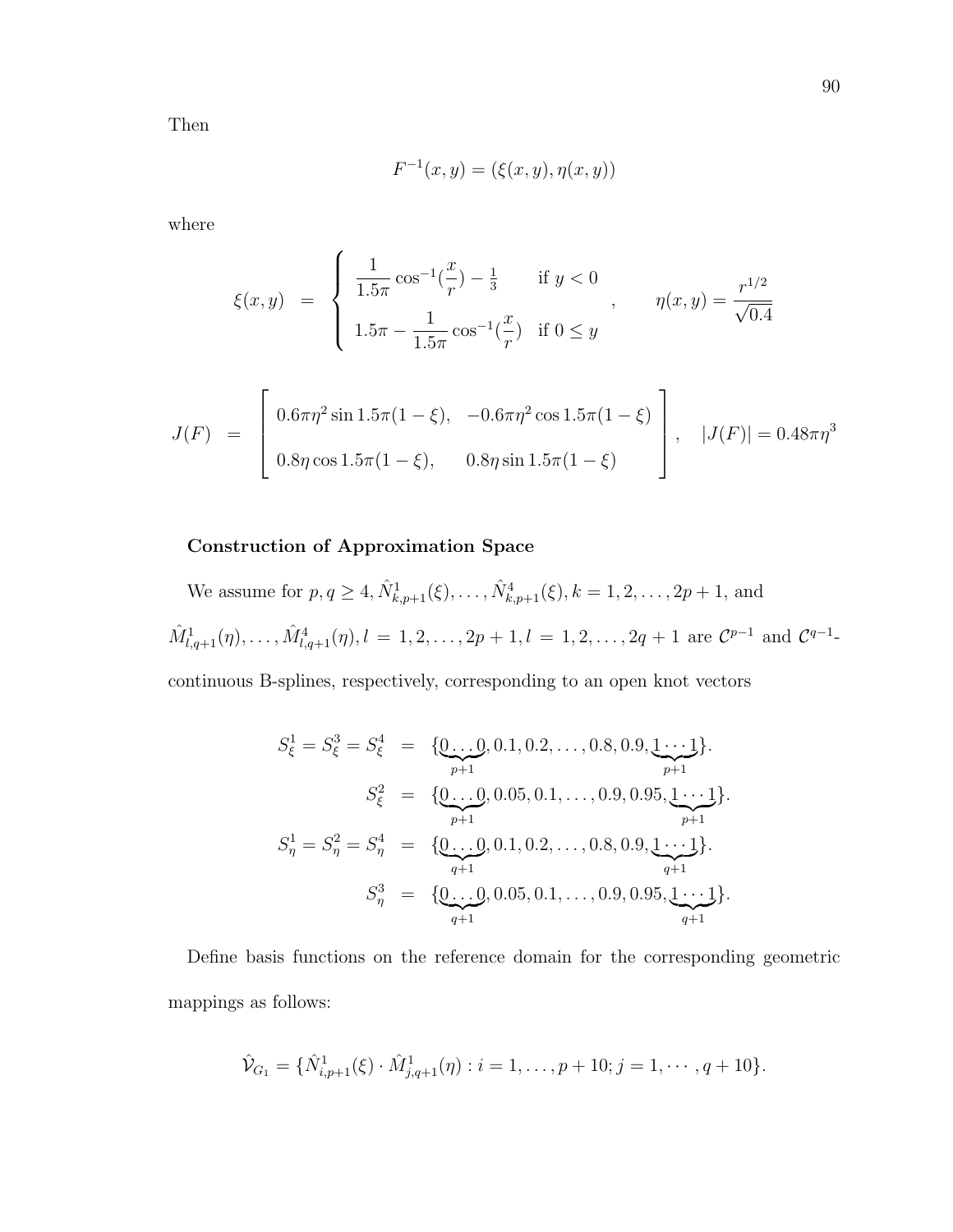$$
\hat{\mathcal{V}}_{G_2} = \{ \hat{N}_{i,p+1}^2(\xi) \cdot \hat{M}_{j,q+1}^2(\eta) : i = 1, \dots, p+20; j = 1, \dots, q+10 \}.
$$
  

$$
\hat{\mathcal{V}}_{G_3} = \{ \hat{N}_{i,p+1}^3(\xi) \cdot \hat{M}_{j,q+1}^3(\eta) : i = 1, \dots, p+10; j = 1, \dots, q+20 \}.
$$
  

$$
\hat{\mathcal{V}}_{G_4} = \{ \hat{N}_{i,p+1}^4(\xi) \cdot \hat{M}_{j,q+1}^4(\eta) : i = 1, \dots, p+10, j = 1, \dots, q+10 \}.
$$

where the first two and the last two basis functions in the  $\xi$ - direction as well as in the  $\eta$ - direction on subdomains  $\Omega_1, \cdots, \Omega_4$  are modified as defined in (26) to satisfy non-homogeneous artificial and clamped boundary conditions.

The corresponding approximation functions on the physical subspaces are as follows:

$$
\mathcal{V}_{G_1} = (\hat{\mathcal{V}}_{G_1} \circ G_1^{-1})
$$
\n
$$
= \left\{ \left( \hat{N}_{i,p+1}^1(\xi) \cdot \hat{M}_{j,q+1}^1(\eta) \right) \circ G_1^{-1} : 1 \le i \le p+10; 1 \le j \le q+10 \right\}
$$
\n(52)

$$
\mathcal{V}_{G_2} = (\hat{\mathcal{V}}_{G_2} \circ G_2^{-1})
$$
\n
$$
= \left\{ \left( \hat{N}_{i,p+1}^2(\xi) \cdot \hat{M}_{j,q+1}^2(\eta) \right) \circ G_2^{-1} : 1 \le i \le p+20; 1 \le j \le q+10 \right\}
$$
\n(53)

$$
\mathcal{V}_{G_3} = (\hat{\mathcal{V}}_{G_3} \circ G_3^{-1})
$$
\n
$$
= \left\{ \left( \hat{N}_{i,p+1}^3(\xi) \cdot \hat{M}_{j,q+1}^3(\eta) \right) \circ G_3^{-1} : 1 \le i \le p+10; 1 \le j \le q+20 \right\}
$$
\n(54)

$$
\mathcal{V}_{G_4} = (\hat{\mathcal{V}}_{G_4} \circ G_4 - 1)
$$
\n
$$
= \left\{ \left( \hat{N}_{i,p+1}^4(\xi) \cdot \hat{M}_{j,q+1}^4(\eta) \right) \circ G_4^{-1} : 1 \le i \le p+10; 1 \le j \le q+10 \right\}
$$
\n
$$
(55)
$$

We consider the following two open knot vectors that correspond to the k-refinement in the  $\xi$ - direction and  $\eta$ - direction, respectively, to construct B-spline basis functions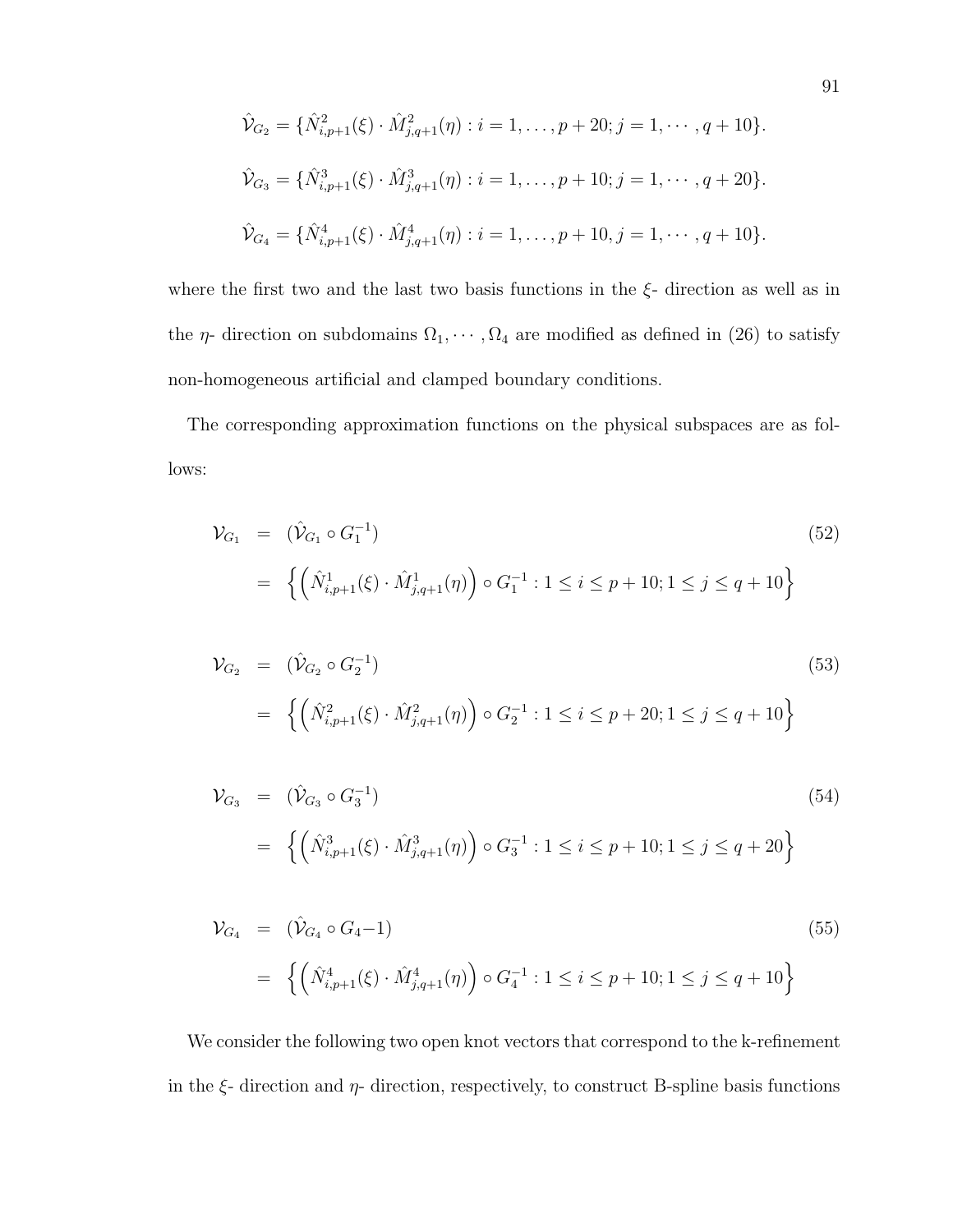on the subdomain  $\Omega_5$ 

$$
S_{\xi}^{5} = \{ \underbrace{0...0}_{p+1}, \underbrace{1}{12}, \underbrace{2}_{12}, \dots, \underbrace{10}_{12}, \underbrace{11}_{12}, \underbrace{1...1}_{p+1} \}.
$$
\n
$$
S_{\eta}^{5} = \{ \underbrace{0...0}_{q+1}, 0.2, 0.4, 0.6, 0.8, \underbrace{1...1}_{q+1} \}.
$$
\n(56)

Then we have  $\mathcal{C}^{p-1}$ -continuous B-spline basis functions  $\hat{N}_{k,p+1}^5(\xi)$ ,  $k = 1, 2, \ldots, p+12$ and  $C^{q-1}$ -continuous B-splines basis functions  $\hat{M}_{l,q+1}^5(\eta), l = 1, 2, \ldots, q+5$ , respectively. We choose the corresponding approximation space on the reference domain for the mapping  $G_5$  as follows:

$$
\hat{\mathcal{V}}_{G_5} = \{ \hat{N}_{i,p+1}^5(\xi) \cdot \hat{M}_{j,q+1}^5(\eta) : i = 3, \dots, p+10; j = 1, \dots, q+5 \}.
$$

where the last two of  $\hat{M}_{l,q+1}^5(\eta), l = 1, 2, \ldots, q+5$  are modified as defined in (26). We also remove the first two and the last two B-spline basis functions among  $\hat{N}^5_{k,p+1}(\xi), k =$  $1, 2, \ldots, p + 12$  so that the clamped boundary conditions are satisfied at both ends. We construct basis functions defined on  $\Omega_{5_{reg}}$  by using the PU function  $\psi_L$  (43) as follows:

$$
\mathcal{V}_{G_5} = (\hat{\mathcal{V}}_{G_5} \circ G_5^{-1}) \cdot \psi_L
$$
\n
$$
= \left\{ \left( \hat{N}_{i,p+1}^5(\xi) \cdot \hat{M}_{j,q+1}^6(\eta) \cdot \hat{\psi}_L(\xi,\eta) \right) \circ G_5^{-1} : 3 \le i \le p+10; 1 \le j \le q+5 \right\}
$$
\n
$$
(57)
$$

We define basis functions on the reference domain for the mapping  $F$  as follows:

$$
\hat{\mathcal{V}}_F = \{ \hat{N}_{i,p+1}^5(\xi) (\eta \sqrt{0.4})^{(2*1.54448373678)} : i = 3, \dots, p+10 \}.
$$

Then the set  $\hat{\mathcal{V}}_F \circ F^{-1}$  generates the re-entrant corner singularity  $r^{1.54448}$  in the radial direction where  $r^2 = x^2 + y^2$ . Note that the strength of singularity at the re-entrant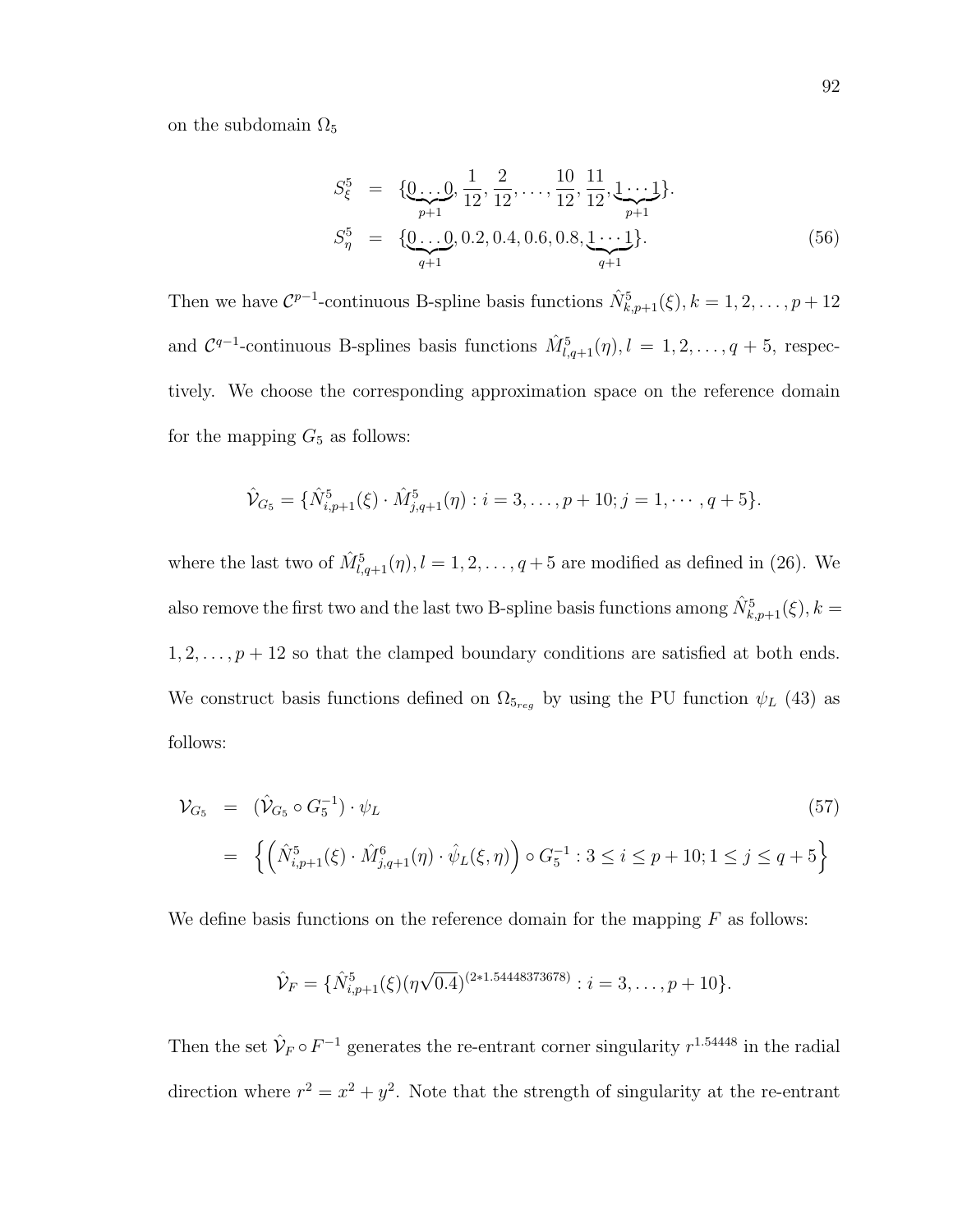| Degree | DOF  | Iterations | $\ RelErr\ _{Max}$ |
|--------|------|------------|--------------------|
|        | 1228 | 1607       | 4.95E-005          |
| 5      | 1392 | 3199       | 1.96E-005          |
| 6      | 1566 | 2409       | 4.16E-006          |
|        | 1750 | 3730       | 3.35E-006          |
| x      | 1944 | 3561       | 9.96E-007          |

Table 11: Relative errors in the maximum norm obtained by using Implicitly Enriched Schwarz Method for 2D fourth-order problem on an L-shaped Domain

corner of L-shaped domain is  $\lambda = 1.544483736782464$ . However, for simplicity, we choose  $\lambda = 1.54448$  that makes the fourth derivatives of the true solution simple. Using the PU function  $\psi_R$  (42), we construct basis functions defined on  $\Omega_{5_{sing}}$  as follows:

$$
\mathcal{V}_F = (\hat{V}_F \circ F^{-1}) \cdot \psi_R
$$
  
=  $\left\{ \left( \hat{N}_{i,p+1}^5(\xi) \cdot (\eta \sqrt{0.4})^{(2*1.54448)} \cdot \hat{\psi}_R(\xi, \eta) \right) \circ F^{-1} : i = 3, ..., p + 10 \right\}$  (58)

Approximation space to deal with fourth-order partial differential equation on an L-shaped domain  $\Omega$  is

$$
\mathcal{V}_{\Omega} = \mathcal{V}_{G_1} \cup \mathcal{V}_{G_2} \cup \mathcal{V}_{G_3} \cup \mathcal{V}_{G_4} \cup \mathcal{V}_{G_5} \cup \mathcal{V}_F
$$
\n
$$
(59)
$$

The total number of the degree of freedom is

$$
card(\mathcal{V}_{\Omega}) = card(\mathcal{V}_{G_1}) + \dots + card(\mathcal{V}_{G_5}) + card(\mathcal{V}_F)
$$
  
=  $(2 * (p + 10) * (q + 10)) + ((p + 20) * (q + 10))$   
+  $((p + 10) * (q + 20)) + ((p + 8)(1 + q + 5))$ 

By increasing overlapping size with a new partition shown in Figure 24, we reduce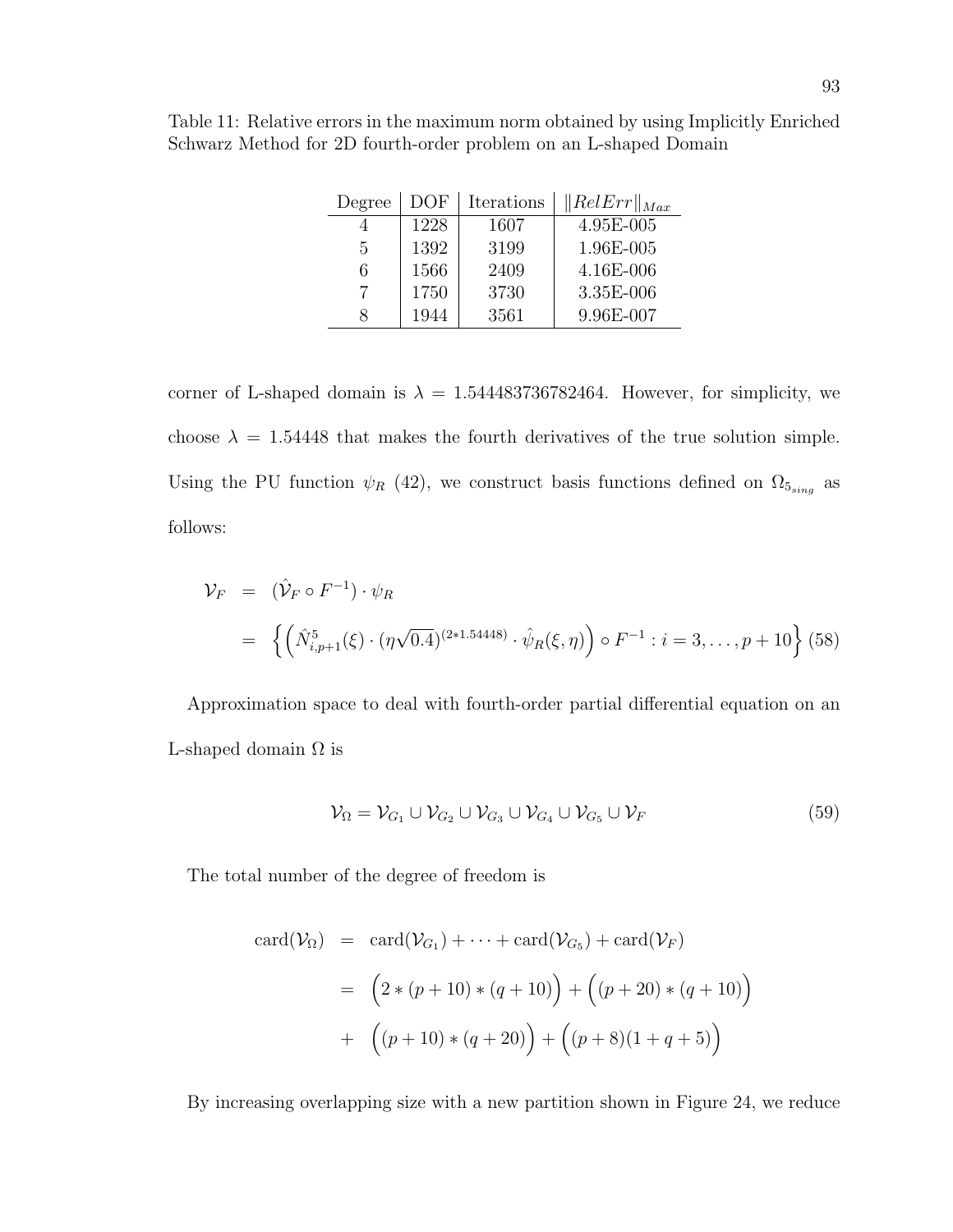

Figure 24: L-shaped domain with large overlapping size

Table 12: Relative errors in the maximum norm obtained by using Implicitly Enriched Schwarz Method for 2D fourth-order problem on an L-shaped Domain with larger overlapping size

| Degree | DOF  | Iterations | $\ RelErr\ _{Max}$ |
|--------|------|------------|--------------------|
|        | 1228 | 95         | 5.15E-005          |
| 5      | 1392 | 103        | 2.13E-005          |
| 6      | 1566 | 120        | 5.47E-006          |
|        | 1750 | 182        | 4.12E-006          |
|        | 1944 | 188        | 9.96E-007          |

the required number of iterations in Example 9. Table 12 shows that new partition provides almost same accuracy with less number of iterations.

In order to obtain a further reduction of the number of iterations, we can take advantage of the Supplemental Subdomain Method. We construct an additional subdomain:

$$
\Omega^* = \{(x, y) : b^2 < x^2 + y^2 < 2^2\}, \quad 0.1 < b \le 0.4
$$

whose inner boundary is close to the crack tip and the outer boundary is as close as the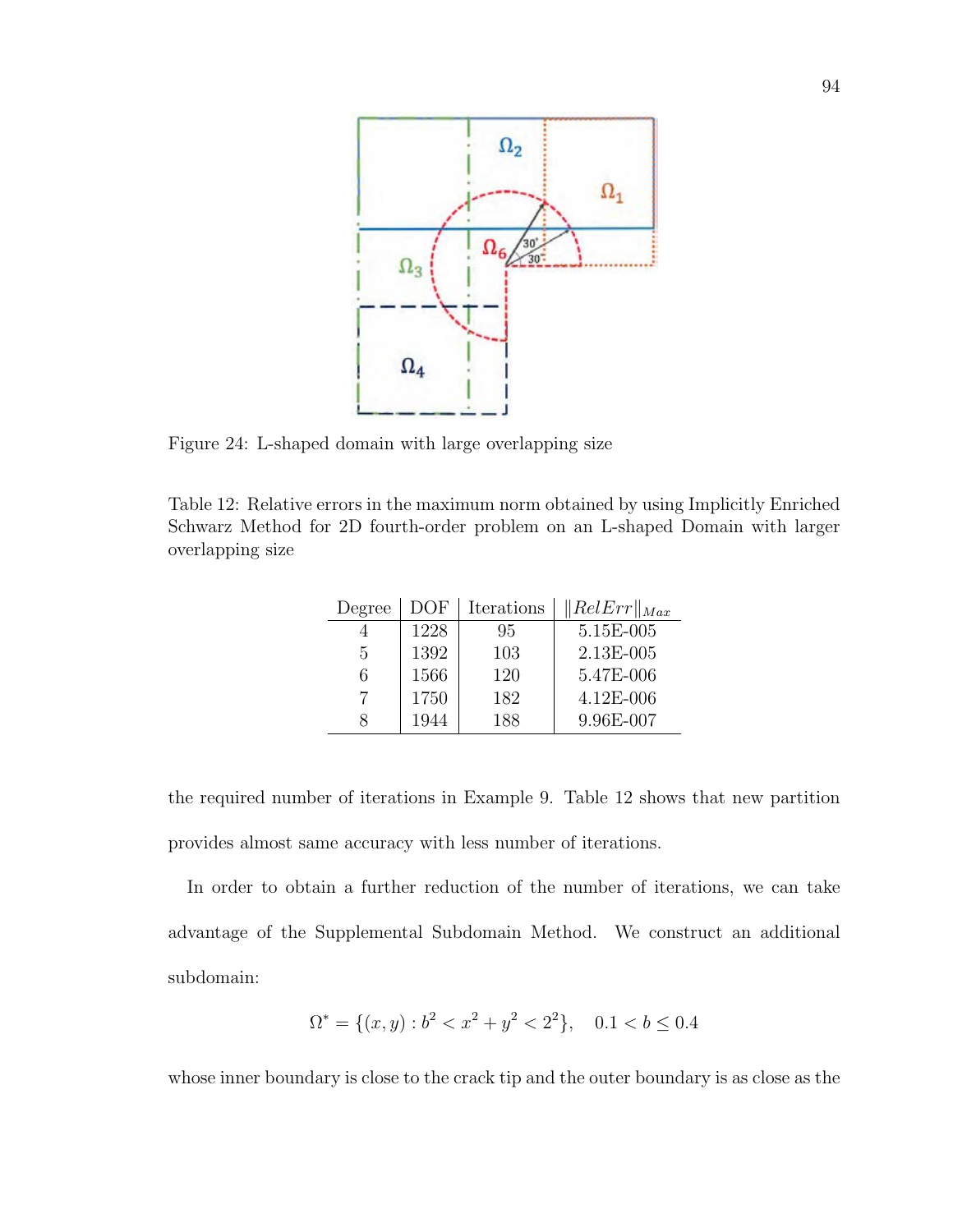

Figure 25: L-shaped domain with Supplemental Subdomain Method for b=0.4

physical boundary as shown in Figure 22. Since we use the mater element approach, the number of basis functions to approximate the solution on  $\Omega^*$  is independent of the size of  $\Omega^*$ . Now we define a geometric mapping  $G^* : \hat{\Omega} = [0,1] \times [0,1] \rightarrow \Omega^* =$  $\{(r, \theta): b \leqslant r \leqslant 2, 0 \leqslant \theta \leqslant 1.5\pi \}$  as follows:

[G<sup>∗</sup> -mapping]:

$$
G^* = \Big(x(\xi, \eta), y(\xi, \eta)\Big) = \Big((b + (2 - b)\eta)\cos 1.5\pi (1 - \xi), (b + (2 - b)\eta)\sin 1.5\pi (1 - \xi)\Big).
$$

Then, we have

$$
(G^*)^{-1}(x,y) = (\xi(x,y), \eta(x,y))
$$

$$
\xi(x,y) = \begin{cases} \frac{1}{1.5\pi} \cos^{-1}(\frac{x}{r}) - \frac{1}{3} & \text{if } y < 0 \\ 1.5\pi - \frac{1}{1.5\pi} \cos^{-1}(\frac{x}{r}) & \text{if } 0 \le y \end{cases}, \qquad \eta(x,y) = \frac{(r-b)}{2-b}
$$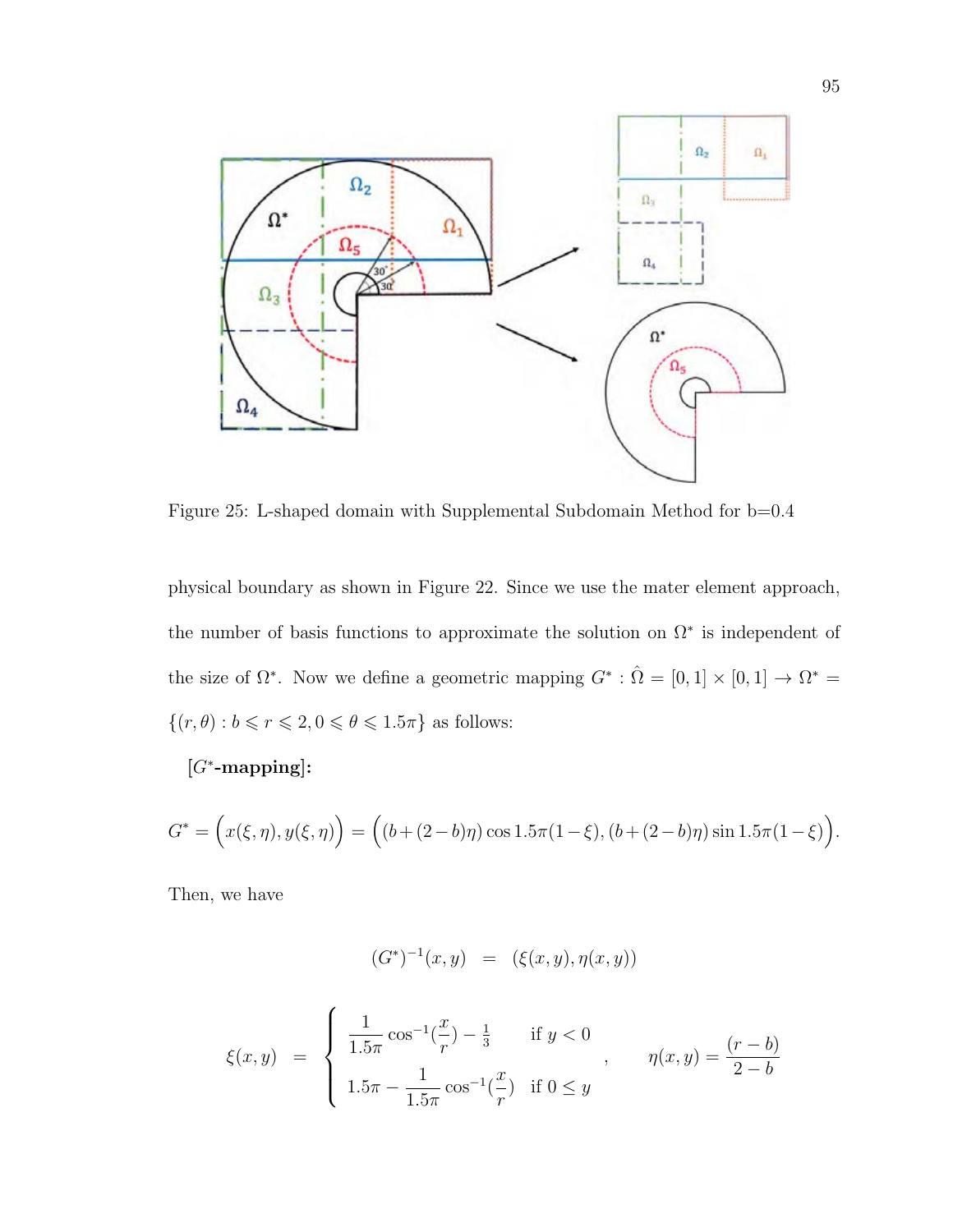$$
J(G^*) = \begin{bmatrix} 1.5\pi(b + (2 - b)\eta)\sin 1.5\pi(1 - \xi), & -1.5\pi(b + (2 - b)\eta)\cos 1.5\pi(1 - \xi) \\ (2 - b)\cos 1.5\pi(1 - \xi), & (2 - b)\sin 1.5\pi(1 - \xi) \end{bmatrix}
$$

$$
|J(G^*)| = -\big(1.5\pi(b - (b-2)\eta)(b-2)\big)
$$

Since the artificial boundary  $r = 1$  of the subdomain  $\Omega_6$  locates inside the supplemental subdomain  $\Omega^*$ , we could have more accurate BC along  $r = 1$  than that of the previous section. Hence, for  $j = 1, \ldots, 5$ , we have more accurate  $u_j^k$  at less iterations.

The supplemental subdomain method for fourth-order problem on an L-shaped domain containing crack singularity is as follows:

Step 0: (Initializing)

(i) Find an approximate solutions  $u_2^{(0)}$  $\binom{0}{2}, u_4^{(0)}$  $u_4^{(0)}$ , and  $u_5^{(0)}$  by taking initial guesses 0 on artificial boundaries of subdomains  $\Omega_2$ ,  $\Omega_4$ , and  $\Omega_5$  using the k-refinement of B-spline basis functions with fixed *p*-degree  $(p = 8)$ .

(ii) Taking the values of the approximate solution  $u_2^{(0)}$  $\stackrel{(0)}{2},u_4^{(0)}$  $\binom{0}{4}$ , and  $u_5^{(0)}$  $_5^{(0)}$  as artificial boundary conditions along corresponding interfaces, find  $u_1^{(0)}$  $_1^{(0)}$  and  $u_3^{(0)}$  $_3^{\left(0\right)}$  solving each subproblem independently.

(iii) Find an approximate solution  $u_*^{(0)}$  with respect to the following BC:

- along the outer boundary  $r = 2$ ,  $u_*(2, \theta)$  can be obtained by using  $u_1^{(0)}$  $\mathbf{1}^{(0)},$  $u_2^{(0)}$  $\binom{0}{2}, u_3^{(0)}$  $u_3^{(0)}$ , and  $u_4^{(0)}$  $\frac{(0)}{4}$ .
- along the inner boundary  $r = b$ ,  $u_*(b, \theta) = b^{1.54448373678}$

**Step II:** For  $k \geq 0$ , update approximate solutions on each subdomain in the following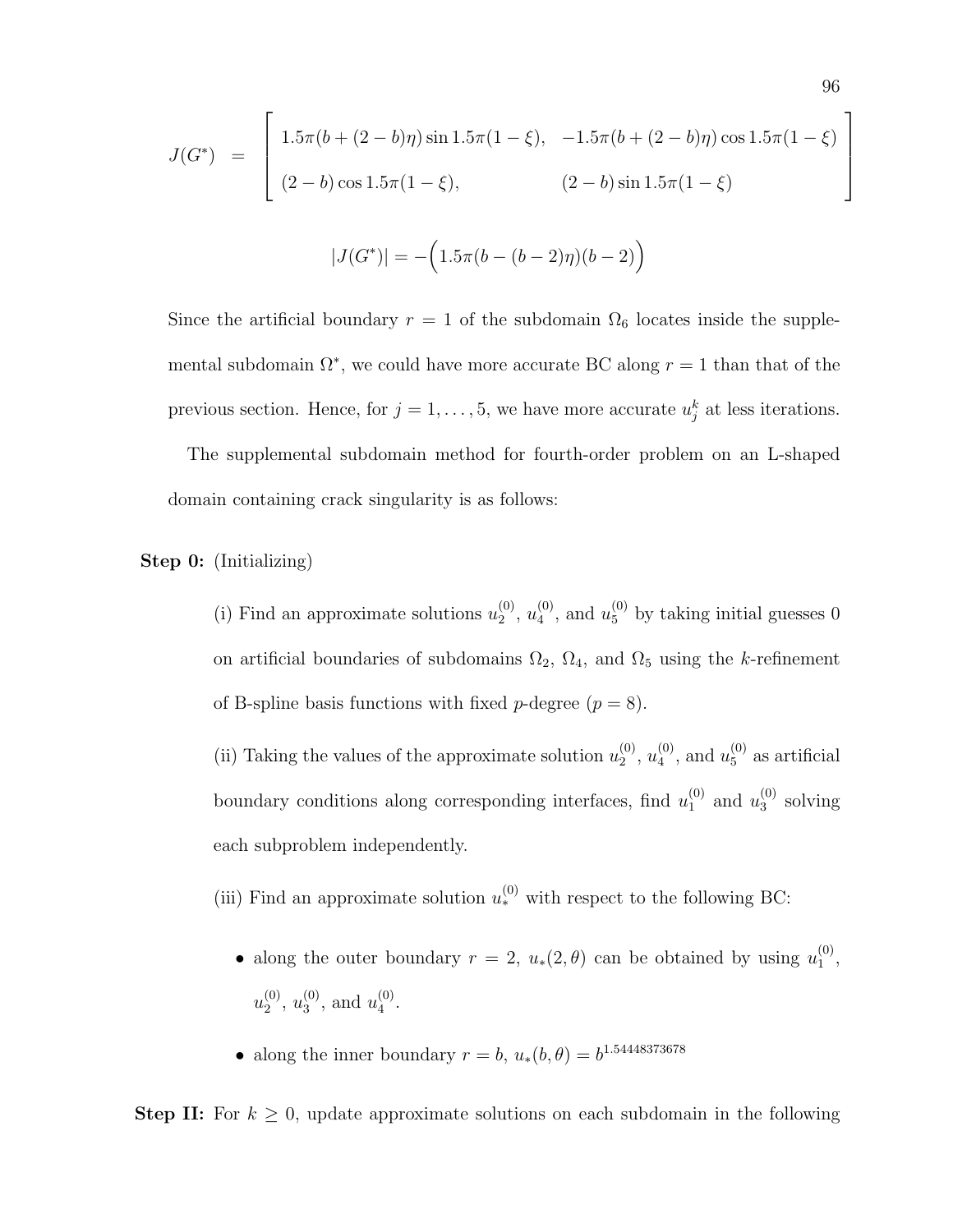order:

- (a) Find  $u_5^{(k+1)}$  by updating boundary condition along  $r = 1$  with  $u_*^{(k)}$ .
- (b) Find  $u_2^{(k+1)}$  by updating corresponding artificial boundary conditions with  $u_1^{(k)}$  $\binom{k}{1}, u_3^{(k)}$  $\binom{k}{3}$ , and  $u_5^{(k+1)}$  $\frac{(\kappa+1)}{5}$ .
- (c) Find  $u_4^{(k+1)}$  by updating corresponding artificial boundary conditions with  $u_3^{(k)}$  $\binom{k}{3}$  and  $u_5^{(k+1)}$  $\frac{(k+1)}{5}$ .
- (d) Find  $u_1^{(k+1)}$  by updating corresponding artificial boundary conditions with  $u_2^{(k+1)}$  $\binom{k+1}{2}$  and  $u_5^{(k+1)}$  $\frac{(\kappa+1)}{5}$ .
- (e) Find  $u_3^{(k+1)}$  by updating corresponding artificial boundary conditions with  $u_2^{(k+1)}$  $u_4^{(k+1)}, u_4^{(k+1)}$  $\binom{k+1}{4}$ , and  $u_5^{(k+1)}$  $\frac{(\kappa+1)}{5}$ .
- (f) (i) compute the stress intensity factors  $\lambda_1$  and  $\lambda_2$  by using  $u_5^{(k+1)}$  $\frac{(\kappa+1)}{5}$ .
	- (ii) Find  $u_*^{(k+1)}$  with the following BC:
		- use  $u_1^{(k+1)}$  $\binom{k+1}{1}, u_2^{(k+1)}$  $\binom{k+1}{2}, u_3^{(k+1)}$  $\binom{k+1}{3}$ , and  $u_4^{(k+1)}$  $a_4^{(k+1)}$  along the outer boundary  $r = 2$ , • use  $u_5^{(k+1)}$  $_5^{(k+1)}$  along the inner boundary  $r = b$ .

**Step III:** Update approximate solutions  $u_5^{(k+1)}$  $_5^{(k+1)}$  and  $u_*^{(k+1)}$  by iterating them as follows:

- 1. Find  $u_5^{(k+1)}$  by updating boundary condition along  $r = 1$  with  $u_*^{(k+1)}$ .
- 2. Find an approximate solution  $u_*^{(k+1)}$  by using  $u_*^{(previous)}$  along the boundary  $r = 2$ , and by using  $u_5^{(previous)}$  $_5^{(previous)}$  along the boundary  $r = b$ . Apply Step III 2 times.

Let 
$$
Error = ||u_{true} - u^{k+1}||_{\infty, rel} = \frac{||u_{true} - u^{k+1}||_{\infty}}{||u_{true}||_{\infty}}
$$
 be the relative error in the maximum norm and TOL is a given number.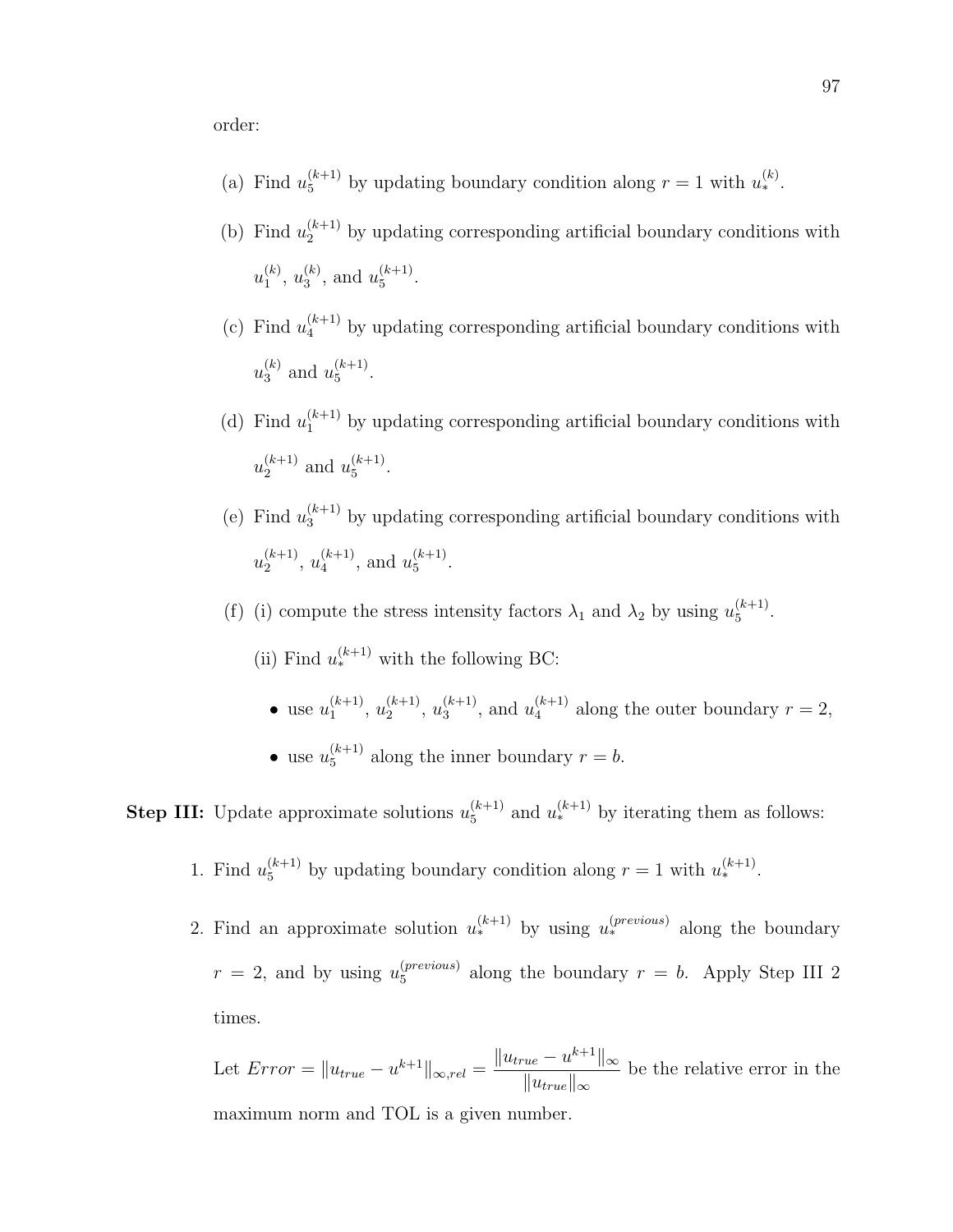Table 13: Relative errors in the maximum norm obtained by using Implicitly Enriched Schwarz Method and Supplemental Subdomain Method with b=0.4 for 2D fourthorder problem on an L-shaped Domain with larger overlapping size

| Degree | DOF  | Iterations | $\ RelErr\ _{Max}$ |
|--------|------|------------|--------------------|
|        | 1352 | 15         | 3.08E-005          |
| 5      | 1538 | 16         | 1.35E-005          |
| 6      | 1736 | 18         | 4.19E-006          |
|        | 1946 | 21         | 7.60E-007          |
|        | 2168 | 25         | 6.16E-008          |

- if  $Error \leq TOL$ , then stop the iteration steps. An approximate solution is  $u_h = u^{(k+1)}$ .
- if  $Error \geq TOL$ , go to Step II.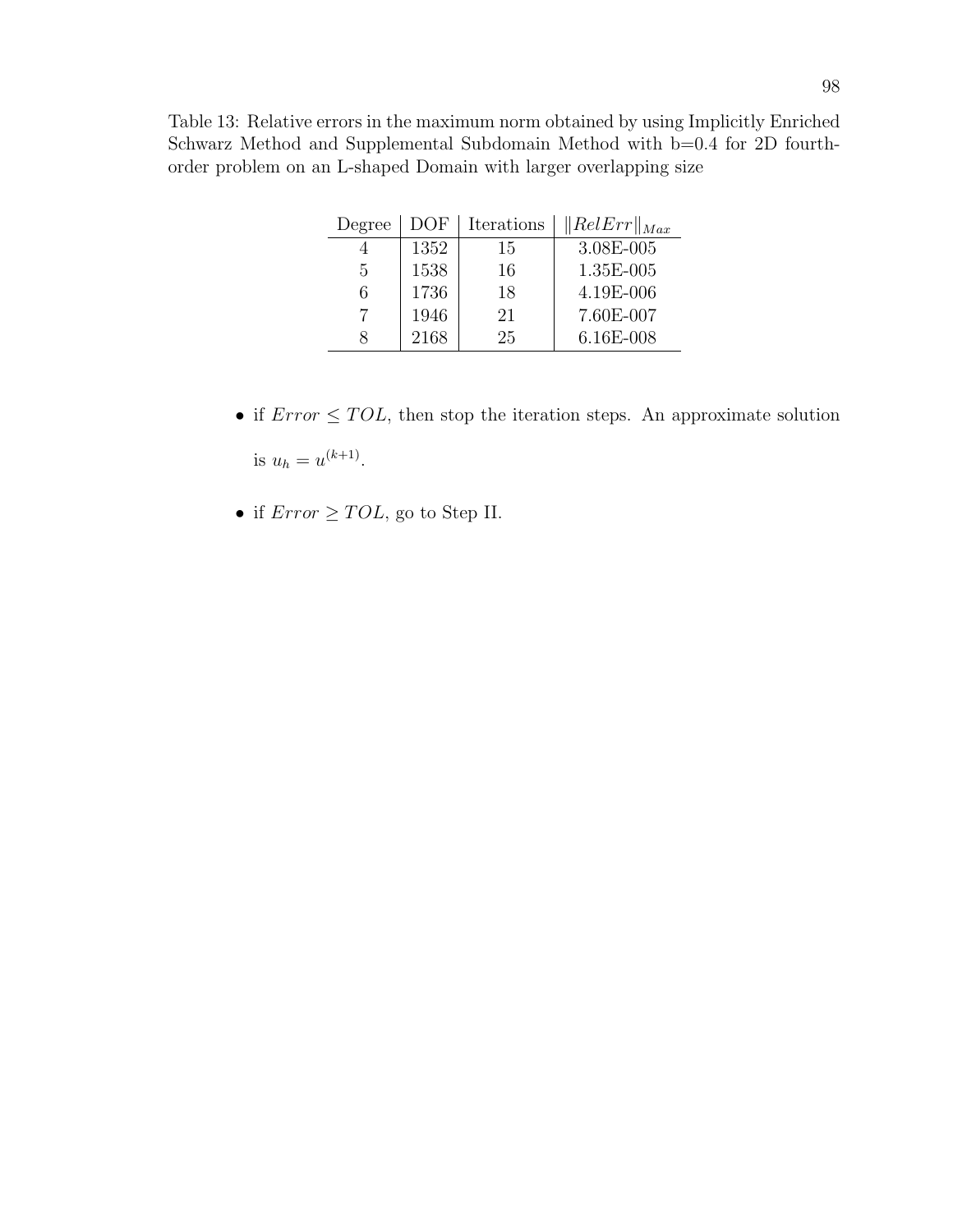## CHAPTER 6: CONCLUDING REMARKS AND FUTURE WORK

In this dissertation, in order to alleviate difficulties arising in analysis of fourthorder probems on non-convex polygonal domains, we introduced new numerical methods and justified them. First, we constructed the approximation spaces consisting of B-spline basis functions, whose members are smooth up to any desired order and are modified to satisfy complex boundary conditions. Secondly, we developed an implicit mapping method to introduce singular functions resembling the singularities due to the corners and/ or the cracks in the solution domains. Unlike the existing enrichment methods such as X-FEM, G-FEM, and PUFEM, our enrichment method does not require any extra precautions such as handling the singular integrals in calculation of stiffness matrices and load vectors. Thirdly, we combined Domain Decomposition method(DDM) with Isogeometric Analysis(IGA) to handle complexity of solution domains.

There has been limitations for solving fourth-order problems on non-convex domains with cracks or corners and complex boundaries since it is difficult to obtain  $\mathcal{C}^1$ -continuous global mapping from the reference domain onto such irregular shaped domains. Thus, we develop and implement Implicitly Enriched Schwarz Methods for localized treatments and less computational complexity. We tested the proposed method to the fourth-order problems on a triangle, a cracked disk, a cracked square, and an L-shaped domain.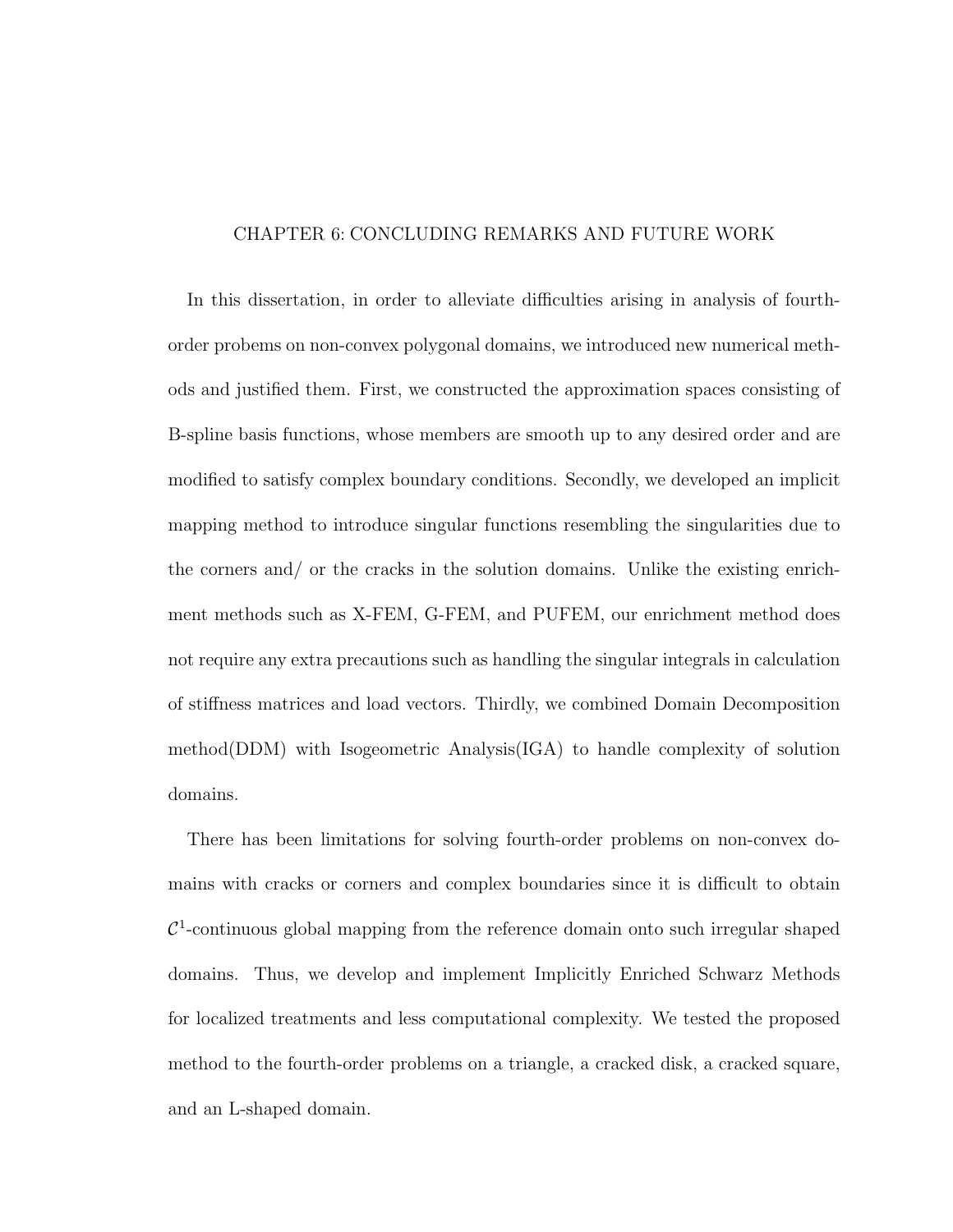Once we showed that we could get highly accurate approximate solutions for these fourth-order problems containing singularities, we took a step towards reducing the number of iterations required for the desired accuracy of the approximate solution. By increasing the overlapping parts of subdomains, we could reduce the iteration numbers by the order of magnitude of 10, but it was still several hundred. In order to obtain a further reduction of the number of iterations, we introduced a Supplemental Subdomain Method and tested this method in fourth-order problems cracked square and L-shaped problems. This approach allowed us to derive same accuracy of results with much smaller number of iterations.

In the future research work, those methods proposed in this dissertation may be expanded to analyze thin plates (Kirchhoff-Love plate model) subjected to loadings and satisfying various boundary conditions such as clamped, simple support, free, and so on. Analysis of thin plates (i.e., finding stresses and deformations in the plates) under loading and boundary conditions requires solving fourth-order partial differential equations [13], [30]. Our proposed method for handling the fourth-order problems will be extended to the analysis of Kirchhoff-Love plates which have irregular shapes more and satisfy various combination of boundary conditions.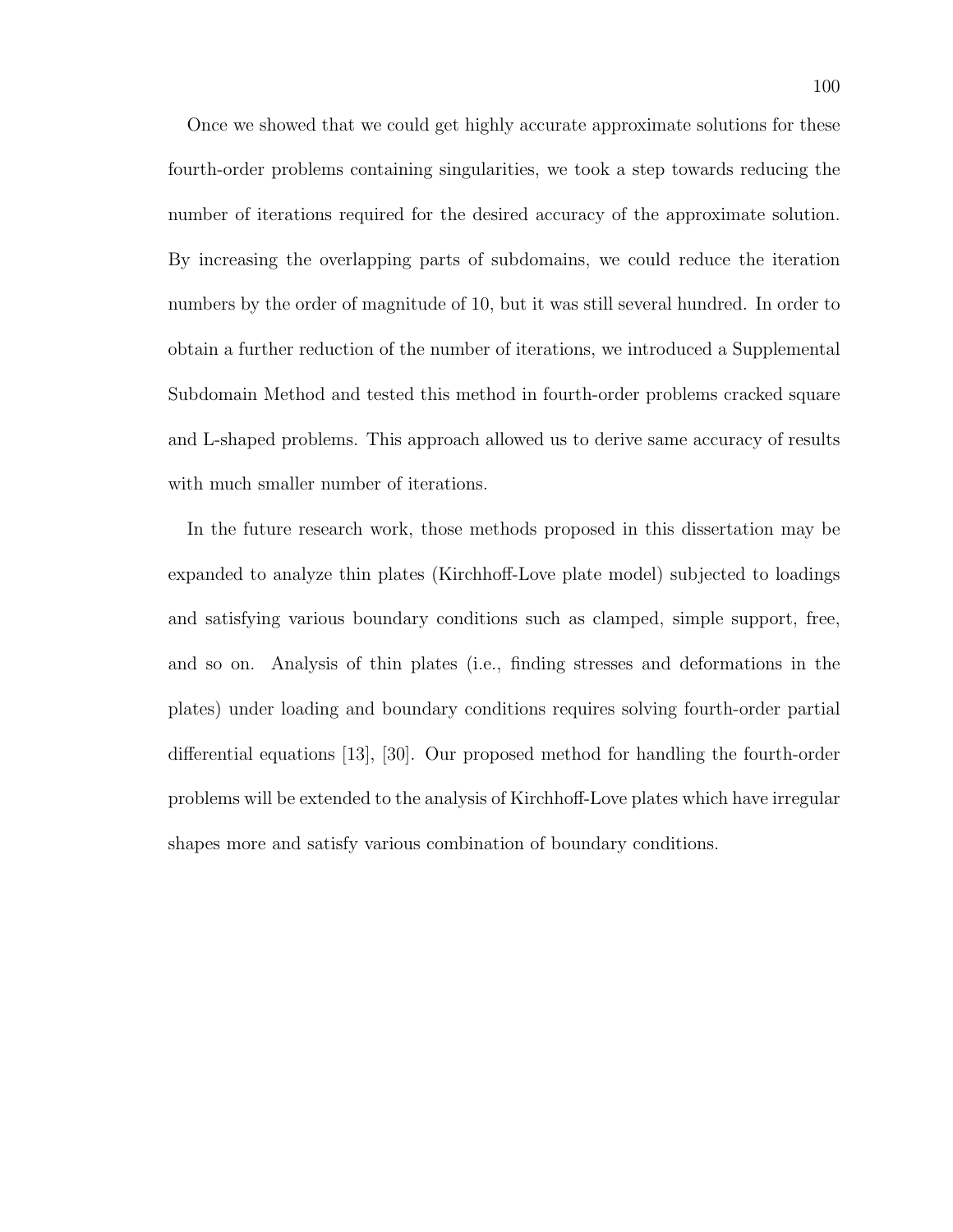## REFERENCES

- [1] Bazilevs, Y., Beirao Da Veiga, L., Cottrell, J. A., Hughes, T. J. R., Sangalli, G., Isogeometric analysis: Approximation, stability and error estimates for h-refined meshes, Mathematical Models and Methods in Applied Sciences 16 (2006), 1031– 1090.
- [2] Bazilevs, Y., Calo, V., Cottrell, J., Evans, J., Hughes, T., Lipton, S., Scott, M., Sederberg, T., Isogeometric analysis using T-splines, Comput. Methods Appl. Mech. Engrg. 199 (5-8)(2010), 229-263.
- [3] Blumn, H., and Rannacher, R., On the Boundary Value Problem of the Biharmonic Operator on Domain with Angular Corners, Math. Mech. in the Appl. Sci. 2 (1980) 556-581.
- [4] Borden, M.J., Scott, M.A., Evans, J.A., Hughes, T.J. R., Isogeometric finite element data structures based on Bézer ext ration of NURBS, Int. J. Numer. Meth. Engng 87 (2010), 15-47.
- [5] Cai, X., Overlapping Domain Decomposition Methods, In: Langtangen H.P., Tveito A. (eds) Advanced Topics in Computational Partial Differential Equations. Lecture Notes in Computational Science and Engineering (2003), vol 33. Springer, Berlin, Heidelberg.
- [6] Ciarlet, P. G., Basic error estimates for elliptic problems, Handbook of Numerical Analysis, Vol. II, North-Holland, 1991.
- [7] Cottrell, J. A., Hughes, T. J. R., Bazilevs, Y., Isogeometric analysis: Toward integration of CAD and FEM, Wiley, 2009.
- [8] De Luycker, E., Benson, D. J., Belytschko, T., Bazilevs, Y. and Hsu, M. C.,X-FEM in isogeometric analysis for linear fracture mechanics, International Journal for Numerical Methethod in Engrg 87 (2011), 541–565.
- [9] Dorfel, M. R., Juttler, B., Simeon, B., Adaptive isogeometric analysis by local h-refinement with T-splines, Comput. Methods Appl. Mech. Engrg. 199 (5-8) (2010), 264-275.
- [10] Evans, D.J. et al., The convergence rate of the Schwarz alternating procedure (I): For one-dimensionalproblems, In:International Journal for Computer Mathematics20.2 (1986), pp. 157–170.
- [11] Evans, D.J. et al., The convergence rate of the Schwarz alternating procedure  $(II)$ : For two-dimensionalproblems, In:International Journal for Computer Mathematics20.3–4 (1986), pp. 325–339.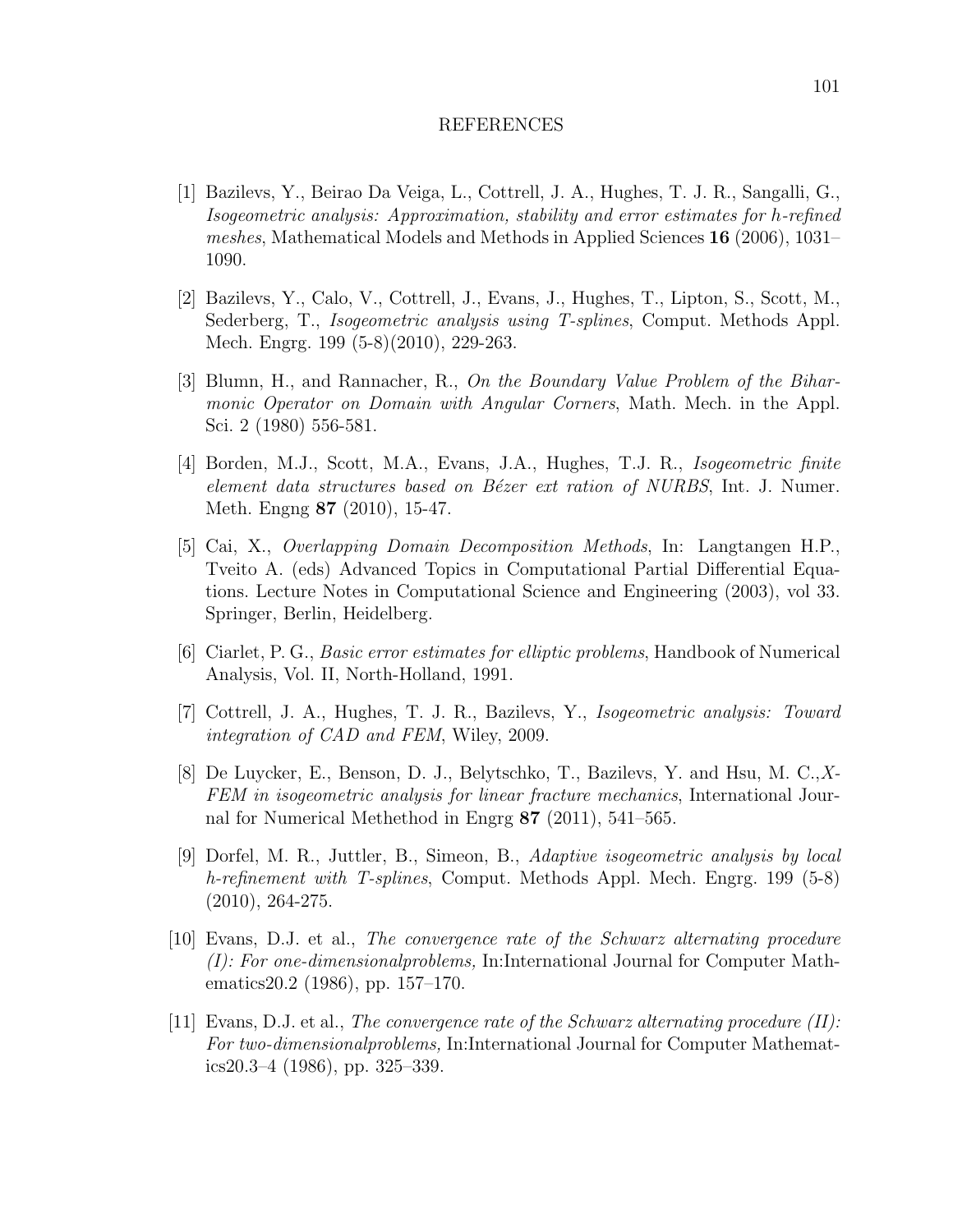- [12] Li-Shan, K. and Evans, D.J., The convergence rate of the Schwarz alternating procedure (V): For morethan two domains, In:International Journal for Computer Mathematics23.3–4 (1988), pp. 295–313.
- [13] Gdoutos, E. E., Fracture Mechanics, Criteria and Applications Kluwer Academic Publishers, 1990.
- [14] Grisvard, P., Elliptic Problems in Nonsmooth domains, SIAM, 2011.
- [15] Han, W., Meng, X., Error analysis of reproducing kernel particle method, Comput. Meth. Appl. Mech. Engrg. 190 (2001) 6157-6181.
- [16] Hughes, T. J. R., Cottrell, J. A., Bazilevs, Y., Isogeometric analysis: CAD, finite elements, NURBS, exact geometry and mesh refinement, Comput. Methods Appl. Mech. Engrg. 194 (2005), 4135–4195.
- [17] Jeong, J. W., Oh, H.-S., Kang, S., Kim, H., Mapping Techniques in Isogeometric Analysis for elliptic boundary value problems containing singularities, Comput. Methods Appl. Mech. Engrg. 254 (2013) 334-352.
- [18] Kim, S., Oh, H.-S., Palta, B., Kim, H., Implicitly enriched Galerkin methods for numerical solutions of fourth-order partial differential equations containing singularities, Numer. Methods Partial Differential Eq. 2018;00:000–000.
- [19] Kim, S., Palta, B., Oh, H.-S., Extraction Formulas of Stress Intensity Factors for fourth-order problems containing crack singularities, submitted(2018).
- [20] Lions, Pierre-Louis, On the Schwarz alternating method, I. In First International-Symposium on Domain Decomposition Methods for Partial DifferentialEquations (Paris, 1987), pages 1–42. SIAM, Philadelphia, PA, 1988.
- [21] Lions, Pierre-Louis, On the Schwarz alternating method, II. In Tony Chan, Roland Glowinski, Jacques Periaux, and Olof Widlund, editors, Domain Decomposition Methods. Second International Symposium on Domain Decomposition Methods, pages 47-70, Philadelphia, PA, 1989. SIAM. Los Angeles, California, January 14-16, 1988.
- [22] Lions, Pierre-Louis, On the Schwarz alternating method, III. A variant fornonoverlapping subdomains. In Third International Symposium on Domain Decomposition Methods for Partial Differential Equations (Houston, TX, 1989), pages 202–223. SIAM, Philadelphia, PA, 1990.
- [23] Mota, A., Tezaur, I. , Alleman ,C., The Schwarz alternating method in solid mechanics Computer Methods in Applied Mechanics and Engineering, ISSN: 0045-7825, Vol: 319, Page: 19-51.
- [24] Melenk, J. M., Babuška, I., The partition of unity finite element method: Theory and application , Comput. Methods Appl. Mech. Engr. 139 (1996) 239-314.